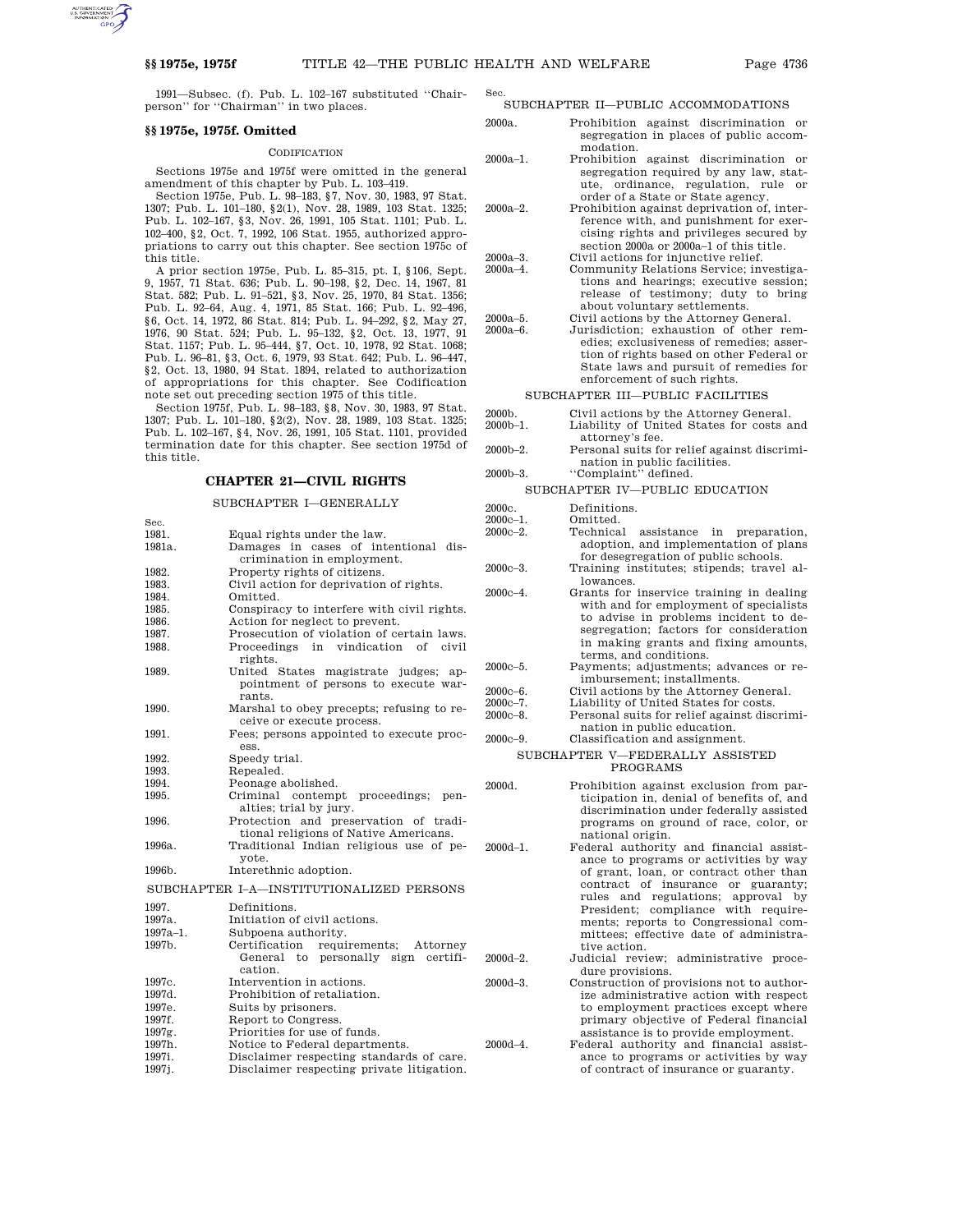| Page 4737                    | TITLE 42—THE PUBLIC HEA                                                                                                                                                                                               |                                |
|------------------------------|-----------------------------------------------------------------------------------------------------------------------------------------------------------------------------------------------------------------------|--------------------------------|
| $_{\mathrm{Sec.}}$           |                                                                                                                                                                                                                       | $_{\rm Sec}$                   |
| 2000d–4a.                    | "Program or activity" and "program"<br>defined.                                                                                                                                                                       | 200                            |
| 2000d–5.                     | Prohibited deferral of action on applica-<br>tions by local educational agencies<br>seeking Federal funds for alleged non-                                                                                            | 200                            |
| 2000d–6.                     | compliance with Civil Rights Act.<br>Policy of United States as to application<br>nondiscrimination<br>provisions<br>Οf<br>in<br>schools of local educational agencies.                                               | 200                            |
| 2000d–7.                     | Civil rights remedies equalization.                                                                                                                                                                                   | 200                            |
|                              | SUBCHAPTER VI-EQUAL EMPLOYMENT<br><b>OPPORTUNITIES</b>                                                                                                                                                                |                                |
| $2000\mathrm{e}$ .           | Definitions.                                                                                                                                                                                                          | 200                            |
| $_{2000\mathrm{e}-1.}$       | Exemption.                                                                                                                                                                                                            | 200                            |
| 2000e–2.                     | Unlawful employment practices.                                                                                                                                                                                        |                                |
| 2000e–3.                     | Other unlawful employment practices.                                                                                                                                                                                  |                                |
| 2000e–4.                     | Equal Employment Opportunity Com-                                                                                                                                                                                     | § 1                            |
| $2000e-5.$                   | mission.<br>Enforcement provisions.                                                                                                                                                                                   |                                |
| $2000e{-6}.$                 | Civil actions by the Attorney General.                                                                                                                                                                                | (a)                            |
| $2000e-7.$                   | Effect on State laws.                                                                                                                                                                                                 |                                |
| 2000e–8.                     | Investigations.                                                                                                                                                                                                       |                                |
| $2000e-9.$                   |                                                                                                                                                                                                                       | Ur                             |
|                              | Conduct of hearings and investigations                                                                                                                                                                                | $_{\rm St}$                    |
|                              | pursuant to section 161 of title 29.                                                                                                                                                                                  | tra                            |
| $2000\mathrm{e}\text{--}10.$ | Posting of notices; penalties.                                                                                                                                                                                        | th                             |
| $2000e-11.$                  | Veterans' special rights or preference.                                                                                                                                                                               |                                |
| $2000e-12.$                  | Regulations; conformity of regulations                                                                                                                                                                                | ce                             |
|                              | with administrative procedure provi-                                                                                                                                                                                  | as                             |
|                              | sions; reliance on interpretations and                                                                                                                                                                                | jeo                            |
|                              | instructions of Commission.                                                                                                                                                                                           | lic                            |
| $2000$ e $-13$ .             | Application to personnel of Commission                                                                                                                                                                                |                                |
|                              | of sections 111 and 1114 of title 18; pun-                                                                                                                                                                            | ot.                            |
|                              |                                                                                                                                                                                                                       | (b)                            |
|                              | ishment for violation of section 1114 of                                                                                                                                                                              |                                |
|                              | title 18.                                                                                                                                                                                                             |                                |
| $2000$ e $-14$ .             | Equal Employment Opportunity Coordi-                                                                                                                                                                                  | an                             |
|                              | nating Council; establishment; com-                                                                                                                                                                                   |                                |
|                              | position; duties; report to President                                                                                                                                                                                 | рe                             |
|                              | and Congress.                                                                                                                                                                                                         | CO.                            |
| $2000\mathrm{e}\text{--}15.$ | Presidential<br>conferences; acquaintance                                                                                                                                                                             | pr:                            |
|                              | of leadership with provisions for em-<br>ployment rights and obligations; plans<br>for fair administration; membership.                                                                                               | tu.<br>(c)                     |
| $2000e-16$ .                 | Employment by Federal Government.                                                                                                                                                                                     | r                              |
| 2000e–16a.                   |                                                                                                                                                                                                                       |                                |
|                              | Short title; purpose; definition.                                                                                                                                                                                     | te                             |
| 2000e–16b.                   | Discriminatory practices prohibited.                                                                                                                                                                                  | dis                            |
| 2000e–16c.                   | Coverage of previously exempt State em-<br>ployees.                                                                                                                                                                   | $^{\rm St}$                    |
| 2000e–17.                    | Procedure for denial, withholding, termi-                                                                                                                                                                             | (R                             |
|                              | nation, or suspension of Government                                                                                                                                                                                   | 199                            |
|                              | contract subsequent to acceptance by                                                                                                                                                                                  |                                |
|                              | Government of affirmative action plan                                                                                                                                                                                 |                                |
|                              | of employer; time of acceptance of                                                                                                                                                                                    |                                |
|                              |                                                                                                                                                                                                                       | Ι                              |
|                              | plan.                                                                                                                                                                                                                 | 16                             |
|                              | SUBCHAPTER VII-REGISTRATION AND VOTING<br><b>STATISTICS</b>                                                                                                                                                           | ξ<br>8, .                      |
| 2000f.                       | Survey for compilation of registration<br>statistics;<br>voting<br>geographical<br>and<br>areas; scope; application of census pro-<br>visions; voluntary disclosure; advising<br>of right not to furnish information. | 1<br>sul                       |
|                              | SUBCHAPTER VIII—COMMUNITY RELATIONS<br>${\scriptstyle\rm SERVICE}$                                                                                                                                                    | Ι                              |
| $2000$ g.                    | Establishment of Service; Director of                                                                                                                                                                                 | 109                            |
|                              | Service: appointment, term; personnel.                                                                                                                                                                                |                                |
| $2000g-1.$                   | Functions of Service.                                                                                                                                                                                                 | pro                            |
| $2000g - 2.$                 | Cooperation with other agencies; concili-                                                                                                                                                                             | no <sup>.</sup><br>$_{\rm sh}$ |
|                              |                                                                                                                                                                                                                       |                                |

ation assistance in confidence and without publicity; information as confidential; restriction on performance of investigative or prosecuting functions; violations and penalties. 2000g–3. Reports to Congress.

SUBCHAPTER IX—MISCELLANEOUS PROVISIONS

2000h. Criminal contempt proceedings: trial by jury, criminal practice, penalties, exceptions, intent; civil contempt proceedings.

|                          | Sec.          |                                                                                                                                             |
|--------------------------|---------------|---------------------------------------------------------------------------------------------------------------------------------------------|
| , ,                      | $2000h - 1.$  | Double <i>ieopardy</i> : specific crimes<br>and<br>criminal contempts.                                                                      |
| $\mathbf{L}$<br>١Š<br>ì- | $2000h - 2$ . | Intervention by Attorney General; denial<br>of equal protection on account of race.<br>color, religion, sex or national origin.             |
| n<br>n                   | $2000h - 3$ . | Construction of provisions not to affect<br>authority of Attorney General, etc., to<br>institute or intervene in actions or<br>proceedings. |
|                          | $2000h - 4$ . | Construction of provisions not to ex-<br>clude operation of State laws and not<br>to invalidate consistent State laws.                      |
|                          | $2000h - 5$ . | Authorization of appropriations.                                                                                                            |
|                          | $2000h - 6.$  | Separability.                                                                                                                               |

#### SUBCHAPTER I—GENERALLY

## **§ 1981. Equal rights under the law**

#### **Statement of equal rights**

All persons within the jurisdiction of the nited States shall have the same right in every ate and Territory to make and enforce conacts, to sue, be parties, give evidence, and to e full and equal benefit of all laws and proedings for the security of persons and property is enjoyed by white citizens, and shall be subject to like punishment, pains, penalties, taxes, enses, and exactions of every kind, and to no her.

## **(b) ''Make and enforce contracts'' defined**

For purposes of this section, the term ''make and enforce contracts'' includes the making, rformance, modification, and termination of ntracts, and the enjoyment of all benefits, ivileges, terms, and conditions of the contracal relationship.

## **(c) Protection against impairment**

The rights protected by this section are protected against impairment by nongovernmental scrimination and impairment under color of ate law.

(R.S. §1977; Pub. L. 102–166, title I, §101, Nov. 21, 91, 105 Stat. 1071.)

#### **CODIFICATION**

R.S. §1977 derived from act May 31, 1870, ch. 114, §16, Stat. 144.

Section was formerly classified to section 41 of Title Aliens and Nationality.

#### **AMENDMENTS**

1991—Pub. L. 102–166 designated existing provisions as bsec. (a) and added subsecs. (b) and (c).

#### EFFECTIVE DATE OF 1991 AMENDMENT

Pub. L. 102–166, title IV, §402, Nov. 21, 1991, 105 Stat. 1099, provided that:

'(a) IN GENERAL.—Except as otherwise specifically provided, this Act [see Short Title of 1991 Amendment te below] and the amendments made by this Act all take effect upon enactment [Nov. 21, 1991].

''(b) CERTAIN DISPARATE IMPACT CASES.—Notwithstanding any other provision of this Act, nothing in this Act shall apply to any disparate impact case for which a complaint was filed before March 1, 1975, and for which an initial decision was rendered after October 30, 1983.''

## SHORT TITLE OF 1991 AMENDMENT

Pub. L. 102–166, §1, Nov. 21, 1991, 105 Stat. 1071, provided that: ''This Act [enacting section 1981a of this title and sections 60*l* and 1201 to 1224 of Title 2, The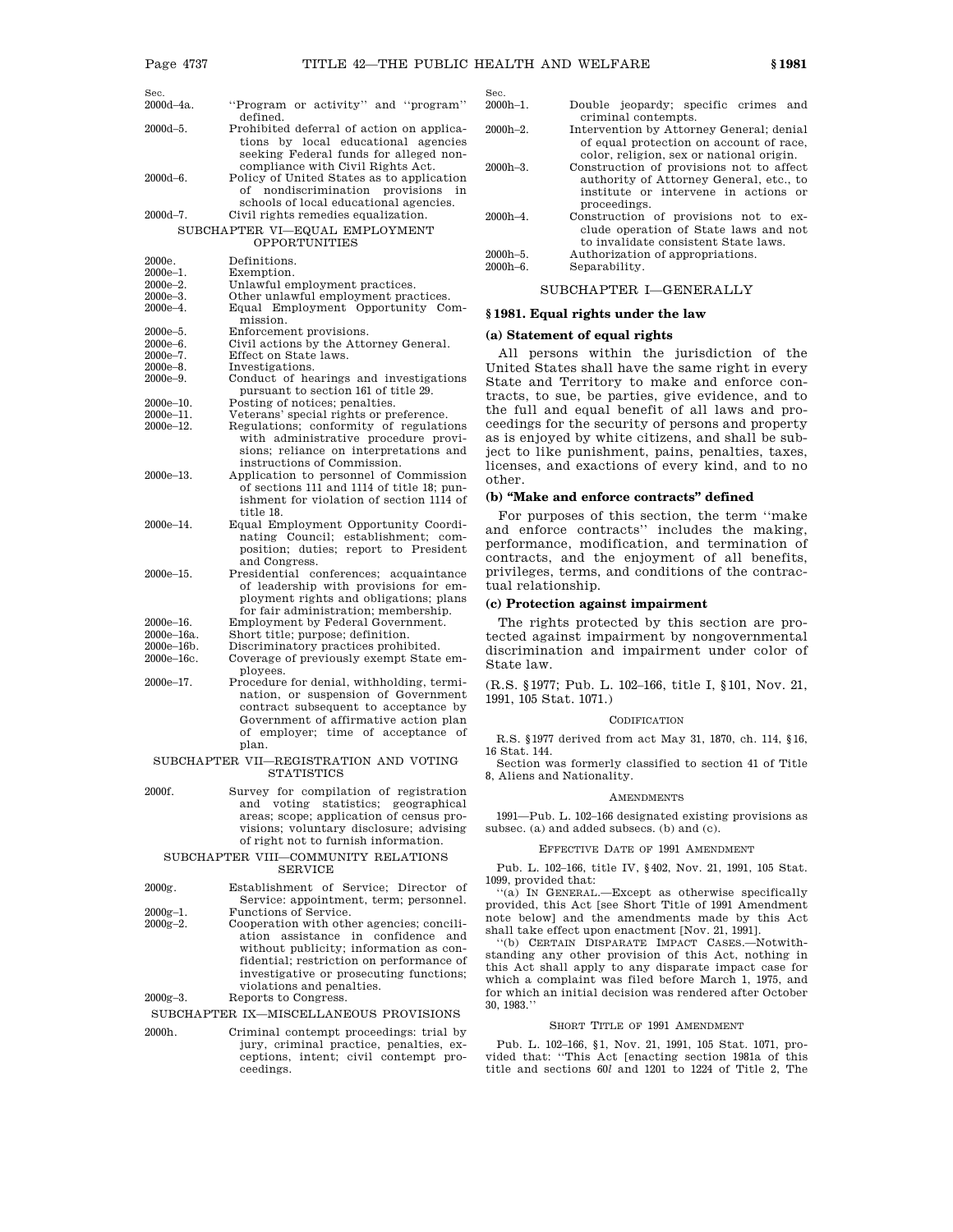Congress, amending this section and sections 1988, 2000e, 2000e–1, 2000e–2, 2000e–4, 2000e–5, 2000e–16, 12111, 12112, and 12209 of this title, and section 626 of Title 29, Labor, and enacting provisions set out as notes under this section and sections 2000e and 2000e–4 of this title, and section 1a–5 of Title 16, Conservation] may be cited as the 'Civil Rights Act of 1991'.''

#### SHORT TITLE OF 1976 AMENDMENT

Pub. L. 94–559, which amended section 1988 of this title, is known as ''The Civil Rights Attorney's Fees Awards Act of 1976'', see note set out under section 1988 of this title.

#### **SEVERABILITY**

Pub. L. 102–166, title IV, §401, Nov. 21, 1991, 105 Stat. 1099, provided that: ''If any provision of this Act [see Short Title of 1991 Amendment note above], or an amendment made by this Act, or the application of such provision to any person or circumstances is held to be invalid, the remainder of this Act and the amendments made by this Act, and the application of such provision to other persons and circumstances, shall not be affected.''

## CONGRESSIONAL FINDINGS

Pub. L. 102–166, §2, Nov. 21, 1991, 105 Stat. 1071, provided that: ''The Congress finds that—

''(1) additional remedies under Federal law are needed to deter unlawful harassment and intentional discrimination in the workplace;

''(2) the decision of the Supreme Court in Wards Cove Packing Co. v. Atonio, 490 U.S. 642 (1989) has weakened the scope and effectiveness of Federal civil rights protections; and

''(3) legislation is necessary to provide additional protections against unlawful discrimination in employment.''

## PURPOSES OF 1991 AMENDMENT

Pub. L. 102–166, §3, Nov. 21, 1991, 105 Stat. 1071, provided that: ''The purposes of this Act [see Short Title of 1991 Amendment note above] are—

''(1) to provide appropriate remedies for intentional discrimination and unlawful harassment in the workplace;

''(2) to codify the concepts of 'business necessity' and 'job related' enunciated by the Supreme Court in Griggs v. Duke Power Co., 401 U.S. 424 (1971), and in the other Supreme Court decisions prior to Wards Cove Packing Co. v. Atonio, 490 U.S. 642 (1989);

''(3) to confirm statutory authority and provide statutory guidelines for the adjudication of disparate impact suits under title VII of the Civil Rights Act of 1964 (42 U.S.C. 2000e et seq.); and

''(4) to respond to recent decisions of the Supreme Court by expanding the scope of relevant civil rights statutes in order to provide adequate protection to victims of discrimination.''

#### LEGISLATIVE HISTORY FOR 1991 AMENDMENT

Pub. L. 102–166, title I, §105(b), Nov. 21, 1991, 105 Stat. 1075, provided that: ''No statements other than the interpretive memorandum appearing at Vol. 137 Congressional Record S 15276 (daily ed. Oct. 25, 1991) shall be considered legislative history of, or relied upon in any way as legislative history in construing or applying, any provision of this Act [see Short Title of 1991 Amendment note above] that relates to Wards Cove— Business necessity/cumulation/alternative business practice.''

#### CONSTRUCTION OF 1991 AMENDMENT

Pub. L. 102–166, title I, §116, Nov. 21, 1991, 105 Stat. 1079, provided that: ''Nothing in the amendments made by this title [enacting section 1981a of this title and amending this section, sections 1988, 2000e, 2000e–1, 2000e–2, 2000e–4, 2000e–5, 2000e–16, 12111, and 12112 of this title, and section 626 of Title 29, Labor] shall be construed to affect court-ordered remedies, affirmative action, or conciliation agreements, that are in accordance with the law.''

## ALTERNATIVE MEANS OF DISPUTE RESOLUTION

Pub. L. 102–166, title I, §118, Nov. 21, 1991, 105 Stat. 1081, provided that: ''Where appropriate and to the extent authorized by law, the use of alternative means of dispute resolution, including settlement negotiations, conciliation, facilitation, mediation, factfinding, minitrials, and arbitration, is encouraged to resolve disputes arising under the Acts or provisions of Federal law amended by this title [enacting section 1981a of this title and amending this section, sections 1988, 2000e, 2000e–1, 2000e–2, 2000e–4, 2000e–5, 2000e–16, 12111, and 12112 of this title, and section 626 of Title 29, Labor].''

#### EXECUTIVE ORDER NO. 13050

Ex. Ord. No. 13050, June 13, 1997, 62 F.R. 32987, which established the President's Advisory Board on Race, was revoked by Ex. Ord. No. 13138, §3(e), Sept. 30, 1999, 64 F.R. 53880, formerly set out as a note under section 14 of the Appendix to Title 5, Government Organization and Employees.

## **§ 1981a. Damages in cases of intentional discrimination in employment**

## **(a) Right of recovery**

**(1) Civil rights**

In an action brought by a complaining party under section 706 or 717 of the Civil Rights Act of 1964 [42 U.S.C. 2000e–5, 2000e–16] against a respondent who engaged in unlawful intentional discrimination (not an employment practice that is unlawful because of its disparate impact) prohibited under section 703, 704, or 717 of the Act [42 U.S.C. 2000e–2, 2000e–3, 2000e–16], and provided that the complaining party cannot recover under section 1981 of this title, the complaining party may recover compensatory and punitive damages as allowed in subsection (b), in addition to any relief authorized by section 706(g) of the Civil Rights Act of 1964, from the respondent.

#### **(2) Disability**

In an action brought by a complaining party under the powers, remedies, and procedures set forth in section 706 or 717 of the Civil Rights Act of 1964 [42 U.S.C. 2000e–5, 2000e–16] (as provided in section 107(a) of the Americans with Disabilities Act of 1990 (42 U.S.C.  $12117(a)$ , and section 794a $(a)(1)$  of title 29, respectively) against a respondent who engaged in unlawful intentional discrimination (not an employment practice that is unlawful because of its disparate impact) under section 791 of title 29 and the regulations implementing section 791 of title 29, or who violated the requirements of section 791 of title 29 or the regulations implementing section 791 of title 29 concerning the provision of a reasonable accommodation, or section 102 of the Americans with Disabilities Act of 1990 (42 U.S.C. 12112), or committed a violation of section 102(b)(5) of the Act, against an individual, the complaining party may recover compensatory and punitive damages as allowed in subsection (b), in addition to any relief authorized by section 706(g) of the Civil Rights Act of 1964, from the respondent.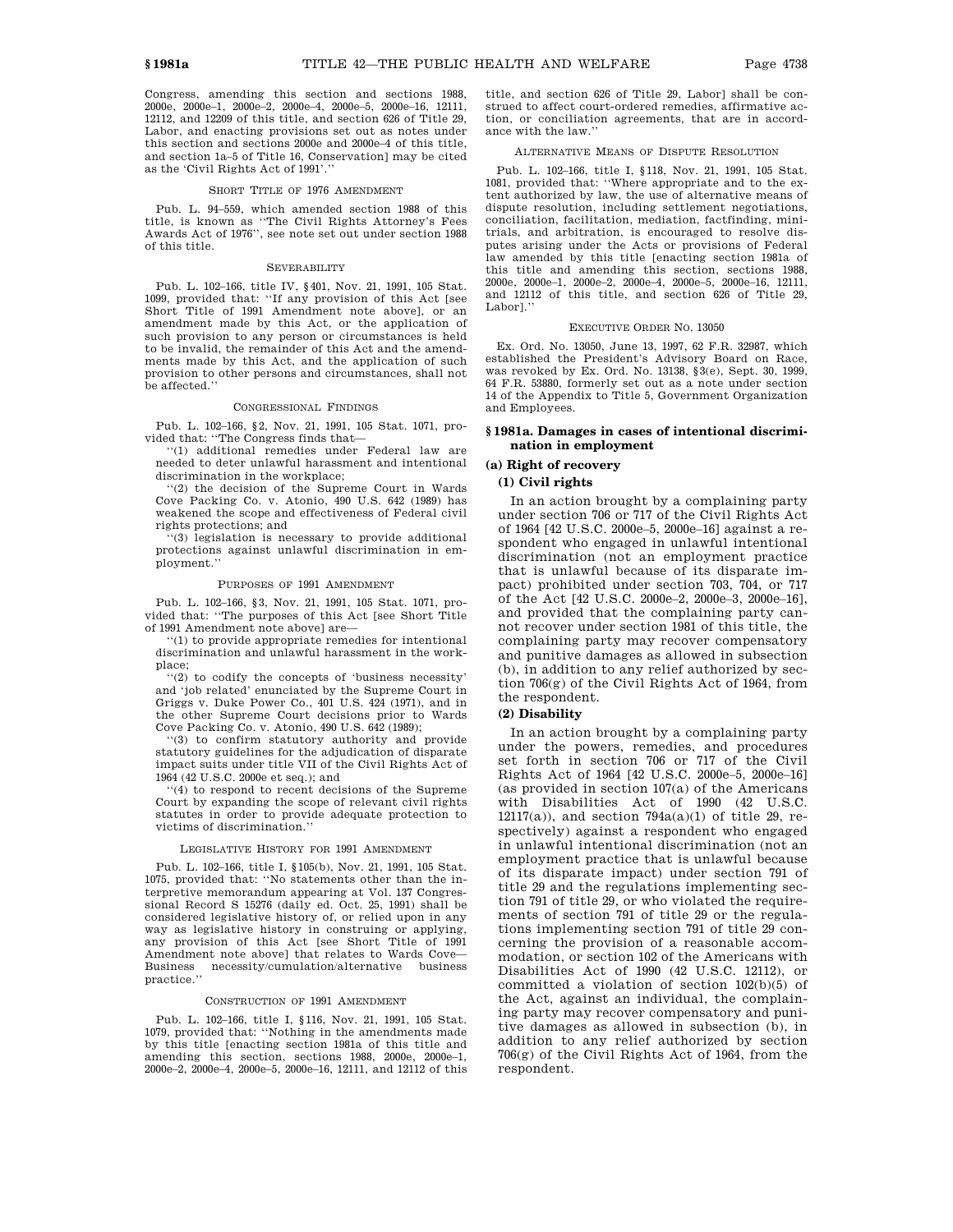## **(3) Reasonable accommodation and good faith effort**

In cases where a discriminatory practice involves the provision of a reasonable accommodation pursuant to section 102(b)(5) of the Americans with Disabilities Act of 1990 [42 U.S.C. 12112(b)(5)] or regulations implementing section 791 of title 29, damages may not be awarded under this section where the covered entity demonstrates good faith efforts, in consultation with the person with the disability who has informed the covered entity that accommodation is needed, to identify and make a reasonable accommodation that would provide such individual with an equally effective opportunity and would not cause an undue hardship on the operation of the business.

## **(b) Compensatory and punitive damages**

## **(1) Determination of punitive damages**

A complaining party may recover punitive damages under this section against a respondent (other than a government, government agency or political subdivision) if the complaining party demonstrates that the respondent engaged in a discriminatory practice or discriminatory practices with malice or with reckless indifference to the federally protected rights of an aggrieved individual.

## **(2) Exclusions from compensatory damages**

Compensatory damages awarded under this section shall not include backpay, interest on backpay, or any other type of relief authorized under section 706(g) of the Civil Rights Act of 1964 [42 U.S.C. 2000e–5(g)].

## **(3) Limitations**

The sum of the amount of compensatory damages awarded under this section for future pecuniary losses, emotional pain, suffering, inconvenience, mental anguish, loss of enjoyment of life, and other nonpecuniary losses, and the amount of punitive damages awarded under this section, shall not exceed, for each complaining party—

(A) in the case of a respondent who has more than 14 and fewer than 101 employees in each of 20 or more calendar weeks in the current or preceding calendar year, \$50,000;

(B) in the case of a respondent who has more than 100 and fewer than 201 employees in each of 20 or more calendar weeks in the current or preceding calendar year, \$100,000; and

(C) in the case of a respondent who has more than 200 and fewer than 501 employees in each of 20 or more calendar weeks in the current or preceding calendar year, \$200,000; and

(D) in the case of a respondent who has more than 500 employees in each of 20 or more calendar weeks in the current or preceding calendar year, \$300,000.

## **(4) Construction**

Nothing in this section shall be construed to limit the scope of, or the relief available under, section 1981 of this title.

## **(c) Jury trial**

If a complaining party seeks compensatory or punitive damages under this section—

(1) any party may demand a trial by jury; and

(2) the court shall not inform the jury of the limitations described in subsection (b)(3).

## **(d) Definitions**

As used in this section:

**(1) Complaining party**

The term ''complaining party'' means—

(A) in the case of a person seeking to bring an action under subsection  $(a)(1)$ , the Equal Employment Opportunity Commission, the Attorney General, or a person who may bring an action or proceeding under title VII of the Civil Rights Act of 1964 (42 U.S.C. 2000e et seq.); or

(B) in the case of a person seeking to bring an action under subsection  $(a)(2)$ , the Equal Employment Opportunity Commission, the Attorney General, a person who may bring an action or proceeding under section  $794a(a)(1)$  of title 29, or a person who may bring an action or proceeding under title I of the Americans with Disabilities Act of 1990 [42 U.S.C. 12111 et seq.].

#### **(2) Discriminatory practice**

The term ''discriminatory practice'' means the discrimination described in paragraph (1), or the discrimination or the violation described in paragraph (2), of subsection (a).

(R.S. §1977A, as added Pub. L. 102–166, title I, §102, Nov. 21, 1991, 105 Stat. 1072.)

#### REFERENCES IN TEXT

The Civil Rights Act of 1964, referred to in subsec.  $(d)(1)(A)$ , is Pub. L. 88-352, July 2, 1964, 78 Stat. 241, as amended. Title VII of the Act is classified generally to subchapter VI (§2000e et seq.) of this chapter. For complete classification of this Act to the Code, see Short Title note set out under section 2000a of this title and Tables.

The Americans with Disabilities Act of 1990, referred to in subsec. (d)(1)(B) is Pub. L. 101–336, July 26, 1990, 104 Stat. 327, as amended. Title I of the Act is classified generally to subchapter I (§12111 et seq.) of chapter 126 of this title. For complete classification of this Act to the Code, see Short Title note set out under section 12101 of this title and Tables.

#### EFFECTIVE DATE

Section effective Nov. 21, 1991, except as otherwise provided, see section 402 of Pub. L. 102–166, set out as an Effective Date of 1991 Amendment note under section 1981 of this title.

#### **§ 1982. Property rights of citizens**

All citizens of the United States shall have the same right, in every State and Territory, as is enjoyed by white citizens thereof to inherit, purchase, lease, sell, hold, and convey real and personal property.

(R.S. §1978.)

#### CODIFICATION

R.S. §1978 derived from act Apr. 9, 1866, ch. 31, §1, 14 Stat. 27.

Section was formerly classified to section 42 of Title 8, Aliens and Nationality.

EX. ORD. NO. 11063. EQUAL OPPORTUNITY IN HOUSING

Ex. Ord. No. 11063, Nov. 20, 1962, 27 F.R. 11527, as amended by Ex. Ord. No. 12259, Dec. 31, 1980, 46 F.R.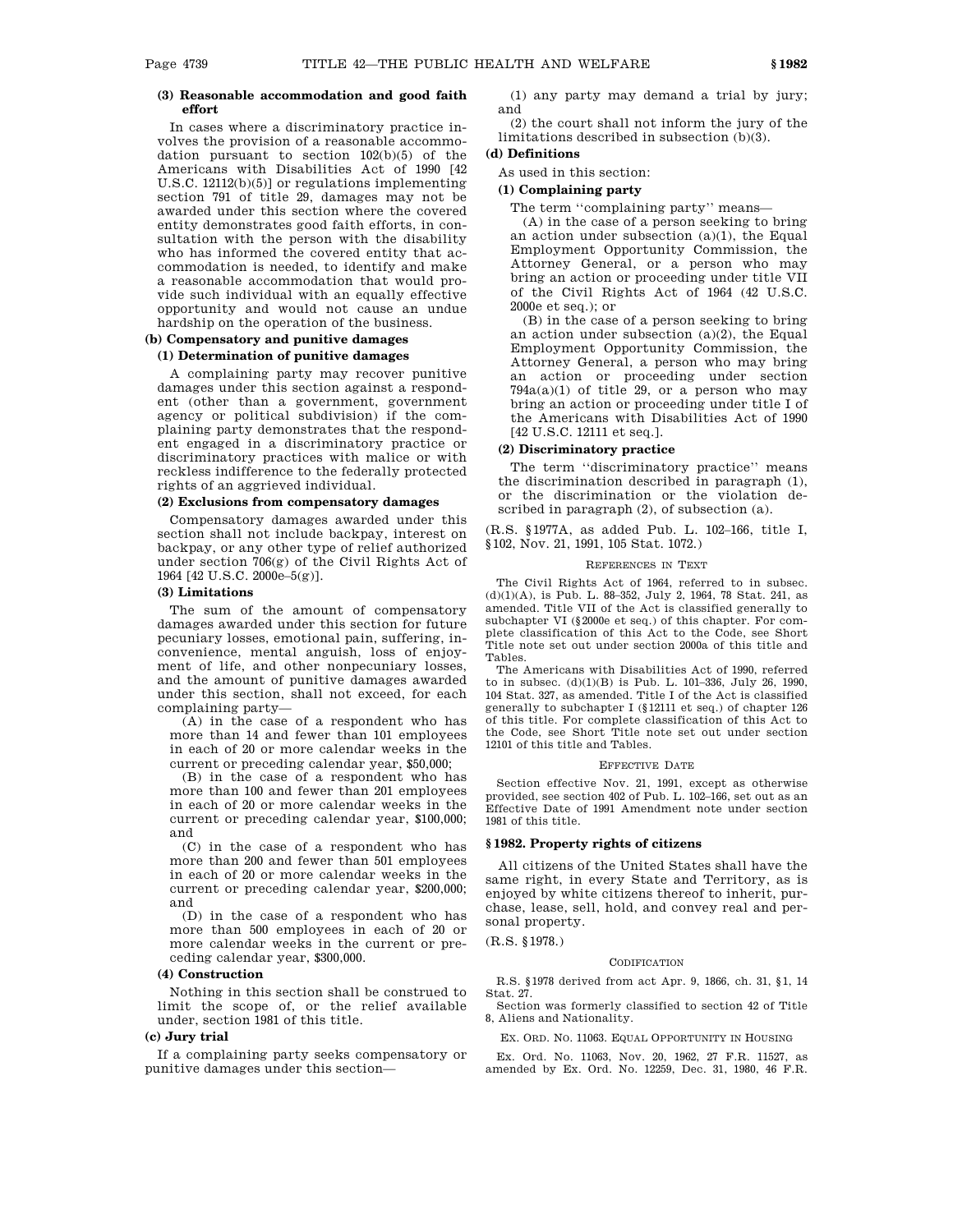1253; Ex. Ord. No. 12892, §6–604, Jan. 17, 1994, 59 F.R. 2939, provided:

WHEREAS the granting of Federal assistance for the provision, rehabilitation, or operation of housing and related facilities from which Americans are excluded because of their race, color, creed, or national origin is unfair, unjust, and inconsistent with the public policy of the United States as manifested in its Constitution and laws; and

WHEREAS the Congress in the Housing Act of 1949 [see Short Title note set out under section 1441 of this title] has declared that the general welfare and security of the Nation and the health and living standards of its people require the realization as soon as feasible of the goal of a decent home and a suitable living environment for every American family; and

WHEREAS discriminatory policies and practices based upon race, color, creed, or national origin now operate to deny many Americans the benefits of housing financed through Federal assistance and as a consequence prevent such assistance from providing them with an alternative to substandard, unsafe, unsanitary, and overcrowded housing; and

WHEREAS such discriminatory policies and practices result in segregated patterns of housing and necessarily produce other forms of discrimination and segregation which deprive many Americans of equal opportunity in the exercise of their unalienable rights to life, liberty, and the pursuit of happiness; and

WHEREAS the executive branch of the Government, in faithfully executing the laws of the United States which authorize Federal financial assistance, directly or indirectly, for the provision, rehabilitation, and operation of housing and related facilities, is charged with an obligation and duty to assure that those laws are fairly administered and that benefits thereunder are made available to all Americans without regard to their race, color, creed, or national origin:

NOW, THEREFORE, by virtue of the authority vested in me as President of the United States by the Constitution and laws of the United States, it is ordered as follows:

#### PART I—PREVENTION OF DISCRIMINATION

SECTION 101. I hereby direct all departments and agencies in the executive branch of the Federal Government, insofar as their functions relate to the provision, rehabilitation, or operation of housing and related facilities, to take all action necessary and appropriate to prevent discrimination because of race, color, religion (creed), sex, disability, familial status or national origin—

(a) in the sale, leasing, rental, or other disposition of residential property and related facilities (including land to be developed for residential use), or in the use or occupancy thereof, if such property and related facilities are—

(i) owned or operated by the Federal Government, or (ii) provided in whole or in part with the aid of loans, advances, grants, or contributions hereafter agreed to be made by the Federal Government, or

(iii) provided in whole or in part by loans hereafter insured, guaranteed, or otherwise secured by the credit of the Federal Government, or

(iv) provided by the development or the redevelopment of real property purchased, leased, or otherwise obtained from a State or local public agency receiving Federal financial assistance for slum clearance or urban renewal with respect to such real property under a loan of grant contract hereafter entered into; and

(b) in the lending practices with respect to residential property and related facilities (including land to be developed for residential use) of lending institutions, insofar as such practices relate to loans hereafter insured or guaranteed by the Federal Government.

SEC. 102. I hereby direct the Department of Housing and Urban Development and all other executive departments and agencies to use their good offices and to take other appropriate action permitted by law, including the institution of appropriate litigation, if required, to promote the abandonment of discriminatory practices with respect to residential property and related facilities heretofore provided with Federal financial assistance of the types referred to in Section  $101(a)(ii)$ ,  $(iii)$ , and  $(iv)$ .

#### PART II—IMPLEMENTATION BY DEPARTMENTS AND **AGENCIES**

SEC. 201. Each executive department and agency subject to this order is directed to submit to the President's Committee on Equal Opportunity in Housing established pursuant to Part IV of this order (hereinafter sometimes referred to as the Committee), within thirty days from the date of this order, a report outlining all current programs administered by it which are affected by this order.

SEC. 202. Each such department and agency shall be primarily responsible for obtaining compliance with the purposes of this order as the order applies to programs administered by it; and is directed to cooperate with the Committee, to furnish it, in accordance with law, such information and assistance as it may request in the performance of its functions, and to report to it at such intervals as the Committee may require.

SEC. 203. Each such department and agency shall, within thirty days from the date of this order, issue such rules and regulations, adopt such procedures and policies, and make such exemptions and exceptions as may be consistent with law and necessary or appropriate to effectuate the purposes of this order. Each such department and agency shall consult with the Committee in order to achieve such consistency and uniformity as may be feasible.

#### PART III—ENFORCEMENT

SEC. 301. The Committee, any subcommittee thereof, and any officer or employee designated by any executive department or agency subject to this order may hold such hearings, public or private, as the Committee, department, or agency may deem advisable for compliance, enforcement, or educational purposes.

SEC. 302. If any executive department or agency subject to this order concludes that any person or firm (including but not limited to any individual, partnership, association, trust, or corporation) or any State or local public agency has violated any rule, regulation, or procedure issued or adopted pursuant to this order, or any nondiscrimination provision included in any agreement or contract pursuant to any such rule, regulation, or procedure, it shall endeavor to end and remedy such violation by informal means, including conference, conciliation, and persuasion unless similar efforts made by another Federal department or agency have been unsuccessful. In conformity with rules, regulations, procedures, or policies issued or adopted by it pursuant to Section 203 hereof, a department or agency may take such action as may be appropriate under its governing laws, including, but not limited to, the following:

It may—

(a) cancel or terminate in whole or in part any agreement or contract with such person, firm, or State or local public agency providing for a loan, grant, contribution, or other Federal aid, or for the payment of a commission or fee;

(b) refrain from extending any further aid under any program administered by it and affected by this order until it is satisfied that the affected person, firm, or State or local public agency will comply with the rules, regulations, and procedures issued or adopted pursuant to this order, and any nondiscrimination provisions included in any agreement or contract;

(c) refuse to approve a lending institution or any other lender as a beneficiary under any program administered by it which is affected by this order or revoke such approval if previously given.

SEC. 303. In appropriate cases executive departments and agencies shall refer to the Attorney General violations of any rules, regulations, or procedures issued or adopted pursuant to this order, or violations of any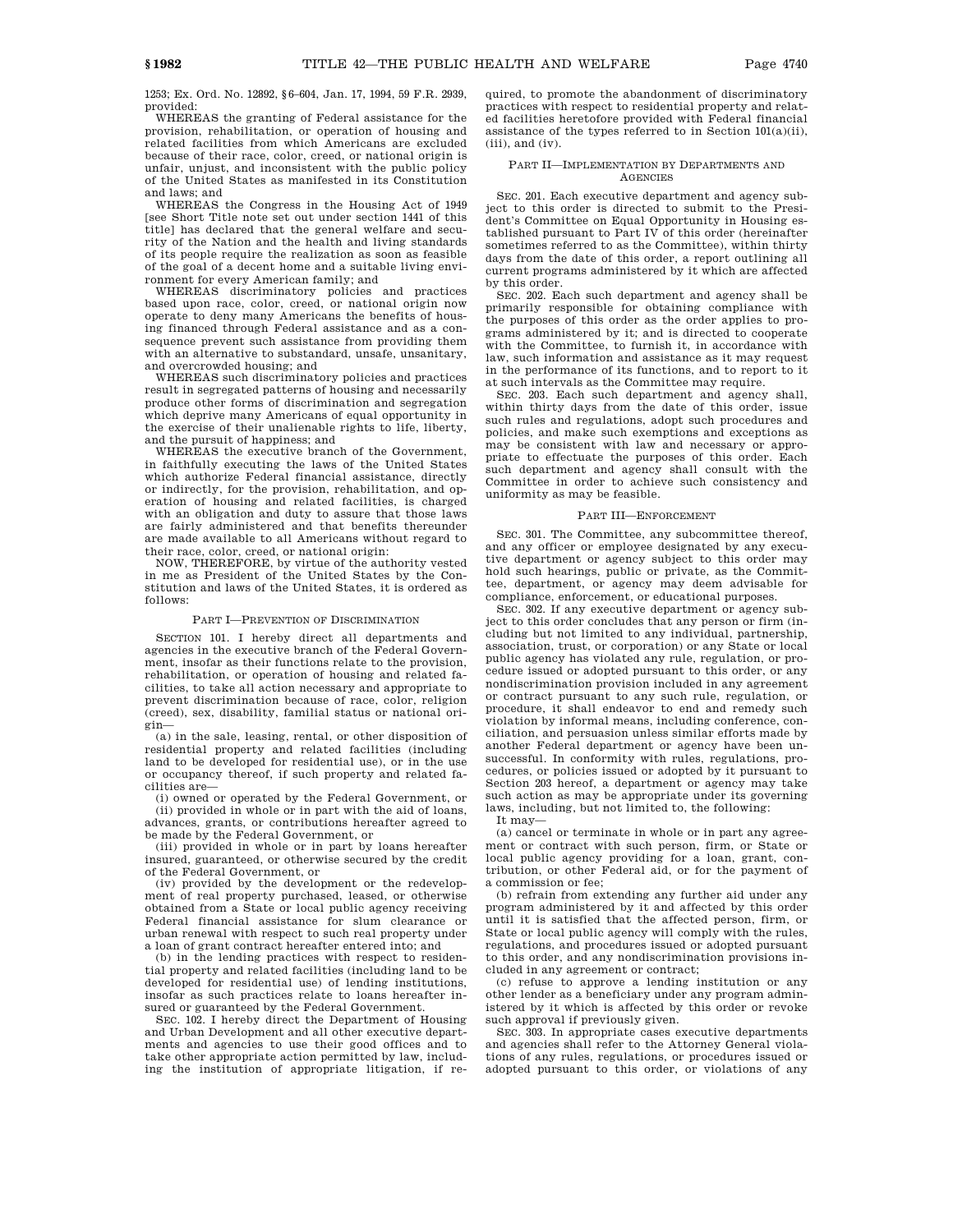nondiscrimination provisions included in any agreement or contract, for such civil or criminal action as he may deem appropriate. The Attorney General is authorized to furnish legal advice concerning this order to the Committee and to any department or agency requesting such advice.

SEC. 304. Any executive department or agency affected by this order may also invoke the sanctions provided in Section 302 where any person or firm, including a lender, has violated the rules, regulations, or procedures issued or adopted pursuant to this order, or the nondiscrimination provisions included in any agreement or contract, with respect to any program affected by this order administered by any other executive department or agency.

PART IV—ESTABLISHMENT OF THE PRESIDENT'S COMMITTEE ON EQUAL OPPORTUNITY IN HOUSING

[Revoked. Ex. Ord. No. 12259, Dec. 31, 1980, 46 F.R. 1253; Ex. Ord. No. 12892, §6–604, Jan. 17, 1994, 59 F.R. 2939.]

PART V—POWERS AND DUTIES OF THE PRESIDENT'S COMMITTEE ON EQUAL OPPORTUNITY IN HOUSING

SEC. 501. [Revoked. Ex. Ord. No. 12259, Dec. 31, 1980, 46 F.R. 1253; Ex. Ord. No. 12892, §6–604, Jan. 17, 1994, 59 F.R. 2939.]

SEC. 502. (a) The Committee shall take such steps as it deems necessary and appropriate to promote the coordination of the activities of departments and agencies under this order. In so doing, the Committee shall consider the overall objectives of Federal legislation relating to housing and the right of every individual to participate without discrimination because of race, color, religion (creed), sex, disability, familial status or national origin in the ultimate benefits of the Federal programs subject to this order.

(b) The Committee may confer with representatives of any department or agency, State or local public agency, civic, industry, or labor group, or any other group directly or indirectly affected by this order; examine the relevant rules, regulations, procedures, policies, and practices of any department or agency subject to this order and make such recommendations as may be necessary or desirable to achieve the purposes of this order.

(c) The Committee shall encourage educational programs by civic, educational, religious, industry, labor, and other nongovernmental groups to eliminate the basic causes of discrimination in housing and related facilities provided with Federal assistance.

SEC. 503. [Revoked. Ex. Ord. No. 12259, Dec. 31, 1980, 46 F.R. 1253; Ex. Ord. No. 12892, §6–604, Jan. 17, 1994, 59 F.R. 2939.]

#### PART VI—MISCELLANEOUS

SEC. 601. As used in this order, the term ''departments and agencies'' includes any wholly-owned or mixed-ownership Government corporation, and the term ''State'' includes the District of Columbia, the Commonwealth of Puerto Rico, and the territories of the United States.

SEC. 602. This order shall become effective immediately.

[Functions of President's Committee on Equal Opportunity in Housing under Ex. Ord. No. 11063 delegated to Secretary of Housing and Urban Development by Ex. Ord. No. 12892, §6–604(a), Jan. 17, 1994, 59 F.R. 2939, set out as a note under section 3608 of this title.]

### **§ 1983. Civil action for deprivation of rights**

Every person who, under color of any statute, ordinance, regulation, custom, or usage, of any State or Territory or the District of Columbia, subjects, or causes to be subjected, any citizen of the United States or other person within the jurisdiction thereof to the deprivation of any rights, privileges, or immunities secured by the Constitution and laws, shall be liable to the party injured in an action at law, suit in equity, or other proper proceeding for redress, except that in any action brought against a judicial officer for an act or omission taken in such officer's judicial capacity, injunctive relief shall not be granted unless a declaratory decree was violated or declaratory relief was unavailable. For the purposes of this section, any Act of Congress applicable exclusively to the District of Columbia shall be considered to be a statute of the District of Columbia.

(R.S. §1979; Pub. L. 96–170, §1, Dec. 29, 1979, 93 Stat. 1284; Pub. L. 104–317, title III, §309(c), Oct. 19, 1996, 110 Stat. 3853.)

#### CODIFICATION

R.S. §1979 derived from act Apr. 20, 1871, ch. 22, §1, 17 Stat. 13.

Section was formerly classified to section 43 of Title 8, Aliens and Nationality.

#### **AMENDMENTS**

1996—Pub. L. 104–317 inserted before period at end of first sentence '', except that in any action brought against a judicial officer for an act or omission taken in such officer's judicial capacity, injunctive relief shall not be granted unless a declaratory decree was violated or declaratory relief was unavailable''.

1979—Pub. L. 96–170 inserted ''or the District of Co-lumbia'' after ''Territory'', and provisions relating to Acts of Congress applicable solely to the District of Columbia.

#### EFFECTIVE DATE OF 1979 AMENDMENT

Amendment by Pub. L. 96–170 applicable with respect to any deprivation of rights, privileges, or immunities secured by the Constitution and laws occurring after Dec. 29, 1979, see section 3 of Pub. L. 96–170, set out as a note under section 1343 of Title 28, Judiciary and Judicial Procedure.

## **§ 1984. Omitted**

#### CODIFICATION

Section, act Mar. 1, 1875, ch. 114, §5, 18 Stat. 337, which was formerly classified to section 46 of Title 8, Aliens and Nationality, related to Supreme Court review of cases arising under act Mar. 1, 1875. Sections 1 and 2 of act Mar. 1, 1875 were declared unconstitutional in *U.S. v. Singleton*, 109 U.S. 3, and sections 3 and 4 of such act were repealed by act June 25, 1948, ch. 645, §21, 62 Stat. 862.

## **§ 1985. Conspiracy to interfere with civil rights**

## **(1) Preventing officer from performing duties**

If two or more persons in any State or Territory conspire to prevent, by force, intimidation, or threat, any person from accepting or holding any office, trust, or place of confidence under the United States, or from discharging any duties thereof; or to induce by like means any officer of the United States to leave any State, district, or place, where his duties as an officer are required to be performed, or to injure him in his person or property on account of his lawful discharge of the duties of his office, or while engaged in the lawful discharge thereof, or to injure his property so as to molest, interrupt, hinder, or impede him in the discharge of his official duties;

## **(2) Obstructing justice; intimidating party, witness, or juror**

If two or more persons in any State or Territory conspire to deter, by force, intimidation, or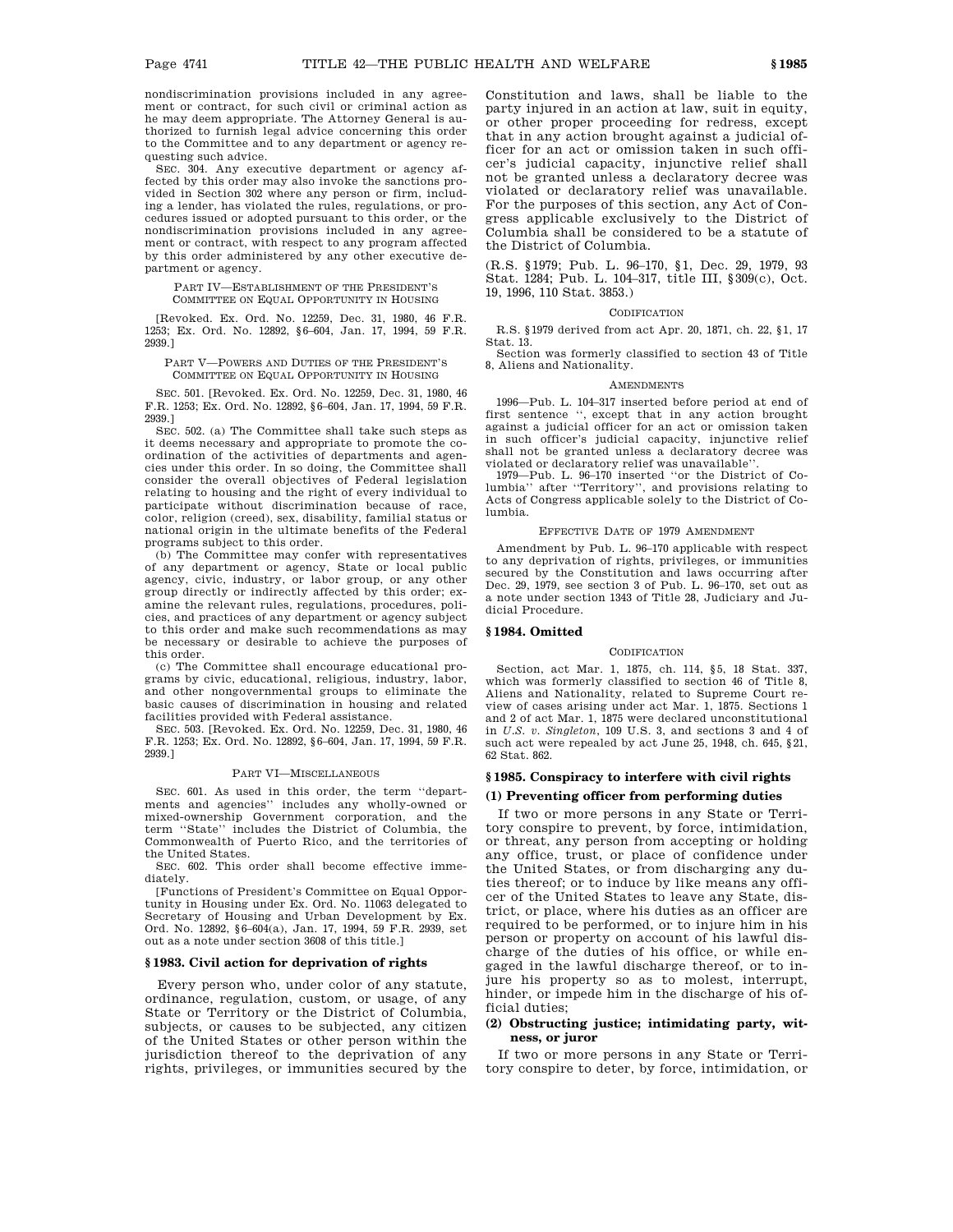threat, any party or witness in any court of the United States from attending such court, or from testifying to any matter pending therein, freely, fully, and truthfully, or to injure such party or witness in his person or property on account of his having so attended or testified, or to influence the verdict, presentment, or indictment of any grand or petit juror in any such court, or to injure such juror in his person or property on account of any verdict, presentment, or indictment lawfully assented to by him, or of his being or having been such juror; or if two or more persons conspire for the purpose of impeding, hindering, obstructing, or defeating, in any manner, the due course of justice in any State or Territory, with intent to deny to any citizen the equal protection of the laws, or to injure him or his property for lawfully enforcing, or attempting to enforce, the right of any person, or class of persons, to the equal protection of the laws;

## **(3) Depriving persons of rights or privileges**

If two or more persons in any State or Territory conspire or go in disguise on the highway or on the premises of another, for the purpose of depriving, either directly or indirectly, any person or class of persons of the equal protection of the laws, or of equal privileges and immunities under the laws; or for the purpose of preventing or hindering the constituted authorities of any State or Territory from giving or securing to all persons within such State or Territory the equal protection of the laws; or if two or more persons conspire to prevent by force, intimidation, or threat, any citizen who is lawfully entitled to vote, from giving his support or advocacy in a legal manner, toward or in favor of the election of any lawfully qualified person as an elector for President or Vice President, or as a Member of Congress of the United States; or to injure any citizen in person or property on account of such support or advocacy; in any case of conspiracy set forth in this section, if one or more persons engaged therein do, or cause to be done, any act in furtherance of the object of such conspiracy, whereby another is injured in his person or property, or deprived of having and exercising any right or privilege of a citizen of the United States, the party so injured or deprived may have an action for the recovery of damages occasioned by such injury or deprivation, against any one or more of the conspirators.

## (R.S. §1980.)

#### CODIFICATION

R.S. §1980 derived from acts July 31, 1861, ch. 33, 12 Stat. 284; Apr. 20, 1871, ch. 22, §2, 17 Stat. 13.

Section was formerly classified to section 47 of Title 8, Aliens and Nationality.

#### **§ 1986. Action for neglect to prevent**

Every person who, having knowledge that any of the wrongs conspired to be done, and mentioned in section 1985 of this title, are about to be committed, and having power to prevent or aid in preventing the commission of the same, neglects or refuses so to do, if such wrongful act be committed, shall be liable to the party injured, or his legal representatives, for all damages caused by such wrongful act, which such person by reasonable diligence could have prevented; and such damages may be recovered in an action on the case; and any number of persons guilty of such wrongful neglect or refusal may be joined as defendants in the action; and if the death of any party be caused by any such wrongful act and neglect, the legal representatives of the deceased shall have such action therefor, and may recover not exceeding \$5,000 damages therein, for the benefit of the widow of the deceased, if there be one, and if there be no widow, then for the benefit of the next of kin of the deceased. But no action under the provisions of this section shall be sustained which is not commenced within one year after the cause of action has accrued.

(R.S. §1981.)

#### **CODIFICATION**

R.S. §1981 derived from act Apr. 20, 1871, ch. 22, §6, 17 Stat. 15.

Section was formerly classified to section 48 of Title 8, Aliens and Nationality.

#### **§ 1987. Prosecution of violation of certain laws**

The United States attorneys, marshals, and deputy marshals, the United States magistrate judges appointed by the district and territorial courts, with power to arrest, imprison, or bail offenders, and every other officer who is especially empowered by the President, are authorized and required, at the expense of the United States, to institute prosecutions against all persons violating any of the provisions of section 1990 of this title or of sections 5506 to 5516 and 5518 to 5532 of the Revised Statutes, and to cause such persons to be arrested, and imprisoned or bailed, for trial before the court of the United States or the territorial court having cognizance of the offense.

(R.S. §1982; Mar. 3, 1911, ch. 231, §291, 36 Stat. 1167; June 25, 1948, ch. 646, §1, 62 Stat. 909; Pub. L. 90–578, title IV, §402(b)(2), Oct. 17, 1968, 82 Stat. 1118; Pub. L. 101–650, title III, §321, Dec. 1, 1990, 104 Stat. 5117.)

#### REFERENCES IN TEXT

Sections 5506 to 5510, 5516 to 5519 and 5524 to 5535 of the Revised Statutes, referred to in text, were repealed by act Mar. 4, 1909, ch. 321, §341, 35 Stat. 1153; section 5506, 5511 to 5515, and 5520 to 5523, also referred to in text, were repealed by act Feb. 8, 1894, ch. 25, §1, 28 Stat. 37. The provisions of sections 5508, 5510, 5516, 5518 and 5524 to 5532 of the Revised Statutes were reenacted by act Mar. 4, 1909, and classified to sections 51, 52, 54 to 59, 246, 428 and 443 to 445 of former Title 18, Criminal Code and Criminal Procedure. Those sections were repealed and reenacted as sections 241, 242, 372, 592, 593, 752, 1071, 1581, 1583 and 1588 of Title 18, Crimes and Criminal Procedure, in the general revision of Title 18 by act June 25, 1948, ch. 645, 62 Stat. 683.

#### **CODIFICATION**

R.S. §1982 derived from acts Apr. 9, 1866, ch. 31, §4, 14 Stat. 28; May 31, 1870, Ch. 114, §9, 16 Stat. 142.

Section was formerly classified to section 49 of Title 8, Aliens and Nationality.

#### CHANGE OF NAME

Act June 25, 1948, eff. Sept. 1, 1948, substituted ''United States attorneys'' for ''district attorneys''. See section 541 of Title 28, Judiciary and Judicial Procedure, and Historical and Revision Notes thereunder.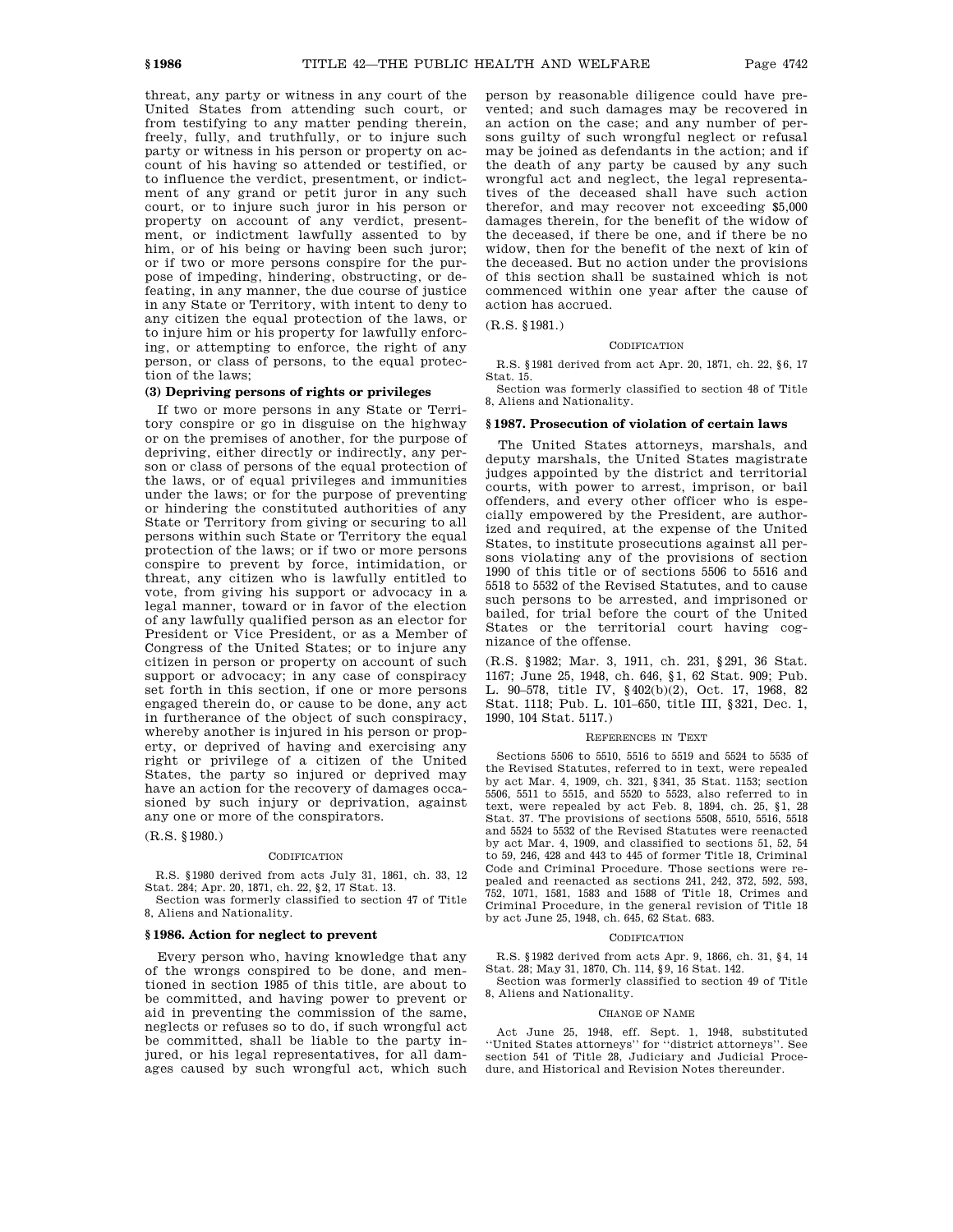''United States magistrate judges'' substituted in text for ''magistrates'' pursuant to section 321 of Pub. L. 101–650, set out as a note under section 631 of Title 28. Previously, ''magistrates'' substituted for ''commissioners'' pursuant to Pub. L. 90–578. See chapter 43 (§631 et seq.) of Title 28.

Reference to the district courts substituted for reference to the circuit courts on authority of act Mar. 3, 1911, ch. 231, §291, 36 Stat. 1167.

## **§ 1988. Proceedings in vindication of civil rights (a) Applicability of statutory and common law**

The jurisdiction in civil and criminal matters conferred on the district courts by the provisions of titles 13, 24, and 70 of the Revised Statutes for the protection of all persons in the United States in their civil rights, and for their vindication, shall be exercised and enforced in conformity with the laws of the United States, so far as such laws are suitable to carry the same into effect; but in all cases where they are not adapted to the object, or are deficient in the provisions necessary to furnish suitable remedies and punish offenses against law, the common law, as modified and changed by the constitution and statutes of the State wherein the court having jurisdiction of such civil or criminal cause is held, so far as the same is not inconsistent with the Constitution and laws of the United States, shall be extended to and govern the said courts in the trial and disposition of the cause, and, if it is of a criminal nature, in the infliction of punishment on the party found guilty.

## **(b) Attorney's fees**

In any action or proceeding to enforce a provision of sections 1981, 1981a, 1982, 1983, 1985, and 1986 of this title, title IX of Public Law 92–318 [20 U.S.C. 1681 et seq.], the Religious Freedom Restoration Act of 1993 [42 U.S.C. 2000bb et seq.], the Religious Land Use and Institutionalized Persons Act of 2000 [42 U.S.C. 2000cc et seq.], title VI of the Civil Rights Act of 1964 [42 U.S.C. 2000d et seq.], or section 12361 of title 34, the court, in its discretion, may allow the prevailing party, other than the United States, a reasonable attorney's fee as part of the costs, except that in any action brought against a judicial officer for an act or omission taken in such officer's judicial capacity such officer shall not be held liable for any costs, including attorney's fees, unless such action was clearly in excess of such officer's jurisdiction.

#### **(c) Expert fees**

In awarding an attorney's fee under subsection (b) in any action or proceeding to enforce a provision of section 1981 or 1981a of this title, the court, in its discretion, may include expert fees as part of the attorney's fee.

(R.S. §722; Pub. L. 94–559, §2, Oct. 19, 1976, 90 Stat. 2641; Pub. L. 96–481, title II, §205(c), Oct. 21, 1980, 94 Stat. 2330; Pub. L. 102–166, title I, §§103, 113(a), Nov. 21, 1991, 105 Stat. 1074, 1079; Pub. L. 103–141, §4(a), Nov. 16, 1993, 107 Stat. 1489; Pub. L. 103–322, title IV, §40303, Sept. 13, 1994, 108 Stat. 1942; Pub. L. 104–317, title III, §309(b), Oct. 19, 1996, 110 Stat. 3853; Pub. L. 106–274, §4(d), Sept. 22, 2000, 114 Stat. 804.)

#### REFERENCES IN TEXT

Title 13 of the Revised Statutes, referred to in subsec. (a), was in the original ''this Title'' meaning title 13 of the Revised Statutes, consisting of R.S. §§530 to 1093. For complete classification of R.S. §§530 to 1093 to the Code, see Tables.

Title 24 of the Revised Statutes, referred to in subsec. (a), was in the original ''Title 'CIVIL RIGHTS,''' meaning title 24 of the Revised Statutes, consisting of R.S. §§1977 to 1991, which are classified to sections 1981 to 1983, 1985 to 1987, and 1989 to 1994 of this title. For complete classification of R.S. §§1977 to 1991 to the Code, see Tables.

Title 70 of the Revised Statutes, referred to in subsec. (a), was in the original ''Title 'CRIMES,''' meaning title 70 of the Revised Statutes, consisting of R.S. §§5323 to 5550. For complete classification of R.S. §§5323 to 5550, see Tables.

Title IX of Public Law 92–318, referred to in subsec. (b), is title IX of Pub. L. 92–318, June 23, 1972, 86 Stat. 373, as amended, known as the Patsy Takemoto Mink Equal Opportunity in Education Act, which is classified principally to chapter 38 (§1681 et seq.) of Title 20, Education. For complete classification of title IX to the Code, see Short Title note set out under section 1681 of Title 20 and Tables.

The Religious Freedom Restoration Act of 1993, referred to in subsec. (b), is Pub. L. 103–141, Nov. 16, 1993, 107 Stat. 1488, which is classified principally to chapter 21B (§2000bb et seq.) of this title. For complete classification of this Act to the Code, see Short Title note set out under section 2000bb of this title and Tables.

The Religious Land Use and Institutionalized Persons Act of 2000, referred to in subsec. (b), is Pub. L. 106–274, Sept. 22, 2000, 114 Stat. 803, which is classified principally to chapter 21C (§2000cc et seq.) of this title. For complete classification of this Act to the Code, see Short Title note set out under section 2000cc of this title and Tables.

The Civil Rights Act of 1964, referred to in subsec. (b), is Pub. L. 88–352, July 2, 1964, 78 Stat. 241, as amended. Title VI of the Civil Rights Act of 1964 is classified generally to subchapter V (§2000d et seq.) of this chapter. For complete classification of this Act to the Code, see Short Title note set out under section 2000a of this title and Tables.

#### CODIFICATION

R.S. §722 derived from acts Apr. 9, 1866, ch. 31, §3, 14 Stat. 27; May 31, 1870, ch. 114, §18, 16 Stat. 144.

Section was formerly classified to section 729 of Title 28 prior to the general revision and enactment of Title 28, Judiciary and Judicial Procedure, by act June 25, 1948, ch. 646, §1, 62 Stat. 869.

#### **AMENDMENTS**

2000—Subsec. (b). Pub. L. 106–274 inserted ''the Religious Land Use and Institutionalized Persons Act of after "Religious Freedom Restoration Act of 1993,'' and deleted comma after ''section 13981 of this title."

1996—Subsec. (b). Pub. L. 104–317 inserted before period at end '', except that in any action brought against a judicial officer for an act or omission taken in such officer's judicial capacity such officer shall not be held liable for any costs, including attorney's fees, unless such action was clearly in excess of such officer's jurisdiction''.

1994—Subsec. (b). Pub. L. 103–322, which directed the amendment of the last sentence of this section by striking "or" after "92–318," and by inserting ", or section 13981 of this title,'' after ''1964'', was executed to subsec. (b) of this section by striking ''or'' after ''Act of 1993,'' and by inserting '', or section 13981 of this title,'' after ''1964'', to reflect the probable intent of Congress and amendments by Pub. L. 102–166 and Pub. L. 103–141. See 1993 and 1991 Amendment notes below. 1993—Subsec. (b). Pub. L. 103–141 inserted ''the Reli-

gious Freedom Restoration Act of 1993,'' before ''or title VI''.

1991—Subsec. (a). Pub. L. 102–166, §113(a)(1), designated first sentence of existing provisions as subsec. (a).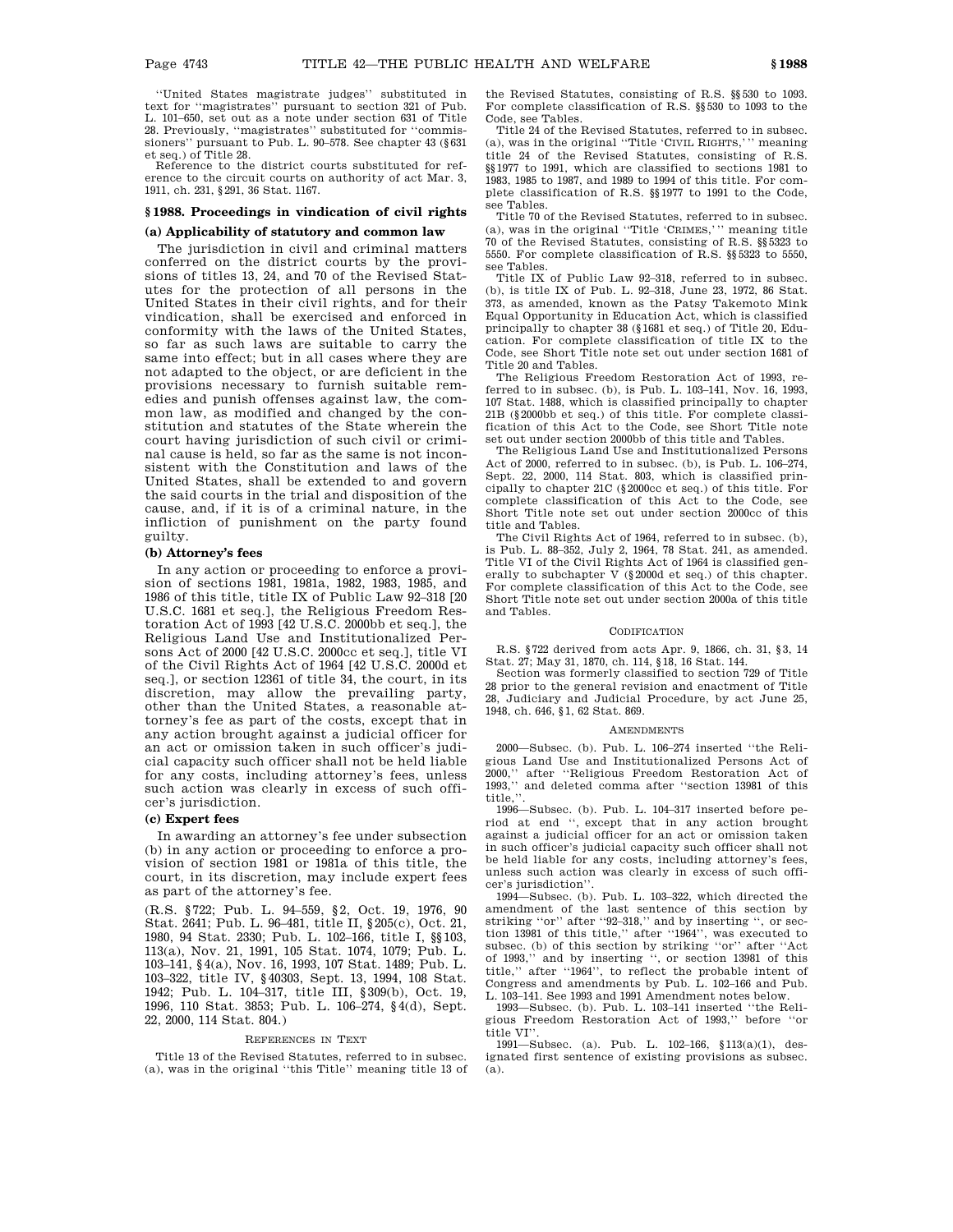Subsec. (b). Pub. L. 102–166, §§103, 113(a)(1), designated second sentence of existing provisions as subsec. (b) and inserted "1981a," after "1981," Subsec. (c). Pub. L. 102–166, §113(a)(2), added subsec.

(c). 1980—Pub. L. 96–481 struck out ''or in any civil action

or proceeding, by or on behalf of the United States of America, to enforce, or charging a violation of, a provision of the United States Internal Revenue Code,

1976—Pub. L. 94–559 authorized the court, in its discretion, to allow a reasonable attorney's fee as part of the prevailing party's costs.

## EFFECTIVE DATE OF 1991 AMENDMENT

Amendment by Pub. L. 102–166 effective Nov. 21, 1991, except as otherwise provided, see section 402 of Pub. L. 102–166, set out as a note under section 1981 of this title.

#### EFFECTIVE DATE OF 1980 AMENDMENT

Amendment by Pub. L. 96–481 effective Oct. 1, 1981, and applicable to adversary adjudication as defined in section  $504(b)(1)(C)$  of Title 5, Government Organization and Employees, and to civil actions and adversary adjudications described in section 2412 of Title 28, Judiciary and Judicial Procedure, which are pending on, or commenced on or after Oct. 1, 1981, see section 208 of Pub. L. 96–481, set out as an Effective Date note under section 2412 of Title 28.

#### SHORT TITLE OF 1976 AMENDMENT

Pub. L. 94–559, §1, Oct. 19, 1976, 90 Stat. 2641, provided: ''That this Act [amending this section] may be cited as 'The Civil Rights Attorney's Fees Awards Act of 1976'.''

## **§ 1989. United States magistrate judges; appointment of persons to execute warrants**

The district courts of the United States and the district courts of the Territories, from time to time, shall increase the number of United States magistrate judges, so as to afford a speedy and convenient means for the arrest and examination of persons charged with the crimes referred to in section 1987 of this title; and such magistrate judges are authorized and required to exercise all the powers and duties conferred on them herein with regard to such offenses in like manner as they are authorized by law to exercise with regard to other offenses against the laws of the United States. Said magistrate judges are empowered, within their respective counties, to appoint, in writing, under their hands, one or more suitable persons, from time to time, who shall execute all such warrants or other process as the magistrate judges may issue in the lawful performance of their duties, and the persons so appointed shall have authority to summon and call to their aid the bystanders or posse comitatus of the proper county, or such portion of the land or naval forces of the United States, or of the militia, as may be necessary to the performance of the duty with which they are charged; and such warrants shall run and be executed anywhere in the State or Territory within which they are issued.

(R.S. §§1983, 1984; Mar. 3, 1911, ch. 231, §291, 36 Stat. 1167; Pub. L. 90–578, title IV, §402(b)(2), Oct. 17, 1968, 82 Stat. 1118; Pub. L. 101–650, title III, §321, Dec. 1, 1990, 104 Stat. 5117.)

#### CODIFICATION

R.S. §§1983 and 1984 derived from acts Apr. 9, 1866, ch. 31, §§4, 5, 14 Stat. 28; May 31, 1870, ch. 114, §§9, 10, 16 Stat. 142.

Section was formerly classified to section 50 of Title 8, Aliens and Nationality.

#### CHANGE OF NAME

''United States magistrate judges'' and ''magistrate judges'' substituted in text for ''magistrates'' wherever appearing pursuant to section 321 of Pub. L. 101–650, set out as a note under section 631 of Title 28, Judiciary and Judicial Procedure. Previously, ''magistrates'' substituted for ''commissioners'' pursuant to Pub. L. 90–578. See chapter 43 (§631 et seq.) of Title 28.

''District courts'' substituted for ''circuit courts'' on authority of act Mar. 3, 1911, ch. 231, §291, 36 Stat. 1167.

## **§ 1990. Marshal to obey precepts; refusing to receive or execute process**

Every marshal and deputy marshal shall obey and execute all warrants or other process, when directed to him, issued under the provisions of section 1989 of this title. Every marshal and deputy marshal who refuses to receive any warrant or other process when tendered to him, issued in pursuance of the provisions of this section, or refuses or neglects to use all proper means diligently to execute the same, shall be liable to a fine in the sum of \$1,000, for the benefit of the party aggrieved thereby.

(R.S. §§1985, 5517.)

#### **CODIFICATION**

R.S. §1985 derived from acts Apr. 9, 1866, ch. 31, §5, 14 Stat. 28; May 31, 1870, ch. 114, §10, 16 Stat. 142.

R.S. §5517 derived from act May 31, 1870, ch. 114, §10, 16 Stat. 142.

Section was formerly classified to section 51 of Title 8, Aliens and Nationality.

## **§ 1991. Fees; persons appointed to execute process**

Every person appointed to execute process under section 1989 of this title shall be entitled to a fee of \$5 for each party he may arrest and take before any United States magistrate judge, with such other fees as may be deemed reasonable by the magistrate judge for any additional services necessarily performed by him, such as attending at the examination, keeping the prisoner in custody, and providing him with food and lodging during his detention, and until the final determination of the magistrate judge; such fees to be made up in conformity with the fees usually charged by the officers of the courts of justice within the proper district or county, as near as may be practicable, and paid out of the Treasury of the United States on the certificate of the judge of the district within which the arrest is made, and to be recoverable from the defendant as part of the judgment in case of conviction.

(R.S. §1987; Pub. L. 90–578, title IV, §402(b)(2), Oct. 17, 1968, 82 Stat. 1118; Pub. L. 101–650, title III, §321, Dec. 1, 1990, 104 Stat. 5117.)

### CODIFICATION

R.S. §1987 derived from acts Apr. 9, 1866, ch. 31, §7, 14 Stat. 29; May 31, 1870, ch. 114, §12, 16 Stat. 143.

Section was formerly classified to section 53 of Title 8, Aliens and Nationality.

#### CHANGE OF NAME

''United States magistrate judge'' and ''magistrate judge'' substituted in text for ''magistrate'' wherever appearing pursuant to section 321 of Pub. L. 101–650, set out as a note under section 631 of Title 28, Judiciary and Judicial Procedure. Previously, ''magistrate'' sub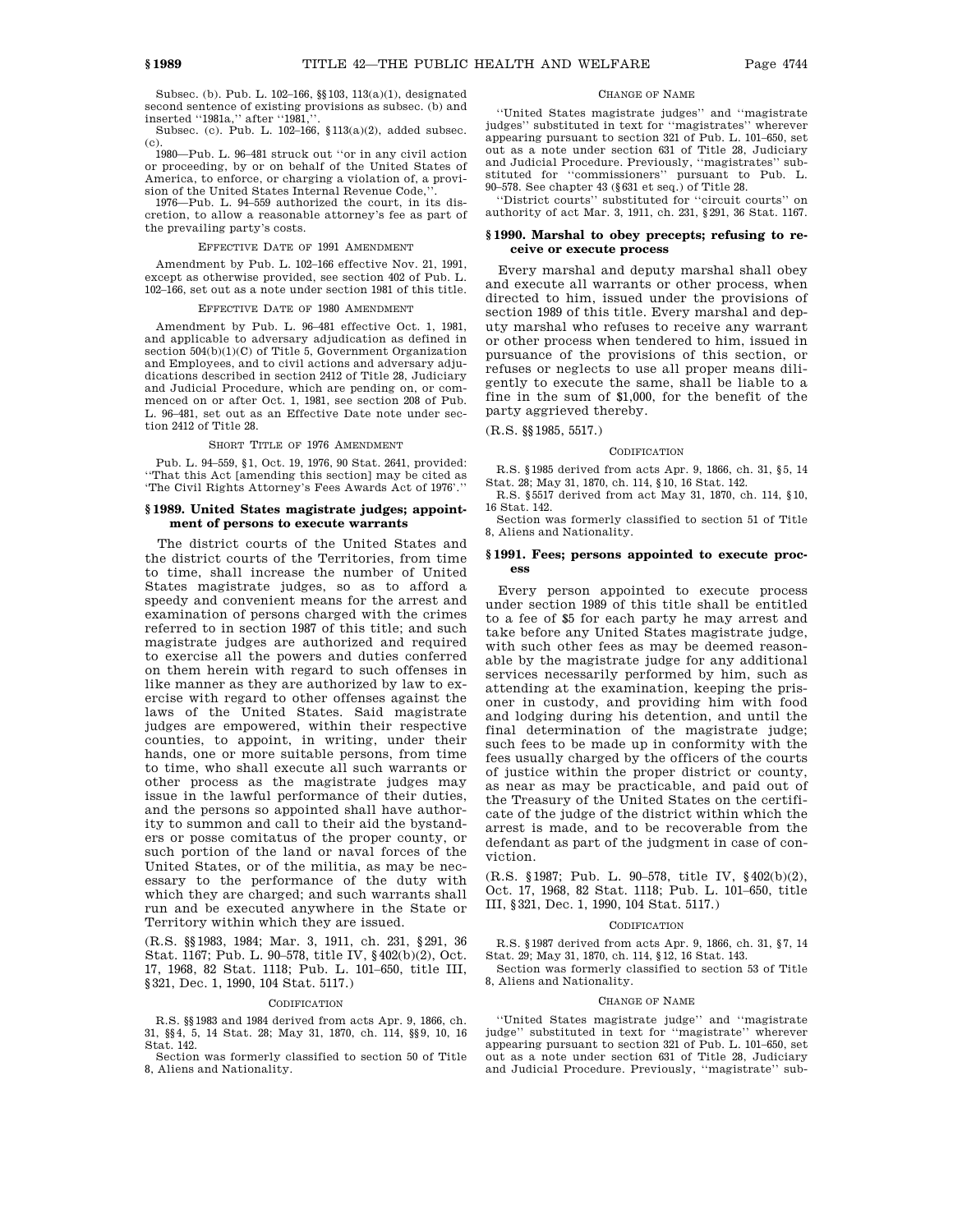stituted for ''commissioner'' pursuant to Pub. L. 90–578. See chapter 43 (§631 et seq.) of Title 28.

## **§ 1992. Speedy trial**

Whenever the President has reason to believe that offenses have been, or are likely to be committed against the provisions of section 1990 of this title or of section 5506 to 5516 and 5518 to 5532 of the Revised Statutes, within any judicial district, it shall be lawful for him, in his discretion, to direct the judge, marshal, and United States attorney of such district to attend at such place within the district, and for such time as he may designate, for the purpose of the more speedy arrest and trial of persons so charged, and it shall be the duty of every judge or other officer, when any such requisition is received by him to attend at the place and for the time therein designated.

## (R.S. §1988; June 25, 1948, ch. 646, §1, 62 Stat. 909.)

## REFERENCES IN TEXT

Sections 5506 to 5510, 5516 to 5519 and 5524 to 5535 of the Revised Statutes, referred to in text, were repealed by act Mar. 4, 1909, ch. 321, §341, 35 Stat. 1153; section 5506, 5511 to 5515, and 5520 to 5523, also referred to in text, were repealed by act Feb. 8, 1894, ch. 25, §1, 28 Stat. 37. The provisions of sections 5508, 5510, 5516, 5518 and 5524 to 5532 of the Revised Statutes were reenacted by act Mar. 4, 1909, and classified to sections 51, 52, 54 to 59, 246, 428 and 443 to 445 of former Title 18, Criminal Code and Criminal Procedure. Those sections were repealed and reenacted as sections 241, 242, 372, 592, 593, 752, 1071, 1581, 1583 and 1588 of Title 18, Crimes and Criminal Procedure, in the general revision of Title 18 by act June 25, 1948, ch. 645, 62 Stat. 683.

#### CODIFICATION

R.S. §1988 derived from act Apr. 9, 1866, ch. 31, §8, 14 Stat. 29.

Section was formerly classified to section 54 of Title 8, Aliens and Nationality.

#### CHANGE OF NAME

Act June 25, 1948, effective Sept. 1, 1948, substituted ''United States attorney'' for ''district attorney''. See section 541 of Title 28, Judiciary and Judicial Procedure, and Historical and Revision Notes thereunder.

## **§ 1993. Repealed. Pub. L. 85–315, pt. III, § 122, Sept. 9, 1957, 71 Stat. 637**

Section, R.S. §1989, authorized President to employ land or naval forces to aid in execution of judicial process issued under sections 1981 to 1983 or 1985 to 1992 of this title, or to prevent violation and enforce due execution of sections 1981 to 1983 and 1985 to 1994 of this title. See section 252 of Title 10, Armed Forces.

#### **§ 1994. Peonage abolished**

The holding of any person to service or labor under the system known as peonage is abolished and forever prohibited in any Territory or State of the United States; and all acts, laws, resolutions, orders, regulations, or usages of any Territory or State, which have heretofore established, maintained, or enforced, or by virtue of which any attempt shall hereafter be made to establish, maintain, or enforce, directly or indirectly, the voluntary or involuntary service or labor of any persons as peons, in liquidation of any debt or obligation, or otherwise, are declared null and void.

(R.S. §1990.)

#### CODIFICATION

R.S. §1990 derived from act Mar. 2, 1867, ch. 187, §1, 14 Stat. 546.

Section was formerly classified to section 56 of Title 8, Aliens and Nationality.

## **§ 1995. Criminal contempt proceedings; penalties; trial by jury**

In all cases of criminal contempt arising under the provisions of this Act, the accused, upon conviction, shall be punished by fine or imprisonment or both: *Provided however*, That in case the accused is a natural person the fine to be paid shall not exceed the sum of \$1,000, nor shall imprisonment exceed the term of six months: *Provided further*, That in any such proceeding for criminal contempt, at the discretion of the judge, the accused may be tried with or without a jury: *Provided further, however*, That in the event such proceeding for criminal contempt be tried before a judge without a jury and the sentence of the court upon conviction is a fine in excess of the sum of \$300 or imprisonment in excess of forty-five days, the accused in said proceeding, upon demand therefore, shall be entitled to a trial de novo before a jury, which shall conform as near as may be to the practice in other criminal cases.

This section shall not apply to contempts committed in the presence of the court or so near thereto as to interfere directly with the administration of justice nor to the misbehavior, misconduct, or disobedience, of any officer of the court in respect to the writs, orders, or process of the court.

Nor shall anything herein or in any other provision of law be construed to deprive courts of their power, by civil contempt proceedings, without a jury, to secure compliance with or to prevent obstruction of, as distinguished from punishment for violations of, any lawful writ, process, order, rule, decree, or command of the court in accordance with the prevailing usages of law and equity, including the power of detention.

(Pub. L. 85–315, pt. V, §151, Sept. 9, 1957, 71 Stat. 638.)

#### REFERENCES IN TEXT

This Act, referred to in text, is Pub. L. 85–315, Sept. 9, 1957, 71 Stat. 634, known as the Civil Rights Act of 1957. For complete classification of this Act to the Code, see Tables.

## **§ 1996. Protection and preservation of traditional religions of Native Americans**

On and after August 11, 1978, it shall be the policy of the United States to protect and preserve for American Indians their inherent right of freedom to believe, express, and exercise the traditional religions of the American Indian, Eskimo, Aleut, and Native Hawaiians, including but not limited to access to sites, use and possession of sacred objects, and the freedom to worship through ceremonials and traditional rites.

(Pub. L. 95–341, §1, Aug. 11, 1978, 92 Stat. 469.)

#### SHORT TITLE OF 1994 AMENDMENT

Pub. L. 103–344, §1, Oct. 6, 1994, 108 Stat. 3125, provided that: ''This Act [enacting section 1996a of this title]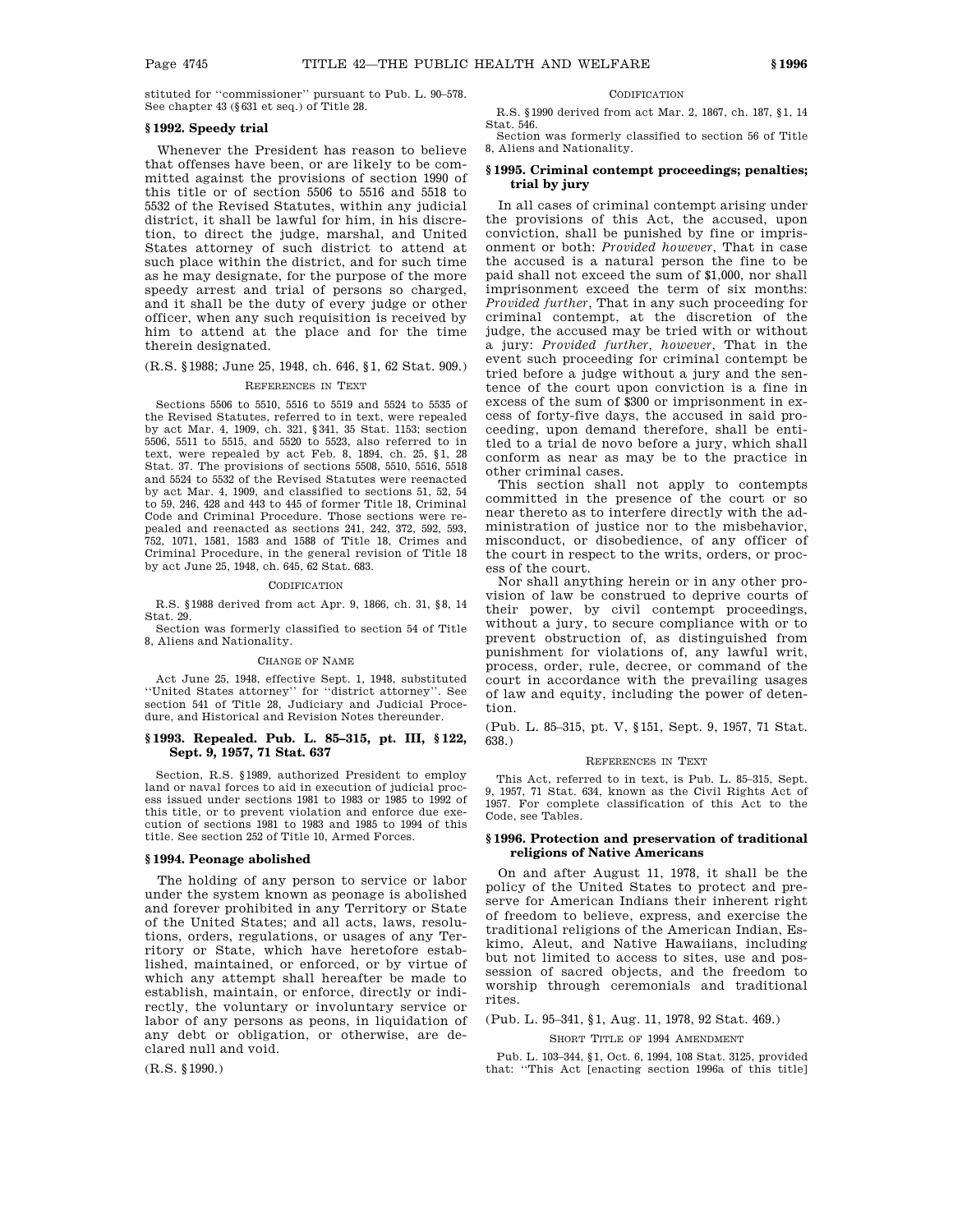may be cited as the 'American Indian Religious Freedom Act Amendments of 1994'.''

#### SHORT TITLE

Pub. L. 95–341, as amended, which enacted this section, section 1996a of this title, and a provision set out as a note under this section, is popularly known as the American Indian Religious Freedom Act.

FEDERAL IMPLEMENTATION OF PROTECTIVE AND PRES-ERVATION FUNCTIONS RELATING TO NATIVE AMERICAN RELIGIOUS CULTURAL RIGHTS AND PRACTICES; PRESI-DENTIAL REPORT TO CONGRESS

Pub. L. 95–341, §2, Aug. 11, 1978, 92 Stat. 470, provided that the President direct the various Federal departments, agencies, and other instrumentalities responsible for administering relevant laws to evaluate their policies and procedures in consultation with native traditional religious leaders to determine changes necessary to preserve Native American religious cultural rights and practices and report to the Congress 12 months after Aug. 11, 1978.

## EX. ORD. NO. 13007. INDIAN SACRED SITES

Ex. Ord. No. 13007, May 24, 1996, 61 F.R. 26771, provided:

By the authority vested in me as President by the Constitution and the laws of the United States, in furtherance of Federal treaties, and in order to protect and preserve Indian religious practices, it is hereby ordered:

SECTION 1. *Accommodation of Sacred Sites*. (a) In managing Federal lands, each executive branch agency with statutory or administrative responsibility for the management of Federal lands shall, to the extent practicable, permitted by law, and not clearly inconsistent with essential agency functions, (1) accommodate access to and ceremonial use of Indian sacred sites by Indian religious practitioners and (2) avoid adversely affecting the physical integrity of such sacred sites. Where appropriate, agencies shall maintain the confidentiality of sacred sites.

(b) For purposes of this order:

(i) ''Federal lands'' means any land or interests in land owned by the United States, including leasehold interests held by the United States, except Indian trust lands;

(ii) ''Indian tribe'' means an Indian or Alaska Native tribe, band, nation, pueblo, village, or community that the Secretary of the Interior acknowledges to exist as an Indian tribe pursuant to Public Law No. 103–454, 108 Stat. 4791 [see 25 U.S.C. 5130, 5131], and ''Indian'' refers to a member of such an Indian tribe; and

(iii) ''Sacred site'' means any specific, discrete, narrowly delineated location on Federal land that is identified by an Indian tribe, or Indian individual determined to be an appropriately authoritative representative of an Indian religion, as sacred by virtue of its established religious significance to, or ceremonial use by, an Indian religion; provided that the tribe or appropriately authoritative representative of an Indian religion has informed the agency of the existence of such a site.

SEC. 2. *Procedures*. (a) Each executive branch agency with statutory or administrative responsibility for the management of Federal lands shall, as appropriate, promptly implement procedures for the purposes of carrying out the provisions of section 1 of this order, including, where practicable and appropriate, procedures to ensure reasonable notice is provided of proposed actions or land management policies that may restrict future access to or ceremonial use of, or adversely affect the physical integrity of, sacred sites. In all actions pursuant to this section, agencies shall comply with the Executive memorandum of April 29, 1994, ''Government-to-Government Relations with Native American Tribal Governments'' [25 U.S.C. 5301 note].

(b) Within 1 year of the effective date of this order, the head of each executive branch agency with statutory or administrative responsibility for the management of Federal lands shall report to the President, through the Assistant to the President for Domestic Policy, on the implementation of this order. Such reports shall address, among other things, (i) any changes necessary to accommodate access to and ceremonial use of Indian sacred sites; (ii) any changes necessary to avoid adversely affecting the physical integrity of Indian sacred sites; and (iii) procedures implemented or proposed to facilitate consultation with appropriate Indian tribes and religious leaders and the expeditious resolution of disputes relating to agency action on Federal lands that may adversely affect access to, ceremonial use of, or the physical integrity of sacred sites.

SEC. 3. Nothing in this order shall be construed to require a taking of vested property interests. Nor shall this order be construed to impair enforceable rights to use of Federal lands that have been granted to third parties through final agency action. For purposes of this order, ''agency action'' has the same meaning as in the Administrative Procedure Act (5 U.S.C. 551(13)).

SEC. 4. This order is intended only to improve the internal management of the executive branch and is not intended to, nor does it, create any right, benefit, or trust responsibility, substantive or procedural, enforceable at law or equity by any party against the United States, its agencies, officers, or any person.

#### WILLIAM J. CLINTON.

## **§ 1996a. Traditional Indian religious use of peyote**

#### **(a) Congressional findings and declarations**

The Congress finds and declares that— (1) for many Indian people, the traditional ceremonial use of the peyote cactus as a religious sacrament has for centuries been inte-

gral to a way of life, and significant in perpetuating Indian tribes and cultures; (2) since 1965, this ceremonial use of peyote

by Indians has been protected by Federal regulation;

(3) while at least 28 States have enacted laws which are similar to, or are in conformance with, the Federal regulation which protects the ceremonial use of peyote by Indian religious practitioners, 22 States have not done so, and this lack of uniformity has created hardship for Indian people who participate in such religious ceremonies;

(4) the Supreme Court of the United States, in the case of Employment Division v. Smith, 494 U.S. 872 (1990), held that the First Amendment does not protect Indian practitioners who use peyote in Indian religious ceremonies, and also raised uncertainty whether this religious practice would be protected under the compelling State interest standard; and

(5) the lack of adequate and clear legal protection for the religious use of peyote by Indians may serve to stigmatize and marginalize Indian tribes and cultures, and increase the risk that they will be exposed to discriminatory treatment.

#### **(b) Use, possession, or transportation of peyote**

(1) Notwithstanding any other provision of law, the use, possession, or transportation of peyote by an Indian for bona fide traditional ceremonial purposes in connection with the practice of a traditional Indian religion is lawful, and shall not be prohibited by the United States or any State. No Indian shall be penalized or discriminated against on the basis of such use, possession or transportation, including, but not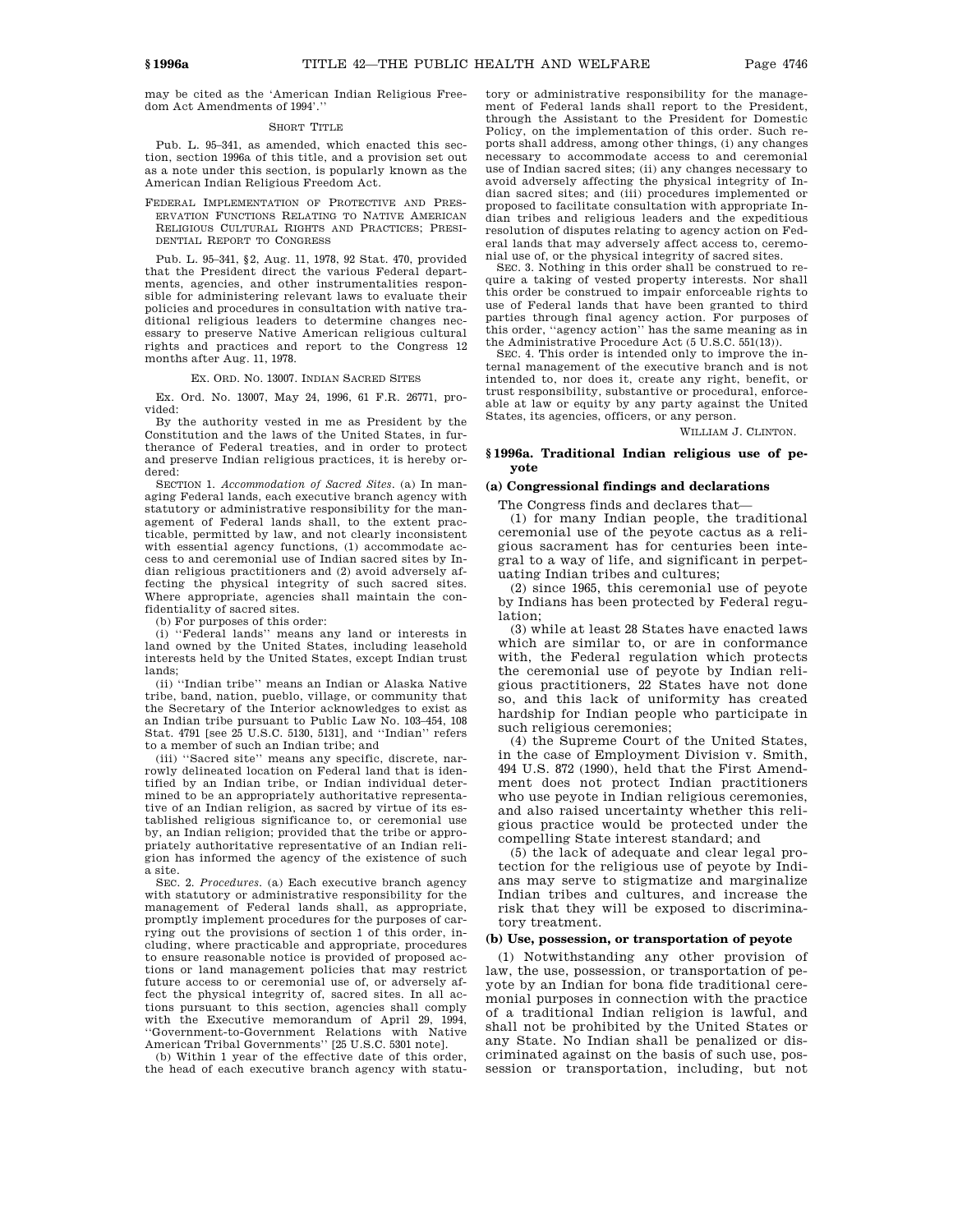limited to, denial of otherwise applicable benefits under public assistance programs.

(2) This section does not prohibit such reasonable regulation and registration by the Drug Enforcement Administration of those persons who cultivate, harvest, or distribute peyote as may be consistent with the purposes of this section and section 1996 of this title.

(3) This section does not prohibit application of the provisions of section 481.111(a) of Vernon's Texas Health and Safety Code Annotated, in effect on October 6, 1994, insofar as those provisions pertain to the cultivation, harvest, and distribution of peyote.

(4) Nothing in this section shall prohibit any Federal department or agency, in carrying out its statutory responsibilities and functions, from promulgating regulations establishing reasonable limitations on the use or ingestion of peyote prior to or during the performance of duties by sworn law enforcement officers or personnel directly involved in public transportation or any other safety-sensitive positions where the performance of such duties may be adversely affected by such use or ingestion. Such regulations shall be adopted only after consultation with representatives of traditional Indian religions for which the sacramental use of peyote is integral to their practice. Any regulation promulgated pursuant to this section shall be subject to the balancing test set forth in section 3 of the Religious Freedom Restoration Act (Public Law 103–141; 42 U.S.C. 2000bb–1).

(5) This section shall not be construed as requiring prison authorities to permit, nor shall it be construed to prohibit prison authorities from permitting, access to peyote by Indians while incarcerated within Federal or State prison facilities.

(6) Subject to the provisions of the Religious Freedom Restoration Act (Public Law 103–141; 42 U.S.C. 2000bb–1) [42 U.S.C. 2000bb et seq.], this section shall not be construed to prohibit States from enacting or enforcing reasonable traffic safety laws or regulations.

(7) Subject to the provisions of the Religious Freedom Restoration Act (Public Law 103–141; 42 U.S.C. 2000bb–1), this section does not prohibit the Secretary of Defense from promulgating regulations establishing reasonable limitations on the use, possession, transportation, or distribution of peyote to promote military readiness, safety, or compliance with international law or laws of other countries. Such regulations shall be adopted only after consultation with representatives of traditional Indian religions for which the sacramental use of peyote is integral to their practice.

#### **(c) Definitions**

For purposes of this section—

(1) the term ''Indian'' means a member of an Indian tribe;

(2) the term ''Indian tribe'' means any tribe, band, nation, pueblo, or other organized group or community of Indians, including any Alaska Native village (as defined in, or established pursuant to, the Alaska Native Claims Settlement Act (43 U.S.C. 1601 et seq.)), which is recognized as eligible for the special programs and services provided by the United States to Indians because of their status as Indians;

(3) the term ''Indian religion'' means any religion—

(A) which is practiced by Indians, and

(B) the origin and interpretation of which is from within a traditional Indian culture or community; and

(4) the term ''State'' means any State of the United States, and any political subdivision thereof.

## **(d) Protection of rights of Indians and Indian tribes**

Nothing in this section shall be construed as abrogating, diminishing, or otherwise affecting—

(1) the inherent rights of any Indian tribe;

(2) the rights, express or implicit, of any Indian tribe which exist under treaties, Executive orders, and laws of the United States;

(3) the inherent right of Indians to practice their religions; and

(4) the right of Indians to practice their religions under any Federal or State law.

(Pub. L. 95–341, §3, as added Pub. L. 103–344, §2, Oct. 6, 1994, 108 Stat. 3125.)

#### REFERENCES IN TEXT

The Religious Freedom Restoration Act, referred to in subsec. (b)(6), (7), probably means the Religious Freedom Restoration Act of 1993, Pub. L. 103–141, Nov. 16, 1993, 107 Stat. 1488, which is classified principally to chapter 21B (§2000bb et seq.) of this title. For complete classification of this Act to the Code, see Short Title note set out under section 2000bb of this title and Tables.

The Alaska Native Claims Settlement Act, referred to in subsec. (c)(2), is Pub. L. 92–203, Dec. 18, 1971, 85 Stat. 688, as amended, which is classified generally to chapter 33 (§1601 et seq.) of Title 43, Public Lands. For complete classification of this Act to the Code, see Short Title note set out under section 1601 of Title 43 and Tables.

## **§ 1996b. Interethnic adoption**

#### **(1) Prohibited conduct**

A person or government that is involved in adoption or foster care placements may not—

(A) deny to any individual the opportunity to become an adoptive or a foster parent, on the basis of the race, color, or national origin of the individual, or of the child, involved; or

(B) delay or deny the placement of a child for adoption or into foster care, on the basis of the race, color, or national origin of the adoptive or foster parent, or the child, involved.

#### **(2) Enforcement**

Noncompliance with paragraph (1) is deemed a violation of title VI of the Civil Rights Act of 1964 [42 U.S.C. 2000d et seq.].

## **(3) No effect on the Indian Child Welfare Act of 1978**

This subsection shall not be construed to affect the application of the Indian Child Welfare Act of 1978 [25 U.S.C. 1901 et seq.].

(Pub. L. 104–188, title I, §1808(c), Aug. 20, 1996, 110 Stat. 1904.)

#### REFERENCES IN TEXT

The Civil Rights Act of 1964, referred to in par. (2), is Pub. L. 88–352, July 2, 1964, 78 Stat. 241, as amended.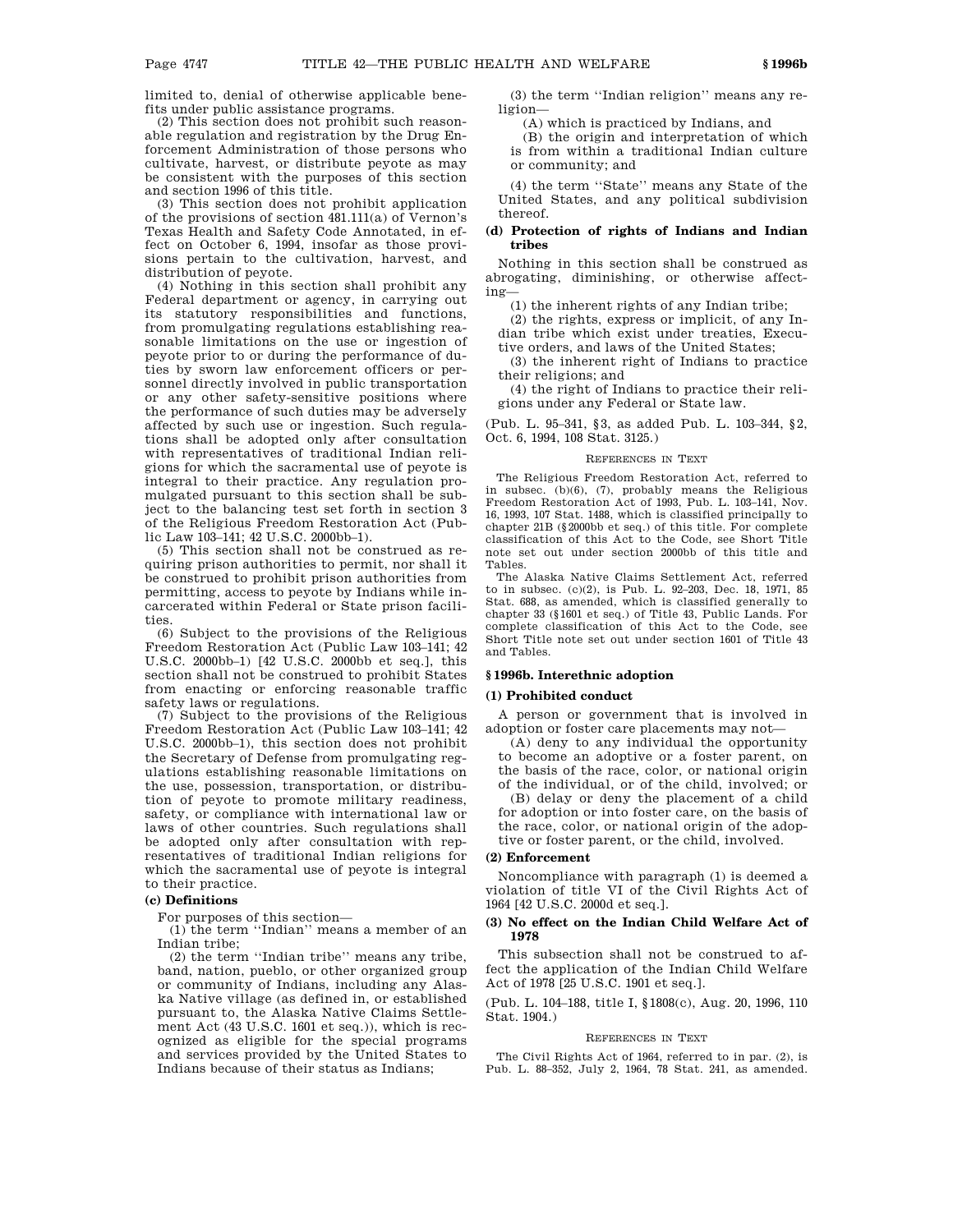Title VI of the Act is classified generally to subchapter V (§2000d et seq.) of this chapter. For complete classification of this Act to the Code, see Short Title note set out under section 2000a of this title and Tables.

The Indian Child Welfare Act of 1978, referred to in par. (3), is Pub. L. 95–608, Nov. 8, 1978, 92 Stat. 3069, as amended, which is classified principally to chapter 21 (§1901 et seq.) of Title 25, Indians. For complete classification of this Act to the Code, see Short Title note set out under section 1901 of Title 25 and Tables.

## SUBCHAPTER I–A—INSTITUTIONALIZED PERSONS

## **§ 1997. Definitions**

As used in this subchapter—

(1) The term ''institution'' means any facility or institution—

(A) which is owned, operated, or managed by, or provides services on behalf of any State or political subdivision of a State; and

(B) which is—

(i) for persons who are mentally ill, disabled, or retarded, or chronically ill or handicapped;

(ii) a jail, prison, or other correctional facility;

(iii) a pretrial detention facility;

(iv) for juveniles—

(I) held awaiting trial;

(II) residing in such facility or institution for purposes of receiving care or treatment; or

(III) residing for any State purpose in such facility or institution (other than a residential facility providing only elementary or secondary education that is not an institution in which reside juveniles who are adjudicated delinquent, in need of supervision, neglected, placed in State custody, mentally ill or disabled, mentally retarded, or chronically ill or handicapped); or

(v) providing skilled nursing, intermediate or long-term care, or custodial or residential care.

(2) Privately owned and operated facilities shall not be deemed ''institutions'' under this subchapter if—

(A) the licensing of such facility by the State constitutes the sole nexus between such facility and such State;

(B) the receipt by such facility, on behalf of persons residing in such facility, of payments under title XVI, XVIII [42 U.S.C. 1381 et seq., 1395 et seq.], or under a State plan approved under title XIX [42 U.S.C. 1396 et seq.], of the Social Security Act, constitutes the sole nexus between such facility and such State; or

(C) the licensing of such facility by the State, and the receipt by such facility, on behalf of persons residing in such facility, of payments under title XVI, XVIII [42 U.S.C. 1381 et seq., 1395 et seq.], or under a State plan approved under title XIX [42 U.S.C. 1396 et seq.], of the Social Security Act, constitutes the sole nexus between such facility and such State;

(3) The term ''person'' means an individual, a trust or estate, a partnership, an association, or a corporation;

(4) The term ''State'' means any of the several States, the District of Columbia, the Commonwealth of Puerto Rico, or any of the territories and possessions of the United States;

(5) The term ''legislative days'' means any calendar day on which either House of Congress is in session.

(Pub. L. 96–247, §2, May 23, 1980, 94 Stat. 349.)

#### REFERENCES IN TEXT

The Social Security Act, referred to in par. (2)(B), (C), is act Aug. 14, 1935, ch. 531, 49 Stat. 620, as amended. Titles XVI, XVIII, and XIX of the Social Security Act are classified generally to subchapters XVI (§1381 et seq.), XVIII (§1395 et seq.), and XIX (§1396 et seq.) of chapter 7 of this title, respectively. For complete classification of this Act to the Code, see section 1305 of this title and Tables.

## SHORT TITLE

Pub. L. 96–247, §1, May 23, 1980, 94 Stat. 349, provided: ''That this Act [enacting this subchapter] may be cited as the 'Civil Rights of Institutionalized Persons Act'.

#### **§ 1997a. Initiation of civil actions**

## **(a) Discretionary authority of Attorney General; preconditions**

Whenever the Attorney General has reasonable cause to believe that any State or political subdivision of a State, official, employee, or agent thereof, or other person acting on behalf of a State or political subdivision of a State is subjecting persons residing in or confined to an institution, as defined in section 1997 of this title, to egregious or flagrant conditions which deprive such persons of any rights, privileges, or immunities secured or protected by the Constitution or laws of the United States causing such persons to suffer grievous harm, and that such deprivation is pursuant to a pattern or practice of resistance to the full enjoyment of such rights, privileges, or immunities, the Attorney General, for or in the name of the United States, may institute a civil action in any appropriate United States district court against such party for such equitable relief as may be appropriate to insure the minimum corrective measures necessary to insure the full enjoyment of such rights, privileges, or immunities, except that such equitable relief shall be available under this subchapter to persons residing in or confined to an institution as defined in section 1997(1)(B)(ii) of this title only insofar as such persons are subjected to conditions which deprive them of rights, privileges, or immunities secured or protected by the Constitution of the United States.

## **(b) Discretionary award of attorney fees**

In any action commenced under this section, the court may allow the prevailing party, other than the United States, a reasonable attorney's fee against the United States as part of the costs.

## **(c) Attorney General to personally sign complaint**

The Attorney General shall personally sign any complaint filed pursuant to this section.

(Pub. L. 96–247, §3, May 23, 1980, 94 Stat. 350; Pub. L. 104–134, title I, §101[(a)] [title VIII, §803(a)],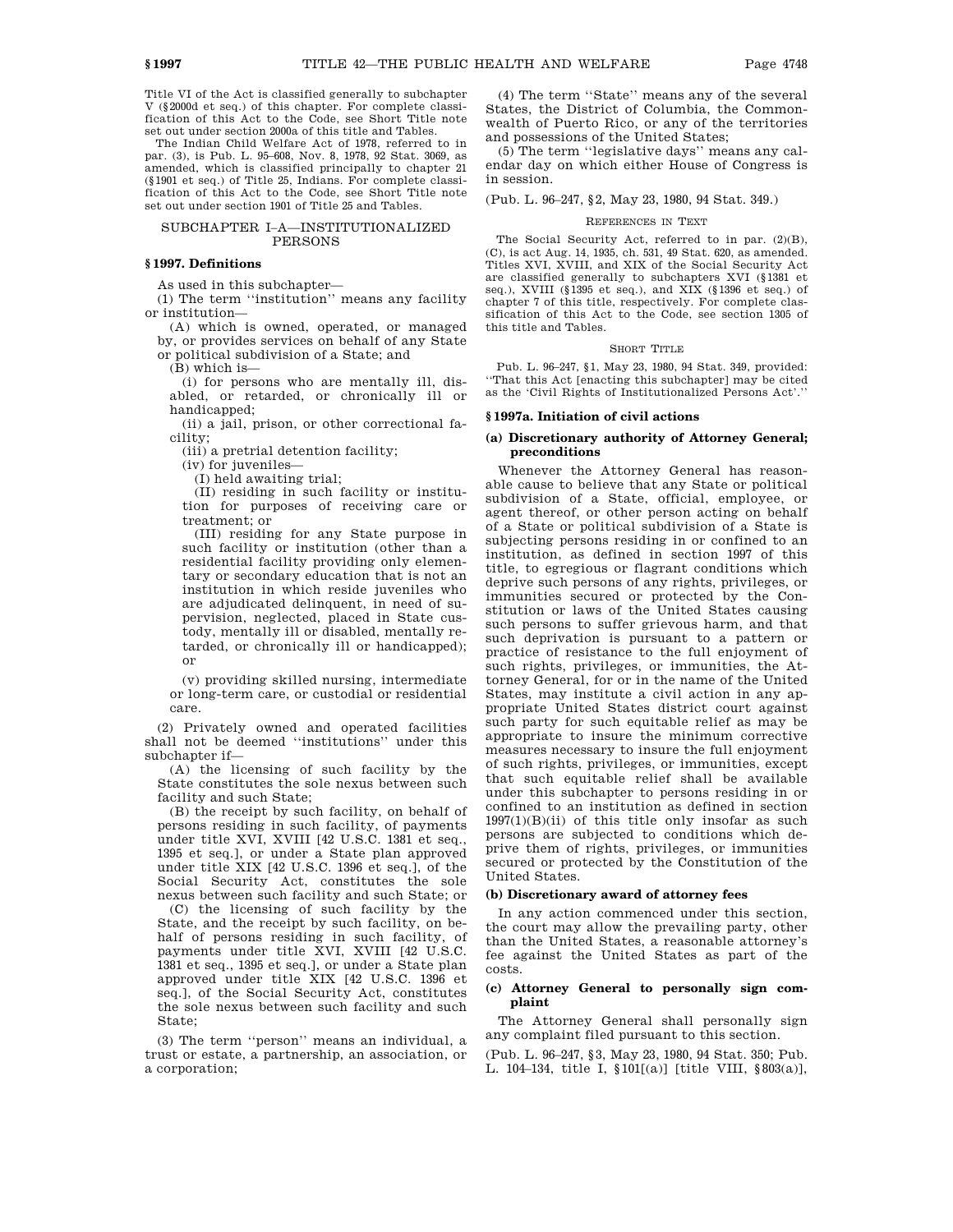Apr. 26, 1996, 110 Stat. 1321, 1321–70; renumbered title I, Pub. L. 104–140, §1(a), May 2, 1996, 110 Stat. 1327.)

#### AMENDMENTS

1996—Subsec. (c). Pub. L. 104–134 amended subsec. (c) generally. Prior to amendment, subsec. (c) read as follows: ''Any complaint filed by the Attorney General pursuant to this section shall be personally signed by him.'

## **§ 1997a–1. Subpoena authority**

#### **(a) Authority**

The Attorney General, or at the direction of the Attorney General, any officer or employee of the Department of Justice may require by subpoena access to any institution that is the subject of an investigation under this subchapter and to any document, record, material, file, report, memorandum, policy, procedure, investigation, video or audio recording, or quality assurance report relating to any institution that is the subject of an investigation under this subchapter to determine whether there are conditions which deprive persons residing in or confined to the institution of any rights, privileges, or immunities secured or protected by the Constitution or laws of the United States.

## **(b) Issuance and enforcement of subpoenas**

## **(1) Issuance**

Subpoenas issued under this section—

(A) shall bear the signature of the Attorney General or any officer or employee of the Department of Justice as designated by the Attorney General; and

(B) shall be served by any person or class of persons designated by the Attorney General or a designated officer or employee for that purpose.

## **(2) Enforcement**

In the case of contumacy or failure to obey a subpoena issued under this section, the United States district court for the judicial district in which the institution is located may issue an order requiring compliance. Any failure to obey the order of the court may be punished by the court as a contempt that<sup>1</sup> court.

## **(c) Protection of subpoenaed records and information**

Any document, record, material, file, report, memorandum, policy, procedure, investigation, video or audio recording, or quality assurance report or other information obtained under a subpoena issued under this section—

(1) may not be used for any purpose other than to protect the rights, privileges, or immunities secured or protected by the Constitution or laws of the United States of persons who reside, have resided, or will reside in an institution;

(2) may not be transmitted by or within the Department of Justice for any purpose other than to protect the rights, privileges, or immunities secured or protected by the Constitution or laws of the United States of persons

who reside, have resided, or will reside in an institution; and

(3) shall be redacted, obscured, or otherwise altered if used in any publicly available manner so as to prevent the disclosure of any personally identifiable information.

(Pub. L. 96–247, §3A, as added Pub. L. 111–148, title X, §10606(d)(2), Mar. 23, 2010, 124 Stat. 1008.)

## **§ 1997b. Certification requirements; Attorney General to personally sign certification**

(a) At the time of the commencement of an action under section 1997a of this title the Attorney General shall certify to the court—

(1) that at least 49 calendar days previously the Attorney General has notified in writing the Governor or chief executive officer and attorney general or chief legal officer of the appropriate State or political subdivision and the director of the institution of—

(A) the alleged conditions which deprive rights, privileges, or immunities secured or protected by the Constitution or laws of the United States and the alleged pattern or practice of resistance to the full enjoyment of such rights, privileges, or immunities;

(B) the supporting facts giving rise to the alleged conditions and the alleged pattern or practice, including the dates or time period during which the alleged conditions and pattern or practice of resistance occurred; and when feasible, the identity of all persons reasonably suspected of being involved in causing the alleged conditions and pattern or practice at the time of the certification, and the date on which the alleged conditions and pattern or practice were first brought to the attention of the Attorney General; and

(C) the minimum measures which the Attorney General believes may remedy the alleged conditions and the alleged pattern or practice of resistance;

(2) that the Attorney General has notified in writing the Governor or chief executive officer and attorney general or chief legal officer of the appropriate State or political subdivision and the director of the institution of the Attorney General's intention to commence an investigation of such institution, that such notice was delivered at least seven days prior to the commencement of such investigation and that between the time of such notice and the commencement of an action under section 1997a of this title—

(A) the Attorney General has made a reasonable good faith effort to consult with the Governor or chief executive officer and attorney general or chief legal officer of the appropriate State or political subdivision and the director of the institution, or their designees, regarding financial, technical, or other assistance which may be available from the United States and which the Attorney General believes may assist in the correction of such conditions and pattern or practice of resistance;

(B) the Attorney General has encouraged the appropriate officials to correct the alleged conditions and pattern or practice of resistance through informal methods of con-

<sup>1</sup>So in original. Probably should be preceded by ''of''.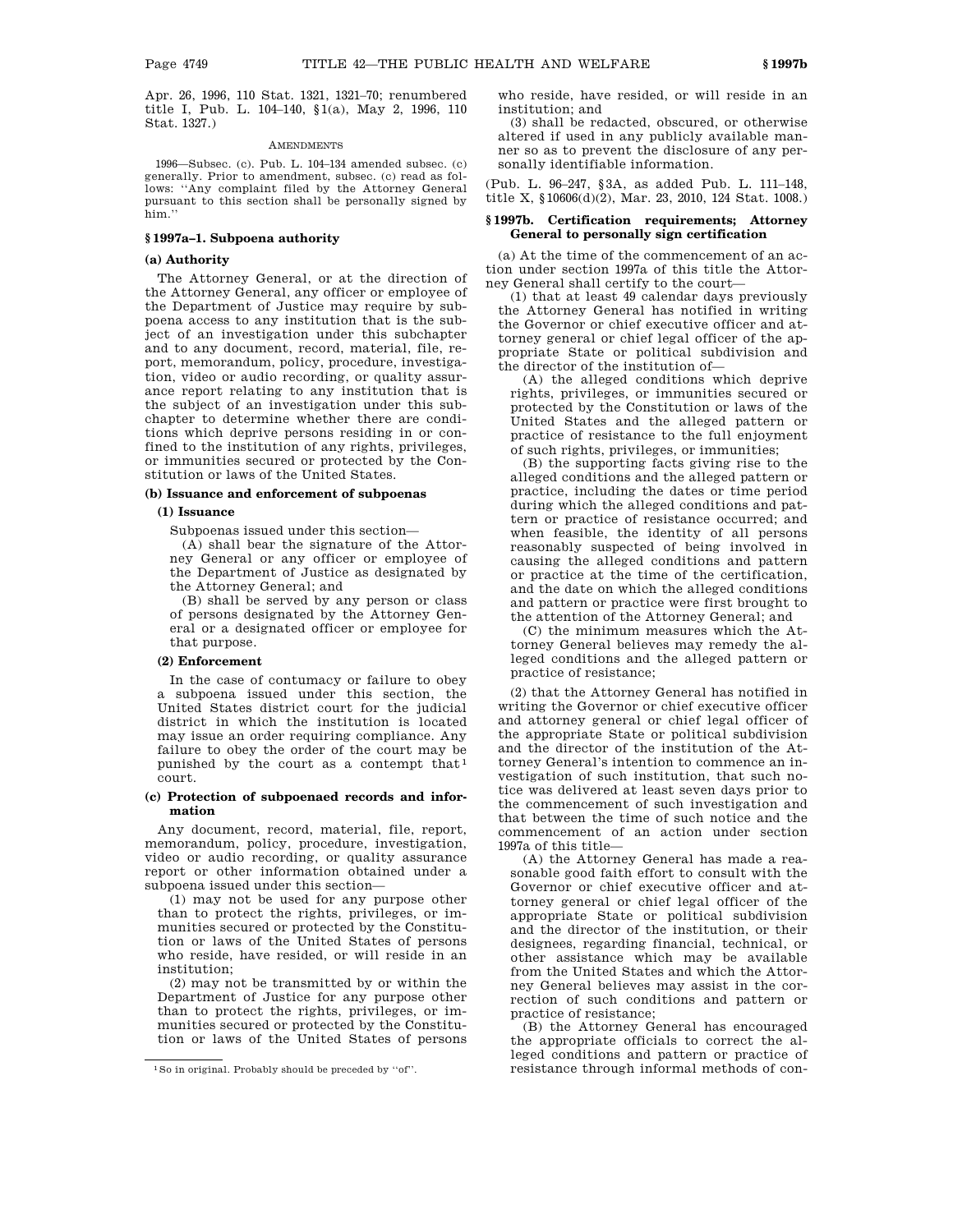ference, conciliation and persuasion, including, to the extent feasible, discussion of the possible costs and fiscal impacts of alternative minimum corrective measures, and it is the Attorney General's opinion that reasonable efforts at voluntary correction have not succeeded; and

(C) the Attorney General is satisfied that the appropriate officials have had a reasonable time to take appropriate action to correct such conditions and pattern or practice, taking into consideration the time required to remodel or make necessary changes in physical facilities or relocate residents, reasonable legal or procedural requirements, the urgency of the need to correct such conditions, and other circumstances involved in correcting such conditions; and

(3) that the Attorney General believes that such an action by the United States is of general public importance and will materially further the vindication of rights, privileges, or immunities secured or protected by the Constitution or laws of the United States.

(b) The Attorney General shall personally sign any certification made pursuant to this section.

(Pub. L. 96–247, §4, May 23, 1980, 94 Stat. 350; Pub. L. 97–256, title II, §201(a), Sept. 8, 1982, 96 Stat. 816; Pub. L. 104–134, title I, §101[(a)] [title VIII, §803(b)], Apr. 26, 1996, 110 Stat. 1321, 1321-71; renumbered title I, Pub. L. 104–140, §1(a), May 2, 1996, 110 Stat. 1327.)

#### **AMENDMENTS**

1996—Subsec. (a)(1). Pub. L. 104–134, §101[(a)] [title VIII, §803(b)(1)(A)], substituted ''the Attorney General'' for ''he'' in introductory provisions and in subpar. (C).

Subsec. (a)(2). Pub. L. 104–134, §101[(a)] [title VIII,  $§803(b)(1)(A)$ , substituted "the Attorney General" for ''he'' wherever appearing in introductory provisions and in subpars. (A) to (C).

Pub. L. 104–134, §101[(a)] [title VIII, §803(b)(1)(B)], substituted ''the Attorney General's'' for ''his'' in introductory provisions and in subpar. (B).

Subsec. (a)(3). Pub. L. 104–134, §101[(a)] [title VIII, §803(b)(1)(A)], substituted ''the Attorney General'' for ''he''.

Subsec. (b). Pub. L. 104–134, §101[(a)] [title VIII, §803(b)(2)], amended subsec. (b) generally. Prior to amendment, subsec. (b) read as follows: ''Any certification made by the Attorney General pursuant to this section shall be personally signed by him.''

1982—Subsec. (a). Pub. L. 97–256 substituted ''section 1997a of this title'' for ''section 1997 of this title'' in provisions preceding par. (1).

## **§ 1997c. Intervention in actions**

## **(a) Discretionary authority of Attorney General; preconditions; time period**

(1) Whenever an action has been commenced in any court of the United States seeking relief from egregious or flagrant conditions which deprive persons residing in institutions of any rights, privileges, or immunities secured or protected by the Constitution or laws of the United States causing them to suffer grievous harm and the Attorney General has reasonable cause to believe that such deprivation is pursuant to a pattern or practice of resistance to the full enjoyment of such rights, privileges, or immunities, the Attorney General, for or in the name of the United States, may intervene in such action upon motion by the Attorney General.

(2) The Attorney General shall not file a motion to intervene under paragraph (1) before 90 days after the commencement of the action, except that if the court determines it would be in the interests of justice, the court may shorten or waive the time period.

## **(b) Certification requirements by Attorney General**

(1) The Attorney General shall certify to the court in the motion to intervene filed under subsection (a)—

(A) that the Attorney General has notified in writing, at least fifteen days previously, the Governor or chief executive officer, attorney general or chief legal officer of the appropriate State or political subdivision, and the director of the institution of—

(i) the alleged conditions which deprive rights, privileges, or immunities secured or protected by the Constitution or laws of the United States and the alleged pattern or practice of resistance to the full enjoyment of such rights, privileges, or immunities;

(ii) the supporting facts giving rise to the alleged conditions, including the dates and time period during which the alleged conditions and pattern or practice of resistance occurred; and

(iii) to the extent feasible and consistent with the interests of other plaintiffs, the minimum measures which the Attorney General believes may remedy the alleged conditions and the alleged pattern or practice of resistance; and

(B) that the Attorney General believes that such intervention by the United States is of general public importance and will materially further the vindication of rights, privileges, or immunities secured or protected by the Constitution or laws of the United States.

(2) The Attorney General shall personally sign any certification made pursuant to this section. **(c) Attorney General to personally sign motion to**

# **intervene**

The Attorney General shall personally sign any motion to intervene made pursuant to this section.

## **(d) Discretionary award of attorney fees; other award provisions unaffected**

In any action in which the United States joins as an intervenor under this section, the court may allow the prevailing party, other than the United States, a reasonable attorney's fee against the United States as part of the costs. Nothing in this subsection precludes the award of attorney's fees available under any other provisions of the United States Code.

(Pub. L. 96–247, §5, May 23, 1980, 94 Stat. 351; Pub. L. 104–134, title I, §101[(a)] [title VIII, §803(c)], Apr. 26, 1996, 110 Stat. 1321, 1321–71; renumbered title I, Pub. L. 104–140, §1(a), May 2, 1996, 110 Stat. 1327.)

#### **AMENDMENTS**

1996—Subsec. (b)(1)(A). Pub. L. 104–134, §101[(a)] [title VIII, §803(c)(1)(A)], substituted ''the Attorney General'' for ''he'' in introductory provisions and in cl. (iii).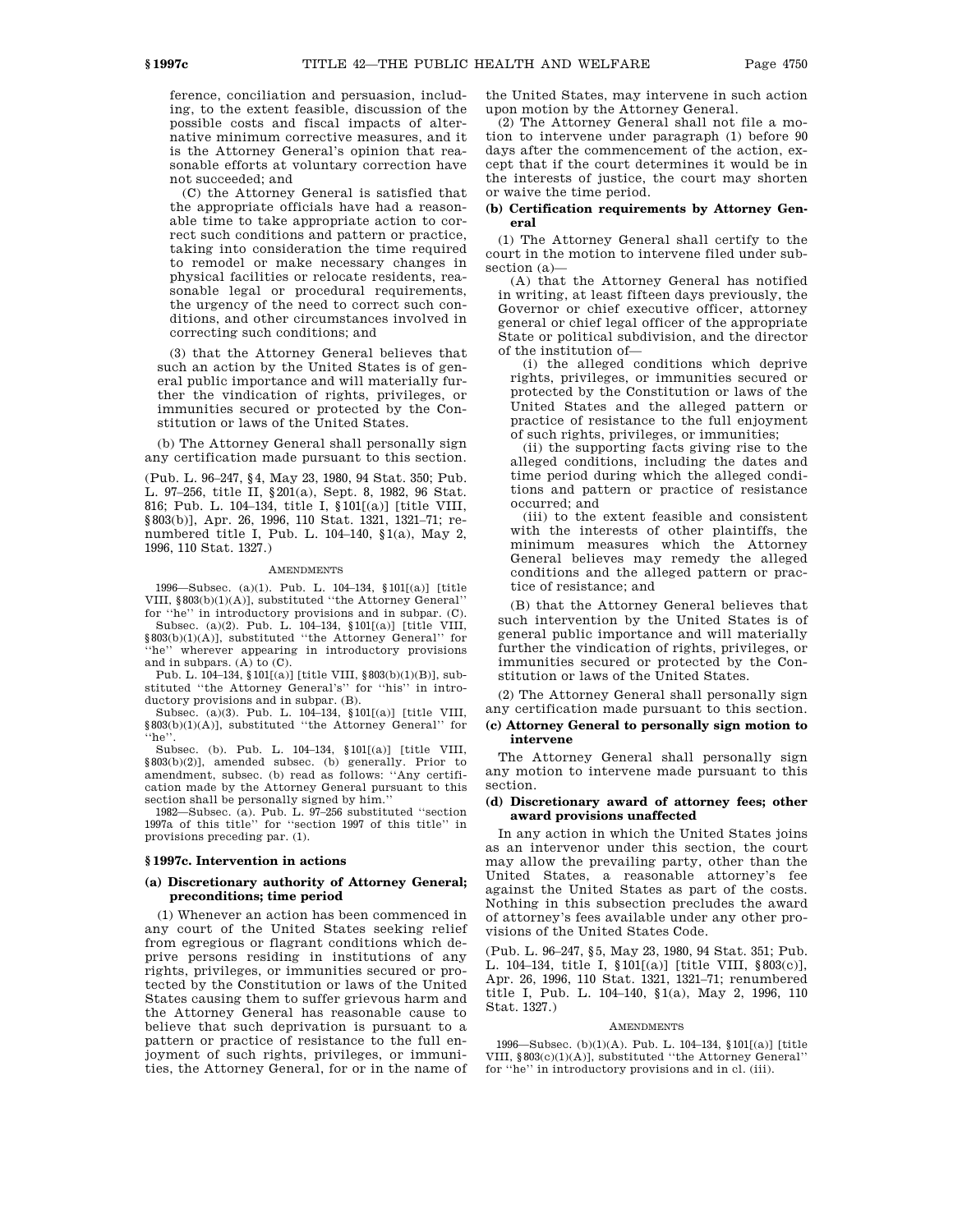Subsec. (b)(1)(B). Pub. L. 104–134, §101[(a)] [title VIII, §803(c)(1)(A)], substituted ''the Attorney General'' for ''he''.

Subsec. (b)(2). Pub. L. 104–134, §101[(a)] [title VIII, §803(c)(1)(B)], amended par. (2) generally. Prior to amendment, par. (2) read as follows: ''Any certification made by the Attorney General pursuant to this subsection shall be personally signed by him.''

Subsec. (c). Pub. L. 104–134, §101[(a)] [title VIII, §803(c)(2)], amended subsec. (c) generally. Prior to amendment, subsec. (c) read as follows: ''Any motion to intervene made by the Attorney General pursuant to this section shall be personally signed by him.''

## **§ 1997d. Prohibition of retaliation**

No person reporting conditions which may constitute a violation under this subchapter shall be subjected to retaliation in any manner for so reporting.

(Pub. L. 96–247, §6, May 23, 1980, 94 Stat. 352.)

## **§ 1997e. Suits by prisoners**

## **(a) Applicability of administrative remedies**

No action shall be brought with respect to prison conditions under section 1983 of this title, or any other Federal law, by a prisoner confined in any jail, prison, or other correctional facility until such administrative remedies as are available are exhausted.

## **(b) Failure of State to adopt or adhere to administrative grievance procedure**

The failure of a State to adopt or adhere to an administrative grievance procedure shall not constitute the basis for an action under section 1997a or 1997c of this title.

## **(c) Dismissal**

(1) The court shall on its own motion or on the motion of a party dismiss any action brought with respect to prison conditions under section 1983 of this title, or any other Federal law, by a prisoner confined in any jail, prison, or other correctional facility if the court is satisfied that the action is frivolous, malicious, fails to state a claim upon which relief can be granted, or seeks monetary relief from a defendant who is immune from such relief.

(2) In the event that a claim is, on its face, frivolous, malicious, fails to state a claim upon which relief can be granted, or seeks monetary relief from a defendant who is immune from such relief, the court may dismiss the underlying claim without first requiring the exhaustion of administrative remedies.

## **(d) Attorney's fees**

(1) In any action brought by a prisoner who is confined to any jail, prison, or other correctional facility, in which attorney's fees are authorized under section  $1988<sup>1</sup>$  of this title, such fees shall not be awarded, except to the extent that—

(A) the fee was directly and reasonably incurred in proving an actual violation of the plaintiff's rights protected by a statute pursuant to which a fee may be awarded under section  $1988\,^1$  of this title; and

(B)(i) the amount of the fee is proportionately related to the court ordered relief for the violation; or

(ii) the fee was directly and reasonably incurred in enforcing the relief ordered for the violation.

(2) Whenever a monetary judgment is awarded in an action described in paragraph (1), a portion of the judgment (not to exceed 25 percent) shall be applied to satisfy the amount of attorney's fees awarded against the defendant. If the award of attorney's fees is not greater than 150 percent of the judgment, the excess shall be paid by the defendant.

(3) No award of attorney's fees in an action described in paragraph (1) shall be based on an hourly rate greater than 150 percent of the hourly rate established under section 3006A of title 18 for payment of court-appointed counsel.

(4) Nothing in this subsection shall prohibit a prisoner from entering into an agreement to pay an attorney's fee in an amount greater than the amount authorized under this subsection, if the fee is paid by the individual rather than by the defendant pursuant to section  $1988^{\, \mathrm{1}}$  of this title.

## **(e) Limitation on recovery**

No Federal civil action may be brought by a prisoner confined in a jail, prison, or other correctional facility, for mental or emotional injury suffered while in custody without a prior showing of physical injury or the commission of a sexual act (as defined in section 2246 of title 18).

## **(f) Hearings**

(1) To the extent practicable, in any action brought with respect to prison conditions in Federal court pursuant to section 1983 of this title, or any other Federal law, by a prisoner confined in any jail, prison, or other correctional facility, pretrial proceedings in which the prisoner's participation is required or permitted shall be conducted by telephone, video conference, or other telecommunications technology without removing the prisoner from the facility in which the prisoner is confined.

(2) Subject to the agreement of the official of the Federal, State, or local unit of government with custody over the prisoner, hearings may be conducted at the facility in which the prisoner is confined. To the extent practicable, the court shall allow counsel to participate by telephone, video conference, or other communications technology in any hearing held at the facility.

#### **(g) Waiver of reply**

(1) Any defendant may waive the right to reply to any action brought by a prisoner confined in any jail, prison, or other correctional facility under section 1983 of this title or any other Federal law. Notwithstanding any other law or rule of procedure, such waiver shall not constitute an admission of the allegations contained in the complaint. No relief shall be granted to the plaintiff unless a reply has been filed.

(2) The court may require any defendant to reply to a complaint brought under this section if it finds that the plaintiff has a reasonable opportunity to prevail on the merits.

## **(h) ''Prisoner'' defined**

As used in this section, the term ''prisoner'' means any person incarcerated or detained in any facility who is accused of, convicted of, sen-

<sup>1</sup>See References in Text note below.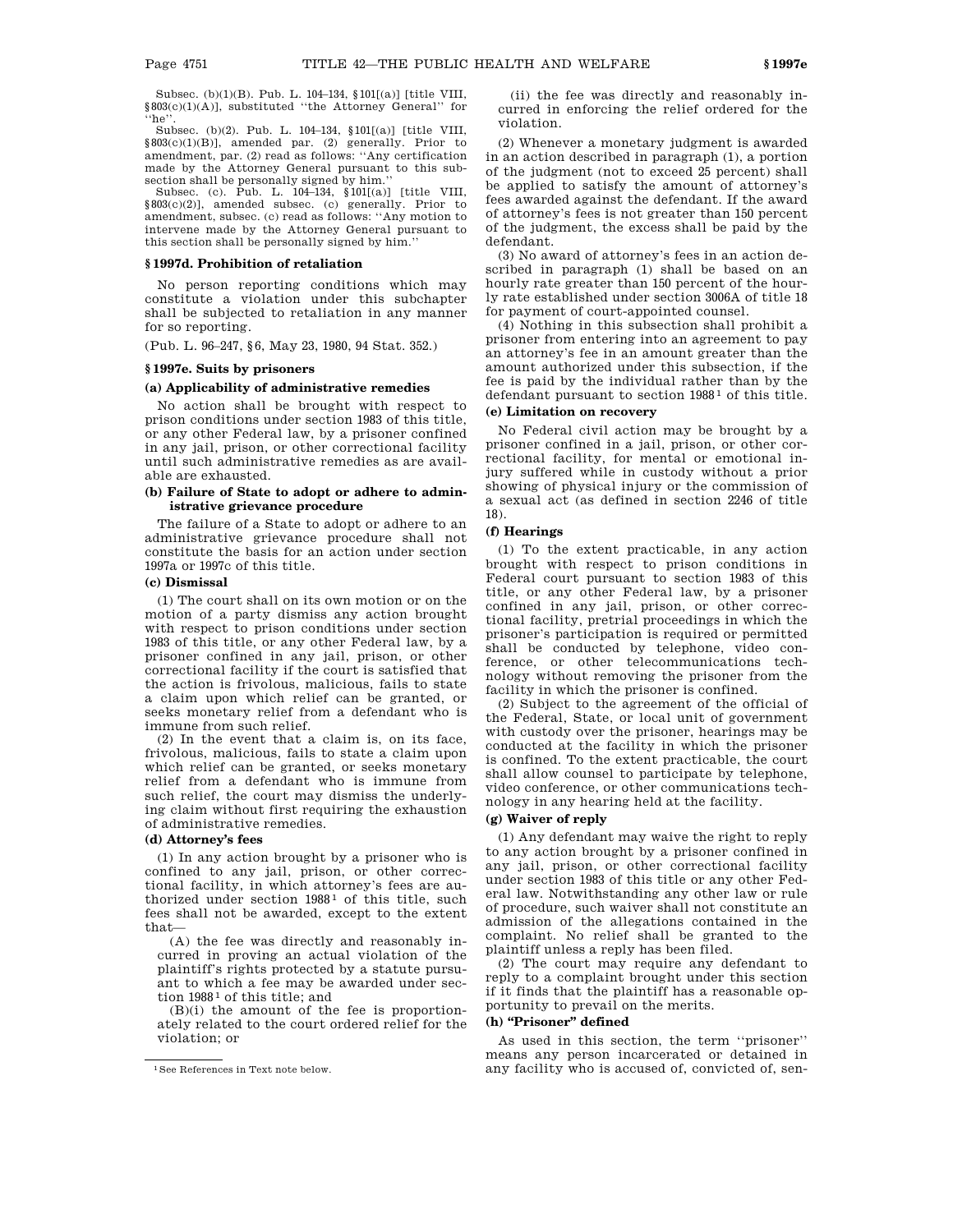tenced for, or adjudicated delinquent for, violations of criminal law or the terms and conditions of parole, probation, pretrial release, or diversionary program.

(Pub. L. 96–247, §7, May 23, 1980, 94 Stat. 352; Pub. L. 103–322, title II, §20416(a), Sept. 13, 1994, 108 Stat. 1833; Pub. L. 104–134, title I, §101[(a)] [title VIII, §803(d)], Apr. 26, 1996, 110 Stat. 1321, 1321–71; renumbered title I, Pub. L. 104–140, §1(a), May 2, 1996, 110 Stat. 1327; Pub. L. 113–4, title XI, §1101(a), Mar. 7, 2013, 127 Stat. 134.)

#### REFERENCES IN TEXT

Section 1988 of this title, referred to in subsec. (d)(1), (4), was in the original a reference to section 2 of the Revised Statutes of the United States (42 U.S.C. 1988), and has been translated as reading section 722 of the Revised Statutes of the United States to reflect the probable intent of Congress. Section 2 of the Revised Statutes, which defined the term ''county'', was repealed and reenacted as section 2 of Title 1, General Provisions, by act July 30, 1947, ch. 388, 61 Stat. 633, 640.

#### **AMENDMENTS**

2013—Subsec. (e). Pub. L. 113–4 inserted ''or the commission of a sexual act (as defined in section 2246 of title 18)'' before period at end.

1996—Pub. L. 104–134 amended section generally, substituting provisions relating to suits by prisoners, consisting of subsecs. (a) to (h), for former provisions relating to exhaustion of remedies, consisting of subsecs. (a) to (d).

1994—Subsec. (a). Pub. L. 103–322, §20416(a)(1), substituted ''exceed 180 days'' for ''exceed ninety days'' in par. (1) and inserted before period at end of par. (2) ''or are otherwise fair and effective''.

Subsec. (c). Pub. L. 103–322, §20416(a)(2), inserted ''or are otherwise fair and effective'' before period at end of par. (1) and ''or is no longer fair and effective'' before period at end of par. (2).

#### EFFECTIVE DATE OF 1994 AMENDMENT

Pub. L. 103–322, title II, §20416(b), Sept. 13, 1994, 108 Stat. 1834, provided that: ''The amendments made by subsection (a) [amending this section] shall take effect on the date of enactment of this Act [Sept. 13, 1994].''

#### NONDISCLOSURE OF INFORMATION IN ACTIONS BROUGHT BY PRISONERS

Pub. L. 105–277, div. A, §101(b) [title I, §127], Oct. 21, 1998, 112 Stat. 2681–50, 2681–74, provided that: ''Notwithstanding any other provision of law, in any action brought by a prisoner under section 1979 of the Revised Statutes (42 U.S.C. 1983) against a Federal, State, or local jail, prison, or correctional facility, or any employee or former employee thereof, arising out of the incarceration of that prisoner—

''(1) the financial records of a person employed or formerly employed by the Federal, State, or local jail, prison, or correctional facility, shall not be subject to disclosure without the written consent of that person or pursuant to a court order, unless a verdict of liability has been entered against that person; and

'(2) the home address, home phone number, social security number, identity of family members, personal tax returns, and personal banking information of a person described in paragraph (1), and any other records or information of a similar nature relating to that person, shall not be subject to disclosure without the written consent of that person, or pursuant to a court order.''

[Pub. L. 105–277, div. A, §101(b) [title I, §127], set out above, applicable to fiscal year 2000 and thereafter, see Pub. L. 106–113, div. B, §1000(a)(1) [title I, §109], set out as an Applicability of Provisions Relating to Use of Counterterrorism Appropriations and Nondisclosure of Information in Actions Brought by Prisoners note under section 524 of Title 28, Judiciary and Judicial Procedure.]

## **§ 1997f. Report to Congress**

The Attorney General shall include in the report to Congress on the business of the Department of Justice prepared pursuant to section 522 of title 28—

(1) a statement of the number, variety, and outcome of all actions instituted pursuant to this subchapter including the history of, precise reasons for, and procedures followed in initiation or intervention in each case in which action was commenced;

(2) a detailed explanation of the procedures by which the Department has received, reviewed and evaluated petitions or complaints regarding conditions in institutions;

(3) an analysis of the impact of actions instituted pursuant to this subchapter, including, when feasible, an estimate of the costs incurred by States and other political subdivisions;

(4) a statement of the financial, technical, or other assistance which has been made available from the United States to the State in order to assist in the correction of the conditions which are alleged to have deprived a person of rights, privileges, or immunities secured or protected by the Constitution or laws of the United States; and

(5) the progress made in each Federal institution toward meeting existing promulgated standards for such institutions or constitutionally guaranteed minima.

(Pub. L. 96–247, §8, May 23, 1980, 94 Stat. 353; Pub. L. 97–256, title II, §201(b), Sept. 8, 1982, 96 Stat. 817; Pub. L. 104–134, title I, §101[(a)] [title VIII, §803(e)], Apr. 26, 1996, 110 Stat. 1321, 1321–73; renumbered title I, Pub. L. 104–140, §1(a), May 2, 1996, 110 Stat. 1327.)

#### **AMENDMENTS**

1996—Pub. L. 104–134 substituted ''the report'' for ''his report'' in introductory provisions .

1982—Pub. L. 97–256 substituted ''Attorney General'' for ''Attorney''.

## **§ 1997g. Priorities for use of funds**

It is the intent of Congress that deplorable conditions in institutions covered by this subchapter amounting to deprivations of rights protected by the Constitution or laws of the United States be corrected, not only by litigation as contemplated in this subchapter, but also by the voluntary good faith efforts of agencies of Federal, State, and local governments. It is the further intention of Congress that where Federal funds are available for use in improving such institutions, priority should be given to the correction or elimination of such unconstitutional or illegal conditions which may exist. It is not the intent of this provision to require the redirection of funds from one program to another or from one State to another.

(Pub. L. 96–247, §9, May 23, 1980, 94 Stat. 354.)

#### **§ 1997h. Notice to Federal departments**

At the time of notification of the commencement of an investigation of an institution under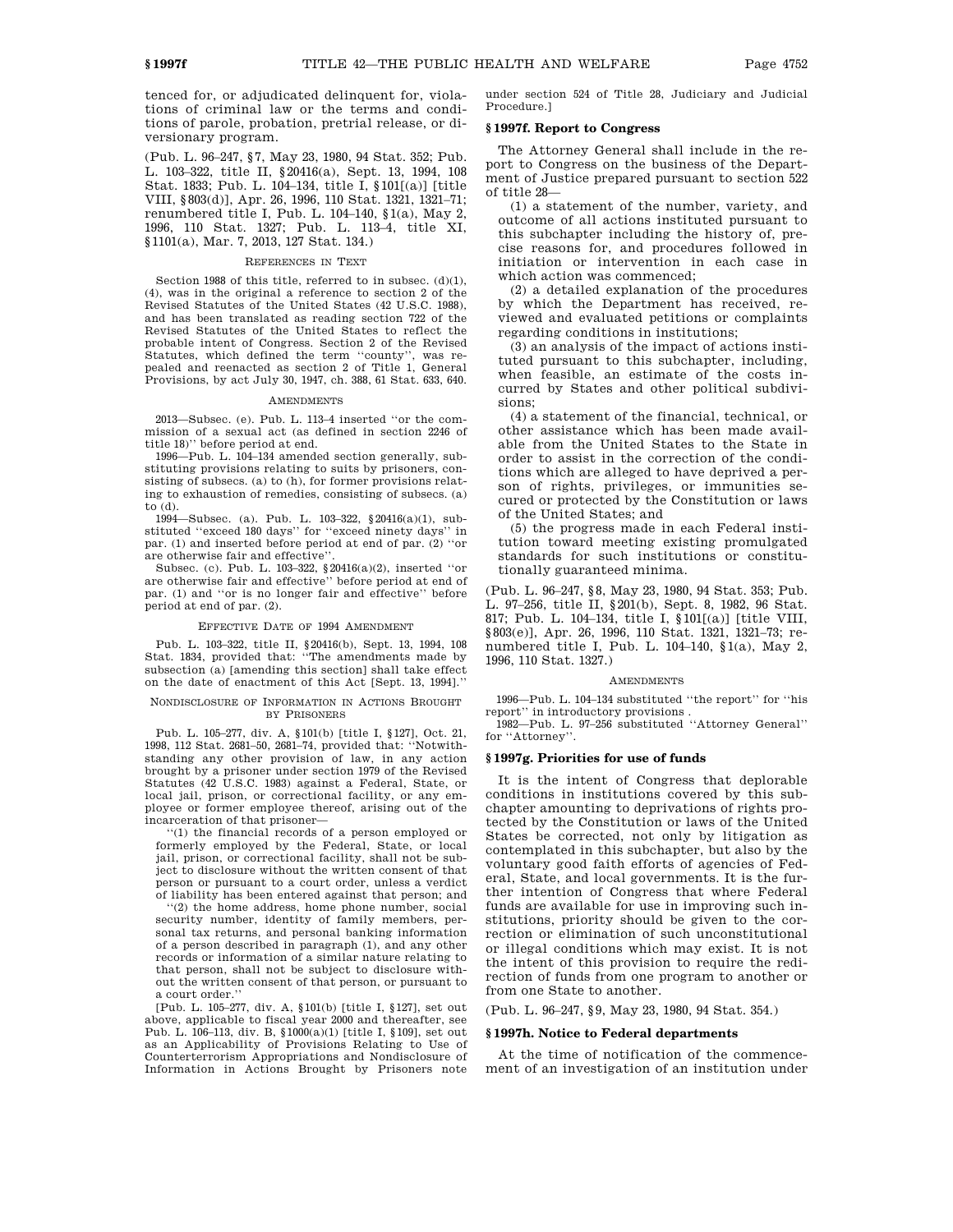section 1997a of this title or of the notification of an intention to file a motion to intervene under section 1997c of this title, and if the relevant institution receives Federal financial assistance from the Department of Health and Human Services or the Department of Education, the Attorney General shall notify the appropriate Secretary of the action and the reasons for such action and shall consult with such officials. Following such consultation, the Attorney General may proceed with an action under this subchapter if the Attorney General is satisfied that such action is consistent with the policies and goals of the executive branch.

(Pub. L. 96–247, §10, May 23, 1980, 94 Stat. 354; Pub. L. 104–134, title I, §101[(a)] [title VIII, §803(f)], Apr. 26, 1996, 110 Stat. 1321, 1321–73; renumbered title I, Pub. L. 104–140, §1(a), May 2, 1996, 110 Stat. 1327.)

#### AMENDMENTS

1996—Pub. L. 104–134 substituted ''the action'' for ''his action'' and ''the Attorney General is satisfied'' for ''he is satisfied''.

## **§ 1997i. Disclaimer respecting standards of care**

Provisions of this subchapter shall not authorize promulgation of regulations defining standards of care.

(Pub. L. 96–247, §11, May 23, 1980, 94 Stat. 354.)

## **§ 1997j. Disclaimer respecting private litigation**

The provisions of this subchapter shall in no way expand or restrict the authority of parties other than the United States to enforce the legal rights which they may have pursuant to existing law with regard to institutionalized persons. In this regard, the fact that the Attorney General may be conducting an investigation or contemplating litigation pursuant to this subchapter shall not be grounds for delay of or prejudice to any litigation on behalf of parties other than the United States.

(Pub. L. 96–247, §12, May 23, 1980, 94 Stat. 354.)

## SUBCHAPTER II—PUBLIC ACCOMMODATIONS

## **§ 2000a. Prohibition against discrimination or segregation in places of public accommodation**

## **(a) Equal access**

All persons shall be entitled to the full and equal enjoyment of the goods, services, facilities, privileges, advantages, and accommodations of any place of public accommodation, as defined in this section, without discrimination or segregation on the ground of race, color, religion, or national origin.

**(b) Establishments affecting interstate commerce or supported in their activities by State action as places of public accommodation; lodgings; facilities principally engaged in selling food for consumption on the premises; gasoline stations; places of exhibition or entertainment; other covered establishments**

Each of the following establishments which serves the public is a place of public accommodation within the meaning of this subchapter if its operations affect commerce, or if discrimination or segregation by it is supported by State action:

(1) any inn, hotel, motel, or other establishment which provides lodging to transient guests, other than an establishment located within a building which contains not more than five rooms for rent or hire and which is actually occupied by the proprietor of such establishment as his residence;

(2) any restaurant, cafeteria, lunchroom, lunch counter, soda fountain, or other facility principally engaged in selling food for consumption on the premises, including, but not limited to, any such facility located on the premises of any retail establishment; or any gasoline station;

(3) any motion picture house, theater, concert hall, sports arena, stadium or other place of exhibition or entertainment; and

 $(4)$  any establishment  $(A)(i)$  which is physically located within the premises of any establishment otherwise covered by this subsection, or (ii) within the premises of which is physically located any such covered establishment, and (B) which holds itself out as serving patrons of such covered establishment.

## **(c) Operations affecting commerce; criteria; ''commerce'' defined**

The operations of an establishment affect commerce within the meaning of this subchapter if (1) it is one of the establishments described in paragraph (1) of subsection (b); (2) in the case of an establishment described in paragraph (2) of subsection (b), it serves or offers to serve interstate travelers of a substantial portion of the food which it serves, or gasoline or other products which it sells, has moved in commerce; (3) in the case of an establishment described in paragraph (3) of subsection (b), it customarily presents films, performances, athletic teams, exhibitions, or other sources of entertainment which move in commerce; and (4) in the case of an establishment described in paragraph (4) of subsection (b), it is physically located within the premises of, or there is physically located within its premises, an establishment the operations of which affect commerce within the meaning of this subsection. For purposes of this section, ''commerce'' means travel, trade, traffic, commerce, transportation, or communication among the several States, or between the District of Columbia and any State, or between any foreign country or any territory or possession and any State or the District of Columbia, or between points in the same State but through any other State or the District of Columbia or a foreign country.

## **(d) Support by State action**

Discrimination or segregation by an establishment is supported by State action within the meaning of this subchapter if such discrimination or segregation (1) is carried on under color of any law, statute, ordinance, or regulation; or (2) is carried on under color of any custom or usage required or enforced by officials of the State or political subdivision thereof; or (3) is required by action of the State or political subdivision thereof.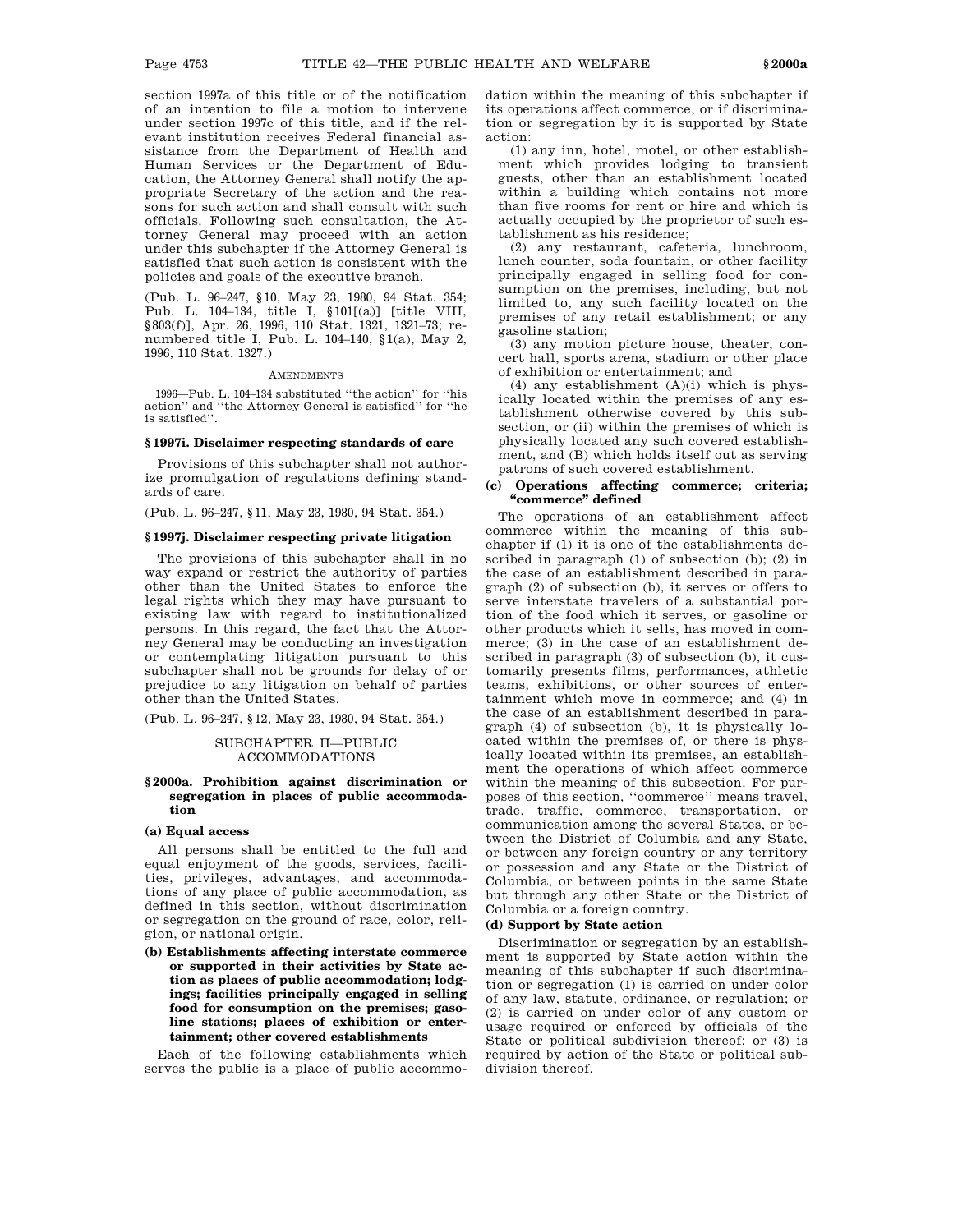#### **(e) Private establishments**

The provisions of this subchapter shall not apply to a private club or other establishment not in fact open to the public, except to the extent that the facilities of such establishment are made available to the customers or patrons of an establishment within the scope of subsection (b).

(Pub. L. 88–352, title II, §201, July 2, 1964, 78 Stat. 243.)

## SHORT TITLE OF 2009 AMENDMENT

Pub. L. 111–2, §1, Jan. 29, 2009, 123 Stat. 5, provided that: ''This Act [amending sections 2000e–5 and 2000e–16 of this title and sections 626, 633a, and 794a of Title 29, Labor, and enacting provisions set out as notes under section 2000e–5 of this title] may be cited as the 'Lilly Ledbetter Fair Pay Act of 2009'.''

## SHORT TITLE OF 1992 AMENDMENT

Pub. L. 102–411, §1, Oct. 14, 1992, 106 Stat. 2102, provided that: ''This Act [amending section 2000e–4 of this title] may be cited as the 'EEOC Education, Technical Assistance, and Training Revolving Fund Act of 1992'.''

#### SHORT TITLE OF 1972 AMENDMENT

Pub. L. 92–261, §1, Mar. 24, 1972, 86 Stat. 103, provided: ''That this Act [enacting sections 2000e–16 and 2000e–17 of this title, amending sections 5108 and 5314 to 5316 of Title 5, Government Organization and Employees, and sections 2000e to 2000e–6, 2000e–8, 2000e–9, 2000e–13, and 2000e–14 of this title, and enacting provisions set out as a note under section 2000e–5 of this title] may be cited as the 'Equal Employment Opportunity Act of 1972'.''

#### SHORT TITLE

Pub. L. 88–352, §1, July 2, 1964, 78 Stat. 241, provided: ''That this Act [enacting subchapters II to IX of this chapter, amending sections 2204 and 2205 of former Title 5, Executive Departments and Government Officers and Employees, section 1447(d) of Title 28, Judiciary and Judicial Procedure, and sections 1971 and 1975a to 1975d of this title, and enacting provisions set out as a note under section 2000e of this title] may be cited as the 'Civil Rights Act of 1964'.''

## **§ 2000a–1. Prohibition against discrimination or segregation required by any law, statute, ordinance, regulation, rule or order of a State or State agency**

All persons shall be entitled to be free, at any establishment or place, from discrimination or segregation of any kind on the ground of race, color, religion, or national origin, if such discrimination or segregation is or purports to be required by any law, statute, ordinance, regulation, rule, or order of a State or any agency or political subdivision thereof.

(Pub. L. 88–352, title II, §202, July 2, 1964, 78 Stat. 244.)

## **§ 2000a–2. Prohibition against deprivation of, interference with, and punishment for exercising rights and privileges secured by section 2000a or 2000a–1 of this title**

No person shall (a) withhold, deny, or attempt to withhold or deny, or deprive or attempt to deprive any person of any right or privilege secured by section 2000a or 2000a–1 of this title, or (b) intimidate, threaten, or coerce, or attempt to intimidate, threaten, or coerce any person with the purpose of interfering with any right or

privilege secured by section 2000a or 2000a–1 of this title, or (c) punish or attempt to punish any person for exercising or attempting to exercise any right or privilege secured by section 2000a or 2000a–1 of this title.

(Pub. L. 88–352, title II, §203, July 2, 1964, 78 Stat. 244.)

#### **§ 2000a–3. Civil actions for injunctive relief**

## **(a) Persons aggrieved; intervention by Attorney General; legal representation; commencement of action without payment of fees, costs, or security**

Whenever any person has engaged or there are reasonable grounds to believe that any person is about to engage in any act or practice prohibited by section 2000a–2 of this title, a civil action for preventive relief, including an application for a permanent or temporary injunction, restraining order, or other order, may be instituted by the person aggrieved and, upon timely application, the court may, in its discretion, permit the Attorney General to intervene in such civil action if he certifies that the case is of general public importance. Upon application by the complainant and in such circumstances as the court may deem just, the court may appoint an attorney for such complainant and may authorize the commencement of the civil action without the payment of fees, costs, or security.

## **(b) Attorney's fees; liability of United States for costs**

In any action commenced pursuant to this subchapter, the court, in its discretion, may allow the prevailing party, other than the United States, a reasonable attorney's fee as part of the costs, and the United States shall be liable for costs the same as a private person.

## **(c) State or local enforcement proceedings; notification of State or local authority; stay of Federal proceedings**

In the case of an alleged act or practice prohibited by this subchapter which occurs in a State, or political subdivision of a State, which has a State or local law prohibiting such act or practice and establishing or authorizing a State or local authority to grant or seek relief from such practice or to institute criminal proceedings with respect thereto upon receiving notice thereof, no civil action may be brought under subsection (a) before the expiration of thirty days after written notice of such alleged act or practice has been given to the appropriate State or local authority by registered mail or in person, provided that the court may stay proceedings in such civil action pending the termination of State or local enforcement proceedings.

## **(d) References to Community Relations Service to obtain voluntary compliance; duration of reference; extension of period**

In the case of an alleged act or practice prohibited by this subchapter which occurs in a State, or political subdivision of a State, which has no State or local law prohibiting such act or practice, a civil action may be brought under subsection (a): *Provided*, That the court may refer the matter to the Community Relations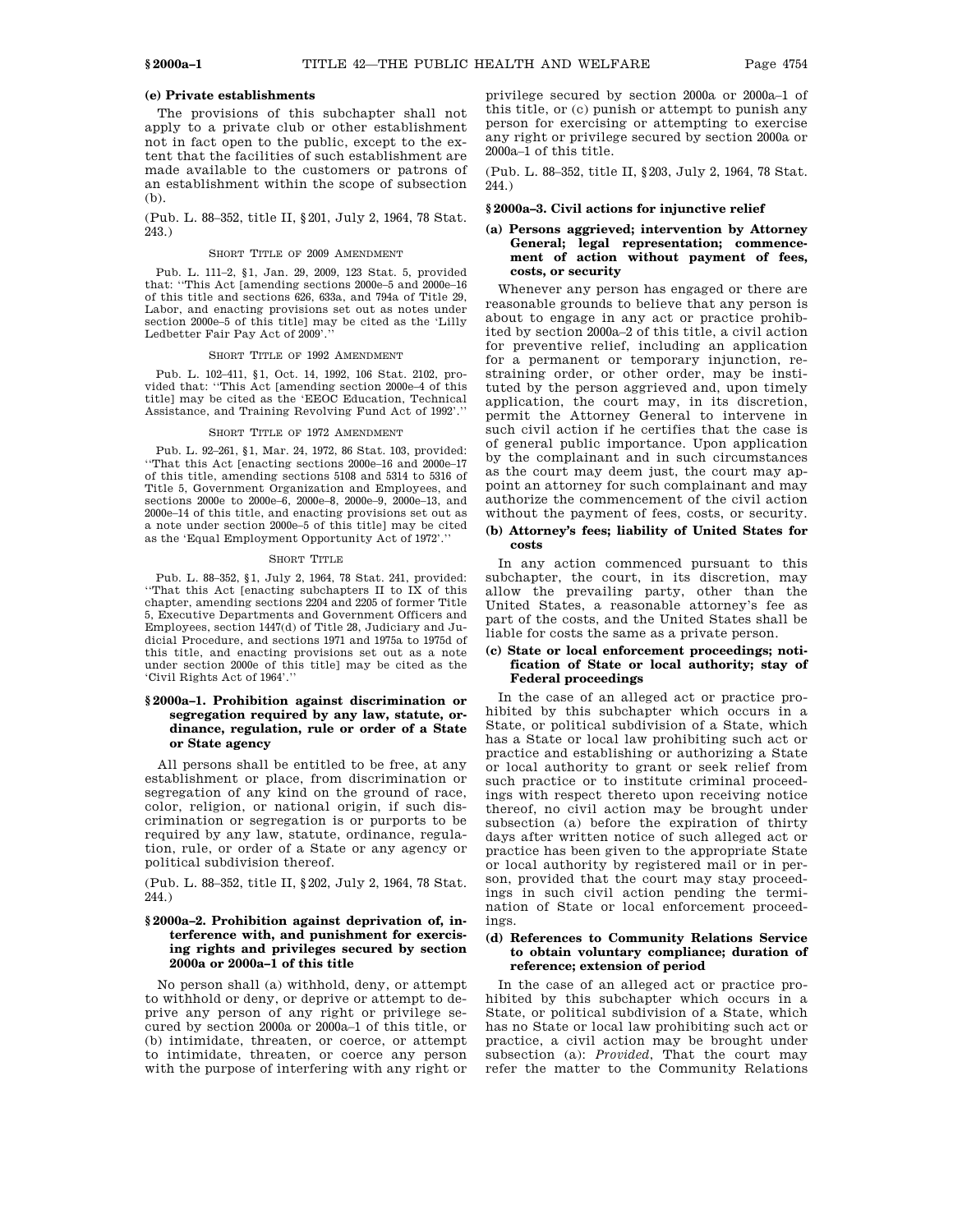Service established by subchapter VIII of this chapter for as long as the court believes there is a reasonable possibility of obtaining voluntary compliance, but for not more than sixty days: *Provided further*, That upon expiration of such sixty-day period, the court may extend such period for an additional period, not to exceed a cumulative total of one hundred and twenty days, if it believes there then exists a reasonable possibility of securing voluntary compliance.

(Pub. L. 88–352, title II, §204, July 2, 1964, 78 Stat. 244.)

## **§ 2000a–4. Community Relations Service; investigations and hearings; executive session; release of testimony; duty to bring about voluntary settlements**

The Service is authorized to make a full investigation of any complaint referred to it by the court under section 2000a–3(d) of this title and may hold such hearings with respect thereto as may be necessary. The Service shall conduct any hearings with respect to any such complaint in executive session, and shall not release any testimony given therein except by agreement of all parties involved in the complaint with the permission of the court, and the Service shall endeavor to bring about a voluntary settlement between the parties.

(Pub. L. 88–352, title II, §205, July 2, 1964, 78 Stat. 244.)

## **§ 2000a–5. Civil actions by the Attorney General**

## **(a) Complaint**

Whenever the Attorney General has reasonable cause to believe that any person or group of persons is engaged in a pattern or practice of resistance to the full enjoyment of any of the rights secured by this subchapter, and that the pattern or practice is of such a nature and is intended to deny the full exercise of the rights herein described, the Attorney General may bring a civil action in the appropriate district court of the United States by filing with it a complaint (1) signed by him (or in his absence the Acting Attorney General), (2) setting forth facts pertaining to such pattern or practice, and (3) requesting such preventive relief, including an application for a permanent or temporary injunction, restraining order or other order against the person or persons responsible for such pattern or practice, as he deems necessary to insure the full enjoyment of the rights herein described.

## **(b) Three-judge district court for cases of general public importance: hearing, determination, expedition of action, review by Supreme Court; single judge district court: hearing, determination, expedition of action**

In any such proceeding the Attorney General may file with the clerk of such court a request that a court of three judges be convened to hear and determine the case. Such request by the Attorney General shall be accompanied by a certificate that, in his opinion, the case is of general public importance. A copy of the certificate and request for a three-judge court shall be immediately furnished by such clerk to the chief judge of the circuit (or in his absence, the presiding circuit judge of the circuit) in which the case is pending. Upon receipt of the copy of such request it shall be the duty of the chief judge of the circuit or the presiding circuit judge, as the case may be, to designate immediately three judges in such circuit, of whom at least one shall be a circuit judge and another of whom shall be a district judge of the court in which the proceeding was instituted, to hear and determine such case, and it shall be the duty of the judges so designated to assign the case for hearing at the earliest practicable date, to participate in the hearing and determination thereof, and to cause the case to be in every way expedited. An appeal from the final judgment of such court will lie to the Supreme Court.

In the event the Attorney General fails to file such a request in any such proceeding, it shall be the duty of the chief judge of the district (or in his absence, the acting chief judge) in which the case is pending immediately to designate a judge in such district to hear and determine the case. In the event that no judge in the district is available to hear and determine the case, the chief judge of the district, or the acting chief judge, as the case may be, shall certify this fact to the chief judge of the circuit (or in his absence, the acting chief judge) who shall then designate a district or circuit judge of the circuit to hear and determine the case.

It shall be the duty of the judge designated pursuant to this section to assign the case for hearing at the earliest practicable date and to cause the case to be in every way expedited.

(Pub. L. 88–352, title II, §206, July 2, 1964, 78 Stat. 245.)

## **§ 2000a–6. Jurisdiction; exhaustion of other remedies; exclusiveness of remedies; assertion of rights based on other Federal or State laws and pursuit of remedies for enforcement of such rights**

(a) The district courts of the United States shall have jurisdiction of proceedings instituted pursuant to this subchapter and shall exercise the same without regard to whether the aggrieved party shall have exhausted any administrative or other remedies that may be provided by law.

(b) The remedies provided in this subchapter shall be the exclusive means of enforcing the rights based on this subchapter, but nothing in this subchapter shall preclude any individual or any State or local agency from asserting any right based on any other Federal or State law not inconsistent with this subchapter, including any statute or ordinance requiring nondiscrimination in public establishments or accommodations, or from pursuing any remedy, civil or criminal, which may be available for the vindication or enforcement of such right.

(Pub. L. 88–352, title II, §207, July 2, 1964, 78 Stat. 245.)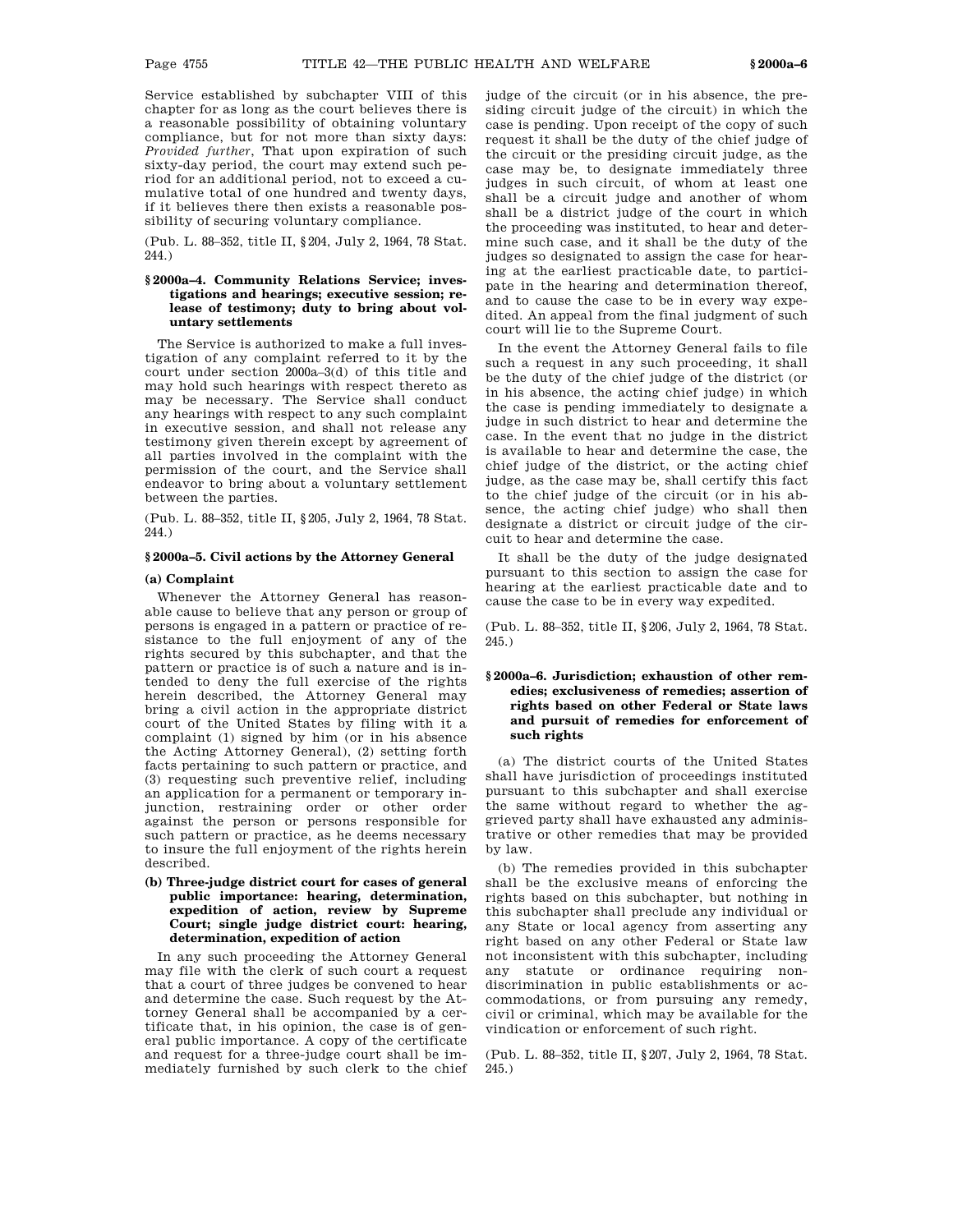## SUBCHAPTER III—PUBLIC FACILITIES

## **§ 2000b. Civil actions by the Attorney General**

## **(a) Complaint; certification; institution of civil action; relief requested; jurisdiction; impleading additional parties as defendants**

Whenever the Attorney General receives a complaint in writing signed by an individual to the effect that he is being deprived of or threatened with the loss of his right to the equal protection of the laws, on account of his race, color, religion, or national origin, by being denied equal utilization of any public facility which is owned, operated, or managed by or on behalf of any State or subdivision thereof, other than a public school or public college as defined in section 2000c of this title, and the Attorney General believes the complaint is meritorious and certifies that the signer or signers of such complaint are unable, in his judgment, to initiate and maintain appropriate legal proceedings for relief and that the institution of an action will materially further the orderly progress of desegregation in public facilities, the Attorney General is authorized to institute for or in the name of the United States a civil action in any appropriate district court of the United States against such parties and for such relief as may be appropriate, and such court shall have and shall exercise jurisdiction of proceedings instituted pursuant to this section. The Attorney General may implead as defendants such additional parties as are or become necessary to the grant of effective relief hereunder.

## **(b) Persons unable to initiate and maintain legal proceedings**

The Attorney General may deem a person or persons unable to initiate and maintain appropriate legal proceedings within the meaning of subsection (a) of this section when such person or persons are unable, either directly or through other interested persons or organizations, to bear the expense of the litigation or to obtain effective legal representation; or whenever he is satisfied that the institution of such litigation would jeopardize the personal safety, employment, or economic standing of such person or persons, their families, or their property.

(Pub. L. 88–352, title III, §301, July 2, 1964, 78 Stat. 246.)

## **§ 2000b–1. Liability of United States for costs and attorney's fee**

In any action or proceeding under this subchapter the United States shall be liable for costs, including a reasonable attorney's fee, the same as a private person.

(Pub. L. 88–352, title III, §302, July 2, 1964, 78 Stat. 246.)

## **§ 2000b–2. Personal suits for relief against discrimination in public facilities**

Nothing in this subchapter shall affect adversely the right of any person to sue for or obtain relief in any court against discrimination in any facility covered by this subchapter.

(Pub. L. 88–352, title III, §303, July 2, 1964, 78 Stat. 246.)

## **§ 2000b–3. ''Complaint'' defined**

A complaint as used in this subchapter is a writing or document within the meaning of section 1001, title 18.

(Pub. L. 88–352, title III, §304, July 2, 1964, 78 Stat. 246.)

## SUBCHAPTER IV—PUBLIC EDUCATION

#### **§ 2000c. Definitions**

As used in this subchapter—

(a) ''Secretary'' means the Secretary of Education.

(b) ''Desegregation'' means the assignment of students to public schools and within such schools without regard to their race, color, religion, sex or national origin, but ''desegregation'' shall not mean the assignment of students to public schools in order to overcome racial imbalance.

(c) ''Public school'' means any elementary or secondary educational institution, and ''public college'' means any institution of higher education or any technical or vocational school above the secondary school level, provided that such public school or public college is operated by a State, subdivision of a State, or governmental agency within a State, or operated wholly or predominantly from or through the use of governmental funds or property, or funds or property derived from a governmental source.

(d) ''School board'' means any agency or agencies which administer a system of one or more public schools and any other agency which is responsible for the assignment of students to or within such system.

(Pub. L. 88–352, title IV, §401, July 2, 1964, 78 Stat. 246; Pub. L. 92–318, title IX, §906(a), June 23, 1972, 86 Stat. 375; Pub. L. 96–88, title III, §301(a)(1), title V, §507, Oct. 17, 1979, 93 Stat. 677, 692.)

#### AMENDMENTS

1972—Subsec. (b). Pub. L. 92–318 inserted ''sex'' after ''religion,''.

#### TRANSFER OF FUNCTIONS

''Secretary means the Secretary of Education'' substituted for ''Commissioner means the Commissioner of Education'' in subsec. (a) pursuant to sections  $301(a)(1)$ and 507 of Pub. L. 96–88, which are classified to sections 3441(a)(1) and 3507 of Title 20, Education, and which transferred all functions of Commissioner of Education of Department of Health, Education, and Welfare to Secretary of Education.

## **§ 2000c–1. Omitted**

#### CODIFICATION

Section, Pub. L. 88–352, title IV, §402, July 2, 1964, 78 Stat. 247, authorized the Commissioner to conduct a survey and make a report to the President and the Congress within two years of July, 1964 concerning the availability of educational opportunities for minority group members.

## **§ 2000c–2. Technical assistance in preparation, adoption, and implementation of plans for desegregation of public schools**

The Secretary is authorized, upon the application of any school board, State, municipality,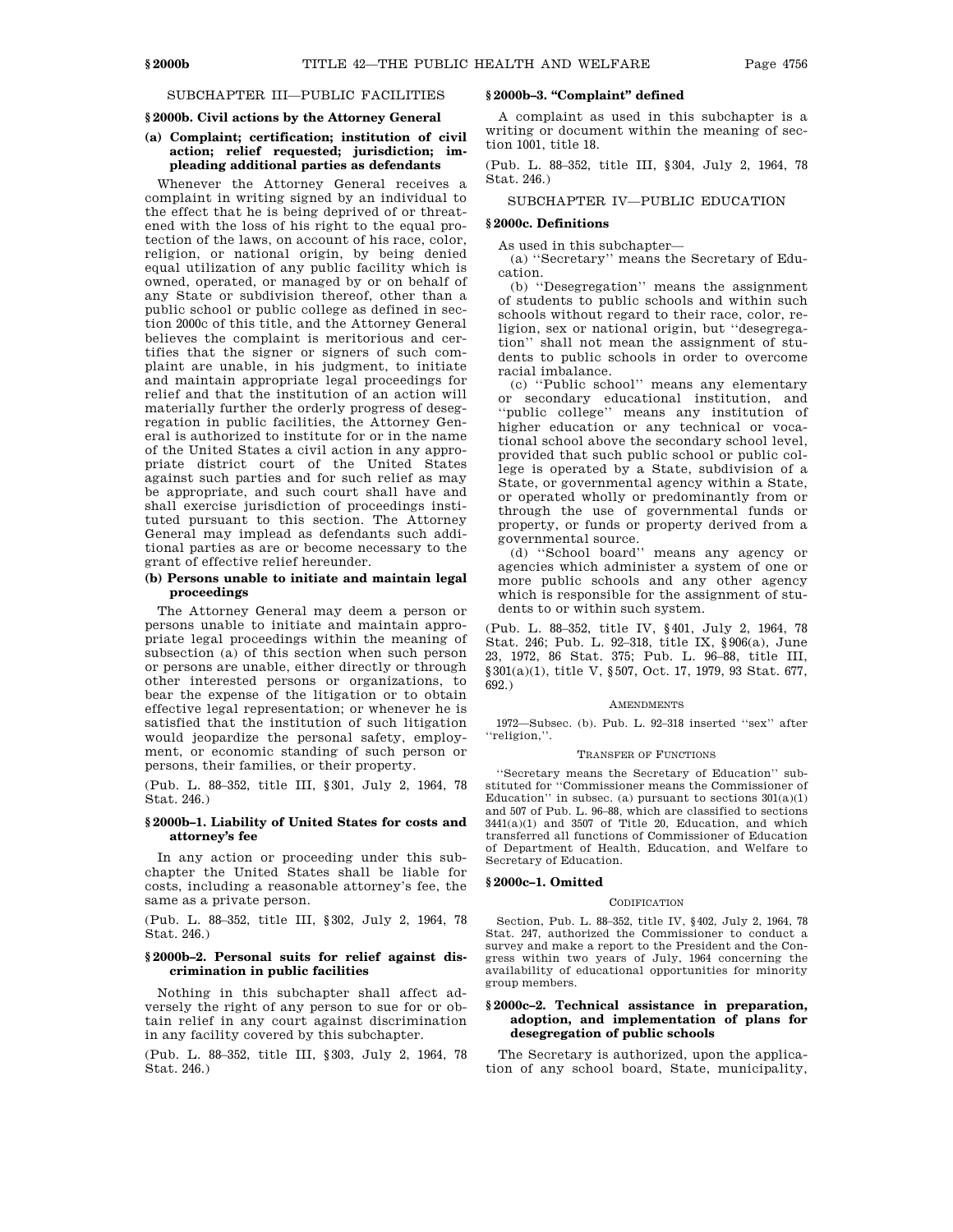school district, or other governmental unit legally responsible for operating a public school or schools, to render technical assistance to such applicant in the preparation, adoption, and implementation of plans for the desegregation of public schools. Such technical assistance may, among other activities, include making available to such agencies information regarding effective methods of coping with special educational problems occasioned by desegregation, and making available to such agencies personnel of the Department of Education or other persons specially equipped to advise and assist them in coping with such problems.

(Pub. L. 88–352, title IV, §403, July 2, 1964, 78 Stat. 247; Pub. L. 96–88, title III, §301(a)(1), (b)(2), title V, §507, Oct. 17, 1979, 93 Stat. 677, 678, 692.)

## TRANSFER OF FUNCTIONS

''Secretary'', meaning the Secretary of Education, and ''Department of Education'' substituted in text for ''Commissioner'' and ''Office of Education'', respectively, pursuant to sections 301(a)(1), (b)(2) and 507 of Pub. L. 96–88, which are classified to sections 3441(a)(1), (b)(2) and 3507 of Title 20, Education, and which transferred all functions of Commissioner of Education to Secretary of Education and transferred Office of Education to the Department of Education.

## **§ 2000c–3. Training institutes; stipends; travel allowances**

The Secretary is authorized to arrange, through grants or contracts, with institutions of higher education for the operation of short-term or regular session institutes for special training designed to improve the ability of teachers, supervisors, counselors, and other elementary or secondary school personnel to deal effectively with special educational problems occasioned by desegregation. Individuals who attend such an institute on a full-time basis may be paid stipends for the period of their attendance at such institute in amounts specified by the Secretary in regulations, including allowances for travel to attend such institute.

(Pub. L. 88–352, title IV, §404, July 2, 1964, 78 Stat. 247; Pub. L. 96–88, title III, §301(a)(1), title V, §507, Oct. 17, 1979, 93 Stat. 677, 692.)

#### TRANSFER OF FUNCTIONS

''Secretary'', meaning the Secretary of Education, substituted in text for ''Commissioner'' pursuant to sections  $301(a)(1)$  and  $507$  of Pub. L.  $96-88$ , which are classified to sections 3441(a)(1) and 3507 of Title 20, Education, and which transferred all functions of Commissioner of Education to Secretary of Education.

## **§ 2000c–4. Grants for inservice training in dealing with and for employment of specialists to advise in problems incident to desegregation; factors for consideration in making grants and fixing amounts, terms, and conditions**

(a) The Secretary is authorized, upon application of a school board, to make grants to such board to pay, in whole or in part, the cost of—

(1) giving to teachers and other school personnel inservice training in dealing with problems incident to desegregation, and

(2) employing specialists to advise in problems incident to desegregation.

(b) In determining whether to make a grant, and in fixing the amount thereof and the terms and conditions on which it will be made, the Secretary shall take into consideration the amount available for grants under this section and the other applications which are pending before him; the financial condition of the applicant and the other resources available to it; the nature, extent, and gravity of its problems incident to desegregation; and such other factors as he finds relevant.

(Pub. L. 88–352, title IV, §405, July 2, 1964, 78 Stat. 247; Pub. L. 96–88, title III, §301(a)(1), title V, §507, Oct. 17, 1979, 93 Stat. 677, 692.)

#### TRANSFER OF FUNCTIONS

''Secretary'', meaning the Secretary of Education, substituted in text for ''Commissioner'' pursuant to sections  $301(a)(1)$  and  $507$  of Pub. L.  $96-88$ , which are classified to sections 3441(a)(1) and 3507 of Title 20, Education, and which transferred all functions of Commissioner of Education to Secretary of Education.

### **§ 2000c–5. Payments; adjustments; advances or reimbursement; installments**

Payments pursuant to a grant or contract under this subchapter may be made (after necessary adjustments on account of previously made overpayments or underpayments) in advance or by way of reimbursement, and in such installments, as the Secretary may determine.

(Pub. L. 88–352, title IV, §406, July 2, 1964, 78 Stat. 248; Pub. L. 96–88, title III, §301(a)(1), title V, §507, Oct. 17, 1979, 93 Stat. 677, 692.)

## TRANSFER OF FUNCTIONS

''Secretary'', meaning the Secretary of Education, substituted in text for ''Commissioner'' pursuant to sections  $301(a)(1)$  and  $507$  of Pub. L.  $96-88$ , which are classified to sections 3441(a)(1) and 3507 of Title 20, Education, and which transferred all functions of Commissioner of Education to Secretary of Education.

#### **§ 2000c–6. Civil actions by the Attorney General**

**(a) Complaint; certification; notice to school board or college authority; institution of civil action; relief requested; jurisdiction; transportation of pupils to achieve racial balance; judicial power to insure compliance with constitutional standards; impleading additional parties as defendants**

Whenever the Attorney General receives a complaint in writing—

(1) signed by a parent or group of parents to the effect that his or their minor children, as members of a class of persons similarly situated, are being deprived by a school board of the equal protection of the laws, or

(2) signed by an individual, or his parent, to the effect that he has been denied admission to or not permitted to continue in attendance at a public college by reason of race, color, religion, sex or national origin,

and the Attorney General believes the complaint is meritorious and certifies that the signer or signers of such complaint are unable, in his judgment, to initiate and maintain appropriate legal proceedings for relief and that the institution of an action will materially further the orderly achievement of desegregation in public education, the Attorney General is authorized, after giving notice of such complaint to the ap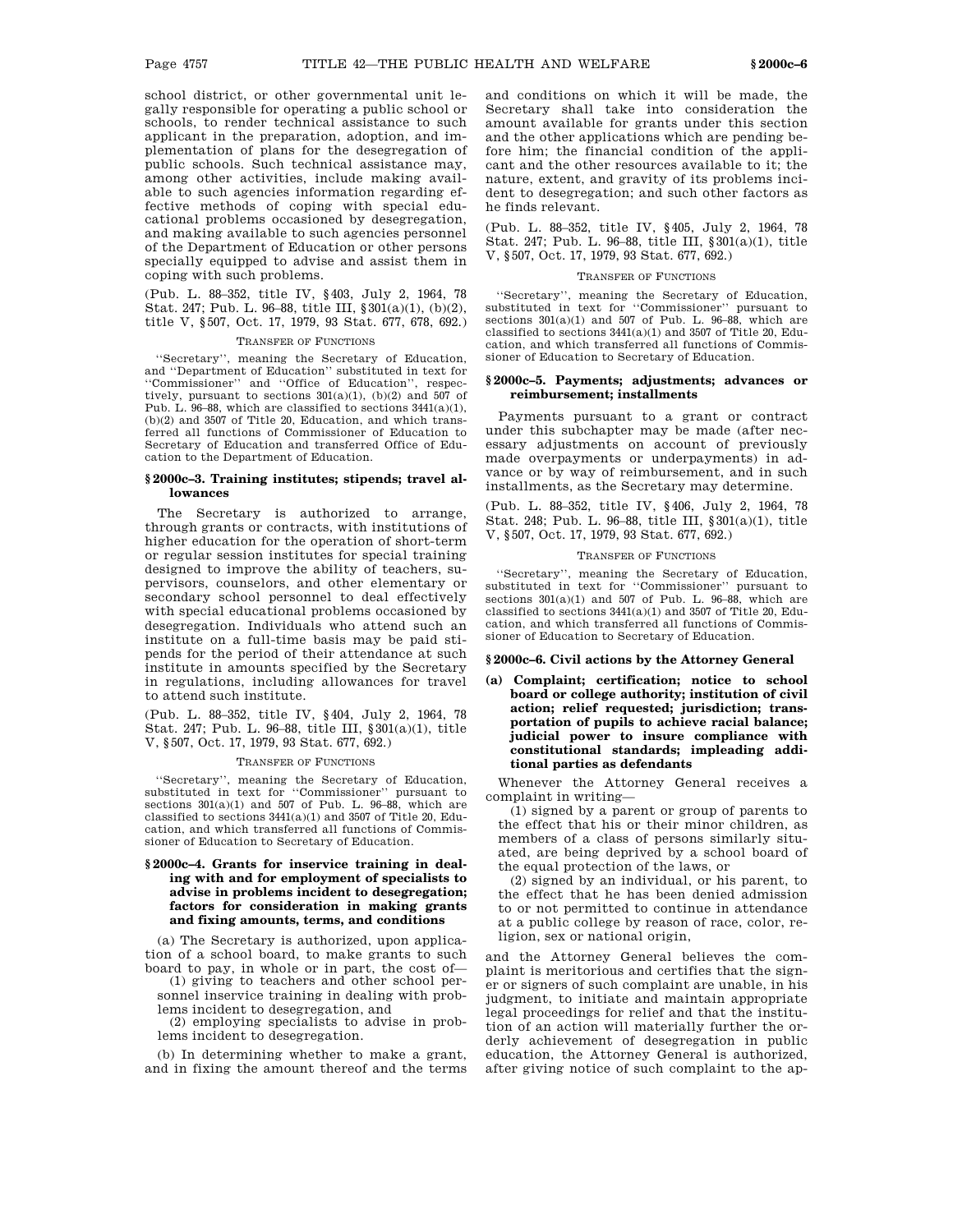propriate school board or college authority and after certifying that he is satisfied that such board or authority has had a reasonable time to adjust the conditions alleged in such complaint, to institute for or in the name of the United States a civil action in any appropriate district court of the United States against such parties and for such relief as may be appropriate, and such court shall have and shall exercise jurisdiction of proceedings instituted pursuant to this section, provided that nothing herein shall empower any official or court of the United States to issue any order seeking to achieve a racial balance in any school by requiring the transportation of pupils or students from one school to another or one school district to another in order to achieve such racial balance, or otherwise enlarge the existing power of the court to insure compliance with constitutional standards. The Attorney General may implead as defendants such additional parties as are or become necessary to the grant of effective relief hereunder.

## **(b) Persons unable to initiate and maintain legal proceedings**

The Attorney General may deem a person or persons unable to initiate and maintain appropriate legal proceedings within the meaning of subsection (a) of this section when such person or persons are unable, either directly or through other interested persons or organizations, to bear the expense of the litigation or to obtain effective legal representation; or whenever he is satisfied that the institution of such litigation would jeopardize the personal safety, employment, or economic standing of such person or persons, their families, or their property.

#### **(c) ''Parent'' and ''complaint'' defined**

The term ''parent'' as used in this section includes any person standing in loco parentis. A ''complaint'' as used in this section is a writing or document within the meaning of section 1001, title 18.

(Pub. L. 88–352, title IV, §407, July 2, 1964, 78 Stat. 248; Pub. L. 92–318, title IX, §906(a), June 23, 1972, 86 Stat. 375.)

## **AMENDMENTS**

1972—Subsec. (a)(2). Pub. L. 92–318 inserted ''sex'' after ''religion,''.

#### **§ 2000c–7. Liability of United States for costs**

In any action or proceeding under this subchapter the United States shall be liable for costs the same as a private person.

(Pub. L. 88–352, title IV, §408, July 2, 1964, 78 Stat. 249.)

## **§ 2000c–8. Personal suits for relief against discrimination in public education**

Nothing in this subchapter shall affect adversely the right of any person to sue for or obtain relief in any court against discrimination in public education.

(Pub. L. 88–352, title IV, §409, July 2, 1964, 78 Stat. 249.)

## **§ 2000c–9. Classification and assignment**

Nothing in this subchapter shall prohibit classification and assignment for reasons other than race, color, religion, sex or national origin.

(Pub. L. 88–352, title IV, §410, July 2, 1964, 78 Stat. 249; Pub. L. 92–318, title IX, §906(a), June 23, 1972, 86 Stat. 375.)

## **AMENDMENTS**

1972—Pub. L. 92–318 inserted ''sex'' after ''religion,''.

## SUBCHAPTER V—FEDERALLY ASSISTED PROGRAMS

## **§ 2000d. Prohibition against exclusion from participation in, denial of benefits of, and discrimination under federally assisted programs on ground of race, color, or national origin**

No person in the United States shall, on the ground of race, color, or national origin, be excluded from participation in, be denied the benefits of, or be subjected to discrimination under any program or activity receiving Federal financial assistance.

(Pub. L. 88–352, title VI, §601, July 2, 1964, 78 Stat. 252.)

#### COORDINATION OF IMPLEMENTATION AND ENFORCEMENT OF PROVISIONS

For provisions relating to the coordination of implementation and enforcement of the provisions of this subchapter by the Attorney General, see section 1–201 of Ex. Ord. No. 12250, Nov. 2, 1980, 45 F.R. 72995, set out as a note under section 2000d–1 of this title.

EX. ORD. NO. 13160. NONDISCRIMINATION ON THE BASIS OF RACE, SEX, COLOR, NATIONAL ORIGIN, DISABILITY, RE-LIGION, AGE, SEXUAL ORIENTATION, AND STATUS AS A PARENT IN FEDERALLY CONDUCTED EDUCATION AND TRAINING PROGRAMS

Ex. Ord. No. 13160, June 23, 2000, 65 F.R. 39775, provided:

By the authority vested in me as President by the Constitution and the laws of the United States of America, including sections 921–932 of title 20, United States Code; section 2164 of title 10, United States Code; section 2001 *et seq*., of title 25, United States Code; section 7301 of title 5, United States Code; and section 301 of title 3, United States Code, and to achieve equal opportunity in Federally conducted education and training programs and activities, it is hereby ordered as follows:

SECTION 1. *Statement of policy on education programs and activities conducted by executive departments and agencies.*

1–101. The Federal Government must hold itself to at least the same principles of nondiscrimination in educational opportunities as it applies to the education programs and activities of State and local governments, and to private institutions receiving Federal financial assistance. Existing laws and regulations prohibit certain forms of discrimination in Federally conducted education and training programs and activities—including discrimination against people with disabilities, prohibited by the Rehabilitation Act of 1973, 29 U.S.C. 701 *et seq*., as amended, employment discrimination on the basis of race, color, national origin, sex, or religion, prohibited by Title VII of the Civil Rights Act of 1964, 42 U.S.C. 2000e–17 [42 U.S.C. 2000e et seq.], as amended, discrimination on the basis of race, color, national origin, or religion in educational programs receiving Federal assistance, under Title VI of the Civil Rights Acts of 1964, 42 U.S.C. 2000d [et seq.], and sex-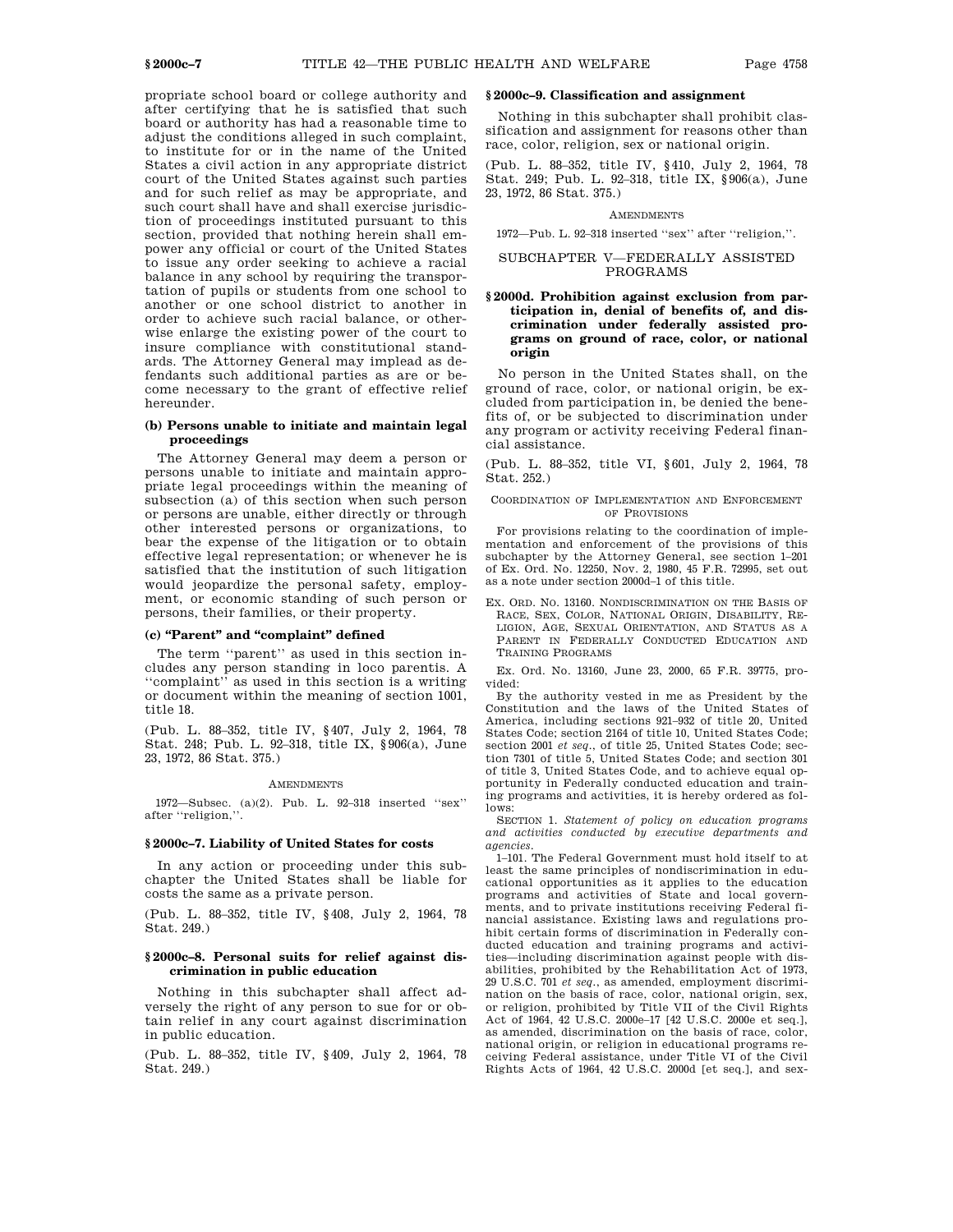based discrimination in education programs receiving Federal assistance under Title IX of the Education Amendments of 1972, 20 U.S.C. 1681 *et seq*. Through this Executive Order, discrimination on the basis of race, sex, color, national origin, disability, religion, age, sexual orientation, and status as a parent will be prohibited in Federally conducted education and training programs and activities.

1–102. No individual, on the basis of race, sex, color, national origin, disability, religion, age, sexual orientation, or status as a parent, shall be excluded from participation in, be denied the benefits of, or be subjected to discrimination in, a Federally conducted education or training program or activity.

SEC. 2. *Definitions.* 2–201. ''Federally conducted education and training programs and activities'' includes programs and activities conducted, operated, or undertaken by an execu-

tive department or agency. 2–202. ''Education and training programs and activities'' include, but are not limited to, formal schools, extracurricular activities, academic programs, occupational training, scholarships and fellowships, student internships, training for industry members, summer enrichment camps, and teacher training programs.

2–203. The Attorney General is authorized to make a final determination as to whether a program falls within the scope of education and training programs and activities covered by this order, under subsection 2–202, or

is excluded from coverage, under section 3. 2–204. ''Military education or training programs'' are those education and training programs conducted by the Department of Defense or, where the Coast Guard is concerned, the Department of Transportation, for the primary purpose of educating or training members of the armed forces or meeting a statutory requirement to educate or train Federal, State, or local civilian law enforcement officials pursuant to 10 U.S.C. Chapter 18.

2–205. ''Armed Forces'' means the Armed Forces of the United States.

2–206. ''Status as a parent'' refers to the status of an individual who, with respect to an individual who is under the age of 18 or who is 18 or older but is incapable of self-care because of a physical or mental disability, is:

(a) a biological parent;

(b) an adoptive parent;

(c) a foster parent;

(d) a stepparent;

(e) a custodian of a legal ward;

(f) in loco parentis over such an individual; or (g) actively seeking legal custody or adoption of

such an individual.

SEC. 3. *Exemption from coverage.*

3–301. This order does not apply to members of the armed forces, military education or training programs, or authorized intelligence activities. Members of the armed forces, including students at military academies, will continue to be covered by regulations that currently bar specified forms of discrimination that are now enforced by the Department of Defense and the individual service branches. The Department of Defense shall develop procedures to protect the rights of and to provide redress to civilians not otherwise protected by existing Federal law from discrimination on the basis of race, sex, color, national origin, disability, religion, age, sexual orientation, or status as a parent and who participate in military education or training programs or activities conducted by the Department of Defense.

3–302. This order does not apply to, affect, interfere with, or modify the operation of any otherwise lawful affirmative action plan or program. 3–303. An individual shall not be deemed subjected to

discrimination by reason of his or her exclusion from the benefits of a program established consistent with federal law or limited by Federal law to individuals of a particular race, sex, color, disability, national origin, age, religion, sexual orientation, or status as a parent different from his or her own.

3–304. This order does not apply to ceremonial or similar education or training programs or activities of schools conducted by the Department of the Interior, Bureau of Indian Affairs, that are culturally relevant to the children represented in the school. ''Culturally relevant'' refers to any class, program, or activity that is fundamental to a tribe's culture, customs, traditions, heritage, or religion.

3–305. This order does not apply to (a) selections based on national origin of foreign nationals to participate in covered education or training programs, if such programs primarily concern national security or foreign policy matters; or (b) selections or other decisions regarding participation in covered education or training programs made by entities outside the executive branch. It shall be the policy of the executive branch that education or training programs or activities shall not be available to entities that select persons for participation in violation of Federal or State law.

3–306. The prohibition on discrimination on the basis of age provided in this order does not apply to agebased admissions of participants to education or training programs, if such programs have traditionally been age-specific or must be age-limited for reasons related to health or national security.

SEC. 4. *Administrative enforcement.*

4–401. Any person who believes himself or herself to be aggrieved by a violation of this order or its implementing regulations, rules, policies, or guidance may, personally or through a representative, file a written complaint with the agency that such person believes is in violation of this order or its implementing regulations, rules, policies, or guidance. Pursuant to procedures to be established by the Attorney General, each executive department or agency shall conduct an investigation of any complaint by one of its employees alleging a violation of this Executive Order.

4–402. (a) If the office within an executive department or agency that is designated to investigate complaints for violations of this order or its implementing rules, regulations, policies, or guidance concludes that an employee has not complied with this order or any of its implementing rules, regulations, policies, or guidance, such office shall complete a report and refer a copy of the report and any relevant findings or supporting evidence to an appropriate agency official. The appropriate agency official shall review such material and determine what, if any, disciplinary action is appropriate.

(b) In addition, the designated investigating office may provide appropriate agency officials with a recommendation for any corrective and/or remedial action. The appropriate officials shall consider such recommendation and implement corrective and/or remedial action by the agency, when appropriate. Nothing in this order authorizes monetary relief to the complainant as a form of remedial or corrective action by an executive department or agency.

4–403. Any action to discipline an employee who violates this order or its implementing rules, regulations, policies, or guidance, including removal from employment, where appropriate, shall be taken in compliance with otherwise applicable procedures, including the Civil Service Reform Act of 1978, Public Law No. 95–454, 92 Stat. 1111 [see Tables for classification].

SEC. 5. *Implementation and Agency Responsibilities.*

5–501. The Attorney General shall publish in the Federal Register such rules, regulations, policies, or guidance, as the Attorney General deems appropriate, to be followed by all executive departments and agencies. The Attorney General shall address:

a. which programs and activities fall within the scope of education and training programs and activities covered by this order, under subsection 2–202, or excluded from coverage, under section 3 of this order;

b. examples of discriminatory conduct; c. applicable legal principles;

d. enforcement procedures with respect to com-

plaints against employees; e. remedies;

f. requirements for agency annual and tri-annual reports as set forth in section 6 of this order; and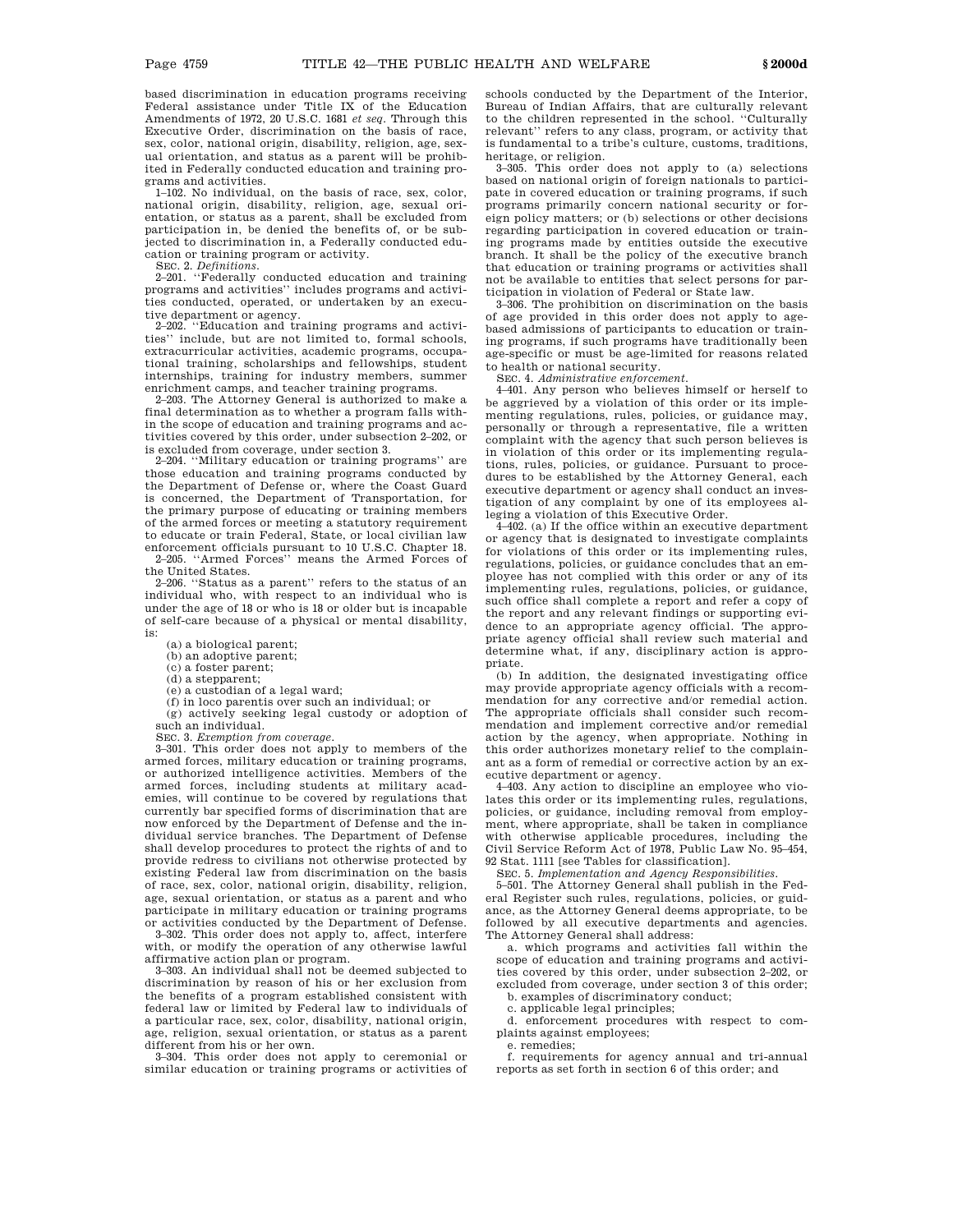g. such other matters as deemed appropriate.

5–502. Within 90 days of the publication of final rules, regulations, policies, or guidance by the Attorney General, each executive department and agency shall establish a procedure to receive and address complaints regarding its Federally conducted education and training programs and activities. Each executive department and agency shall take all necessary steps to effectuate any subsequent rules, regulations, policies, or guidance issued by the Attorney General within 90 days of issuance.

5–503. The head of each executive department and agency shall be responsible for ensuring compliance within this order.

5–504. Each executive department and agency shall cooperate with the Attorney General and provide such information and assistance as the Attorney General may require in the performance of the Attorney General's functions under this order.

5–505. Upon request and to the extent practicable, the Attorney General shall provide technical advice and assistance to executive departments and agencies to assist in full compliance with this order.

SEC. 6. *Reporting Requirements.*

6–601. Consistent with the regulations, rules, policies, or guidance issued by the Attorney General, each executive department and agency shall submit to the Attorney General a report that summarizes the number and nature of complaints filed with the agency and the disposition of such complaints. For the first 3 years after the date of this order, such reports shall be submitted annually within 90 days of the end of the preceding year's activities. Subsequent reports shall be submitted every 3 years and within 90 days of the end of each 3 year period.

SEC. 7. *General Provisions.*

7–701. Nothing in this order shall limit the authority of the Attorney General to provide for the coordinated enforcement of nondiscrimination requirements in Federal assistance programs under Executive Order 12250 [42 U.S.C. 2000d–1 note].

SEC. 8. *Judicial Review.*

8–801. This order is not intended, and should not be construed, to create any right or benefit, substantive or procedural, enforceable at law by a party against the United States, its agencies, its officers, or its employees. This order is not intended, however, to preclude judicial review of final decisions in accordance with the Administrative Procedure Act, 5 U.S.C. 701, *et seq.*

#### WILLIAM J. CLINTON.

## **§ 2000d–1. Federal authority and financial assistance to programs or activities by way of grant, loan, or contract other than contract of insurance or guaranty; rules and regulations; approval by President; compliance with requirements; reports to Congressional committees; effective date of administrative action**

Each Federal department and agency which is empowered to extend Federal financial assistance to any program or activity, by way of grant, loan, or contract other than a contract of insurance or guaranty, is authorized and directed to effectuate the provisions of section 2000d of this title with respect to such program or activity by issuing rules, regulations, or orders of general applicability which shall be consistent with achievement of the objectives of the statute authorizing the financial assistance in connection with which the action is taken. No such rule, regulation, or order shall become effective unless and until approved by the President. Compliance with any requirement adopted pursuant to this section may be effected (1) by the termination of or refusal to grant or to con-

tinue assistance under such program or activity to any recipient as to whom there has been an express finding on the record, after opportunity for hearing, of a failure to comply with such requirement, but such termination or refusal shall be limited to the particular political entity, or part thereof, or other recipient as to whom such a finding has been made and, shall be limited in its effect to the particular program, or part thereof, in which such noncompliance has been so found, or (2) by any other means authorized by law: *Provided, however*, That no such action shall be taken until the department or agency concerned has advised the appropriate person or persons of the failure to comply with the requirement and has determined that compliance cannot be secured by voluntary means. In the case of any action terminating, or refusing to grant or continue, assistance because of failure to comply with a requirement imposed pursuant to this section, the head of the Federal department or agency shall file with the committees of the House and Senate having legislative jurisdiction over the program or activity involved a full written report of the circumstances and the grounds for such action. No such action shall become effective until thirty days have elapsed after the filing of such report.

(Pub. L. 88–352, title VI, §602, July 2, 1964, 78 Stat. 252.)

#### DELEGATION OF FUNCTIONS

Function of the President relating to approval of rules, regulations, and orders of general applicability under this section, delegated to the Attorney General, see section 1–101 of Ex. Ord. No. 12250, Nov. 2, 1980, 45 F.R. 72995, set out below.

#### EQUAL OPPORTUNITY IN FEDERAL EMPLOYMENT

Nondiscrimination in government employment and in employment by government contractors and subcontractors, see Ex. Ord. No. 11246, eff. Sept. 24, 1965, 30 F.R. 12319, and Ex. Ord. No. 11478, eff. Aug. 8, 1969, 34 F.R. 12985, set out as notes under section 2000e of this title.

#### EXECUTIVE ORDER NO. 11247

Ex. Ord. No. 11247, eff. Sept. 24, 1965, 30 F.R. 12327, which related to enforcement of coordination of nondiscrimination in federally assisted programs, was superseded by Ex. Ord. No. 11764, eff. Jan. 21, 1974, 39 F.R. 2575, formerly set out below.

#### EXECUTIVE ORDER NO. 11764

Ex. Ord. No. 11764, Jan. 21, 1974, 39 F.R. 2575, which related to coordination of enforcement of provisions of this subchapter, was revoked by section 1–501 of Ex. Ord. No. 12250, Nov. 2, 1980, 45 F.R. 72996, set out below.

EX. ORD. NO. 12250. LEADERSHIP AND COORDINATION OF IMPLEMENTATION AND ENFORCEMENT OF NON-DISCRIMINATION LAWS

Ex. Ord. No. 12250, Nov. 2, 1980, 45 F.R. 72995, provided: By the authority vested in me as President by the Constitution and statutes of the United States of America, including section 602 of the Civil Rights Act of 1964 (42 U.S.C. 2000d–1), Section 902 of the Education Amendments of 1972 (20 U.S.C. 1682), and Section 301 of Title 3 of the United States Code, and in order to provide, under the leadership of the Attorney General, for the consistent and effective implementation of various laws prohibiting discriminatory practices in Federal programs and programs receiving Federal financial assistance, it is hereby ordered as follows: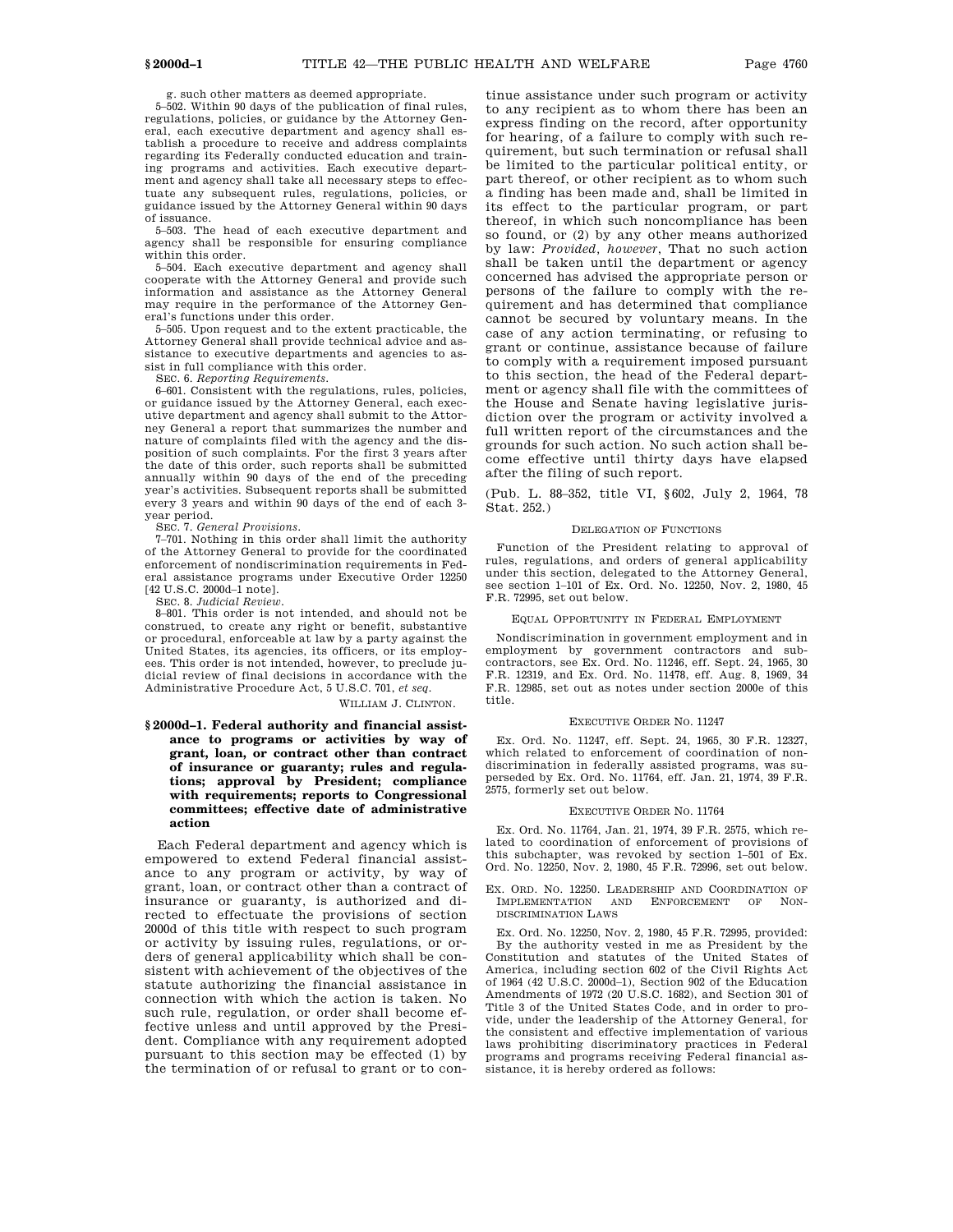## 1–1. DELEGATION OF FUNCTION

1–101. The function vested in the President by Section 602 of the Civil Rights Act of 1964 (42 U.S.C. 2000d–1), relating to the approval of rules, regulations, and orders of general applicability, is hereby delegated to the Attorney General.

1–102. The function vested in the President by Section 902 of the Education Amendments of 1972 (20 U.S.C. 1682), relating to the approval of rules, regulations, and orders of general applicability, is hereby delegated to the Attorney General.

1–2. COORDINATION OF NONDISCRIMINATION PROVISIONS

1–201. The Attorney General shall coordinate the implementation and enforcement by Executive agencies of various nondiscrimination provisions of the following laws:

(a) Title VI of the Civil Rights Act of 1964 (42 U.S.C. 2000d et seq.).

(b) Title IX of the Education Amendments of 1972 (20

U.S.C. 1681 et seq.). (c) Section 504 of the Rehabilitation Act of 1973, as amended (29 U.S.C. 794).

(d) Any other provision of Federal statutory law which provides, in whole or in part, that no person in the United States shall, on the ground of race, color, national origin, handicap, religion, or sex, be excluded from participation in, be denied the benefits of, or be subject to discrimination under any program or activity receiving Federal financial assistance. 1–202. In furtherance of the Attorney General's re-

sponsibility for the coordination of the implementation and enforcement of the nondiscrimination provisions of laws covered by this Order, the Attorney General shall review the existing and proposed rules, regulations, and orders of general applicability of the Executive agencies in order to identify those which are inadequate, unclear or unnecessarily inconsistent.

1–203. The Attorney General shall develop standards and procedures for taking enforcement actions and for conducting investigations and compliance reviews.

1–204. The Attorney General shall issue guidelines for establishing reasonable time limits on efforts to secure voluntary compliance, on the initiation of sanctions, and for referral to the Department of Justice for enforcement where there is noncompliance.

1–205. The Attorney General shall establish and implement a schedule for the review of the agencies' regulations which implement the various nondiscrimination laws covered by this Order.

1–206. The Attorney General shall establish guidelines and standards for the development of consistent and effective recordkeeping and reporting requirements by Executive agencies; for the sharing and exchange by agencies of compliance records, findings, and supporting documentation; for the development of comprehensive employee training programs; for the development of effective information programs; and for the development of cooperative programs with State and local agencies, including sharing of information, deferring of enforcement activities, and providing technical assistance.

1–207. The Attorney General shall initiate cooperative programs between and among agencies, including the development of sample memoranda of understanding, designed to improve the coordination of the laws covered by this Order.

1–3. IMPLEMENTATION BY THE ATTORNEY GENERAL

1–301. In consultation with the affected agencies, the Attorney General shall promptly prepare a plan for the implementation of this Order. This plan shall be submitted to the Director of the Office of Management and Budget.

1–302. The Attorney General shall periodically evaluate the implementation of the nondiscrimination provisions of the laws covered by this Order, and advise the heads of the agencies concerned on the results of such evaluations as to recommendations for needed improvement in implementation or enforcement.

1–303. The Attorney General shall carry out his functions under this Order, including the issuance of such regulations as he deems necessary, in consultation with affected agencies.

1–304. The Attorney General shall annually report to the President through the Director of the Office of Management and Budget on the progress in achieving the purposes of this Order. This report shall include any recommendations for changes in the implementation or enforcement of the nondiscrimination provisions of the laws covered by this Order.

1–305. The Attorney General shall chair the Interagency Coordinating Council established by Section 507 of the Rehabilitation Act of 1973, as amended (29 U.S.C. 794c).

#### 1–4. AGENCY IMPLEMENTATION

1–401. Each Executive agency shall cooperate with the Attorney General in the performance of the Attorney General's functions under this Order and shall, unless prohibited by law, furnish such reports and information as the Attorney General may request.

1–402. Each Executive agency responsible for implementing a nondiscrimination provision of a law covered by this Order shall issue appropriate implementing directives (whether in the nature of regulations or policy guidance). To the extent permitted by law, they shall be consistent with the requirements prescribed by the Attorney General pursuant to this Order and shall be subject to the approval of the Attorney General, who may require that some or all of them be submitted for approval before taking effect.

1–403. Within 60 days after a date set by the Attorney General, Executive agencies shall submit to the Attorney General their plans for implementing their responsibilities under this Order.

#### 1–5. GENERAL PROVISIONS

1–501. Executive Order No. 11764 is revoked. The present regulations of the Attorney General relating to the coordination of enforcement of Title VI of the Civil Rights Act of 1964 [this subchapter] shall continue in effect until revoked or modified (28 CFR 42.401 to 42.415).

1–502. Executive Order No. 11914 is revoked. The present regulations of the Secretary of Health and Human Services relating to the coordination of the implementation of Section 504 of the Rehabilitation Act of 1973, as amended [29 U.S.C. 794], shall be deemed to have been issued by the Attorney General pursuant to this Order and shall continue in effect until revoked or modified by the Attorney General.

1–503. Nothing in this Order shall vest the Attorney General with the authority to coordinate the implementation and enforcement by Executive agencies of statutory provisions relating to equal employment.

1–504. Existing agency regulations implementing the nondiscrimination provisions of laws covered by this Order shall continue in effect until revoked or modified.

#### JIMMY CARTER.

EX. ORD. NO. 13166. IMPROVING ACCESS TO SERVICES FOR PERSONS WITH LIMITED ENGLISH PROFICIENCY

Ex. Ord. No. 13166, Aug. 11, 2000, 65 F.R. 50121, provided:

By the authority vested in me as President by the Constitution and the laws of the United States of America, and to improve access to federally conducted and federally assisted programs and activities for persons who, as a result of national origin, are limited in their English proficiency (LEP), it is hereby ordered as follows:

#### SECTION 1. *Goals.*

The Federal Government provides and funds an array of services that can be made accessible to otherwise eligible persons who are not proficient in the English language. The Federal Government is committed to improving the accessibility of these services to eligible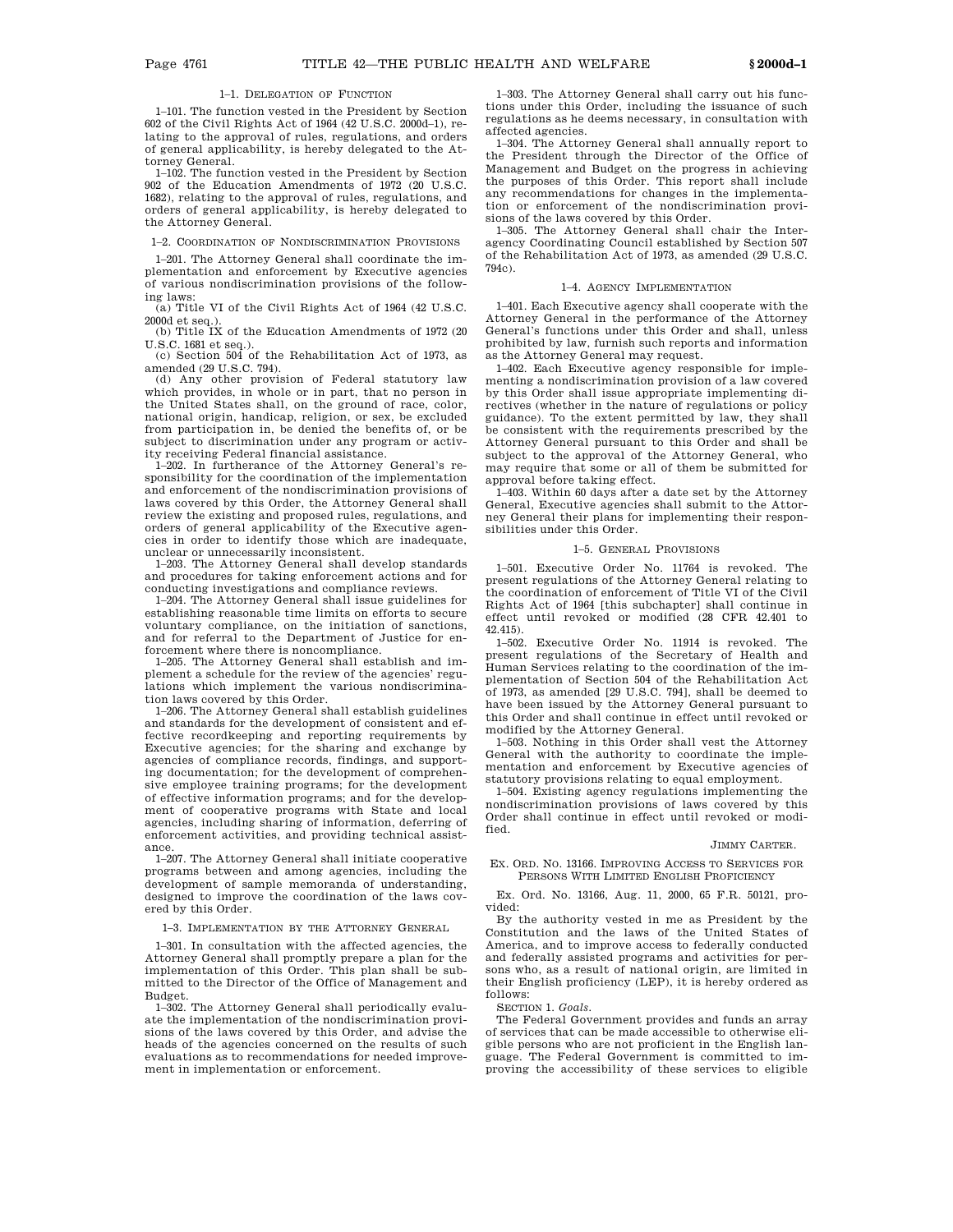LEP persons, a goal that reinforces its equally important commitment to promoting programs and activities designed to help individuals learn English. To this end, each Federal agency shall examine the services it provides and develop and implement a system by which LEP persons can meaningfully access those services consistent with, and without unduly burdening, the fundamental mission of the agency. Each Federal agency shall also work to ensure that recipients of Federal financial assistance (recipients) provide meaningful access to their LEP applicants and beneficiaries. To assist the agencies with this endeavor, the Department of Justice has today issued a general guidance document (LEP Guidance), which sets forth the compliance standards that recipients must follow to ensure that the programs and activities they normally provide in English are accessible to LEP persons and thus do not discriminate on the basis of national origin in violation of title VI of the Civil Rights Act of 1964 [42 U.S.C. 2000d et seq.], as amended, and its implementing regulations. As described in the LEP Guidance, recipients must take reasonable steps to ensure meaningful access to their programs and activities by LEP persons. SEC. 2. *Federally Conducted Programs and Activities.*

Each Federal agency shall prepare a plan to improve access to its federally conducted programs and activities by eligible LEP persons. Each plan shall be consistent with the standards set forth in the LEP Guidance, and shall include the steps the agency will take to ensure that eligible LEP persons can meaningfully access the agency's programs and activities. Agencies shall develop and begin to implement these plans within 120 days of the date of this order, and shall send copies of their plans to the Department of Justice, which shall serve as the central repository of the agencies' plans. SEC. 3. *Federally Assisted Programs and Activities.*

Each agency providing Federal financial assistance shall draft title VI guidance specifically tailored to its recipients that is consistent with the LEP Guidance issued by the Department of Justice. This agency-specific guidance shall detail how the general standards established in the LEP Guidance will be applied to the agency's recipients. The agency-specific guidance shall take into account the types of services provided by the recipients, the individuals served by the recipients, and other factors set out in the LEP Guidance. Agencies that already have developed title VI guidance that the Department of Justice determines is consistent with the LEP Guidance shall examine their existing guidance, as well as their programs and activities, to determine if additional guidance is necessary to comply with this order. The Department of Justice shall consult with the agencies in creating their guidance and, within 120 days of the date of this order, each agency shall submit its specific guidance to the Department of Justice for review and approval. Following approval by the Department of Justice, each agency shall publish its guidance document in the Federal Register for public comment.

SEC. 4. *Consultations.*

In carrying out this order, agencies shall ensure that stakeholders, such as LEP persons and their representative organizations, recipients, and other appropriate individuals or entities, have an adequate opportunity to provide input. Agencies will evaluate the particular needs of the LEP persons they and their recipients serve and the burdens of compliance on the agency and its recipients. This input from stakeholders will assist the agencies in developing an approach to ensuring meaningful access by LEP persons that is practical and effective, fiscally responsible, responsive to the particular circumstances of each agency, and can be readily implemented.

SEC. 5. *Judicial Review.*

This order is intended only to improve the internal management of the executive branch and does not create any right or benefit, substantive or procedural, enforceable at law or equity by a party against the United States, its agencies, its officers or employees, or any person.

WILLIAM J. CLINTON.

## **§ 2000d–2. Judicial review; administrative procedure provisions**

Any department or agency action taken pursuant to section 2000d–1 of this title shall be subject to such judicial review as may otherwise be provided by law for similar action taken by such department or agency on other grounds. In the case of action, not otherwise subject to judicial review, terminating or refusing to grant or to continue financial assistance upon a finding of failure to comply with any requirement imposed pursuant to section 2000d–1 of this title, any person aggrieved (including any State or political subdivision thereof and any agency of either) may obtain judicial review of such action in accordance with chapter 7 of title 5, and such action shall not be deemed committed to unreviewable agency discretion within the meaning of that chapter.

(Pub. L. 88–352, title VI, §603, July 2, 1964, 78 Stat. 253.)

#### CODIFICATION

''Chapter 7 of title 5'' and ''that chapter'' substituted in text for ''section 10 of the Administrative Procedure Act'' and ''that section'', respectively, on authority of Pub. L. 89–554, §7(b), Sept. 6, 1966, 80 Stat. 631, the first section of which enacted Title 5, Government Organization and Employees. Prior to the enactment of Title 5, section 10 of the Administrative Procedure Act was classified to section 1009 of Title 5.

## **§ 2000d–3. Construction of provisions not to authorize administrative action with respect to employment practices except where primary objective of Federal financial assistance is to provide employment**

Nothing contained in this subchapter shall be construed to authorize action under this subchapter by any department or agency with respect to any employment practice of any employer, employment agency, or labor organization except where a primary objective of the Federal financial assistance is to provide employment.

(Pub. L. 88–352, title VI, §604, July 2, 1964, 78 Stat. 253.)

## **§ 2000d–4. Federal authority and financial assistance to programs or activities by way of contract of insurance or guaranty**

Nothing in this subchapter shall add to or detract from any existing authority with respect to any program or activity under which Federal financial assistance is extended by way of a contract of insurance or guaranty.

(Pub. L. 88–352, title VI, §605, July 2, 1964, 78 Stat. 253.)

## **§ 2000d–4a. ''Program or activity'' and ''program'' defined**

For the purposes of this subchapter, the term ''program or activity'' and the term ''program'' mean all of the operations of—

(1)(A) a department, agency, special purpose district, or other instrumentality of a State or of a local government; or

(B) the entity of such State or local government that distributes such assistance and each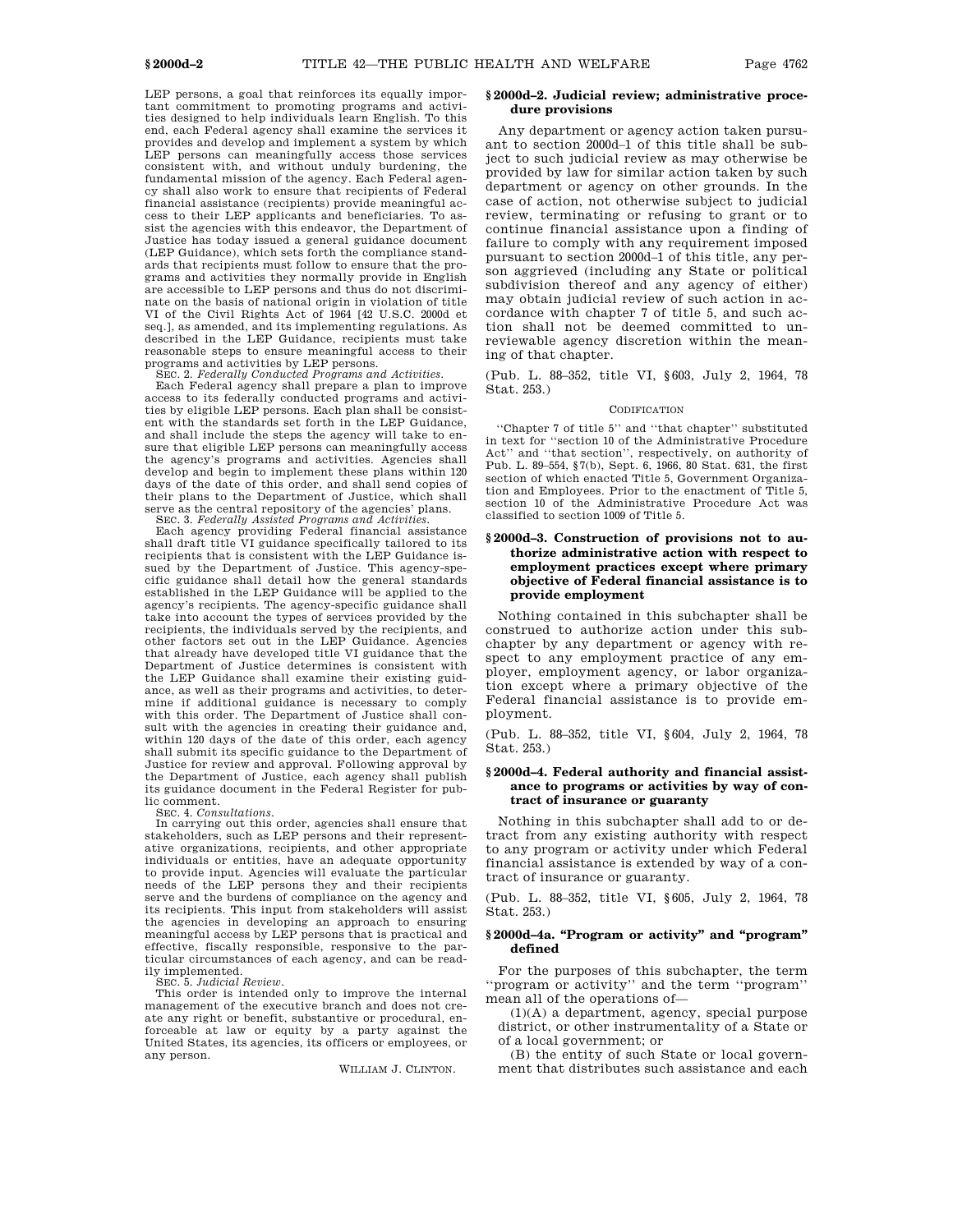such department or agency (and each other State or local government entity) to which the assistance is extended, in the case of assistance to a State or local government;

(2)(A) a college, university, or other postsecondary institution, or a public system of higher education; or

(B) a local educational agency (as defined in section 7801 of title 20), system of vocational education, or other school system;

(3)(A) an entire corporation, partnership, or other private organization, or an entire sole proprietorship—

(i) if assistance is extended to such corporation, partnership, private organization, or sole proprietorship as a whole; or

(ii) which is principally engaged in the business of providing education, health care, housing, social services, or parks and recreation; or

(B) the entire plant or other comparable, geographically separate facility to which Federal financial assistance is extended, in the case of any other corporation, partnership, private organization, or sole proprietorship; or

(4) any other entity which is established by two or more of the entities described in paragraph (1), (2), or (3);

any part of which is extended Federal financial assistance.

(Pub. L. 88–352, title VI, §606, as added Pub. L. 100–259, §6, Mar. 22, 1988, 102 Stat. 31; amended Pub. L. 103–382, title III, §391(q), Oct. 20, 1994, 108 Stat. 4024; Pub. L. 107–110, title X, §1076(y), Jan. 8, 2002, 115 Stat. 2093; Pub. L. 114–95, title IX, §9215(r), Dec. 10, 2015, 129 Stat. 2171.)

#### **AMENDMENTS**

2015—Par. (2)(B). Pub. L. 114–95 made technical amendment to reference in original act which appears in text as reference to section 7801 of title 20.

2002—Par. (2)(B). Pub. L. 107–110 substituted ''7801'' for ''8801''.

1994—Par. (2)(B). Pub. L. 103–382 substituted ''section 8801 of title 20'' for ''section 198(a)(10) of the Elementary and Secondary Education Act of 1965''.

#### EFFECTIVE DATE OF 2015 AMENDMENT

Amendment by Pub. L. 114–95 effective Dec. 10, 2015, except with respect to certain noncompetitive programs and competitive programs, see section 5 of Pub. L. 114–95, set out as a note under section 6301 of Title 20, Education.

#### EFFECTIVE DATE OF 2002 AMENDMENT

Amendment by Pub. L. 107–110 effective Jan. 8, 2002, except with respect to certain noncompetitive programs and competitive programs, see section 5 of Pub. L. 107–110, set out as an Effective Date note under section 6301 of Title 20, Education.

#### EXCLUSION FROM COVERAGE

This section not to be construed to extend application of Civil Rights Act of 1964 [42 U.S.C. 2000a et seq.] to ultimate beneficiaries of Federal financial assistance excluded from coverage before Mar. 22, 1988, see section 7 of Pub. L. 100–259, set out as a Construction note under section 1687 of Title 20, Education.

#### ABORTION NEUTRALITY

This section not to be construed to force or require any individual or hospital or any other institution, program, or activity receiving Federal funds to perform or pay for an abortion, see section 8 of Pub. L. 100–259, set out as a note under section 1688 of Title 20, Education.

## **§ 2000d–5. Prohibited deferral of action on applications by local educational agencies seeking Federal funds for alleged noncompliance with Civil Rights Act**

The Secretary of Education shall not defer action or order action deferred on any application by a local educational agency for funds authorized to be appropriated by this Act, by the Elementary and Secondary Education Act of 1965 [20 U.S.C. 6301 et seq.], by the Act of September 30, 1950 1 (Public Law 874, Eighty-first Congress), or by the Cooperative Research Act [20 U.S.C. 331 et seq.], on the basis of alleged noncompliance with the provisions of this subchapter for more than sixty days after notice is given to such local agency of such deferral unless such local agency is given the opportunity for a hearing as provided in section 2000d–1 of this title, such hearing to be held within sixty days of such notice, unless the time for such hearing is extended by mutual consent of such local agency and the Secretary, and such deferral shall not continue for more than thirty days after the close of any such hearing unless there has been an express finding on the record of such hearing that such local educational agency has failed to comply with the provisions of this subchapter: *Provided*, That, for the purpose of determining whether a local educational agency is in compliance with this subchapter, compliance by such agency with a final order or judgment of a Federal court for the desegregation of the school or school system operated by such agency shall be deemed to be compliance with this subchapter, insofar as the matters covered in the order or judgment are concerned.

(Pub. L. 89–750, title I, §182, Nov. 3, 1966, 80 Stat. 1209; Pub. L. 90–247, title I, §112, Jan. 2, 1968, 81 Stat. 787; Pub. L. 96–88, title III, §301(a)(1), title V, §507, Oct. 17, 1979, 93 Stat. 677, 692; Pub. L. 103–382, title III, §392(b)(1), Oct. 20, 1994, 108 Stat. 4026.)

## REFERENCES IN TEXT

This Act, referred to in text, is Pub. L. 89–750, Nov. 3, 1966, 80 Stat. 1191, as amended, known as the Elementary and Secondary Education Amendments of 1966. For complete classification of that Act to the Code, see Short Title of 1966 Amendment note set out under section 6301 of Title 20, Education, and Tables.

The Elementary and Secondary Education Act of 1965, referred to in text, is Pub. L. 89–10, Apr. 11, 1965, 79 Stat. 27, as amended, which is classified generally to chapter 70 (§6301 et seq.) of Title 20. For complete classification of this Act to the Code, see Short Title note set out under section 6301 of Title 20 and Tables.

Act of September 30, 1950, referred to in text, is act Sept. 30, 1950, ch. 1124, 64 Stat. 1100, as amended, popularly known as the Educational Agencies Financial Aid Act, which was classified generally to chapter 13 (§236 et seq.) of Title 20 prior to repeal by Pub. L. 103–382, title III, §331(b), Oct. 20, 1994, 108 Stat. 3965. For complete classification of this Act to the Code, see Tables.

The Cooperative Research Act, referred to in text, is act July 26, 1954, ch. 576, 68 Stat. 533, which was classified generally to chapter 15 (§331 et seq.) of Title 20, and terminated on July 1, 1975, under provisions of section 402(c)(1) of Pub. L. 93–380, title IV, Aug. 21, 1974, 88 Stat.

<sup>1</sup>See References in Text note below.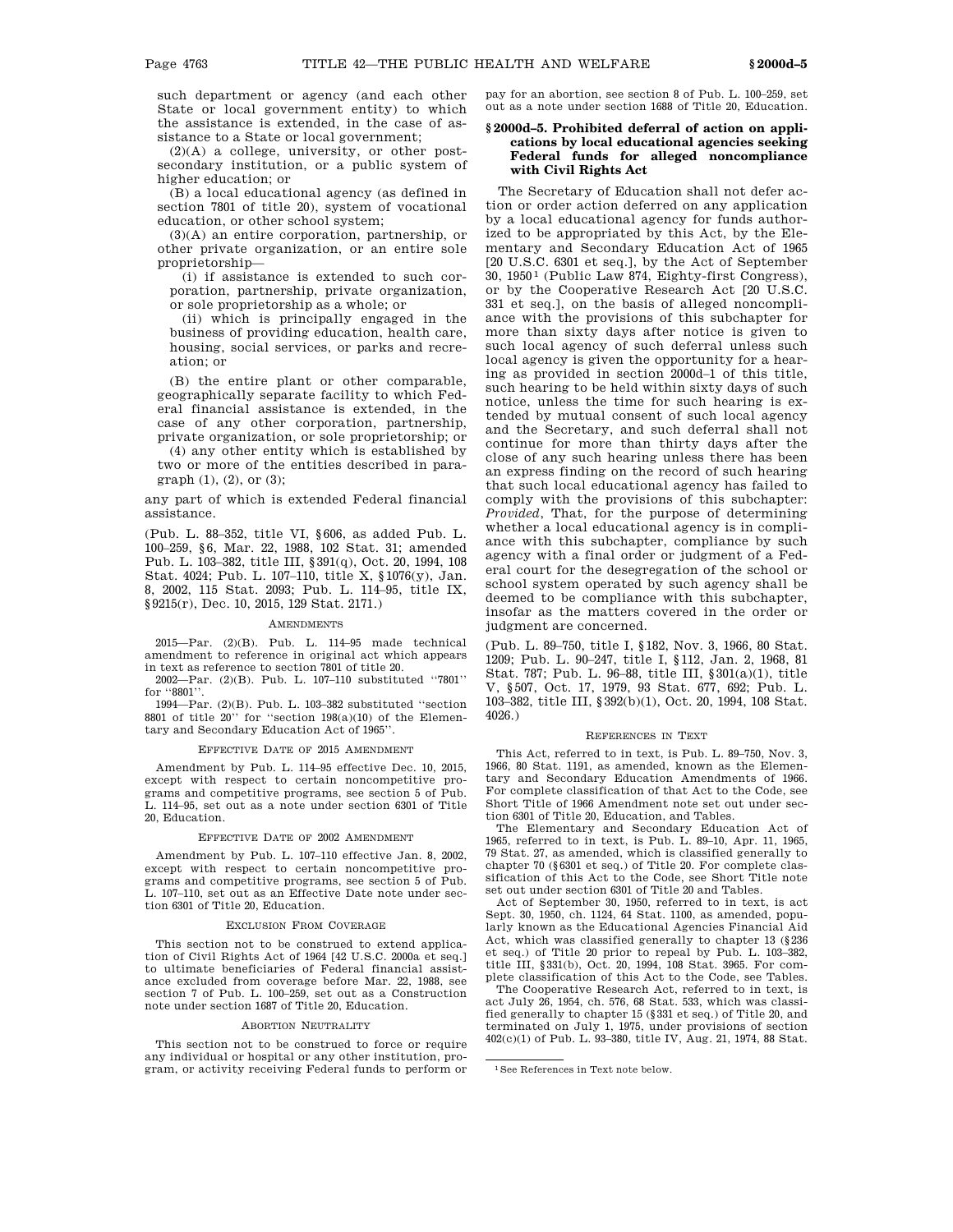544. See section 1851 et seq. of this title. For complete classification of this Act to the Code, see Tables.

#### **CODIFICATION**

Section was enacted as part of the Elementary and Secondary Education Amendments of 1966, and not as part of the Civil Rights Act of 1964, title VI of which comprises this subchapter.

#### AMENDMENTS

1994—Pub. L. 103–382, which directed amendment of this section by striking out ''by the Act of September 23, 1950 (Public Law 815, 81st Congress),'', was executed by striking out ''by the Act of September 23, 1950 (Public Law 815, Eighty-first Congress)'' before ''or by the Cooperative'' to reflect the probable intent of Congress.

1968—Pub. L. 90–247 inserted proviso.

#### EFFECTIVE DATE

Pub. L. 89–750, title I, §191, Nov. 3, 1966, 80 Stat. 1210, provided that: ''The provisions of this title [enacting this section and sections 241m, 871 to 880, and 886 of Title 20, Education, amending sections 241b, 241c, 241e, 241f, 241g, 241h, 241j, 241k, 241*l*, 244, 331a, 332a, 332b, 821, 822, 823, 841, 842, 843, 844, 861, 862, 863, 864, 883, and 884 of Title 20, repealing section 241d of Title 20, and enacting provisions set out as notes under sections 241a, 241b, and 241c of Title 20] shall be effective with respect to fiscal years beginning after June 30, 1966, except as specifically provided otherwise.''

#### TRANSFER OF FUNCTIONS

''Secretary of Education'' and ''Secretary'' substituted in text for ''Commissioner of Education'' and ''Commissioner'', respectively, pursuant to sections  $301(a)(1)$  and  $507$  of Pub. L.  $96-88$ , which are classified to sections  $3441(a)(1)$  and  $3507$  of Title 20, Education, and which transferred all functions of Commissioner of Education of Department of Health, Education, and Welfare to Secretary of Education.

## **§ 2000d–6. Policy of United States as to application of nondiscrimination provisions in schools of local educational agencies**

#### **(a) Declaration of uniform policy**

It is the policy of the United States that guidelines and criteria established pursuant to title VI of the Civil Rights Act of 1964 [42 U.S.C. 2000d et seq.] and section 182 of the Elementary and Secondary Education Amendments of 1966 [42 U.S.C. 2000d–5] dealing with conditions of segregation by race, whether de jure or de facto, in the schools of the local educational agencies of any State shall be applied uniformly in all regions of the United States whatever the origin or cause of such segregation.

#### **(b) Nature of uniformity**

Such uniformity refers to one policy applied uniformly to de jure segregation wherever found and such other policy as may be provided pursuant to law applied uniformly to de facto segregation wherever found.

## **(c) Prohibition of construction for diminution of obligation for enforcement or compliance with nondiscrimination requirements**

Nothing in this section shall be construed to diminish the obligation of responsible officials to enforce or comply with such guidelines and criteria in order to eliminate discrimination in federally assisted programs and activities as required by title VI of the Civil Rights Act of 1964 [42 U.S.C. 2000d et seq.].

## **(d) Additional funds**

It is the sense of the Congress that the Department of Justice and the Secretary of Education should request such additional funds as may be necessary to apply the policy set forth in this section throughout the United States.

(Pub. L. 91–230, §2, Apr. 13, 1970, 84 Stat. 121; Pub. L. 96–88, title III, §301, title V, §507, Oct. 17, 1979, 93 Stat. 677, 692.)

#### REFERENCES IN TEXT

The Civil Rights Act of 1964, referred to in subsecs. (a) and (c), is Pub. L. 88–352, July 2, 1964, 78 Stat. 241, as amended. Title VI of the Civil Rights Act of 1964 is classified generally to this subchapter (§2000d et seq.). For complete classification of this Act to the Code, see Short Title note set out under section 2000a of this title and Tables.

#### **CODIFICATION**

Section was enacted as part of the Elementary and Secondary Education Amendments of 1969, and not as part of the Civil Rights Act of 1964, title VI of which comprises this subchapter.

#### TRANSFER OF FUNCTIONS

''Secretary of Education'' substituted for ''Department of Health, Education, and Welfare'' in subsec. (d) pursuant to sections 301 and 507 of Pub. L. 96–88, which are classified to sections 3441 and 3507 of Title 20, Education, and which transferred functions and offices (relating to education) of Department and Secretary of Health, Education, and Welfare to Secretary of Education.

## **§ 2000d–7. Civil rights remedies equalization**

#### **(a) General provision**

(1) A State shall not be immune under the Eleventh Amendment of the Constitution of the United States from suit in Federal court for a violation of section 504 of the Rehabilitation Act of 1973 [29 U.S.C. 794], title IX of the Education Amendments of 1972 [20 U.S.C. 1681 et seq.], the Age Discrimination Act of 1975 [42 U.S.C. 6101 et seq.], title VI of the Civil Rights Act of 1964 [42 U.S.C. 2000d et seq.], or the provisions of any other Federal statute prohibiting discrimination by recipients of Federal financial assistance.

(2) In a suit against a State for a violation of a statute referred to in paragraph (1), remedies (including remedies both at law and in equity) are available for such a violation to the same extent as such remedies are available for such a violation in the suit against any public or private entity other than a State.

#### **(b) Effective date**

The provisions of subsection (a) shall take effect with respect to violations that occur in whole or in part after October 21, 1986.

(Pub. L. 99–506, title X, §1003, Oct. 21, 1986, 100 Stat. 1845.)

#### REFERENCES IN TEXT

The Education Amendments of 1972, referred to in subsec. (a)(1), is Pub. L. 92–318, June 23, 1972, 86 Stat. 235, as amended. Title IX of the Act, known as the Patsy Takemoto Mink Equal Opportunity in Education Act, is classified principally to chapter 38 (§1681 et seq.) of Title 20, Education. For complete classification of title IX to the Code, see Short Title note set out under section 1681 of Title 20 and Tables.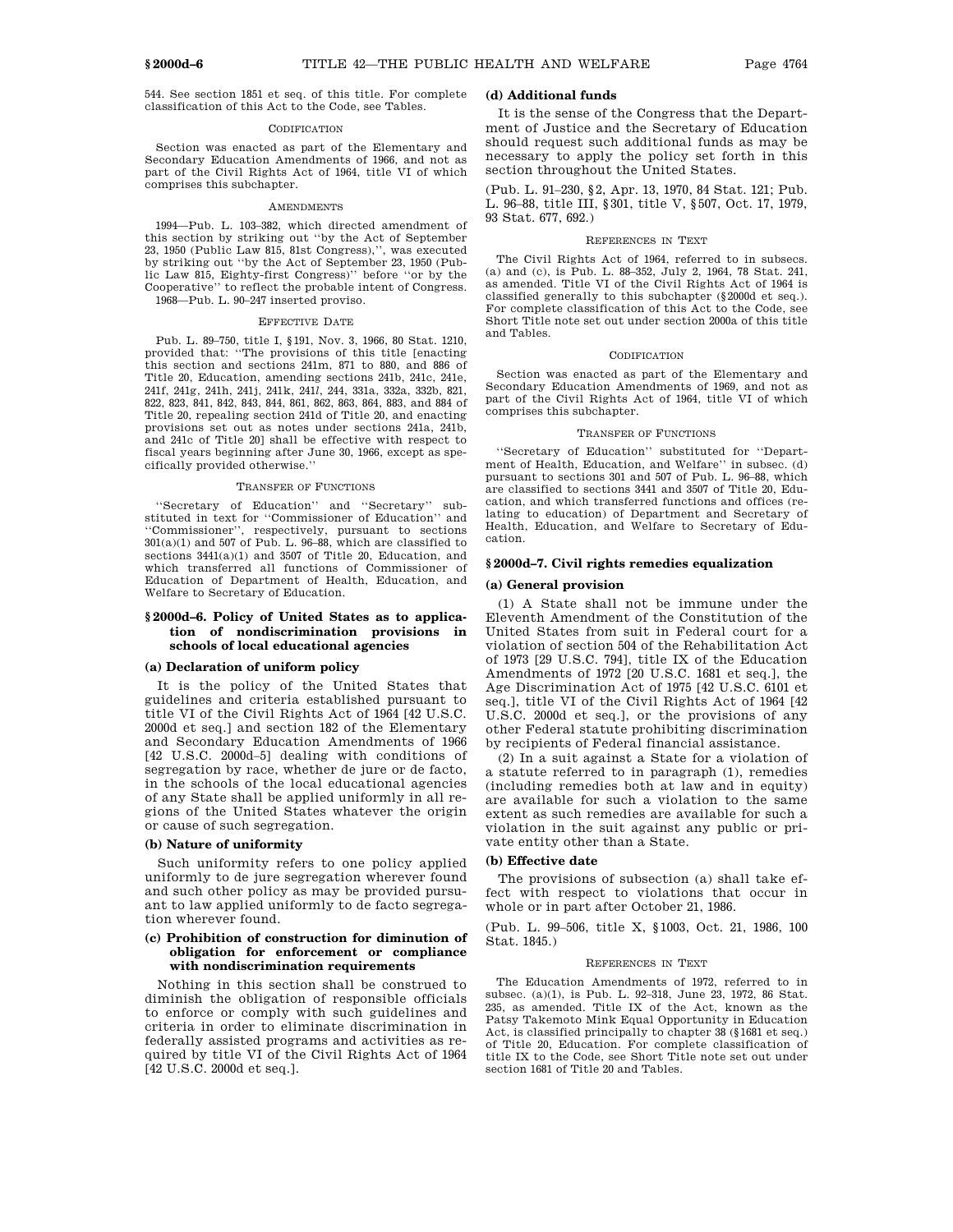The Age Discrimination Act of 1975, referred to in subsec. (a)(1), is title III of Pub. L. 94–135, Nov. 28, 1975, 89 Stat. 728, as amended, which is classified generally to chapter 76 (§6101 et seq.) of this title. For complete classification of this Act to the Code, see Short Title note set out under section 6101 of this title and Tables.

The Civil Rights Act of 1964, referred to in subsec. (a)(1), is Pub. L. 88–352, July 2, 1964, 78 Stat. 241, as amended. Title VI of the Civil Rights Act of 1964 is classified generally to this subchapter (§2000d et seq.). For complete classification of this Act to the Code, see Short Title note set out under section 2000a of this title and Tables.

#### CODIFICATION

Section was enacted as part of the Rehabilitation Act Amendments of 1986, and not as part of the Civil Rights Act of 1964, title VI of which comprises this subchapter.

## SUBCHAPTER VI—EQUAL EMPLOYMENT OPPORTUNITIES

#### **§ 2000e. Definitions**

For the purposes of this subchapter—

(a) The term ''person'' includes one or more individuals, governments, governmental agencies, political subdivisions, labor unions, partnerships, associations, corporations, legal representatives, mutual companies, joint-stock companies, trusts, unincorporated organizations, trustees, trustees in cases under title 11, or receivers.

(b) The term ''employer'' means a person engaged in an industry affecting commerce who has fifteen or more employees for each working day in each of twenty or more calendar weeks in the current or preceding calendar year, and any agent of such a person, but such term does not include (1) the United States, a corporation wholly owned by the Government of the United States, an Indian tribe, or any department or agency of the District of Columbia subject by statute to procedures of the competitive service (as defined in section 2102 of title 5), or (2) a bona fide private membership club (other than a labor organization) which is exempt from taxation under section 501(c) of title 26, except that during the first year after March 24, 1972, persons having fewer than twenty-five employees (and their agents) shall not be considered employers.

(c) The term ''employment agency'' means any person regularly undertaking with or without compensation to procure employees for an employer or to procure for employees opportunities to work for an employer and includes an agent of such a person.

(d) The term ''labor organization'' means a labor organization engaged in an industry affecting commerce, and any agent of such an organization, and includes any organization of any kind, any agency, or employee representation committee, group, association, or plan so engaged in which employees participate and which exists for the purpose, in whole or in part, of dealing with employers concerning grievances, labor disputes, wages, rates of pay, hours, or other terms or conditions of employment, and any conference, general committee, joint or system board, or joint council so engaged which is subordinate to a national or international labor organization.

(e) A labor organization shall be deemed to be engaged in an industry affecting commerce

if (1) it maintains or operates a hiring hall or hiring office which procures employees for an employer or procures for employees opportunities to work for an employer, or (2) the number of its members (or, where it is a labor organization composed of other labor organizations or their representatives, if the aggregate number of the members of such other labor organization) is (A) twenty-five or more during the first year after March 24, 1972, or (B) fifteen or more thereafter, and such labor organization—

(1) is the certified representative of employees under the provisions of the National Labor Relations Act, as amended [29 U.S.C. 151 et seq.], or the Railway Labor Act, as amended [45 U.S.C. 151 et seq.];

(2) although not certified, is a national or international labor organization or a local labor organization recognized or acting as the representative of employees of an employer or employers engaged in an industry affecting commerce; or

(3) has chartered a local labor organization or subsidiary body which is representing or actively seeking to represent employees of employers within the meaning of paragraph (1) or (2); or

(4) has been chartered by a labor organization representing or actively seeking to represent employees within the meaning of paragraph (1) or (2) as the local or subordinate body through which such employees may enjoy membership or become affiliated with such labor organization; or

(5) is a conference, general committee, joint or system board, or joint council subordinate to a national or international labor organization, which includes a labor organization engaged in an industry affecting commerce within the meaning of any of the preceding paragraphs of this subsection.

(f) The term ''employee'' means an individual employed by an employer, except that the term ''employee'' shall not include any person elected to public office in any State or political subdivision of any State by the qualified voters thereof, or any person chosen by such officer to be on such officer's personal staff, or an appointee on the policy making level or an immediate adviser with respect to the exercise of the constitutional or legal powers of the office. The exemption set forth in the preceding sentence shall not include employees subject to the civil service laws of a State government, governmental agency or political subdivision. With respect to employment in a foreign country, such term includes an individual who is a citizen of the United States.

(g) The term ''commerce'' means trade, traffic, commerce, transportation, transmission, or communication among the several States; or between a State and any place outside thereof; or within the District of Columbia, or a possession of the United States; or between points in the same State but through a point outside thereof.

(h) The term ''industry affecting commerce'' means any activity, business, or industry in commerce or in which a labor dispute would hinder or obstruct commerce or the free flow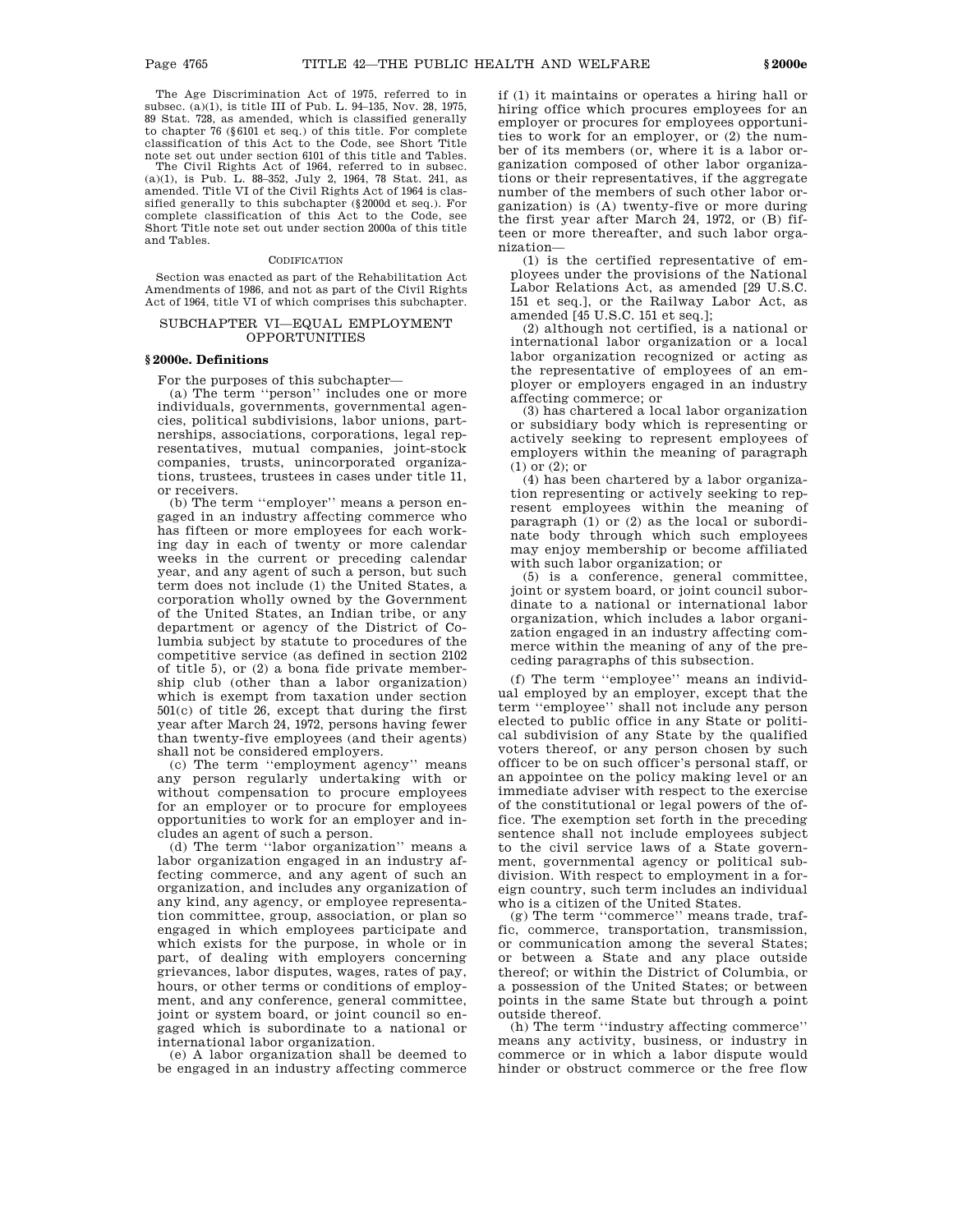of commerce and includes any activity or industry ''affecting commerce'' within the meaning of the Labor-Management Reporting and Disclosure Act of 1959 [29 U.S.C. 401 et seq.], and further includes any governmental industry, business, or activity.

(i) The term ''State'' includes a State of the United States, the District of Columbia, Puerto Rico, the Virgin Islands, American Samoa, Guam, Wake Island, the Canal Zone, and Outer Continental Shelf lands defined in the Outer Continental Shelf Lands Act [43 U.S.C. 1331 et seq.].

(j) The term ''religion'' includes all aspects of religious observance and practice, as well as belief, unless an employer demonstrates that he is unable to reasonably accommodate to an employee's or prospective employee's religious observance or practice without undue hardship on the conduct of the employer's business.

(k) The terms ''because of sex'' or ''on the basis of sex'' include, but are not limited to, because of or on the basis of pregnancy, childbirth, or related medical conditions; and women affected by pregnancy, childbirth, or related medical conditions shall be treated the same for all employment-related purposes, including receipt of benefits under fringe benefit programs, as other persons not so affected but similar in their ability or inability to work, and nothing in section 2000e–2(h) of this title shall be interpreted to permit otherwise. This subsection shall not require an employer to pay for health insurance benefits for abortion, except where the life of the mother would be endangered if the fetus were carried to term, or except where medical complications have arisen from an abortion: *Provided*, That nothing herein shall preclude an employer from providing abortion benefits or otherwise affect bargaining agreements in regard to abortion.

(*l*) The term ''complaining party'' means the Commission, the Attorney General, or a person who may bring an action or proceeding under this subchapter.

(m) The term ''demonstrates'' means meets the burdens of production and persuasion.

(n) The term ''respondent'' means an employer, employment agency, labor organization, joint labor-management committee controlling apprenticeship or other training or retraining program, including an on-the-job training program, or Federal entity subject to section 2000e–16 of this title.

(Pub. L. 88–352, title VII, §701, July 2, 1964, 78 Stat. 253; Pub. L. 89–554, §8(a), Sept. 6, 1966, 80 Stat. 662; Pub. L. 92–261, §2, Mar. 24, 1972, 86 Stat. 103; Pub. L. 95–555, §1, Oct. 31, 1978, 92 Stat. 2076; Pub. L. 95–598, title III, §330, Nov. 6, 1978, 92 Stat. 2679; Pub. L. 99–514, §2, Oct. 22, 1986, 100 Stat. 2095; Pub. L. 102–166, title I, §§104, 109(a), Nov. 21, 1991, 105 Stat. 1074, 1077.)

#### REFERENCES IN TEXT

The National Labor Relations Act, as amended, referred to in subsec. (e)(1), is act July 5, 1935, ch. 372, 49 Stat. 449, which is classified generally to subchapter II (§151 et seq.) of chapter 7 of Title 29, Labor. For complete classification of this Act to the Code, see section 167 of Title 29 and Tables.

The Railway Labor Act, referred to in subsec. (e)(1), is act May 20, 1926, ch. 347, 44 Stat. 577, which is classified principally to chapter 8 (§151 et seq.) of Title 45, Railroads. For complete classification of this Act to the Code, see section 151 of Title 45 and Tables.

The Labor-Management Reporting and Disclosure Act of 1959, referred to in subsec. (h), is Pub. L. 86–257, Sept. 14, 1959, 73 Stat. 519, which is classified principally to chapter 11 (§401 et seq.) of Title 29, Labor. For complete classification of this Act to the Code, see Short Title note set out under section 401 of Title 29 and Tables.

For definition of Canal Zone, referred to in subsec. (i), see section 3602(b) of Title 22, Foreign Relations and Intercourse.

The Outer Continental Shelf Lands Act, referred to in subsec. (i), is act Aug. 7, 1953, ch. 345, 67 Stat. 462, which is classified generally to subchapter III (§1331 et seq.) of chapter 29 of Title 43, Public Lands. For complete classification of this Act to the Code, see Short Title note set out under section 1301 of Title 43 and Tables.

#### AMENDMENTS

1991—Subsec. (f). Pub. L. 102–166, §109(a), inserted at end ''With respect to employment in a foreign country, such term includes an individual who is a citizen of the United States.''

Subsecs. (*l*) to (n). Pub. L. 102–166, §104, added subsecs. (*l*) to (n).

1986—Subsec. (b). Pub. L. 99–514 substituted ''Internal Revenue Code of 1986'' for ''Internal Revenue Code of 1954'', which for purposes of codification was translated as ''title 26'' thus requiring no change in text.

1978—Subsec. (a). Pub. L. 95–598 substituted ''trustees in cases under title 11'' for ''trustees in bankruptcy''.

Subsec. (k). Pub. L. 95–555 added subsec. (k).

1972—Subsec. (a). Pub. L. 92–261, §2(1), included within 'person'' governments, governmental agencies, and political subdivisions.

Subsec. (b). Pub. L. 92–261, §2(2), substituted ''fifteen or more employees'' for ''twenty-five or more employees'', extended coverage to include State and local governments, excepted from coverage any department or agency of the District of Columbia subject by statute to procedures of the competitive service, as defined in section 2102 of title 5, and substituted provisions under which persons having fewer than twenty-five employees during the first year after March 24, 1972, were not to be considered employers, for provisions under which persons having fewer than a specified number of employees during the first year after the effective date of this section, and the second and third years after such date were not to be considered employers.

Subsec. (c). Pub. L. 92–261, §2(3), struck out from term ''employment agency'' exemption from coverage for agencies of the United States, States or political subdivisions of States, other than the United States Employment Service and the system of State and local employment services receiving Federal assistance.

Subsec. (e). Pub. L. 92–261, §2(4), substituted provisions which set forth the number of members for a labor organization to be deemed to be engaged in an industry affecting commerce as twenty-five or more during the first year after March 24, 1972, and fifteen or more thereafter, for provisions which set forth the number of members for a labor organization to be deemed to be engaged in an industry affecting commerce as one hundred or more during the first year after the effective date of this section, seventy-five or more during the second year after such date, fifty or more during the third year after such date, and twentyfive or more thereafter.

Subsec. (f). Pub. L. 92–261, §2(5), inserted provisions enumerating persons excepted from term "employee".<br>Subsec. (h). Pub. L. 92–261, §2(6), inserted ", and fur-

ther includes any governmental industry, business, or activity'' after ''Labor-Management Reporting and Disclosure Act of 1959''.

Subsec. (j). Pub. L. 92–261, §2(7), added subsec. (j).

1966—Subsec. (b). Pub. L. 89–554 struck out proviso which stated that it shall be the policy of the United States to insure equal employment opportunities for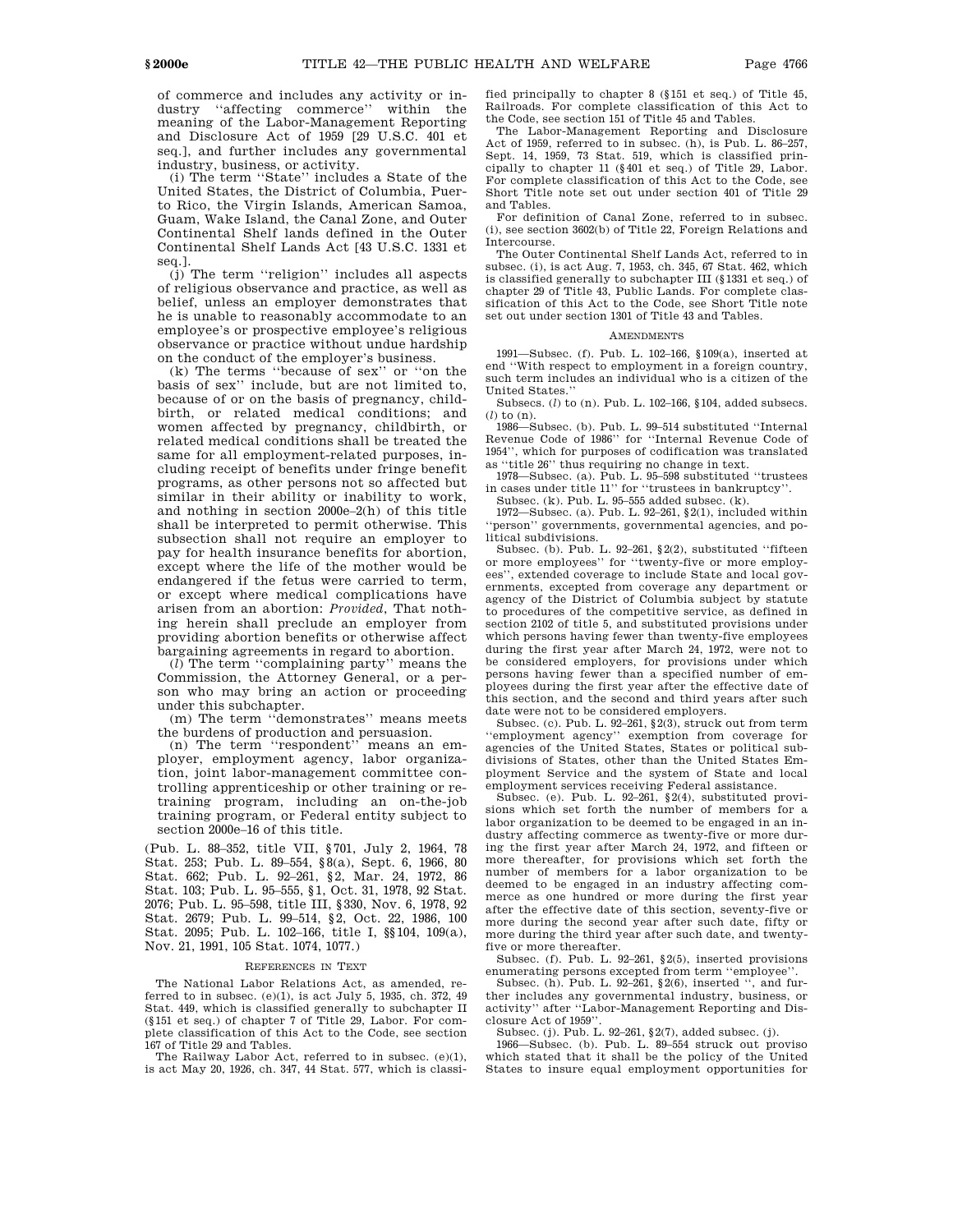Federal employees without discrimination because of race, color, religion, sex, or national origin and directed the President to utilize his existing authority to effectuate this policy.

## EFFECTIVE DATE OF 1991 AMENDMENT

Amendment by section 104 of Pub. L. 102–166 effective Nov. 21, 1991, except as otherwise provided, see section 402 of Pub. L. 102–166, set out as a note under section 1981 of this title.

Pub. L. 102–166, title I, §109(c) Nov. 21, 1991, 105 Stat. 1078, provided that: ''The amendments made by this section [amending this section and sections 2000e-1, 12111, and 12112 of this title] shall not apply with respect to conduct occurring before the date of the enactment of this Act [Nov. 21, 1991].''

#### EFFECTIVE DATE OF 1978 AMENDMENT

Amendment by Pub. L. 95–598 effective Oct. 1, 1979, see section 402(a) of Pub. L. 95–598, set out as Effective Date note preceding section 101 of Title 11, Bankruptcy.

#### EFFECTIVE DATE OF 1978 AMENDMENT; EXCEPTIONS TO APPLICATION

Pub. L. 95–555, §2, Oct. 31, 1978, 92 Stat. 2076, provided that:

''(a) Except as provided in subsection (b), the amendment made by this Act [amending this section] shall be effective on the date of enactment [Oct. 31, 1978].

''(b) The provisions of the amendment made by the first section of this Act [amending this section] shall not apply to any fringe benefit program or fund, or insurance program which is in effect on the date of enactment of this Act [Oct. 31, 1978] until 180 days after enactment of this Act.''

#### EFFECTIVE DATE

Pub. L. 88–352, title VII, §716(a), (b), July 2, 1964, 78 Stat. 266, provided that:

''(a) This title [enacting this section and sections 2000e–1, 2000e–4, 2000e–7 to 2000e–15 of this title, and amending sections 2204 and 2205(a)(45) of former Title 5, Executive Departments and Government Officers and Employees] shall become effective one year after the date of its enactment [July 2, 1964].

''(b) Notwithstanding subsection (a), sections of this title other than sections 703, 704, 706, and 707 [sections 2000e–2, 2000e–3, 2000e–5, and 2000e–6 of this title] shall become effective immediately [July 2, 1964].''

#### GLASS CEILING

Pub. L. 102–166, title II, Nov. 21, 1991, 105 Stat. 1081–1087, entitled the ''Glass Ceiling Act of 1991'', established a Glass Ceiling Commission which was to submit to Congress, no later than 15 months after Nov. 21, 1991, study and recommendations concerning eliminating artificial barriers to advancement of women and minorities in the workplace and increasing opportunities and developmental experiences of women and minorities to foster advancement to management and decisionmaking positions in businesses, authorized creation of a National Award for Diversity and Excellence in American Executive Management which was to be awarded annually by the Commission to a qualified business concern which promoted more diverse skilled work force at management and decisionmaking levels in business, and further provided for composition of Commission, powers, staff and consultants, confidentiality of information, appropriations, and termination of Commission and authority to make awards 4 years after Nov. 21, 1991.

#### READJUSTMENT OF BENEFITS

Pub. L. 95–555, §3, Oct. 31, 1978, 92 Stat. 2076, provided that: ''Until the expiration of a period of one year from the date of enactment of this Act [Oct. 31, 1978] or, if there is an applicable collective-bargaining agreement in effect on the date of enactment of this Act, until the termination of that agreement, no person who, on the date of enactment of this Act is providing either by direct payment or by making contributions to a fringe benefit fund or insurance program, benefits in violation with this Act [amending this section and enacting provisions set out above] shall, in order to come into compliance with this Act, reduce the benefits or the compensation provided any employee on the date of enactment of this Act, either directly or by failing to provide sufficient contributions to a fringe benefit fund or insurance program: *Provided*, That where the costs of such benefits on the date of enactment of this Act are apportioned between employers and employees, the payments or contributions required to comply with this Act may be made by employers and employees in the same proportion: *And provided further*, That nothing in this section shall prevent the readjustment of benefits or compensation for reasons unrelated to compliance with this Act.''

#### EXECUTIVE ORDER NO. 11126

Ex. Ord. No. 11126, Nov. 1, 1963, 28 F.R. 11717, as amended by Ex. Ord. No. 11221, May 6, 1965, 30 F.R. 6427; Ex. Ord. No. 12007, Aug. 22, 1977, 42 F.R. 42839, which related to the Interdepartmental Committee on the Status of Women and the Citizens' Advisory Council on the Status of Women, was revoked by Ex. Ord. No. 12050, Apr. 4, 1978, 43 F.R. 14431, formerly set out below.

#### EX. ORD. NO. 11246. EQUAL OPPORTUNITY IN FEDERAL EMPLOYMENT

Ex. Ord. No. 11246, Sept. 24, 1965, 30 F.R. 12319, as amended by Ex. Ord. No. 11375, Oct. 13, 1967, 32 F.R. 14303; Ex. Ord. No. 11478, Aug. 8, 1969, 34 F.R. 12985; Ex. Ord. No. 12086, Oct. 5, 1978, 43 F.R. 46501; Ex. Ord. No. 13279, §4, Dec. 12, 2002, 67 F.R. 77143; Ex. Ord. No. 13665, §2, Apr. 8, 2014, 79 F.R. 20749; Ex. Ord. No. 13672, §2, July 21, 2014, 79 F.R. 42971, provided:

Under and by virtue of the authority vested in me as President of the United States by the Constitution and statutes of the United States, it is ordered as follows:

## PART I—NONDISCRIMINATION IN GOVERNMENT

## EMPLOYMENT

[Superseded. Ex. Ord. No. 11478, eff. Aug. 8, 1969, 34 F.R. 12985.]

PART II—NONDISCRIMINATION IN EMPLOYMENT BY GOVERNMENT CONTRACTORS AND SUBCONTRACTORS

#### SUBPART A—DUTIES OF THE SECRETARY OF LABOR

SEC. 201. The Secretary of Labor shall be responsible for the administration and enforcement of Parts II and III of this Order. The Secretary shall adopt such rules and regulations and issue such orders as are deemed necessary and appropriate to achieve the purposes of Parts II and III of this Order.

#### SUBPART B—CONTRACTORS' AGREEMENTS

SEC. 202. Except in contracts exempted in accordance with Section 204 of this Order, all Government contracting agencies shall include in every Government contract hereafter entered into the following provisions:

''During the performance of this contract, the contractor agrees as follows:

''(1) The contractor will not discriminate against any employee or applicant for employment because of race, color, religion, sex, sexual orientation, gender identity, or national origin. The contractor will take affirmative action to ensure that applicants are employed, and that employees are treated during employment, without regard to their race, color, religion, sex, sexual orientation, gender identity, or national origin. Such action shall include, but not be limited to the following: employment, upgrading, demotion, or transfer; recruitment or recruitment advertising; layoff or termination; rates of pay or other forms of compensation; and selection for training, including apprenticeship. The con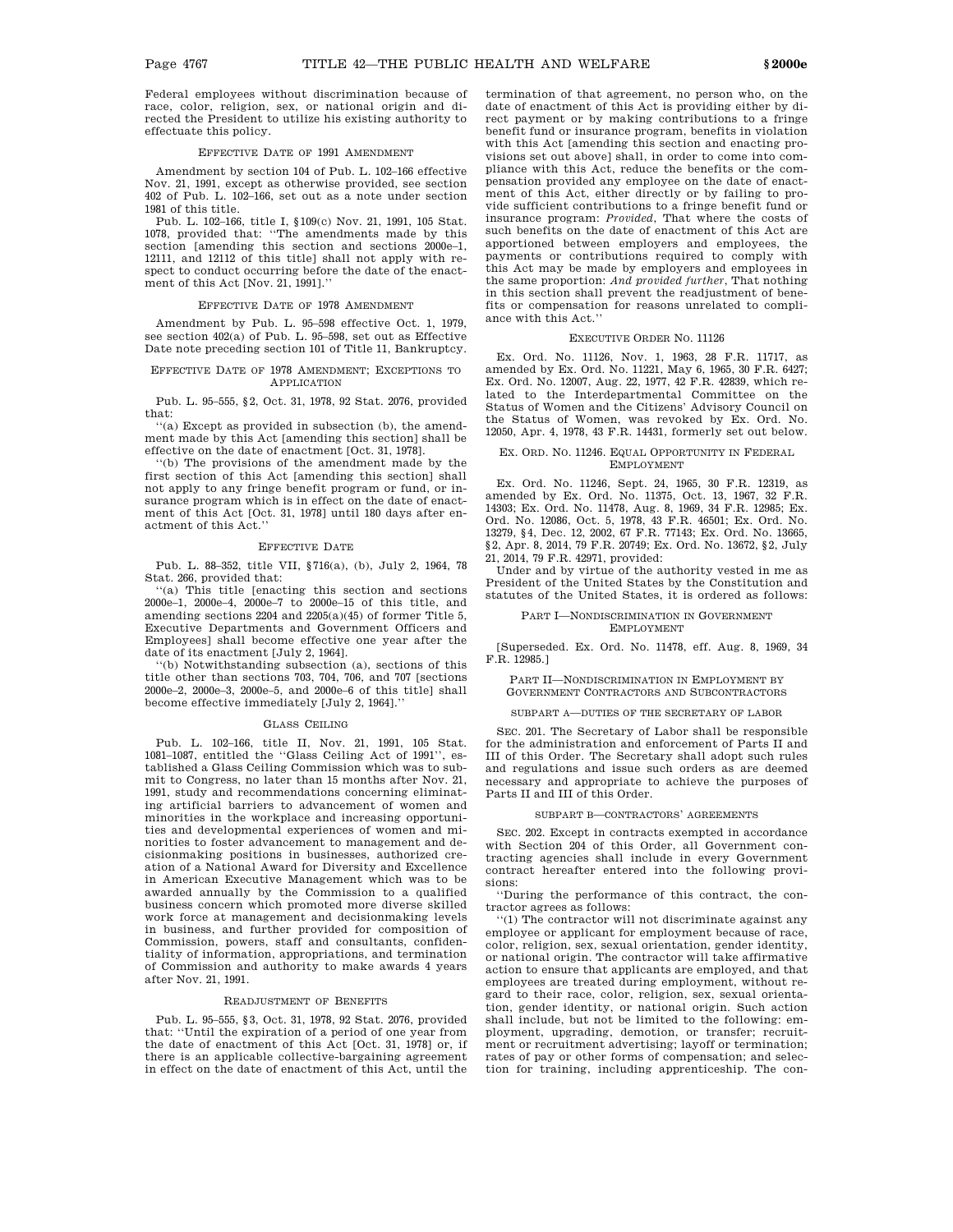tractor agrees to post in conspicuous places, available to employees and applicants for employment, notices to be provided by the contracting officer setting forth the provisions of this nondiscrimination clause.

''(2) The contractor will, in all solicitations or advertisements for employees placed by or on behalf of the contractor, state that all qualified applicants will receive consideration for employment without regard to race, color, religion, sex, sexual orientation, gender identity, or national origin.

''[(3)] The contractor will not discharge or in any other manner discriminate against any employee or applicant for employment because such employee or applicant has inquired about, discussed, or disclosed the compensation of the employee or applicant or another employee or applicant. This provision shall not apply to instances in which an employee who has access to the compensation information of other employees or applicants as a part of such employee's essential job functions discloses the compensation of such other employees or applicants to individuals who do not otherwise have access to such information, unless such disclosure is in response to a formal complaint or charge, in furtherance of an investigation, proceeding, hearing, or action, including an investigation conducted by the employer, or is consistent with the contractor's legal duty to furnish information.

''(4) The contractor will send to each labor union or representative of workers with which he has a collective bargaining agreement or other contract or understanding, a notice, to be provided by the agency contracting officer, advising the labor union or workers' representative of the contractor's commitments under Section 202 of Executive Order No. 11246 of September 24, 1965, and shall post copies of the notice in conspicuous places available to employees and applicants for employment.

 $(5)$  The contractor will comply with all provisions of Executive Order No. 11246 of Sept. 24, 1965, and of the rules, regulations, and relevant orders of the Secretary of Labor.

''(6) The contractor will furnish all information and reports required by Executive Order No. 11246 of September 24, 1965, and by the rules, regulations, and orders of the Secretary of Labor, or pursuant thereto, and will permit access to his books, records, and accounts by the contracting agency and the Secretary of Labor for purposes of investigation to ascertain compliance with such rules, regulations, and orders.

'(7) In the event of the contractor's noncompliance with the nondiscrimination clauses of this contract or with any of such rules, regulations, or orders, this contract may be cancelled, terminated or suspended in whole or in part and the contractor may be declared ineligible for further Government contracts in accordance with procedures authorized in Executive Order No. 11246 of Sept. 24, 1965, and such other sanctions may be imposed and remedies invoked as provided in Executive Order No. 11246 of September 24, 1965, or by rule, regulation, or order of the Secretary of Labor, or as otherwise provided by law.

'(8) The contractor will include the provisions of paragraphs (1) through (7) in every subcontract or purchase order unless exempted by rules, regulations, or orders of the Secretary of Labor issued pursuant to Section 204 of Executive Order No. 11246 of September 24, 1965 [section 204 of this Order] so that such provisions will be binding upon each subcontractor or vendor. The contractor will take such action with respect to any subcontract or purchase order as may be directed by the Secretary of Labor as a means of enforcing such provisions including sanctions for noncompliance: *Provided, however*, that in the event the contractor becomes involved in, or is threatened with, litigation with a subcontractor or vendor as a result of such direction, the contractor may request the United States to enter into such litigation to protect the interests of the United States.''

SEC. 203. (a) Each contractor having a contract containing the provisions prescribed in Section 202 shall file, and shall cause each of his subcontractors to file, Compliance Reports with the contracting agency or the Secretary of Labor as may be directed. Compliance Reports shall be filed within such times and shall contain such information as to the practices, policies, pro-grams, and employment policies, programs, and employment statistics of the contractor and each subcontractor, and shall be in such form, as the Secretary of Labor may prescribe.

(b) Bidders or prospective contractors or subcontractors may be required to state whether they have participated in any previous contract subject to the provisions of this Order, or any preceding similar Executive order, and in that event to submit, on behalf of themselves and their proposed subcontractors, Compliance Reports prior to or as an initial part of their bid or negotiation of a contract.

(c) Whenever the contractor or subcontractor has a collective bargaining agreement or other contract or understanding with a labor union or an agency referring workers or providing or supervising apprenticeship or training for such workers, the Compliance Report shall include such information as to such labor union's or agency's practices and policies affecting compliance as the Secretary of Labor may prescribe: *Provided*, That to the extent such information is within the exclusive possession of a labor union or any agency referring workers or providing or supervising apprenticeship or training and such labor union or agency shall refuse to furnish such information to the contractor, the contractor shall so certify to the Secretary of Labor as part of its Compliance Report and shall set forth what efforts he has made to obtain such information.

(d) The Secretary of Labor may direct that any bidder or prospective contractor or subcontractor shall submit, as part of his Compliance Report, a statement in writing, signed by an authorized officer or agent on behalf of any labor union or any agency referring workers or providing or supervising apprenticeship or other training, with which the bidder or prospective contractor deals, with supporting information, to the effect that the signer's practices and policies do not discriminate on the grounds of race, color, religion, sex, sexual orientation, gender identity, or national origin, and that the signer either will affirmatively cooperate in the implementation of the policy and provisions of this order or that it consents and agrees that recruitment, employment, and the terms and conditions of employment under the proposed contract shall be in accordance with the purposes and provisions of the order. In the event that the union, or the agency shall refuse to execute such a statement, the Compliance Report shall so certify and set forth what efforts have been made to secure such a statement and such additional factual material as the Secretary of Labor may require.

SEC. 204. (a) The Secretary of Labor may, when the Secretary deems that special circumstances in the national interest so require, exempt a contracting agency from the requirement of including any or all of the provisions of Section 202 of this Order in any specific contract, subcontract, or purchase order.

(b) The Secretary of Labor may, by rule or regulation, exempt certain classes of contracts, subcontracts, or purchase orders (1) whenever work is to be or has been performed outside the United States and no recruitment of workers within the limits of the United States is involved; (2) for standard commercial supplies or raw materials; (3) involving less than specified amounts of money or specified numbers of workers; or (4) to the extent that they involve subcontracts below a specified tier

(c) Section 202 of this Order shall not apply to a Government contractor or subcontractor that is a religious corporation, association, educational institution, or society, with respect to the employment of individuals of a particular religion to perform work connected with the carrying on by such corporation, association, educational institution, or society of its activities. Such contractors and subcontractors are not exempted or excused from complying with the other requirements contained in this Order.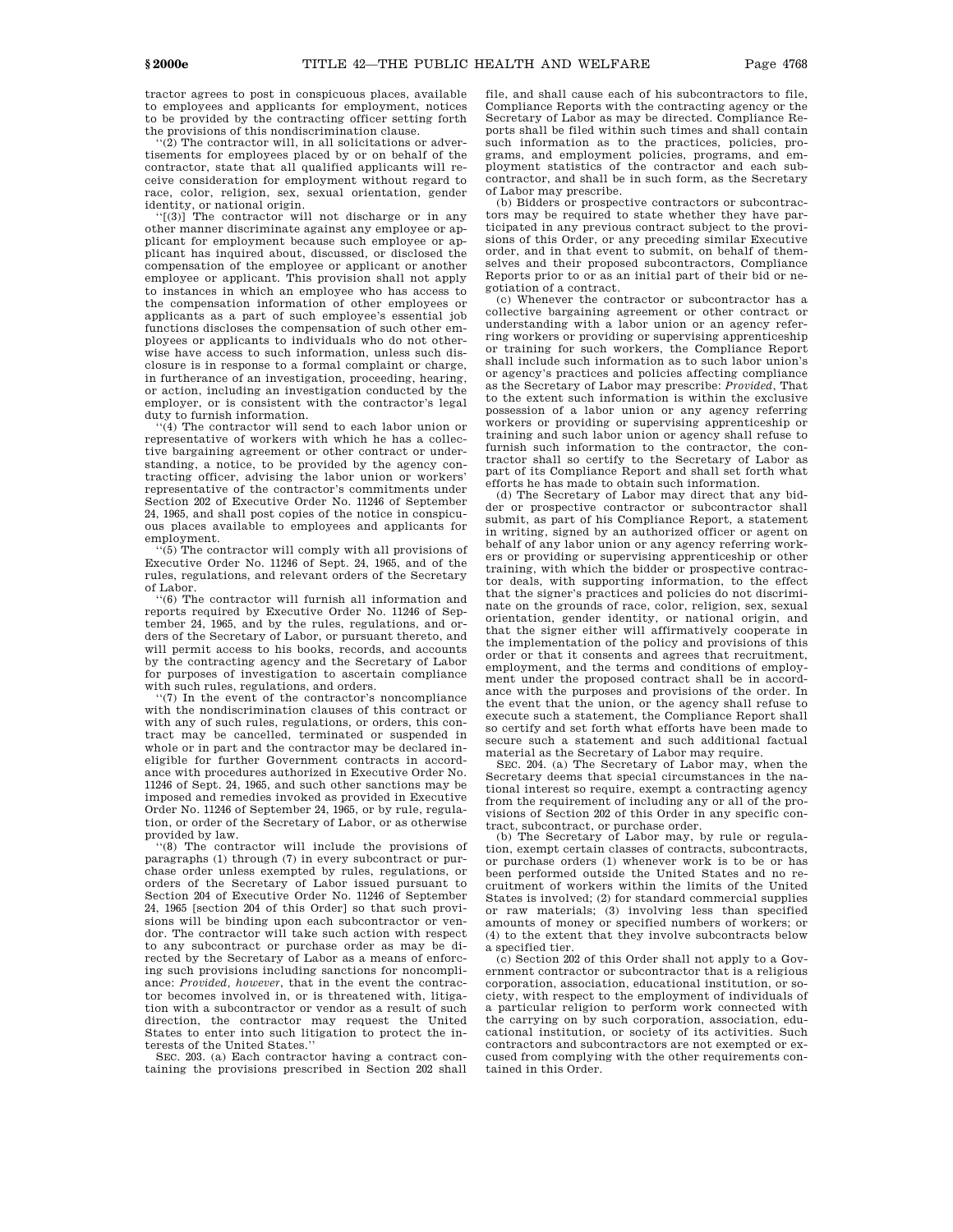(d) The Secretary of Labor may also provide, by rule, regulation, or order, for the exemption of facilities of a contractor that are in all respects separate and distinct from activities of the contractor related to the performance of the contract: *provided*, that such an exemption will not interfere with or impede the effectuation of the purposes of this Order: *and provided further*, that in the absence of such an exemption all facilities shall be covered by the provisions of this Order.

#### SUBPART C—POWERS AND DUTIES OF THE SECRETARY OF LABOR AND THE CONTRACTING AGENCIES

SEC. 205. The Secretary of Labor shall be responsible for securing compliance by all Government contractors and subcontractors with this Order and any implementing rules or regulations. All contracting agencies shall comply with the terms of this Order and any implementing rules, regulations, or orders of the Secretary of Labor. Contracting agencies shall cooperate with the Secretary of Labor and shall furnish such information and assistance as the Secretary may require.

SEC. 206. (a) The Secretary of Labor may investigate the employment practices of any Government contractor or subcontractor to determine whether or not the contractual provisions specified in Section 202 of this Order have been violated. Such investigation shall be conducted in accordance with the procedures established by the Secretary of Labor.

(b) The Secretary of Labor may receive and investigate complaints by employees or prospective employees of a Government contractor or subcontractor which allege discrimination contrary to the contractual provisions specified in Section 202 of this Order.

SEC. 207. The Secretary of Labor shall use his best efforts, directly and through interested Federal, State, and local agencies, contractors, and all other available instrumentalities to cause any labor union engaged in work under Government contracts or any agency referring workers or providing or supervising apprenticeship or training for or in the course of such work to cooperate in the implementation of the purposes of this Order. The Secretary of Labor shall, in appropriate cases, notify the Equal Employment Opportunity Commission, the Department of Justice, or other appropriate Federal agencies whenever it has reason to believe that the practices of any such labor organization or agency violate Title VI or Title VII of the Civil Rights Act of 1964 [sections 2000d to 2000d–4 of this title and this subchapter] or other provision of Federal law.

SEC. 208. (a) The Secretary of Labor, or any agency, officer, or employee in the executive branch of the Government designated by rule, regulation, or order of the Secretary, may hold such hearings, public or private, as the Secretary may deem advisable for compliance, enforcement, or educational purposes.

(b) The Secretary of Labor may hold, or cause to be held, hearings in accordance with Subsection (a) of this Section prior to imposing, ordering, or recommending the imposition of penalties and sanctions under this Order. No order for debarment of any contractor from further Government contracts under Section 209(a)(6) shall be made without affording the contractor an opportunity for a hearing.

## SUBPART D-SANCTIONS AND PENALTIES

SEC. 209. (a) In accordance with such rules, regulations, or orders as the Secretary of Labor may issue or adopt, the Secretary may:

(1) Publish, or cause to be published, the names of contractors or unions which it has concluded have complied or have failed to comply with the provisions of this Order or of the rules, regulations, and orders of the Secretary of Labor.

(2) Recommend to the Department of Justice that, in cases in which there is substantial or material violation or the threat of substantial or material violation of the contractual provisions set forth in Section 202 of this Order, appropriate proceedings be brought to enforce those provisions, including the enjoining, within

the limitations of applicable law, of organizations, individuals, or groups who prevent directly or indirectly, or seek to prevent directly or indirectly, compliance with the provisions of this Order.

(3) Recommend to the Equal Employment Opportunity Commission or the Department of Justice that appropriate proceedings be instituted under Title VII of the Civil Rights Act of 1964 [this subchapter].

(4) Recommend to the Department of Justice that criminal proceedings be brought for the furnishing of false information to any contracting agency or to the Secretary of Labor as the case may be.

(5) After consulting with the contracting agency, direct the contracting agency to cancel, terminate, suspend, or cause to be cancelled, terminated, or suspended, any contract, or any portion or portions thereof, for failure of the contractor or subcontractor to comply with equal employment opportunity provisions of the contract. Contracts may be cancelled, terminated, or suspended absolutely or continuance of contracts may be conditioned upon a program for future compliance approved by the Secretary of Labor.

(6) Provide that any contracting agency shall refrain from entering into further contracts, or extensions or other modifications of existing contracts, with any noncomplying contractor, until such contractor has satisfied the Secretary of Labor that such contractor has established and will carry out personnel and employment policies in compliance with the provisions of this Order.

(b) Pursuant to rules and regulations prescribed by the Secretary of Labor, the Secretary shall make reasonable efforts, within a reasonable time limitation, to secure compliance with the contract provisions of this Order by methods of conference, conciliation, mediation, and persuasion before proceedings shall be instituted under subsection (a)(2) of this Section, or before a contract shall be cancelled or terminated in whole or in part under subsection (a)(5) of this Section.

SEC. 210. Whenever the Secretary of Labor makes a determination under Section 209, the Secretary shall promptly notify the appropriate agency. The agency shall take the action directed by the Secretary and shall report the results of the action it has taken to the Secretary of Labor within such time as the Secretary shall specify. If the contracting agency fails to take the action directed within thirty days, the Secretary may take the action directly.

SEC. 211. If the Secretary of Labor shall so direct, contracting agencies shall not enter into contracts with any bidder or prospective contractor unless the bidder or prospective contractor has satisfactorily complied with the provisions of this Order or submits a program for compliance acceptable to the Secretary of Labor.

SEC. 212. When a contract has been cancelled or terminated under Section 209(a)(5) or a contractor has been debarred from further Government contracts under Section 209(a)(6) of this Order, because of noncompliance with the contract provisions specified in Section 202 of this Order, the Secretary of Labor shall promptly notify the Comptroller General of the United States.

#### SUBPART E—CERTIFICATES OF MERIT

SEC. 213. The Secretary of Labor may provide for issuance of a United States Government Certificate of Merit to employers or labor unions, or other agencies which are or may hereafter be engaged in work under Government contracts, if the Secretary is satisfied that the personnel and employment practices of the employer, or that the personnel, training, apprenticeship, membership, grievance and representation, upgrading, and other practices, and policies of the labor union or other agency conform to the purposes and provisions of this Order.

SEC. 214. Any Certificate of Merit may at any time be suspended or revoked by the Secretary of Labor if the holder thereof, in the judgment of the Secretary, has failed to comply with the provisions of this Order.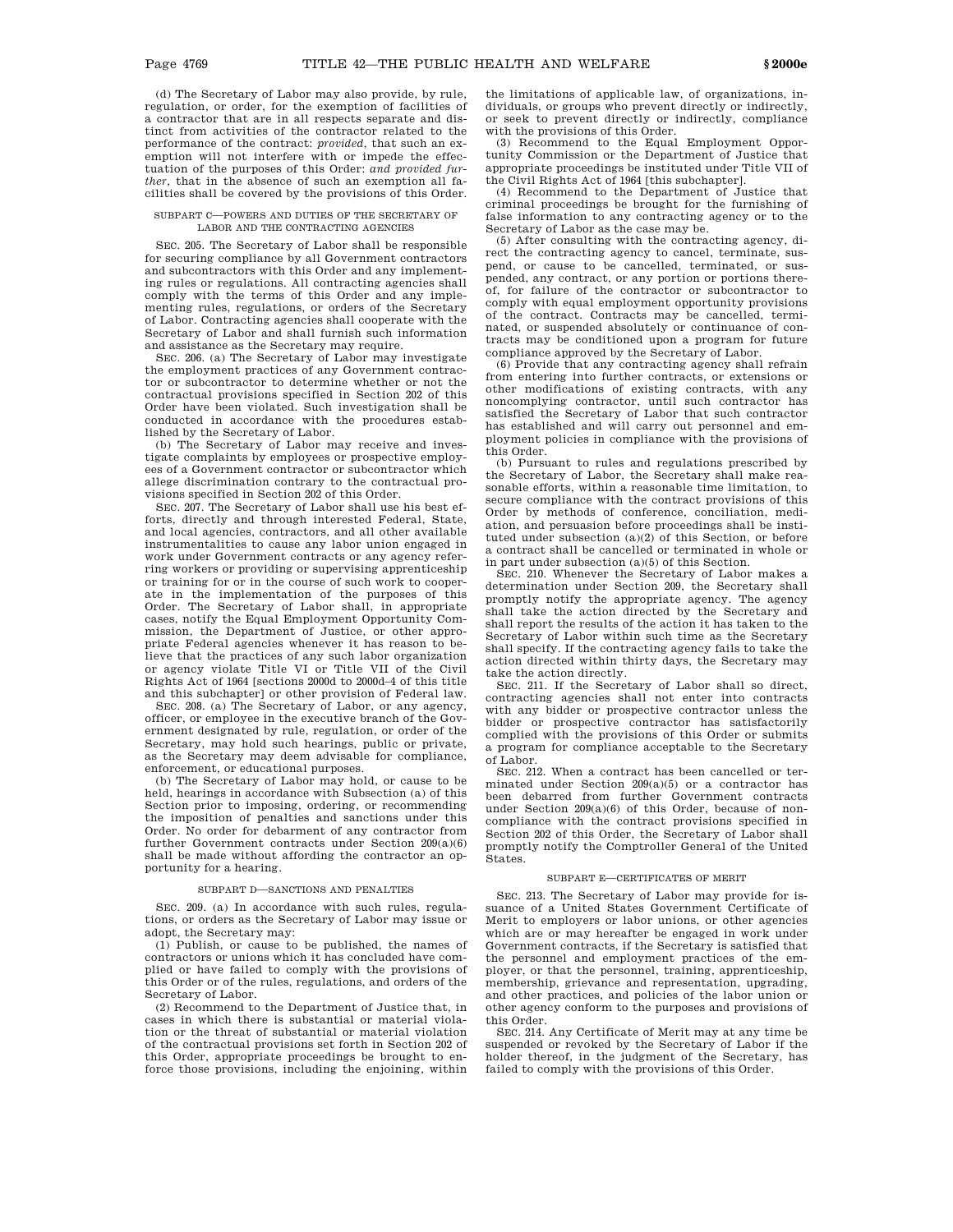SEC. 215. The Secretary of Labor may provide for the exemption of any employer, labor union, or other agency from any reporting requirements imposed under or pursuant to this Order if such employer, labor union, or other agency has been awarded a Certificate of Merit which has not been suspended or revoked.

#### PART III—NONDISCRIMINATION PROVISIONS IN FEDERALLY ASSISTED CONSTRUCTION CONTRACTS

SEC. 301. Each executive department and agency which administers a program involving Federal financial assistance shall require as a condition for the approval of any grant, contract, loan, insurance, or guarantee thereunder, which may involve a construction contract, that the applicant for Federal assistance undertake and agree to incorporate, or cause to be incorporated, into all construction contracts paid for in whole or in part with funds obtained from the Federal Government or borrowed on the credit of the Federal Government pursuant to such grant, contract, loan, insurance, or guarantee, or undertaken pursuant to any Federal program involving such grant, contract, loan, insurance, or guarantee, the provisions prescribed for Government contracts by Section 202 of this Order or such modification thereof, preserving in substance the contractor's obligations thereunder, as may be approved by the Secretary of Labor; together with such additional provisions as the Secretary deems appropriate to establish and protect the interest of the United States in the enforcement of those obligations. Each such applicant shall also undertake and agree (1) to assist and cooperate actively with the Secretary of Labor in obtaining the compliance of contractors and subcontractors with those contract provisions and with the rules, regulations and relevant orders of the Secretary, (2) to obtain and to furnish to the Secretary of Labor such information as the Secretary may require for the supervision of such compliance, (3) to carry out sanctions and penalties for violation of such obligations imposed upon contractors and subcontractors by the Secretary of Labor pursuant to Part II, Subpart D, of this Order, and (4) to refrain from entering into any contract subject to this Order, or extension or other modification of such a contract with a contractor debarred from Government contracts under Part II, Subpart D, of this Order. SEC. 302. (a) ''Construction contract,'' as used in this

Order means any contract for the construction, rehabilitation, alteration, conversion, extension, or repair of buildings, highways, or other improvements to real property.

(b) The provisions of Part II of this Order shall apply to such construction contracts, and for purposes of such application the administering department or agency shall be considered the contracting agency referred to therein.

(c) The term ''applicant'' as used in this Order means an applicant for Federal assistance or, as determined by agency regulation, other program participant, with respect to whom an application for any grant, contract, loan, insurance, or guarantee is not finally acted upon prior to the effective date of this Part, and it includes such an applicant after he becomes a recipient of such Federal assistance.

SEC. 303(a). The Secretary of Labor shall be responsible for obtaining the compliance of such applicants with their undertakings under this Order. Each administering department and agency is directed to cooperate with the Secretary of Labor and to furnish the Secretary such information and assistance as the Secretary may require in the performance of the Sec-

retary's functions under this Order. (b) In the event an applicant fails and refuses to comply with the applicant's undertakings pursuant to this Order, the Secretary of Labor may, after consulting with the administering department or agency, take any or all of the following actions: (1) direct any administering department or agency to cancel, terminate, or suspend in whole or in part the agreement, contract or other arrangement with such applicant with respect to

which the failure or refusal occurred; (2) direct any administering department or agency to refrain from extending any further assistance to the applicant under the program with respect to which the failure or refusal occurred until satisfactory assurance of future compliance has been received by the Secretary of Labor from such applicant; and (3) refer the case to the Department of Justice or the Equal Employment Opportunity Commission for appropriate law enforcement or other proceedings.

(c) In no case shall action be taken with respect to an applicant pursuant to clause (1) or (2) of subsection (b) without notice and opportunity for hearing.

SEC. 304. Any executive department or agency which imposes by rule, regulation, or order requirements of nondiscrimination in employment, other than requirements imposed pursuant to this Order, may delegate to the Secretary of Labor by agreement such responsibilities with respect to compliance standards, reports, and procedures as would tend to bring the administration of such requirements into conformity with the administration of requirements imposed under this Order: *Provided*, That actions to effect compliance by recipients of Federal financial assistance with requirements imposed pursuant to Title VI of the Civil Rights Act of 1964 [sections 2000d to 2000d–4 of this title] shall be taken in conformity with the procedures and limitations prescribed in Section 602 thereof [section 2000d–1 of this title] and the regulations of the administering department or agency issued thereunder.

#### PART IV—MISCELLANEOUS

SEC. 401. The Secretary of Labor may delegate to any officer, agency, or employee in the Executive branch of the Government, any function or duty of the Secretary under Parts II and III of this Order.

SEC. 402. The Secretary of Labor shall provide administrative support for the execution of the program known as the ''Plans for Progress.''

SEC. 403. (a) Executive Orders Nos. 10590 (January 19, 1955), 10722 (August 5, 1957), 10925 (March 6, 1961), 11114 (June 22, 1963), and 11162 (July 28, 1964), are hereby superseded and the President's Committee on Equal Employment Opportunity established by Executive Order No. 10925 is hereby abolished. All records and property in the custody of the Committee shall be transferred to the Civil Service Commission and the Secretary of Labor, as appropriate.

(b) Nothing in this Order shall be deemed to relieve any person of any obligation assumed or imposed under or pursuant to any Executive Order superseded by this Order. All rules, regulations, orders, instructions, designations, and other directives issued by the President's Committee on Equal Employment Opportunity and those issued by the heads of various departments or agencies under or pursuant to any of the Executive orders superseded by this Order, shall, to the extent that they are not inconsistent with this Order, remain in full force and effect unless and until revoked or superseded by appropriate authority. References in such directives to provisions of the superseded orders shall be deemed to be references to the comparable provisions of this Order.

SEC. 404. The General Services Administration shall take appropriate action to revise the standard Government contract forms to accord with the provisions of this Order and of the rules and regulations of the Secretary of Labor.

SEC. 405. This Order shall become effective thirty days after the date of this Order.

#### EX. ORD. NO. 11478. EQUAL EMPLOYMENT OPPORTUNITY IN FEDERAL GOVERNMENT

Ex. Ord. No. 11478, Aug. 8, 1969, 34 F.R. 12985, as amended by Ex. Ord. No. 11590, Apr. 23, 1971, 36 F.R. 7831; Ex. Ord. No. 12106, Dec. 26, 1978, 44 F.R. 1053; Ex. Ord. No. 13087, May 28, 1998, 63 F.R. 30097; Ex. Ord. No. 13152, May 2, 2000, 65 F.R. 26115; Ex. Ord. No. 13672, §1, July 21, 2014, 79 F.R. 42971, provided: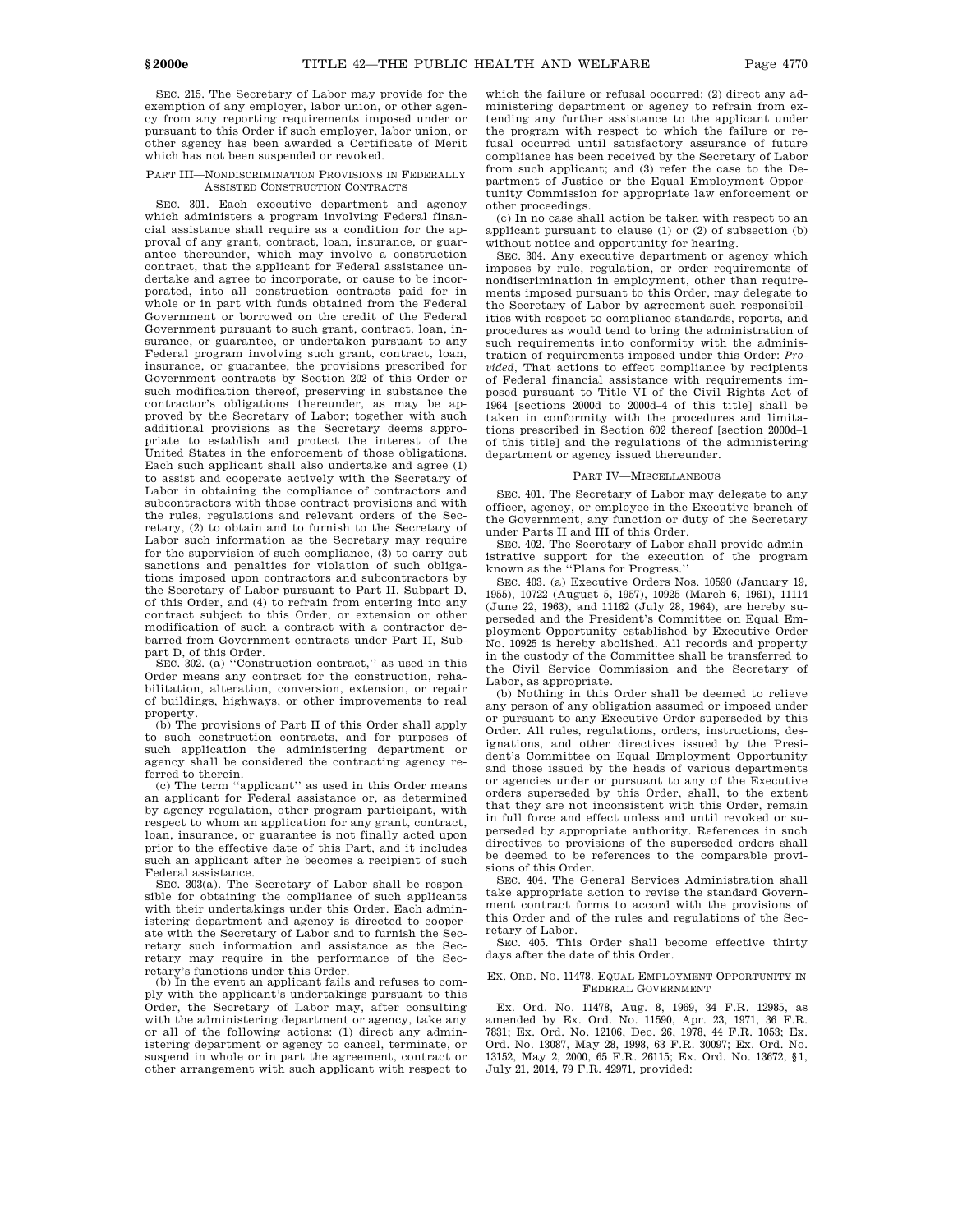NOW THEREFORE, under and by virtue of the authority vested in me as President of the United States by the Constitution and statutes of the United States, it is ordered as follows:

SECTION 1. It is the policy of the Government of the United States to provide equal opportunity in Federal employment for all persons, to prohibit discrimination in employment because of race, color, religion, sex, national origin, handicap, age, sexual orientation, gender identity, or status as a parent., [sic] and to promote the full realization of equal employment opportunity through a continuing affirmative program in each executive department and agency. This policy of equal opportunity applies to and must be an integral part of every aspect of personnel policy and practice in the employment, development, advancement, and treatment of civilian employees of the Federal Government, to the extent permitted by law.

SEC. 2. The head of each executive department and agency shall establish and maintain an affirmative program of equal employment opportunity for all civilian employees and applicants for employment within his jurisdiction in accordance with the policy set forth in section 1. It is the responsibility of each department and agency head, to the maximum extent possible, to provide sufficient resources to administer such a program in a positive and effective manner; assure that recruitment activities reach all sources of job candidates; utilize to the fullest extent the present skills of each employee; provide the maximum feasible opportunity to employees to enhance their skills so they may perform at their highest potential and advance in accordance with their abilities; provide training and advice to managers and supervisors to assure their understanding and implementation of the policy expressed in this Order; assure participation at the local level with other employers, schools, and public or private groups in cooperative efforts to improve community conditions which affect employability; and provide for a system within the department or agency for periodically evaluating the effectiveness with which the policy of this Order is being carried out.

SEC. 3. The Equal Employment Opportunity Commission shall be responsible for directing and furthering the implementation of the policy of the Government of the United States to provide equal opportunity in Federal employment for all employees or applicants for employment (except with regard to aliens employed outside the limits of the United States) and to prohibit discrimination in employment because of race, color, religion, sex, national origin, handicap, or age.

SEC. 4. The Equal Employment Opportunity Commission, after consultation with all affected departments and agencies, shall issue such rules, regulations, orders, and instructions and request such information from the affected departments and agencies as it deems necessary and and [sic] appropriate to carry out its responsibilities under this Order.

SEC. 5. All departments and agencies shall cooperate with and assist the Equal Employment Opportunity Commission in the performance of its functions under this Order and shall furnish the Commission such reports and information as it may request. The head of each department or agency shall comply with rules, regulations, orders and instructions issued by the Equal Employment Opportunity Commission pursuant to Section 4 of this Order.

SEC. 6. ''Status as a parent'' refers to the status of an individual who, with respect to an individual who is under the age of 18 or who is 18 or older but is incapable of self-care because of a physical or mental disability, is:

(a) a biological parent;

(b) an adoptive parent;

(c) a foster parent;

(d) a stepparent;

(e) a custodian of a legal ward;

(f) in loco parentis over such an individual; or

(g) actively seeking legal custody or adoption of such an individual.

SEC. 7. The Office of Personnel Management shall be authorized to develop guidance on the provisions of this order prohibiting discrimination on the basis of an individual's sexual orientation or status as a parent.

SEC. 8. This Order applies (a) to military departments as defined in section 102 of title 5, United States Code, and executive agencies (other than the General Accounting Office [now Government Accountability Office]) as defined in section 105 of title 5, United States Code, and to the employees thereof (including employees paid from nonappropriated funds), and (b) to those portions of the legislative and judicial branches of the Federal Government and of the Government of the District of Columbia having positions in the competitive service and to the employees in those positions. This Order does not apply to aliens employed outside the limits of the United States.

SEC. 9. Part I of Executive Order No. 11246 of September 24, 1965, and those parts of Executive Order No. 11375 of October 13, 1967, which apply to Federal employment, are hereby superseded.

SEC. 10. This Order shall be applicable to the United States Postal Service and to the Postal Rate Commission established by the Postal Reorganization Act of 1970 [Title 39, Postal Service].

SEC. 11. This Executive Order does not confer any right or benefit enforceable in law or equity against the United States or its representatives.

#### EXECUTIVE ORDER NO. 12050

Ex. Ord. No. 12050, Apr. 4, 1978, 43 F.R. 14431, as amended by Ex. Ord. No. 12057, May 8, 1978, 43 F.R. 19811; Ex. Ord. No. 12135, May 9, 1979, 44 F.R. 27639; Ex. Ord. No. 12336, Dec. 21, 1981, 46 F.R. 62239, which established a National Advisory Committee for Women, was omitted in view of the revocation of sections 1 to 5 and 7 and 8 by Ex. Ord. No. 12135, May 9, 1979, 44 F.R. 27639 and the revocation of section 6 by Ex. Ord. No. 12336, Dec. 21, 1981, 46 F.R. 62239.

EX. ORD. NO. 12067. COORDINATION OF FEDERAL EQUAL EMPLOYMENT OPPORTUNITY PROGRAMS

Ex. Ord. No. 12067, June 30, 1978, 43 F.R. 28967, as amended by Ex. Ord. No. 12107, Dec. 28, 1978, 44 F.R. 1055, provided:

By virtue of the authority vested in me as President of the United States by the Constitution and statutes of the United States, including Section 9 of Reorganization Plan Number 1 of 1978 (43 FR 19807) [set out under section 2000e–4 of this title and in the Appendix to Title 5, Government Organizations and Employees], it is ordered as follows:

1–1. IMPLEMENTATION OF REORGANIZATION PLAN

1–101. The transfer to the Equal Employment Opportunity Commission of all the functions of the Equal Employment Opportunity Coordinating Council, and the termination of that Council, as provided by Section 6 of Reorganization Plan Number 1 of 1978 (43 FR 19807) [set out under section 2000e–4 of this title and in the Appendix to Title 5, Government Organization and Employees] shall be effective on July 1, 1978.

#### 1–2. RESPONSIBILITIES OF EQUAL EMPLOYMENT OPPORTUNITY COMMISSION

1–201. The Equal Employment Opportunity Commission shall provide leadership and coordination to the efforts of Federal departments and agencies to enforce all Federal statutes, Executive orders, regulations, and policies which require equal employment opportunity without regard to race, color, religion, sex, national origin, age or handicap. It shall strive to maximize effort, promote efficiency, and eliminate conflict, competition, duplication and inconsistency among the oper-ations, functions and jurisdictions of the Federal departments and agencies having responsibility for enforcing such statutes, Executive orders, regulations and policies.

1–202. In carrying out its functions under this order the Equal Employment Opportunity Commission shall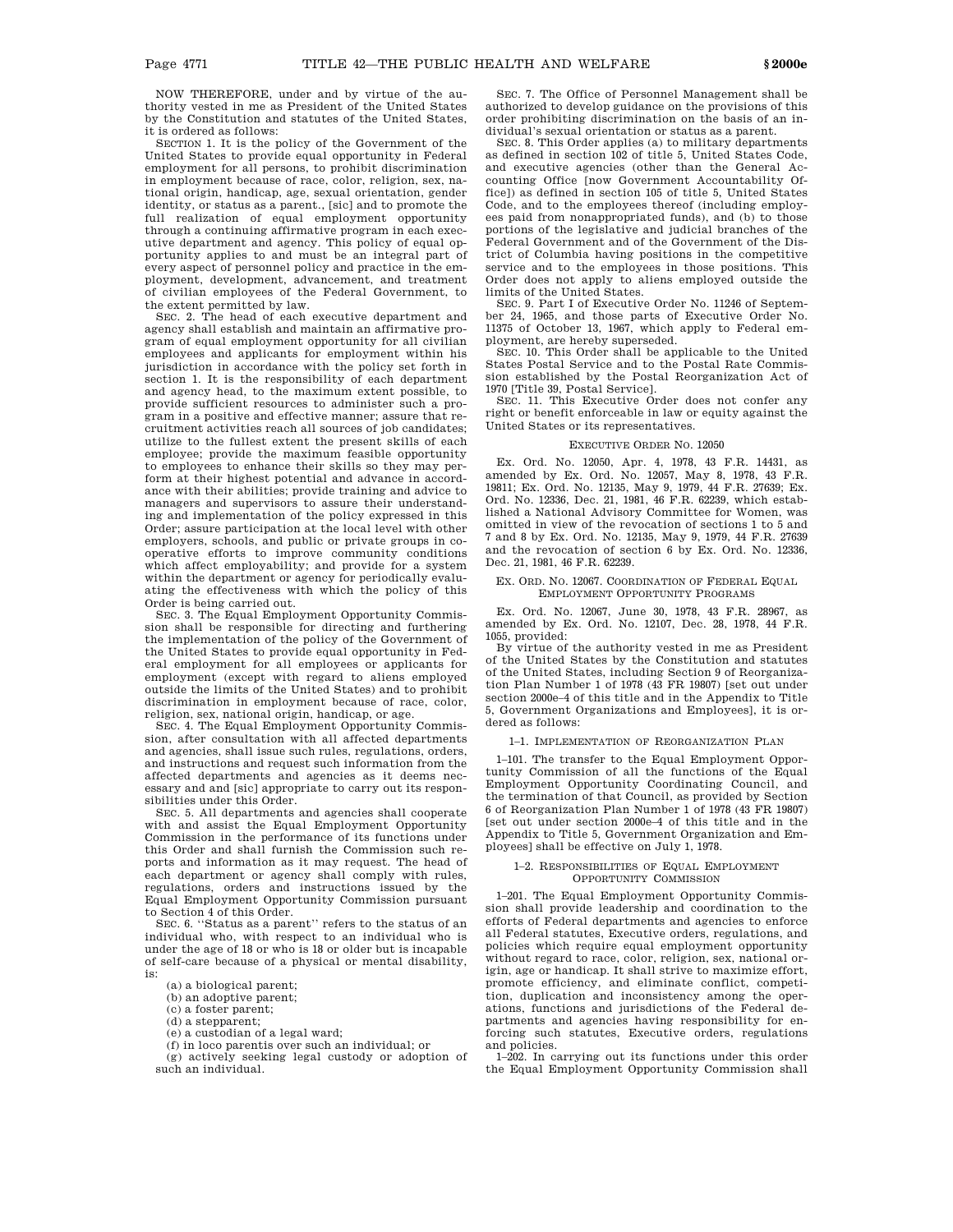consult with and utilize the special expertise of Federal departments and agencies with equal employment opportunity responsibilities. The Equal Employment Opportunity Commission shall cooperate with such departments and agencies in the discharge of their equal employment responsibilities.

1–203. All Federal departments and agencies shall cooperate with and assist the Equal Employment Opportunity Commission in the performance of its functions under this order and shall furnish the Commission such reports and information as it may request.

### 1–3. SPECIFIC RESPONSIBILITIES

1–301. To implement its responsibilities under Section 1–2, the Equal Employment Opportunity Commission shall, where feasible:

(a) develop uniform standards, guidelines, and policies defining the nature of employment discrimination on the ground of race, color, religion, sex, national origin, age or handicap under all Federal statutes, Executive orders, regulations, and policies which require equal employment opportunity;

(b) develop uniform standards and procedures for investigations and compliance reviews to be conducted by Federal departments and agencies under any Federal statute, Executive order, regulation or policy requiring equal employment opportunity;

(c) develop procedures with the affected agencies, including the use of memoranda of understanding, to minimize duplicative investigations or compliance reviews of particular employers or classes of employers or others covered by Federal statutes, Executive orders, regulations or policies requiring equal employment opportunity;

(d) ensure that Federal departments and agencies develop their own standards and procedures for undertaking enforcement actions when compliance with equal employment opportunity requirements of any Federal statute, Executive order, regulation or policy cannot be secured by voluntary means;

(e) develop uniform record-keeping and reporting requirements concerning employment practices to be utilized by all Federal departments and agencies having equal employment enforcement responsibilities;

(f) provide for the sharing of compliance records, findings, and supporting documentation among Federal departments and agencies responsible for ensuring equal employment opportunity;

(g) develop uniform training programs for the staff of Federal departments and agencies with equal employment opportunity responsibilities;

(h) assist all Federal departments and agencies with equal employment opportunity responsibilities in developing programs to provide appropriate publications and other information for those covered and those protected by Federal equal employment opportunity statutes, Executive orders, regulations, and policies; and

(i) initiate cooperative programs, including the development of memoranda of understanding between agencies, designed to improve the coordination of equal employment opportunity compliance and enforcement.

1–302. The Equal Employment Opportunity Commission shall assist the Office of Personnel Management, or its successor, in establishing uniform job-related qualifications and requirements for job classifications and descriptions for Federal employees involved in enforcing all Federal equal employment opportunity provisions.

1–303. The Equal Employment Opportunity Commission shall issue such rules, regulations, policies, procedures or orders as it deems necessary to carry out its responsibilities under this order. It shall advise and offer to consult with the affected Federal departments and agencies during the development of any proposed rules, regulations, policies, procedures or orders and shall formally submit such proposed issuances to affected departments and agencies at least 15 working days prior to public announcement. The Equal Employment Opportunity Commission shall use its best efforts to reach agreement with the agencies on matters in

dispute. Departments and agencies shall comply with all final rules, regulations, policies, procedures or orders of the Equal Employment Opportunity Commission.

1–304. All Federal departments and agencies shall advise and offer to consult with the Equal Employment Opportunity Commission during the development of any proposed rules, regulations, policies, procedures or orders concerning equal employment opportunity. Departments and agencies shall formally submit such proposed issuances to the Equal Employment Opportunity Commission and other interested Federal departments and agencies at least 15 working days prior to public announcement. The Equal Employment Opportunity Commission shall review such proposed rules, regulations, policies, procedures or orders to ensure consistency among the operations of the various Federal departments and agencies. Issuances related to internal management and administration are exempt from this clearance process. Case handling procedures unique to a single program also are exempt, although the Equal Employment Opportunity Commission may review such procedures in order to assure maximum consistency within the Federal equal employment opportunity program.

1–305. Before promulgating significant rules, regulations, policies, procedures or orders involving equal employment opportunity, the Commission and affected departments and agencies shall afford the public an opportunity to comment.

1–306. The Equal Employment Opportunity Commission may make recommendations concerning staff size and resource needs of the Federal departments and agencies having equal employment opportunity responsibilities to the Office of Management and Budget.

1–307. (a) It is the intent of this order that disputes between or among agencies concerning matters covered by this order shall be resolved through good faith efforts of the affected agencies to reach mutual agreement. Use of the dispute resolution mechanism contained in Subsections (b) and (c) of this Section should be resorted to only in extraordinary circumstances.

(b) Whenever a dispute which cannot be resolved through good faith efforts arises between the Equal Employment Opportunity Commission and another Federal department or agency concerning the issuance of an equal employment opportunity rule, regulation, policy, procedure, order or any matter covered by this Order, the Chairman of the Equal Employment Opportunity Commission or the head of the affected department or agency may refer the matter to the Executive Office of the President. Such reference must be in writing and may not be made later than 15 working days following receipt of the initiating agency's notice of intent publicly to announce an equal employment opportunity rule, regulation, policy, procedure or order. If no reference is made within the 15 day period, the decision of the agency which initiated the proposed issuance will become effective.

(c) Following reference of a disputed matter to the Executive Office of the President, the Assistant to the President for Domestic Affairs and Policy (or such other official as the President may designate) shall designate an official within the Executive Office of the President to meet with the affected agencies to resolve the dispute within a reasonable time.

#### 1–4. ANNUAL REPORT

1–401. The Equal Employment Opportunity Commission shall include in the annual report transmitted to the President and the Congress pursuant to Section 715 of Title VII of the Civil Rights Act of 1964, as amended (42 U.S.C. 2000e–14), a statement of the progress that has been made in achieving the purpose of this order. The Equal Employment Opportunity Commission shall provide Federal departments and agencies an opportunity to comment on the report prior to formal submission.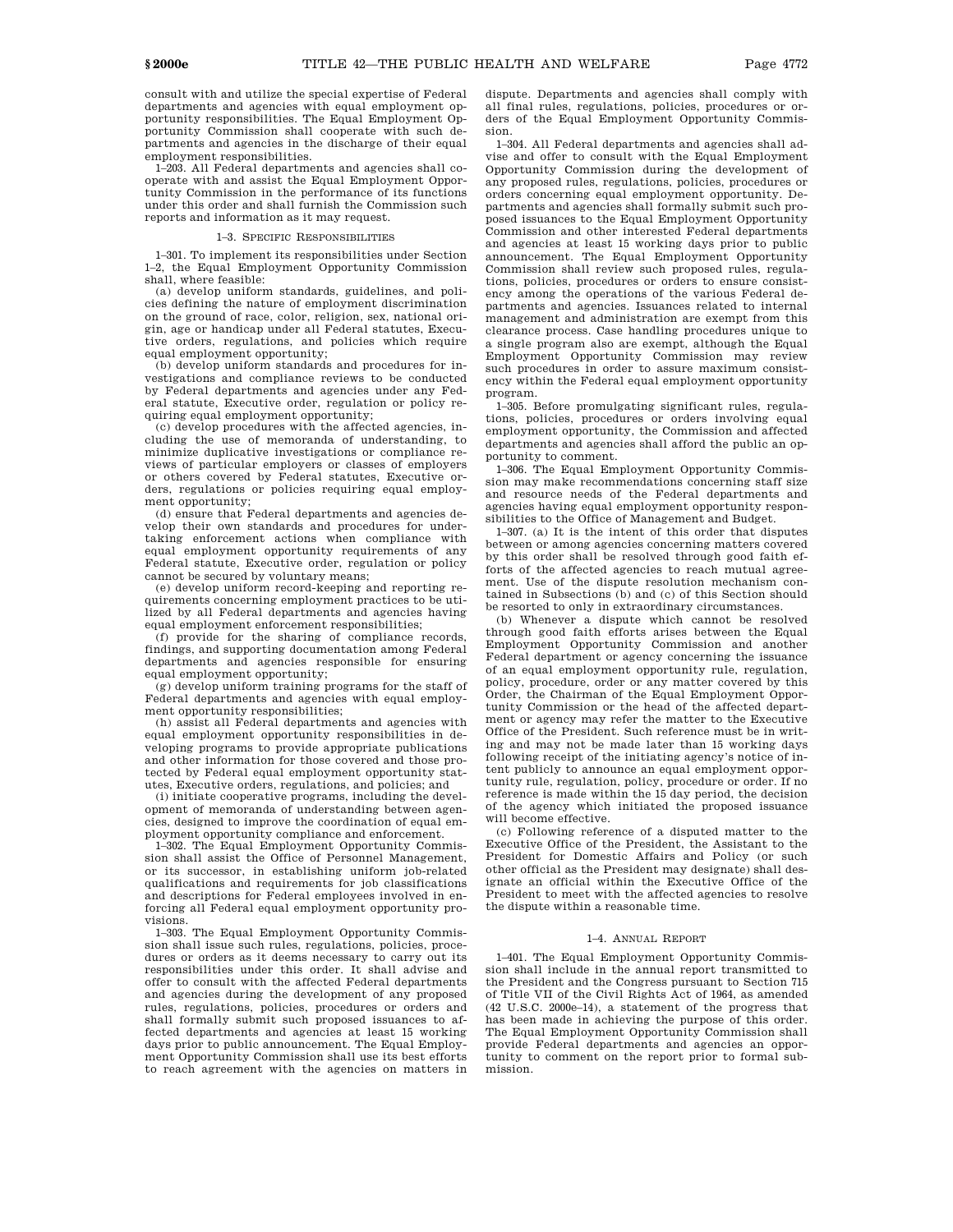#### 1–5. GENERAL PROVISIONS

1–501. Nothing in this order shall relieve or lessen the responsibilities or obligations imposed upon any person or entity by Federal equal employment law, Executive order, regulation or policy.

1–502. Nothing in this order shall limit the Attorney General's role as legal adviser to the Executive Branch.

#### JIMMY CARTER.

EX. ORD. NO. 12086. CONSOLIDATION OF CONTRACT COMPLI-ANCE FUNCTIONS FOR EQUAL EMPLOYMENT OPPOR-TUNITY

Ex. Ord. No. 12086, Oct. 5, 1978, 43 F.R. 46501, as amended by Ex. Ord. No. 12608, Sept. 9, 1987, 52 F.R. 34617, provided:

By the authority vested in me as President by the Constitution and statutes of the United States of America, including Section 202 of the Budget and Accounting Procedures Act of 1950 (31 U.S.C. 581c) [31 U.S.C. 1531], in order to provide for the transfer to the Department of Labor of certain contract compliance functions relating to equal employment opportunity, it is hereby ordered as follows:

#### 1–1. TRANSFER OF FUNCTIONS

1–101. The functions concerned with being primarily responsible for the enforcement of the equal employment opportunity provisions under Parts II and III of Executive Order. No. 11246, as amended [set out as a note above], are transferred or reassigned to the Secretary of Labor from the following agencies:

(a) Department of the Treasury.

(b) Department of Defense.

(c) Department of the Interior.

(d) Department of Commerce.

(e) Department of Health and Human Services.

(f) Department of Housing and Urban Development.

(g) Department of Transportation.

(h) Department of Energy.

(i) Environmental Protection Agency.

(j) General Services Administration.

(k) Small Business Administration.

1–102. The records, property, personnel and positions, and unexpended balances of appropriations or funds related to the functions transferred or reassigned by this Order, that are available and necessary to finance or discharge those functions, are transferred to the Secretary of Labor.

1–103. The Director of the Office of Management and Budget shall make such determinations, issue such orders, and take all actions necessary or appropriate to effectuate the transfers or reassignments provided by this Order, including the transfer of funds, records, property, and personnel.

### 1–2. CONFORMING AMENDMENTS TO EXECUTIVE ORDER NO. 11246

1–201(a). In order to reflect the transfer of enforcement responsibility to the Secretary of Labor, Section 201 of Executive Order No. 11246, as amended, is amended to read:

''SEC. 201. The Secretary of Labor shall be responsible for the administration and enforcement of Parts II and III of this Order. The Secretary shall adopt such rules and regulations and issue such orders as are deemed necessary and appropriate to achieve the purposes of Parts II and III of this Order."

(b) Paragraph (7) of the contract clauses specified in Section 202 of Executive Order No. 11246, as amended, is amended to read:

''(7) The contractor will include the provisions of paragraphs (1) through (7) in every subcontract or purchase order unless exempted by rules, regulations, or orders of the Secretary of Labor issued pursuant to Section 204 of Executive Order No. 11246 of September 24, 1965, so that such provisions will be binding upon each subcontractor or vendor. The contractor will take such action with respect to any subcontract or pur-

chase order as may be directed by the Secretary of Labor as a means of enforcing such provisions including sanctions for noncompliance: *Provided, however*, that in the event the contractor becomes involved in, or is threatened with, litigation with a subcontractor or vendor as a result of such direction, the contractor may request the United States to enter into such litigation to protect the interests of the United States.''.

1–202. In subsection (c) of Section 203 of Executive Order No. 11246, as amended, delete ''contracting agency'' in the proviso and substitute ''Secretary of Labor'' therefor.

1–203. In both the beginning and end of subsection (d) of Section 203 of Executive Order No. 11246, as amended, delete ''contracting agency or the'' in the phrase ''contracting agency or the Secretary''.

1–204. Section 205 of Executive Order No. 11246, as amended, is amended by deleting the last two sentences, which dealt with agency designation of compliance officers, and revising the rest of that Section to read:

''SEC. 205. The Secretary of Labor shall be responsible for securing compliance by all Government contractors and subcontractors with this Order and any implementing rules or regulations. All contracting agencies shall comply with the terms of this Order and any implementing rules, regulations, or orders of the Secretary of Labor. Contracting agencies shall cooperate with the Secretary of Labor and shall furnish such information and assistance as the Secretary may require.''.

1–205. In order to delete references to the contracting agencies conducting investigations, Section 206 of Executive Order No. 11246, as amended, is amended to read:

''SEC. 206. (a) The Secretary of Labor may investigate the employment practices of any Government contractor or subcontractor to determine whether or not the contractual provisions specified in Section 202 of this Order have been violated. Such investigation shall be conducted in accordance with the procedures established by the Secretary of Labor.''.

''(b) The Secretary of Labor may receive and investigate complaints by employees or prospective employees of a Government contractor or subcontractor which allege discrimination contrary to the contractual provisions specified in Section 202 of this Order.

1–206. In Section 207 of Executive Order No. 11246, as amended, delete ''contracting agencies, other'' in the first sentence.

1–207. The introductory clause in Section 209(a) of Executive Order No. 11246, as amended, is amended by deleting ''or the appropriate contracting agency'' from ''In accordance with such rules, regulations, or orders as the Secretary of Labor may issue or adopt, the Secretary or the appropriate contracting agency may:

1–208. In paragraph (5) of Section 209(a) of Executive Order No. 11246, as amended, insert at the beginning the phrase ''After consulting with the contracting agency, direct the contracting agency to'', and at the end of paragraph (5) delete ''contracting agency'' and substitute therefor ''Secretary of Labor'' so that paragraph (5) is amended to read:

''(5) After consulting with the contracting agency, direct the contracting agency to cancel, terminate, suspend, or cause to be cancelled, terminated, or suspended, any contract, or any portion or portions thereof, for failure of the contractor or subcontractor to comply with equal employment opportunity provisions of the contract. Contracts may be cancelled, terminated, or suspended absolutely or continuance of contracts may be conditioned upon a program for future compliance approved by the Secretary of Labor.'

1–209. In order to reflect the transfer from the agencies to the Secretary of Labor of the enforcement functions, substitute ''Secretary of Labor'' for ''each contracting agency'' in Section 209(b) of Executive Order No. 11246, as amended, so that Section 209(b) is amended

to read: ''(b) Pursuant to rules and regulations prescribed by the Secretary of Labor, the Secretary shall make rea-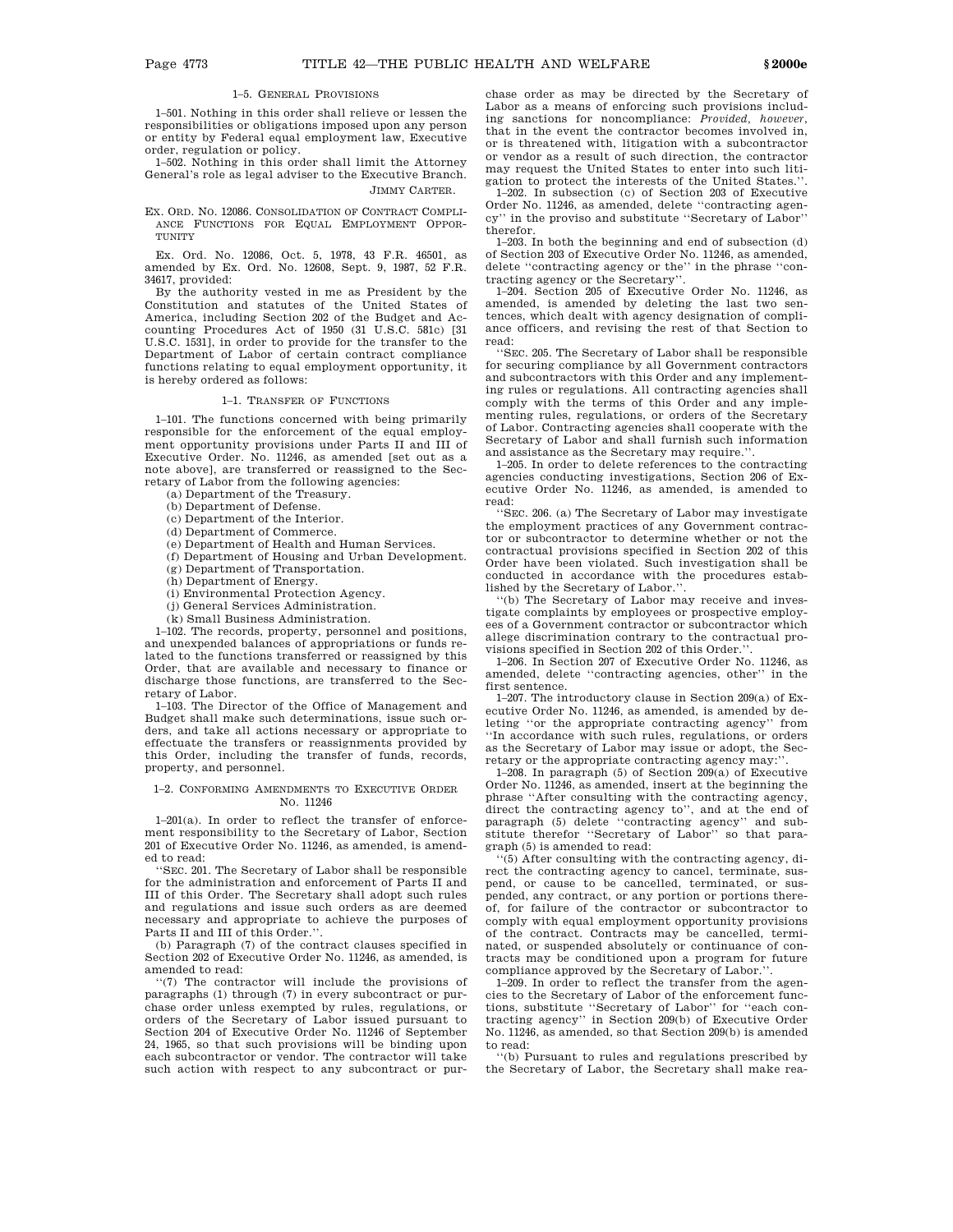sonable efforts, within a reasonable time limitation, to secure compliance with the contract provisions of this Order by methods of conference, conciliation, mediation, and persuasion before proceedings shall be instituted under subsection (a)(2) of this Section, or before a contract shall be cancelled or terminated in whole or in part under subsection  $(a)(5)$  of this Section.'

1–210. In order to reflect the responsibility of the contracting agencies for prompt compliance with the directions of the Secretary of Labor, Sections 210 and 211 of Executive Order No. 11246, as amended, are amended to read:

''SEC. 210. Whenever the Secretary of Labor makes a determination under Section 209, the Secretary shall promptly notify the appropriate agency. The agency shall take the action directed by the Secretary and shall report the results of the action it has taken to the Secretary of Labor within such time as the Secretary shall specify. If the contracting agency fails to take the action directed within thirty days, the Secretary may take the action directly."

''SEC. 211. If the Secretary of Labor shall so direct, contracting agencies shall not enter into contracts with any bidder or prospective contractor unless the bidder or prospective contractor has satisfactorily complied with the provisions of this Order or submits a program for compliance acceptable to the Secretary of Labor."

1–211. Section 212 of Executive Order No. 11246, as amended, is amended to read:

''SEC. 212. When a contract has been cancelled or terminated under Section  $209(a)(5)$  or a contractor has been debarred from further Government contracts under Section 209(a)(6) of this Order, because of noncompliance with the contract provisions specified in Section 202 of this Order, the Secretary of Labor shall promptly notify the Comptroller General of the United States.

1–212. In order to reflect the transfer of enforcement responsibility to the Secretary of Labor, references to the administering department or agency are deleted in clauses (1), (2), and (3) of Section 301 of Executive Order No. 11246, as amended, and those clauses are amended to read:

''(1) to assist and cooperate actively with the Secretary of Labor in obtaining the compliance of contractors and subcontractors with those contract provisions and with the rules, regulations and relevant orders of the Secretary, (2) to obtain and to furnish to the Secretary of Labor such information as the Secretary may require for the supervision of such compliance, (3) to carry out sanctions and penalties for violation of such obligations imposed upon contractors and subcontractors by the Secretary of Labor pursuant to Part II, Subpart D, of this Order,'

1–213. In order to reflect the transfer from the agencies to the Secretary of Labor of the enforcement functions ''Secretary of Labor'' shall be substituted for ''administering department or agency'' in Section 303 of Executive Order No. 11246, as amended, and Section 303 is amended to read:

'SEC. 303(a). The Secretary of Labor shall be responsible for obtaining the compliance of such applicants with their undertakings under this Order. Each administering department and agency is directed to cooperate with the Secretary of Labor and to furnish the Secretary such information and assistance as the Secretary may require in the performance of the Sec-retary's functions under this Order.''.

''(b) In the event an applicant fails and refuses to comply with the applicant's undertakings pursuant to this Order, the Secretary of Labor may, after consulting with the administering department or agency, take any or all of the following actions: (1) direct any administering department or agency to cancel, terminate, or suspend in whole or in part the agreement, contract or other arrangement with such applicant with respect to which the failure or refusal occurred; (2) direct any administering department or agency to refrain from extending any further assistance to the applicant under the program with respect to which the failure or refusal occurred until satisfactory assurance of future compliance has been received by the Secretary of Labor from such applicant; and (3) refer the case to the Department of Justice or the Equal Employment Opportunity Commission for appropriate law enforcement or other proceedings."

'(c) In no case shall action be taken with respect to an applicant pursuant to clause (1) or (2) of subsection  $(b)$  without notice and opportunity for hearing.

1–214. Section 401 of Executive Order No. 11246, as amended, is amended to read:

''SEC. 401. The Secretary of Labor may delegate to any officer, agency, or employee in the Executive branch of the Government, any function or duty of the Secretary under Parts II and III of this Order.''.

### 1–3. GENERAL PROVISIONS

1–301. The transfers or reassignments provided by Section 1–1 of this Order shall take effect at such time or times as the Director of the Office of Management and Budget shall determine. The Director shall ensure that all such transfers or reassignments take effect within 60 days.

1–302. The conforming amendments provided by Section 1–2 of this Order shall take effect on October 8, 1978; except that, with respect to those agencies identified in Section 1–101 of this Order, the conforming amendments shall be effective on the effective date of the transfer or reassignment of functions as specified pursuant to Section 1–301 of this Order.

#### EXECUTIVE ORDER NO. 12135

Ex. Ord. No. 12135, May 9, 1979, 44 F.R. 27639, which established the President's Advisory Committee for Women, was revoked by Ex. Ord. No. 12336, Dec. 21, 1981, 46 F.R. 62239, set out below.

#### EX. ORD. NO. 12336. TASK FORCE ON LEGAL EQUITY FOR WOMEN

Ex. Ord. No. 12336, Dec. 21, 1981, 46 F.R. 62239, as amended by Ex. Ord. No. 12355, Apr. 1, 1982, 47 F.R. 14479, provided:

By the authority vested in me as President by the Constitution of the United States of America, and in order to provide for the systematic elimination of regulatory and procedural barriers which have unfairly precluded women from receiving equal treatment from Federal activities, it is hereby ordered as follows:

SECTION 1. *Establishment*. (a) There is established the Task Force on Legal Equity for Women.

(b) The Task Force members shall be appointed by the President from among nominees by the heads of the following Executive agencies, each of which shall have one representative on the Task Force.

(1) Department of State.

(2) Department of The Treasury.

(3) Department of Defense.

(4) Department of Justice.

(5) Department of The Interior.

(6) Department of Agriculture. (7) Department of Commerce.

(8) Department of Labor.

(9) Department of Health and Human Services.

(10) Department of Housing and Urban Development.

(11) Department of Transportation.

(12) Department of Energy. (13) Department of Education.

(14) Agency for International Development.

(15) Veterans Administration [now Department of Veterans Affairs].

(16) Office of Management and Budget.

(17) International Communication Agency.

(18) Office of Personnel Management.

(19) Environmental Protection Agency.

(20) ACTION [now Corporation for National and Community Service].

(21) Small Business Administration.

(c) The President shall designate one of the members to chair the Task Force. Other agencies may be invited to participate in the functions of the Task Force.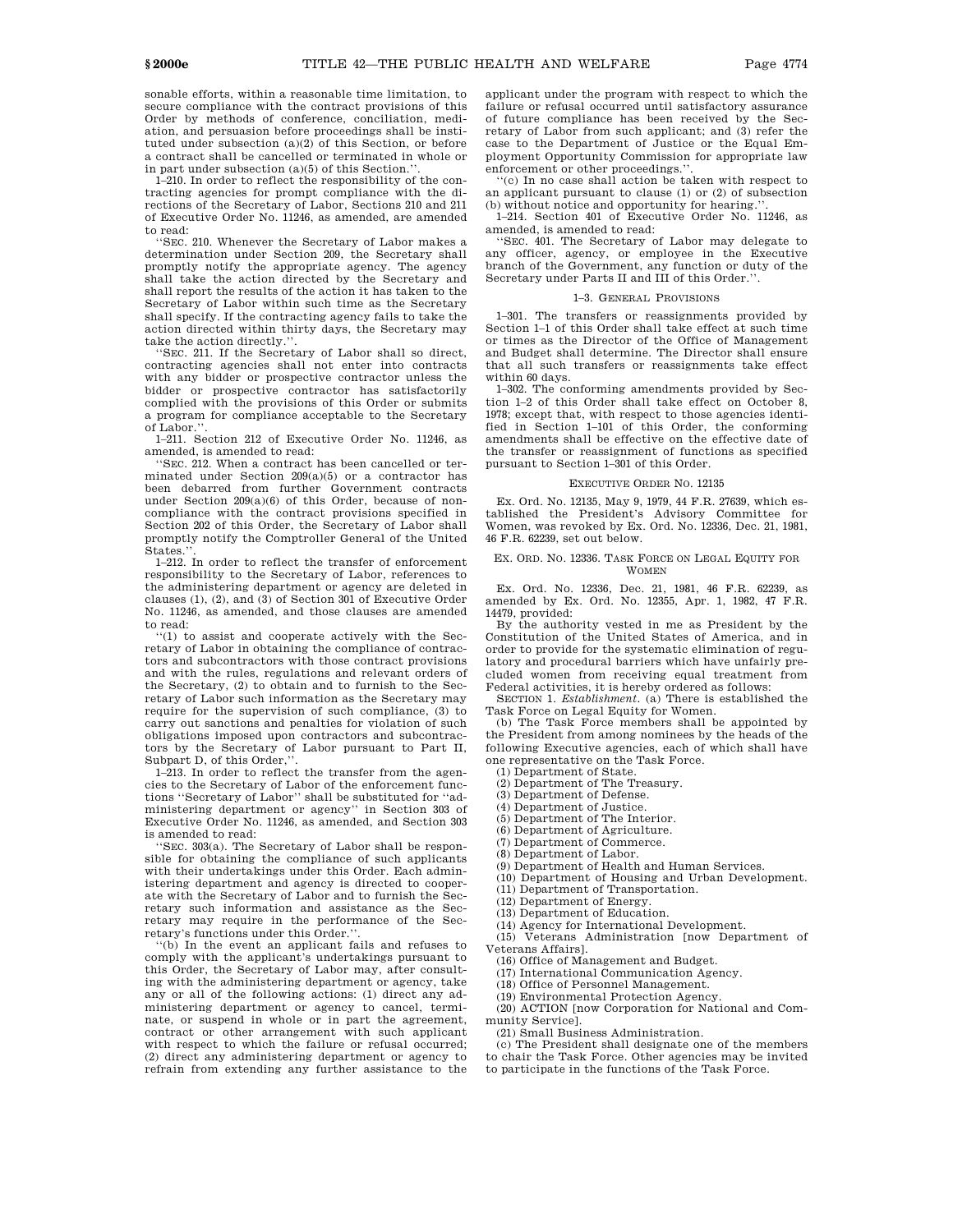SEC. 2. *Functions*. (a) The members of the Task Force shall be responsible for coordinating and facilitating in their respective agencies, under the direction of the head of their agency, the implementation of changes ordered by the President in sex-discriminatory Federal regulations, policies, and practices.

(b) The Task Force shall periodically report to the President on the progress made throughout the Government in implementing the President's directives.

(c) The Attorney General shall complete the review of Federal laws, regulations, policies, and practices which contain language that unjustifiably differentiates, or which effectively discriminates, on the basis of sex. The Attorney General or his designee shall, on a quarterly basis, report his findings to the President through the Cabinet Council on Legal Policy.

SEC. 3. *Administration*. (a) The head of each Executive agency shall, to the extent permitted by law, provide the Task Force with such information and advice as the Task Force may identify as being useful to fulfill its functions.

(b) The agency with its representative chairing the Task Force shall, to the extent permitted by law, provide the Task Force with such administrative support as may be necessary for the effective performance of its functions.

(c) The head of each agency represented on the Task Force shall, to the extent permitted by law, furnish its representative such administrative support as is necessary and appropriate.

SEC. 4. *General Provisions*. (a) Section 1–101(h) of Executive Order No. 12258, as amended, is revoked.

(b) Executive Order No. 12135 is revoked.

(c) Section 6 of Executive Order No. 12050, as amended, is revoked.

### RONALD REAGAN.

[The International Communication Agency was redesignated the United States Information Agency, see section 303 of Pub. L. 97–241, title III, Aug. 24, 1982, 96 Stat. 291, set out as a note under section 1461 of Title 22, Foreign Relations and Intercourse. For abolition of United States Information Agency (other than Broadcasting Board of Governors and International Broadcasting Bureau), transfer of functions, and treatment of references thereto, see sections 6531, 6532, and 6551 of Title 22.]

#### EX. ORD. NO. 13171. HISPANIC EMPLOYMENT IN THE FEDERAL GOVERNMENT

Ex. Ord. No. 13171, Oct. 12, 2000, 65 F.R. 61251, provided:

By the authority vested in me as President by the Constitution and the laws of the United States of America, and in order to improve the representation of Hispanics in Federal employment, within merit system principles and consistent with the application of appropriate veterans' preference criteria, to achieve a Federal workforce drawn from all segments of society, it is hereby ordered as follows:

SECTION 1. *Policy*. It is the policy of the executive branch to recruit qualified individuals from appropriate sources in an effort to achieve a workforce drawn from all segments of society. Pursuant to this policy, this Administration notes that Hispanics remain underrepresented in the Federal workforce: they make up only 6.4 percent of the Federal civilian workforce, roughly half of their total representation in the civilian labor force. This Executive Order, therefore, affirms ongoing policies and recommends additional policies to eliminate the underpresentation [sic] of Hispanics in the Federal workforce.

SEC. 2. *Responsibilities of Executive Departments and Agencies*. The head of each executive department and agency (agency) shall establish and maintain a program for the recruitment and career development of Hispanics in Federal employment. In its program, each agency shall:

(a) provide a plan for recruiting Hispanics that creates a fully diverse workforce for the agency in the 21st century;

(b) assess and eliminate any systemic barriers to the effective recruitment and consideration of Hispanics, including but not limited to:

(1) broadening the area of consideration to include applicants from all appropriate sources;

(2) ensuring that selection factors are appropriate and achieve the broadest consideration of applicants and do not impose barriers to selection based on nonmerit factors; and

(3) considering the appointment of Hispanic Federal executives to rating, selection, performance review,

and executive resources panels and boards; (c) improve outreach efforts to include organizations outside the Federal Government in order to increase the number of Hispanic candidates in the selection pool for the Senior Executive Service;

(d) promote participation of Hispanic employees in management, leadership, and career development programs;

(e) ensure that performance plans for senior executives, managers, and supervisors include specific language related to significant accomplishments on diversity recruitment and career development and that accountability is predicated on those plans; (f) establish appropriate agency advisory councils

that include Hispanic Employment Program Managers;

(g) implement the goals of the Government-wide Hispanic Employment Initiatives issued by the Office of Personnel Management (OPM) in September 1997 (Nine-Point Plan), and the Report to the President's Management Council on Hispanic Employment in the Federal Government of March 1999;

(h) ensure that managers and supervisors receive periodic training in diversity management in order to carry out their responsibilities to maintain a diverse workforce; and

(i) reflect a continuing priority for eliminating Hispanic underrepresentation in the Federal workforce and incorporate actions under this order as strategies for achieving workforce diversity goals in the agency's Government Performance and Results Act (GPRA) Annual Performance Plan.

SEC. 3. *Cooperation*. All efforts taken by heads of agencies under sections 1 and 2 of this order shall, as appropriate, further partnerships and cooperation among Federal, public, and private sector employers, and appropriate Hispanic organizations whenever such partnerships and cooperation are possible and would promote the Federal employment of qualified individuals. In developing the long-term comprehensive strategies required by section 2 of this order, agencies shall, as appropriate, consult with and seek information and advice from experts in the areas of special targeted recruitment and diversity in employment.

SEC. 4. *Responsibilities of the Office of Personnel Management*. The Office of Personnel Management is required by law and regulations to undertake a Government-wide minority recruitment effort. Pursuant to that on-going effort and in implementation of this order, the Director of OPM shall:

(a) provide Federal human resources management policy guidance to address Hispanic underrepresentation where it occurs;

(b) take the lead in promoting diversity to executive agencies for such actions as deemed appropriate to promote equal employment opportunity;

(c) within 180 days from the date of this order, prescribe such regulations as may be necessary to carry out the purposes of this order;

(d) within 60 days from the date of this order, establish an Interagency Task Force, chaired by the Director and composed of agency officials at the Deputy Secretary level, or the equivalent. This Task Force shall meet semi-annually to:

(1) review best practices in strategic human resources management planning, including alignment with agency GPRA plans;

(2) assess overall executive branch progress in complying with the requirements of this order;

(3) provide advice on ways to increase Hispanic community involvement; and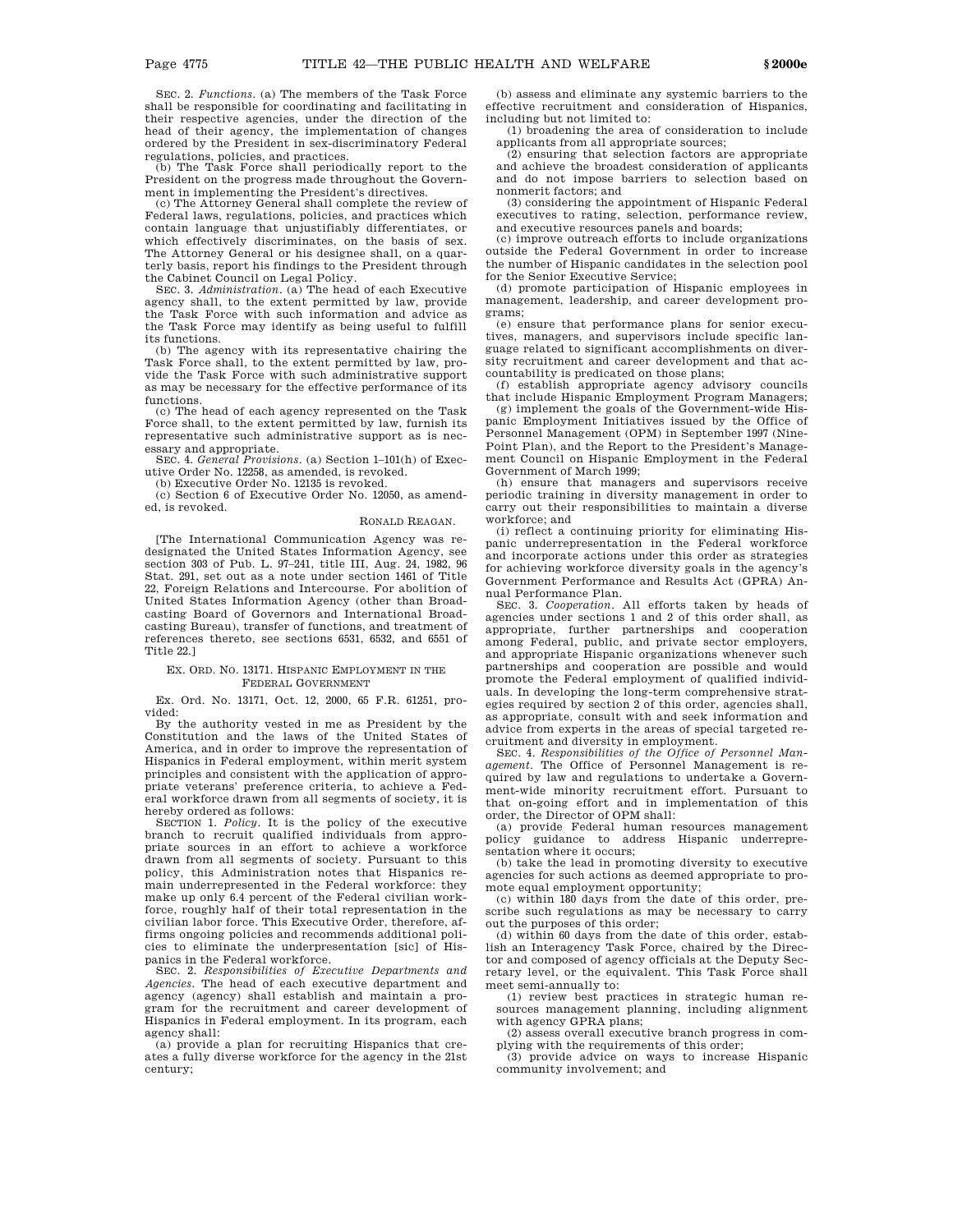(4) recommend any further actions, as appropriate, in eliminating the underrepresentation of Hispanics in the Federal workforce where it occurs; and

(e) issue an annual report with findings and recommendations to the President on the progress made by agencies on matters related to this order. The first annual report shall be issued no later than 1 year from the date of this order.

SEC. 5. *Judicial Review*. This order is intended only to improve the internal management of the executive branch. It does not create any right or benefit, substantive or procedural, enforceable in law or equity except as may be identified in existing laws and regulations, by a party against the United States, its agencies, its officers or employees, or any other person.

WILLIAM J. CLINTON.

#### EX. ORD. NO. 13506. ESTABLISHING A WHITE HOUSE COUNCIL ON WOMEN AND GIRLS

Ex. Ord. No. 13506, Mar. 11, 2009, 74 F.R. 11271, provided:

By the authority vested in me as President by the Constitution and the laws of the United States of America, I hereby order as follows:

SECTION 1. *Policy*. Over the past generation, our society has made tremendous progress in eradicating barriers to women's success. A record number of women are attending college and graduate school. Women make up a growing share of our workforce, and more women are corporate executives and business owners than ever before, helping boost the U.S. economy and foster U.S. competitiveness around the world. Today, women are serving at the highest levels of all branches of our Government.

Despite this progress, certain inequalities continue to persist. On average, American women continue to earn only about 78 cents for every dollar men make, and women are still significantly underrepresented in the science, engineering, and technology fields. Far too many women lack health insurance, and many are unable to take time off to care for a new baby or an ailing family member. Violence against women and girls remains a global epidemic. The challenge of ensuring equal educational opportunities for women and girls endures. As the current economic crisis has swept across our Nation, women have been seriously affected.

These issues do not concern just women. When jobs do not offer family leave, that affects men who wish to help care for their families. When women earn less than men for the same work, that affects families who have to work harder to make ends meet. When our daughters do not have the same educational and career opportunities as our sons, that affects entire communities, our economy, and our future as a Nation.

The purpose of this order is to establish a coordinated Federal response to issues that particularly impact the lives of women and girls and to ensure that Federal programs and policies address and take into account the distinctive concerns of women and girls, including women of color and those with disabilities.

SEC. 2. *White House Council on Women and Girls*. There is established within the Executive Office of the President a White House Council on Women and Girls (Council).

(a) *Membership of the Council*. The Council shall consist of the following members:

(1) the Senior Advisor and Assistant to the President for Intergovernmental Affairs and Public Liaison, who shall serve as Chair of the Council;

(2) the Secretary of State;

(3) the Secretary of the Treasury;

(4) the Secretary of Defense;

(5) the Attorney General;

(6) the Secretary of the Interior;

(7) the Secretary of Agriculture;

(8) the Secretary of Commerce;

(9) the Secretary of Labor; (10) the Secretary of Health and Human Services;

(11) the Secretary of Housing and Urban Development;

(12) the Secretary of Transportation;

(13) the Secretary of Energy;

(14) the Secretary of Education;

(15) the Secretary of Veterans Affairs; (16) the Secretary of Homeland Security;

(17) the Representative of the United States of America to the United Nations;

(18) the United States Trade Representative;

(19) the Director of the Office of Management and Budget;

(20) the Administrator of the Environmental Protection Agency;

(21) the Chair of the Council of Economic Advisers; (22) the Director of the Office of Personnel Management;

(23) the Administrator of the Small Business Administration;

(24) the Assistant to the President and Director of the Domestic Policy Council;

(25) the Assistant to the President for Economic Policy and Director of the National Economic Council; and

(26) the heads of such other executive branch departments, agencies, and offices as the President may, from time to time, designate.

A member of the Council may designate, to perform the Council functions of the member, a senior-level official who is a part of the member's department, agency, or office, and who is a full-time officer or employee of the Federal Government. At the direction of the Chair, the Council may establish subgroups consisting exclusively of Council members or their designees under this section, as appropriate.

(b) *Administration of the Council*. The Department of Commerce shall provide funding and administrative support for the Council to the extent permitted by law and within existing appropriations. The Chair shall convene regular meetings of the Council, determine its agenda, and direct its work. The Chair shall designate an Executive Director of the Council, who shall coordinate the work of the Council and head any staff assigned to the Council.

SEC. 3. *Mission and Functions of the Council*. The Council shall work across executive departments and agencies to provide a coordinated Federal response to issues that have a distinct impact on the lives of women and girls, including assisting women-owned businesses to compete internationally and working to increase the participation of women in the science, engineering, and technology workforce, and to ensure that Federal programs and policies adequately take those impacts into account. The Council shall be responsible for providing recommendations to the President on the effects of pending legislation and executive branch policy proposals; for suggesting changes to Federal programs or policies to address issues of special importance to women and girls; for reviewing and recommending changes to policies that have a distinct impact on women in the Federal workforce; and for assisting in the development of legislative and policy proposals of special importance to women and girls. The functions of the Council are advisory only.

SEC. 4. *Outreach*. Consistent with the objectives set out in this order, the Council, in accordance with applicable law, in addition to regular meetings, shall conduct outreach with representatives of nonprofit organizations, State and local government agencies, elected officials, and other interested persons that will assist with the Council's development of a detailed set of recommendations.

SEC. 5. *Federal Interagency Plan*. The Council shall, within 150 days of the date of this order, develop and submit to the President a Federal interagency plan with recommendations for interagency action consistent with the goals of this order. The Federal interagency plan shall include an assessment by each member executive department, agency, or office of the status and scope of its efforts to further the progress and advancement of women and girls. Such an assessment shall include a report on the status of any offices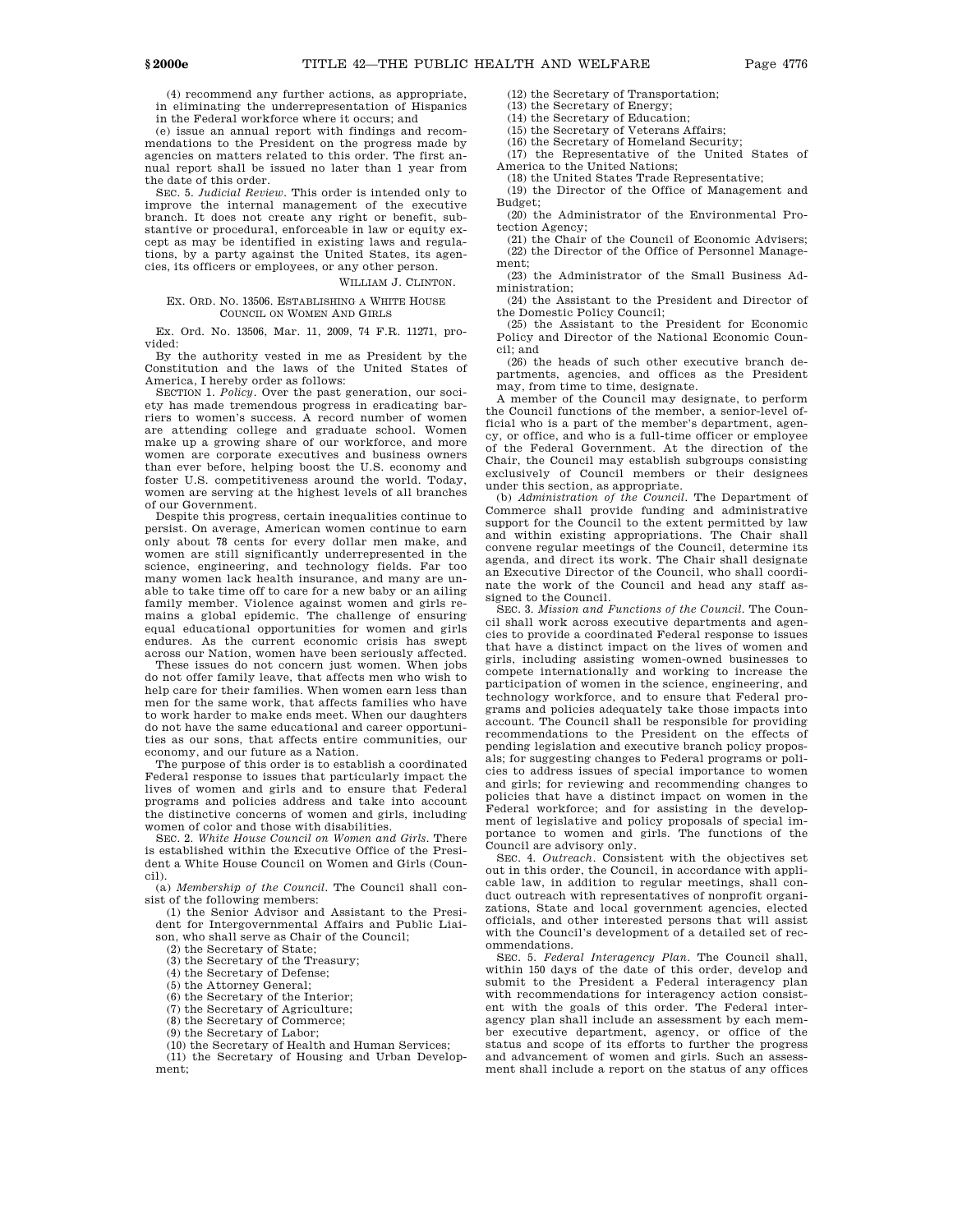or programs that have been created to develop, implement, or monitor targeted initiatives concerning women or girls. The Federal interagency plan shall also include recommendations for issues, programs, or initiatives that should be further evaluated or studied by the Council. The Council shall review and update the Federal interagency plan periodically, as appropriate, and shall present to the President any updated recommendations or findings.

SEC. 6. *General Provisions*. (a) The heads of executive departments and agencies shall assist and provide information to the Council, consistent with applicable law, as may be necessary to carry out the functions of the Council. Each executive department and agency shall bear its own expense for participating in the Council.

(b) Nothing in this order shall be construed to impair or otherwise affect:

(i) authority granted by law to an executive department, agency, or the head thereof; or

(ii) functions of the Director of the Office of Management and Budget relating to budgetary, administrative, or legislative proposals.

(c) This order shall be implemented consistent with applicable law and subject to the availability of appropriations.

(d) This order is not intended to, and does not, create any right or benefit, substantive or procedural, enforceable at law or in equity by any party against the United States, its departments, agencies, or entities, its officers, employees, or agents, or any other person. BARACK OBAMA

EX. ORD. NO. 13583. ESTABLISHING A COORDINATED GOV-ERNMENT-WIDE INITIATIVE TO PROMOTE DIVERSITY AND INCLUSION IN THE FEDERAL WORKFORCE

Ex. Ord. No. 13583, Aug. 18, 2011, 76 F.R. 52847, provided:

By the authority vested in me as President by the Constitution and the laws of the United States of America, and in order to promote the Federal workplace as a model of equal opportunity, diversity, and inclusion, it is hereby ordered as follows:

SECTION 1. *Policy*. Our Nation derives strength from the diversity of its population and from its commitment to equal opportunity for all. We are at our best when we draw on the talents of all parts of our society, and our greatest accomplishments are achieved when diverse perspectives are brought to bear to overcome our greatest challenges.

A commitment to equal opportunity, diversity, and inclusion is critical for the Federal Government as an employer. By law, the Federal Government's recruitment policies should ''endeavor to achieve a work force from all segments of society.'' (5 U.S.C. 2301(b)(1)). As the Nation's largest employer, the Federal Government has a special obligation to lead by example. Attaining a diverse, qualified workforce is one of the cornerstones of the merit-based civil service.

Prior Executive Orders, including but not limited to those listed below, have taken a number of steps to address the leadership role and obligations of the Federal Government as an employer. For example, Executive Order 13171 of October 12, 2000 (Hispanic Employment in the Federal Government), directed executive departments and agencies to implement programs for recruitment and career development of Hispanic employees and established a mechanism for identifying best practices in doing so. Executive Order 13518 of November 9, 2009 (Employment of Veterans in the Federal Government), required the establishment of a Veterans Employment Initiative. Executive Order 13548 of July 26, 2010 (Increasing Federal Employment of Individuals with Disabilities), and its related predecessors, Executive Order 13163 of July 26, 2000 (Increasing the Opportunity for Individuals With Disabilities to be Employed in the Federal Government), and Executive Order 13078 of March 13, 1998 (Increasing Employment of Adults With Disabilities), sought to tap the skills of the millions of Americans living with disabilities.

To realize more fully the goal of using the talents of all segments of society, the Federal Government must continue to challenge itself to enhance its ability to recruit, hire, promote, and retain a more diverse workforce. Further, the Federal Government must create a culture that encourages collaboration, flexibility, and fairness to enable individuals to participate to their full potential.

Wherever possible, the Federal Government must also seek to consolidate compliance efforts established through related or overlapping statutory mandates, directions from Executive Orders, and regulatory requirements. By this order, I am directing executive departments and agencies (agencies) to develop and implement a more comprehensive, integrated, and strategic focus on diversity and inclusion as a key component of their human resources strategies. This approach should include a continuing effort to identify and adopt best practices, implemented in an integrated manner, to promote diversity and remove barriers to equal employment opportunity, consistent with merit system principles and applicable law.

SEC. 2. *Government-Wide Diversity and Inclusion Initiative and Strategic Plan*. The Director of the Office of Personnel Management (OPM) and the Deputy Director for Management of the Office of Management and Budget (OMB), in coordination with the President's Management Council (PMC) and the Chair of the Equal Employment Opportunity Commission (EEOC), shall:

(a) establish a coordinated Government-wide initiative to promote diversity and inclusion in the Federal workforce;

(b) within 90 days of the date of this order:

(i) develop and issue a Government-wide Diversity and Inclusion Strategic Plan (Government-wide Plan), to be updated as appropriate and at a minimum every 4 years, focusing on workforce diversity, workplace inclusion, and agency accountability and leadership. The Government-wide Plan shall highlight comprehensive strategies for agencies to identify and remove barriers to equal employment opportunity that may exist in the Federal Government's recruitment, hiring, promotion, retention, professional development, and training policies and practices;

(ii) review applicable directives to agencies related to the development or submission of agency human capital and other workforce plans and reports in connection with recruitment, hiring, promotion, retention, professional development, and training policies and practices, and develop a strategy for consolidating such agency plans and reports where appropriate and permitted by law; and

(iii) provide guidance to agencies concerning formulation of agency-specific Diversity and Inclusion Strategic Plans prepared pursuant to section 3(b) of this order;

(c) identify appropriate practices to improve the effectiveness of each agency's efforts to recruit, hire, promote, retain, develop, and train a diverse and inclusive workforce, consistent with merit system principles and applicable law; and

(d) establish a system for reporting regularly on agencies' progress in implementing their agency-specific Diversity and Inclusion Strategic Plans and in meeting the objectives of this order.

SEC. 3. *Responsibilities of Executive Departments and Agencies*. All agencies shall implement the Government-wide Plan prepared pursuant to section 2 of this order, and such other related guidance as issued from time to time by the Director of OPM and Deputy Director for Management of OMB. In addition, the head of each executive department and agency referred to under subsections (1) and (2) of section 901(b) of title 31, United States Code, shall:

(a) designate the agency's Chief Human Capital Officer to be responsible for enhancing employment and promotion opportunities within the agency, in collaboration with the agency's Director of Equal Employment Opportunity and Director of Diversity and Inclusion, if any, and consistent with law and merit system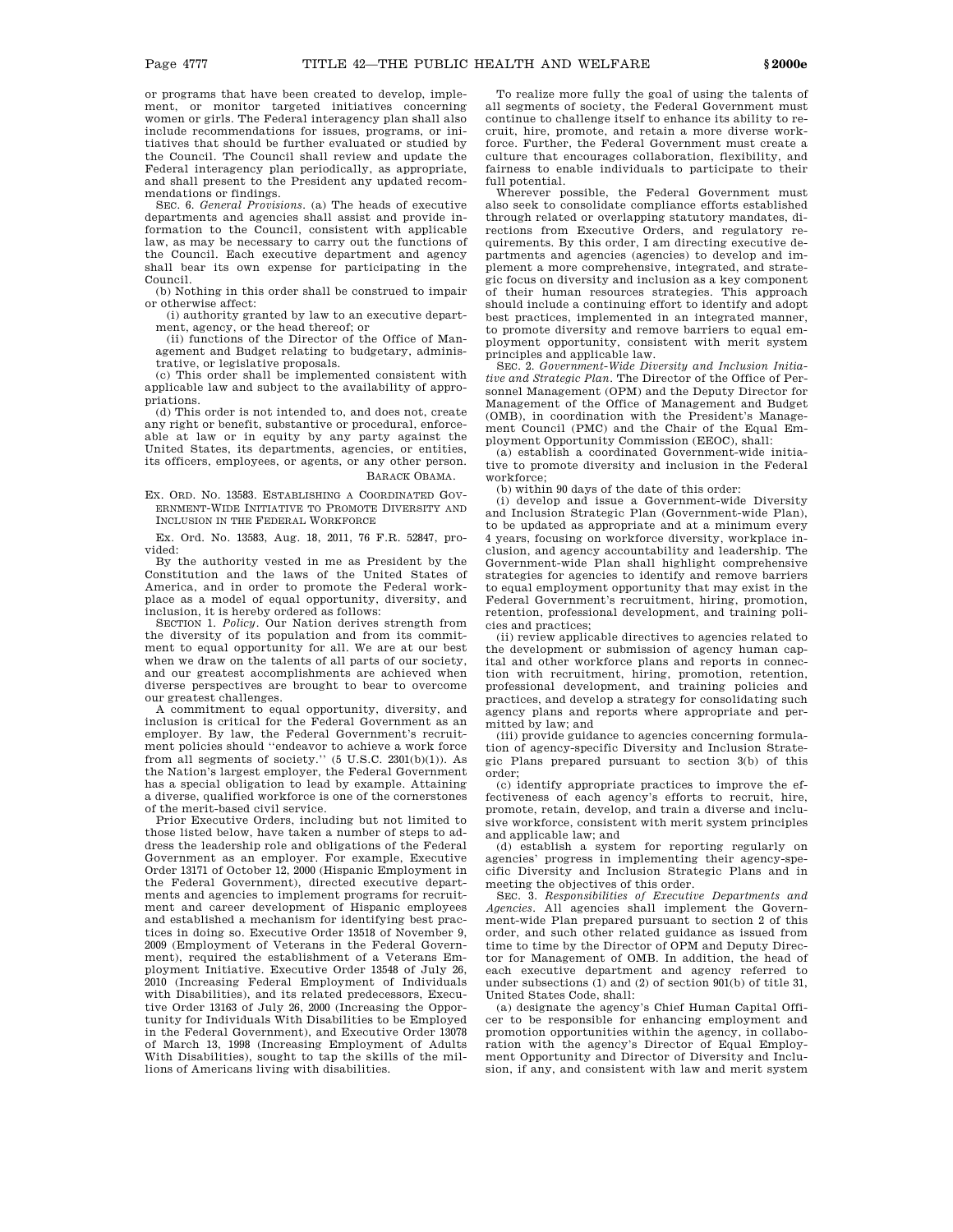principles, including development and implementation of the agency-specific Diversity and Inclusion Strategic Plan;

(b) within 120 days of the issuance of the Government-wide Plan or its update under section 2(b)(i) of this order, develop and submit for review to the Director of OPM and the Deputy Director for Management of OMB an agency-specific Diversity and Inclusion Strategic Plan for recruiting, hiring, training, developing, advancing, promoting, and retaining a diverse workforce consistent with applicable law, the Government-wide Plan, merit system principles, the agency's overall strategic plan, its human capital plan prepared pursuant to Part 250 of title 5 of the Code of Federal Regulations, and other applicable workforce planning strategies and initiatives;

(c) implement the agency-specific Diversity and Inclusion Strategic Plan after incorporating it into the agency's human capital plan; and

(d) provide information as specified in the reporting requirements developed under section 2(d).

SEC. 4. *General Provisions*. (a) Nothing in this order shall be construed to impair or otherwise affect:

(i) authority granted to a department or agency or the head thereof, including the authority granted to EEOC by other Executive Orders (including Executive Order 12067) or any agency's authority to establish an independent Diversity and Inclusion Office; or (ii) functions of the Director of OMB relating to budg-

etary, administrative, or legislative proposals. (b) This order shall be implemented consistent with applicable law and subject to the availability of appropriations.

(c) This order is not intended to, and does not, create any right or benefit, substantive or procedural, enforceable at law or in equity by any party against the United States, its departments, agencies, or entities, its officers, employees, or agents, or any other person.

### BARACK OBAMA.

#### EX. ORD. NO. 13665. NON-RETALIATION FOR DISCLOSURE OF COMPENSATION INFORMATION

Ex. Ord. No. 13665, Apr. 8, 2014, 79 F.R. 20749, provided: By the authority vested in me as President by the Constitution and the laws of the United States of America, including the Federal Property and Administrative Services Act [of 1949], 40 U.S.C. 101 *et seq*., and in order to take further steps to promote economy and efficiency in Federal Government procurement, it is hereby ordered as follows:

SECTION 1. *Policy*. This order is designed to promote economy and efficiency in Federal Government procurement. It is the policy of the executive branch to enforce vigorously the civil rights laws of the United States, including those laws that prohibit discriminatory practices with respect to compensation. Federal contractors that employ such practices are subject to enforcement action, increasing the risk of disruption, delay, and increased expense in Federal contracting. Compensation discrimination also can lead to labor disputes that are burdensome and costly.

When employees are prohibited from inquiring about, disclosing, or discussing their compensation with fellow workers, compensation discrimination is much more difficult to discover and remediate, and more likely to persist. Such prohibitions (either express or tacit) also restrict the amount of information available to participants in the Federal contracting labor pool, which tends to diminish market efficiency and decrease the likelihood that the most qualified and productive workers are hired at the market efficient price. Ensuring that employees of Federal contractors may discuss their compensation without fear of adverse action will enhance the ability of Federal contractors and their employees to detect and remediate unlawful discriminatory practices, which will contribute to a more efficient market in Federal contracting.

SEC. 2. [Amended Ex. Ord. No. 11246, set out above.]

SEC. 3. *Regulations*. Within 160 days of the date of this order, the Secretary of Labor shall propose regulations to implement the requirements of this order.

SEC. 4. *Severability*. If any provision of this order, or the application of such provision or amendment to any person or circumstance, is held to be invalid, the remainder of this order and the application of the provisions of such to any person or circumstances shall not be affected thereby.

SEC. 5. *General Provisions*. (a) Nothing in this order shall be construed to limit the rights of an employee or applicant for employment provided under any provision of law. It also shall not be construed to prevent a Federal contractor covered by this order from pursuing a defense, as long as the defense is not based on a rule, policy, practice, agreement, or other instrument that prohibits employees or applicants from discussing or disclosing their compensation or the compensation of other employees or applicants, subject to paragraph (3) of section 202 of Executive Order 11246, as added by this order.

(b) Nothing in this order shall be construed to impair or otherwise affect:

(i) the authority granted by law to a department, agency, or the head thereof; or

(ii) the functions of the Director of the Office of Management and Budget relating to budgetary, administrative, or legislative proposals.

(c) This order shall be implemented consistent with applicable law and subject to the availability of appropriations.

(d) This order is not intended to, and does not, create any right or benefit, substantive or procedural, enforceable at law or in equity by any party against the United States, its departments, agencies, or entities, its officers, employees, or agents, or any other person.

SEC. 6. *Effective Date*. This order shall become effective immediately, and shall apply to contracts entered into on or after the effective date of rules promulgated by the Department of Labor under section 3 of this order.

#### BARACK OBAMA.

EX. ORD. NO. 13672. FURTHER AMENDMENTS TO EXECU-TIVE ORDER 11478, EQUAL EMPLOYMENT OPPORTUNITY IN THE FEDERAL GOVERNMENT, AND EXECUTIVE ORDER 11246, EQUAL EMPLOYMENT OPPORTUNITY

Ex. Ord. No. 13672, July 21, 2014, 79 F.R. 42971, provided:

By the authority vested in me as President by the Constitution and the laws of the United States of America, including 40 U.S.C. 121, and in order to provide for a uniform policy for the Federal Government to prohibit discrimination and take further steps to promote economy and efficiency in Federal Government procurement by prohibiting discrimination based on sexual orientation and gender identity, it is hereby ordered as follows:

SECTION 1. [Amended Ex. Ord. No. 11478, set out above.]

SEC. 2. [Amended Ex. Ord. No. 11246, set out above.]

SEC. 3. *Regulations*. Within 90 days of the date of this order, the Secretary of Labor shall prepare regulations to implement the requirements of section 2 of this order.

SEC. 4. *General Provisions*. (a) Nothing in this order shall be construed to impair or otherwise affect:

(i) the authority granted by law to an agency or the head thereof; or

(ii) the functions of the Director of the Office of Management and Budget relating to budgetary, administrative, or legislative proposals.

(b) This order is not intended to, and does not, create any right or benefit, substantive or procedural, enforceable at law or in equity by any party against the United States, its departments, agencies, or entities, its officers, employees, or agents, or any other person.

SEC. 5. *Effective Date*. This order shall become effective immediately, and section 2 of this order shall apply to contracts entered into on or after the effective date of the rules promulgated by the Department of Labor under section 3 of this order.

BARACK OBAMA.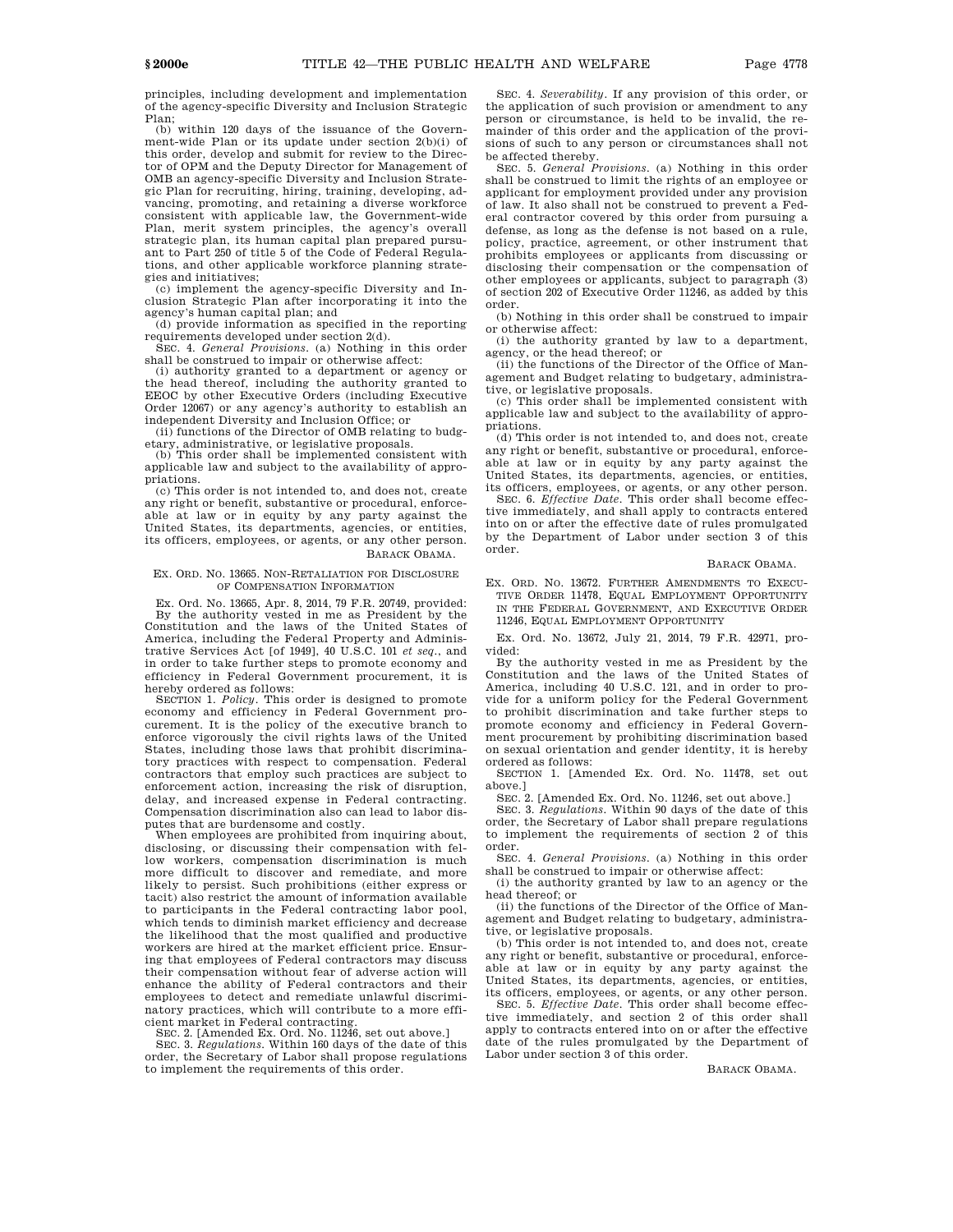#### ENHANCED COLLECTION OF RELEVANT DATA AND STATISTICS RELATING TO WOMEN

Memorandum of President of the United States, Mar. 4, 2011, 76 F.R. 12823, provided:

Memorandum for the Heads of Executive Departments and Agencies

I am proud to work with the White House Council on Women and Girls, the Office of Management and Budget, and the Department of Commerce on this week's release of *Women in America*, a report detailing the status of American women in the areas of families and income, health, employment, education, and violence and crime. This report provides a snapshot of the status of American women today, serving as a valuable resource for Government officials, academics, members of nonprofit, nongovernmental, and news organizations, and others.

My Administration is committed to ensuring that Federal programs achieve policy goals in the most cost-effective manner. The *Women in America* report, together with the accompanying website collection of relevant data, will assist Government officials in crafting policies in light of available statistical evidence. It will also assist the work of the nongovernmental sector, including journalists, public policy analysts, and academic researchers, by providing data that allow greater understanding of policies and programs.

Preparation of this report revealed the vast data resources of the Federal statistical agencies. It also revealed some gaps in data collection. Gathering and analyzing additional data to fill in the gaps could help policymakers gather a more accurate and comprehensive view of the status and needs of American women.

Accordingly, I hereby request the heads of executive departments and agencies, where possible within existing collections of data and in light of budgetary constraints, to identify and to seek to fill in gaps in statistics and improve survey methodology relating to women wherever appropriate, including in the broad areas covered by the *Women in America* report: families and income, health, employment, education, and violence and crime.

Examples of some of the efforts that could be undertaken by departments and agencies with respect to the gathering or design of comprehensive data related to

women include the following: (a) Maternal Mortality. I encourage the National Center for Health Statistics (NCHS) to continue to work with States and other registration areas to complete the expeditious adoption of the most current standards for the collection of information on vital events, as well as the transition to electronic reporting systems. Maternal mortality is an important indicator of women's health both internationally and nationally. In the United States, maternal mortality statistics are based upon the information recorded on death certificates and collected by State and local vital records offices. The NCHS compiles the data across the 50 States and other registration areas. Due to concerns about data quality in the ascertainment of maternal mortality statistics, the 2003 revision of the standard death certificate introduced improved standards for collecting data. Until all 50 States and registration areas adopt the new data standards, formulating a nationallevel maternal mortality ratio remains difficult.

(b) Women in Leadership in Corporate America. Women participate in every sector of the workforce. Their current role in corporate leadership is an important indicator of their progress. I encourage the Chair of the Securities and Exchange Commission to seek to supplement the information it already collects by seeking to collect, among other data, information on the presence of women in governance positions in corporations, in order to shed further light on the role of

women in corporate America. (c) Women in Leadership in Public Service. I encourage the Corporation for National and Community Service to include statistics about the role of women in diverse aspects of public service within its planned work on measuring civic engagement.

This memorandum shall be carried out to the extent permitted by law, consistent with the legal authorities of executive departments and agencies and subject to the availability of appropriations. Nothing in this memorandum shall be construed to impair or otherwise affect the authority granted by law to a department or agency, or the head thereof; or the functions of the Director of the Office of Management and Budget relating to budgetary, administrative, or legislative proposals.

This memorandum is not intended to, and does not, create any right or benefit, substantive or procedural, enforceable at law or in equity by any party against the United States, its departments, agencies, or entities, its officers, employees, or agents, or any other person.

The Director of the Office of Management and Budget is hereby authorized and directed to publish this memorandum in the Federal Register.

### BARACK OBAMA.

#### PROMOTING DIVERSITY AND INCLUSION IN THE NATIONAL SECURITY WORKFORCE

Memorandum of President of the United States, Oct. 5, 2016, 81 F.R. 69993, provided:

Memorandum for the Heads of Executive Departments and Agencies

Our greatest asset in protecting the homeland and advancing our interests abroad is the talent and diversity of our national security workforce. Under my Administration, we have made important progress toward harnessing the extraordinary range of backgrounds, cultures, perspectives, skills, and experiences of the U.S. population toward keeping our country safe and strong. As the United States becomes more diverse and the challenges we face more complex, we must continue to invest in policies to recruit, retain, and develop the best and brightest from all segments of our population. Research has shown that diverse groups are more effective at problem solving than homogeneous groups, and policies that promote diversity and inclusion will enhance our ability to draw from the broadest possible pool of talent, solve our toughest challenges, maximize employee engagement and innovation, and lead by example by setting a high standard for providing access to opportunity to all segments of our society.

The purpose of this memorandum is to provide guidance to the national security workforce in order to strengthen the talent and diversity of their respective organizations. That workforce, which comprises more than 3 million people, includes the following departments, agencies, offices, and other entities (agencies) that are primarily engaged in diplomacy, development, defense, intelligence, law enforcement, and homeland security: 1) Department of State: Civil Service and Foreign Service; 2) United States Agency for International Development (USAID): Civil Service and Foreign Service; 3) Department of Defense (DOD): commissioned officers, enlisted personnel, and civilian personnel; 4) the 17 members of the Intelligence Community; 5) Department of the Treasury: Office of International Affairs and Office of Critical Infrastructure Protection; 6) Department of Justice: National Security Division and Federal Bureau of Investigation; and 7) Department of Homeland Security.

The data collected by these agencies do not capture the full range of diversity in the national security workforce, but where data allow for broad comparison, they indicate that agencies in this workforce are less diverse on average than the rest of the Federal Government. For example, as of 2015, only the Department of State and USAID Civil Services were more diverse in terms of gender, race, and ethnicity than the Federal workforce as a whole. When comparing the agencies' workforces to their leadership personnel (Senior Executive Service (SES) or its equivalent), all agencies' leadership staffs were less diverse than their respective workforces in terms of gender, and all but DOD enlisted personnel and USAID Civil Service had less diverse leadership in terms of race and ethnicity. While these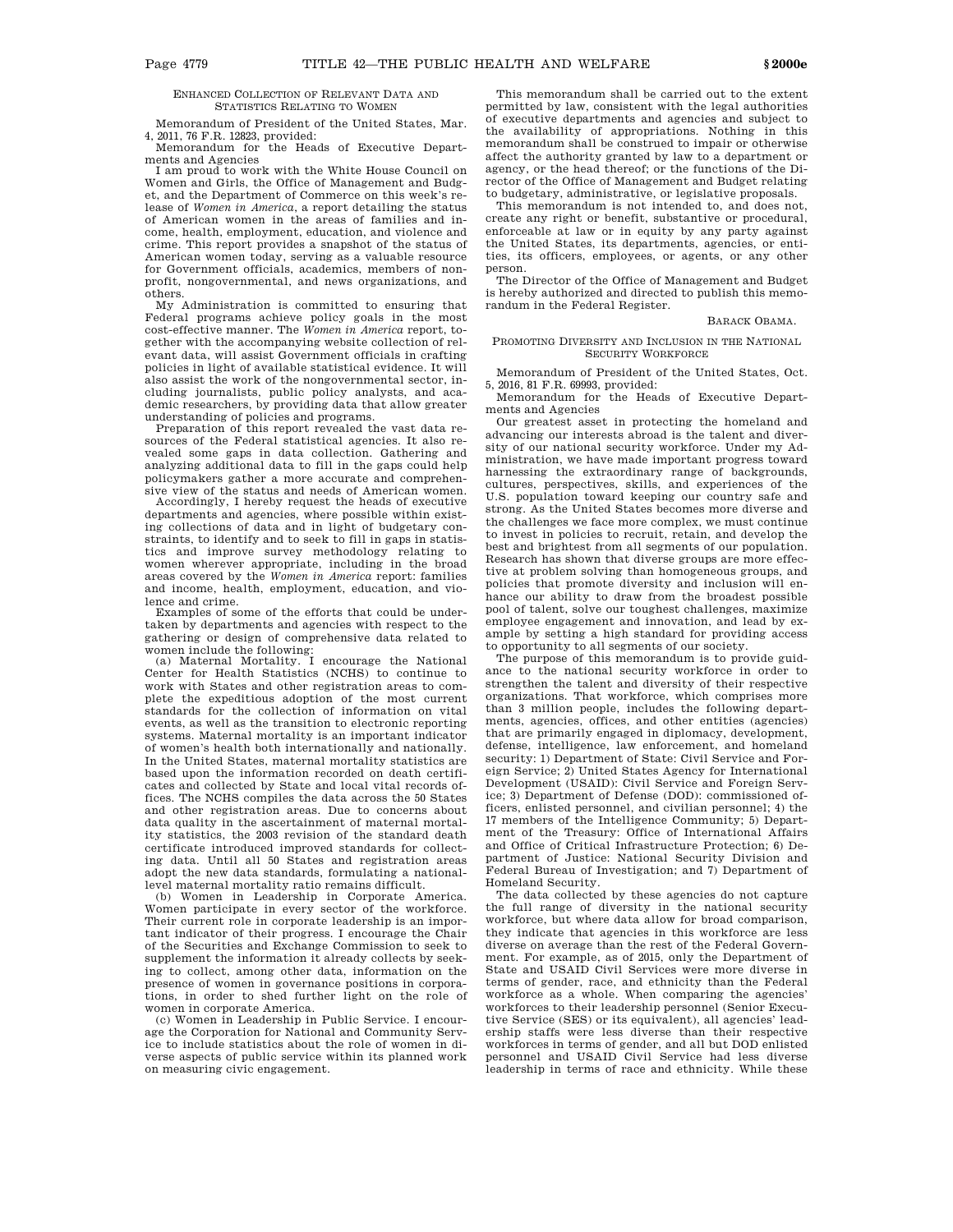data do not necessarily indicate the existence of barriers to equal employment opportunity, we can do more to promote diversity in the national security workforce, consistent with merit system principles and applicable law.

When I issued Executive Order 13583 of August 18, 2011 (Establishing a Coordinated Government-wide Initiative to Promote Diversity and Inclusion in the Federal Workforce), I directed all departments and agencies to develop and implement a more comprehensive, integrated, and strategic focus on diversity and inclusion. This memorandum supports that effort by providing guidance that 1) emphasizes a data-driven approach in order to increase transparency and accountability at all levels; 2) takes into account leading practices, research, and experience from the private and public sectors; and 3) complements ongoing actions that agencies are taking pursuant to Executive Order 13583 and under the leadership of the Diversity and Inclusion in Government Council, including but not limited to efforts related to gender, race, ethnicity, disability status, veterans, sexual orientation and gender identity, and other demographic categories. This memorandum also supports Executive Order 13714 of December 15, 2015 (Strengthening the Senior Executive Service), by directing agencies to take additional steps to expand the pipeline of diverse talent into senior positions.

This memorandum also aligns with congressional efforts to promote the diversity of the national security workforce, which have been reflected in legislation such as the:

• FOREIGN SERVICE ACT OF 1980, which urged the Department of State to develop policies to encourage the ''entry into and advancement in the Foreign Service by persons from all segments of American society'';

• INTELLIGENCE REFORM AND TERRORISM PREVENTION ACT OF 2004, which called on the Intelligence Community to prescribe personnel policies and programs that ensure its personnel ''are sufficiently diverse for purposes of the collection and analysis of intelligence through the recruitment and training of women, minorities, and individuals with diverse ethnic, cultural, and linguistic backgrounds''; and

• NATIONAL DEFENSE AUTHORIZATION ACT FOR FISCAL YEAR 2013, which mandated that the U.S. military develop and implement a plan to accurately measure the efforts of the military to ''achieve a dynamic, sustainable level of members of the armed forces (including reserve components) that, among both commissioned officers and senior enlisted personnel of each armed force, will reflect the diverse population of the United States eligible to serve in the armed forces, including gender specific, racial, and ethnic populations.''

Promoting diversity and inclusion within the national security workforce must be a joint effort and requires engagement by senior leadership, managers, and the entire workforce, as well as effective collaboration among those responsible for human resources, equal employment opportunity, and diversity and inclusion issues. In implementing the guidance in this memorandum, agencies shall ensure their diversity and inclusion practices are fully integrated into broader succession planning efforts and supported by sufficient resource allocations and effective programs that invest in personnel development and engagement. Where appropriate, they shall also support, coordinate, and encourage research and other efforts by the Federal Government to expand the knowledge base of best practices for broadening participation and understanding the impact of diversity and inclusion on national security, in-

cluding in the fields of science and technology. Therefore, by the authority vested in me as President by the Constitution and the laws of the United States of America, I hereby direct the following:

SECTION 1. *Collection, Analysis, and Dissemination of Workforce Data*. Although collected data do not necessarily indicate the existence of barriers to equal employment opportunity, the collection and analysis of metrics allows agencies to assess their workforce talent gaps, as well as the effectiveness of their diversity

and inclusion efforts and the adequacy of their resources to address these gaps. The dissemination of data to the public and to agency personnel may increase the transparency and accountability of their efforts. Accordingly, agencies in the national security workforce shall:

(a) *Make aggregate demographic data and other information available to the public and broader workforce*. Agencies shall make available to the general public information on the state of diversity and inclusion in their workforces. That information, which shall be updated at least once a year, shall include aggregate demographic data by workforce or service and grade or rank; attrition and promotion demographic data; validated inclusion metrics such as the New Inclusion Quotient (New IQ) index score; demographic comparisons to the relevant civilian labor force; and unclassified reports and barrier analyses related to diversity and inclusion. Agencies may publish data in proportions or percentages to account for classification concerns, and the Intelligence Community may publish a community-wide report with the data outlined in this section. In addition, agencies shall provide to their workforces, including senior leadership at the Secretary or Director level, a report that includes demographic data and information on the status of diversity and inclusion efforts no later than 90 days after the date of this memorandum and on an annual basis thereafter (or in line with existing annual reporting requirements related to these issues, if any).

(b) *Expand the collection and analysis of voluntary applicant flow data*. Applicant flow data tracks the selection rate variances for job positions among different demographic categories and can assist agencies in examining the fairness and inclusiveness of their recruitment efforts. Agencies shall develop a system to collect and analyze applicant flow data for as many positions as practicable in order to identify future areas for improvement in attracting diverse talent, with particular attention to senior and management positions. The collection of data may be implemented in a phased approach commensurate with agency resources. Agencies shall include such analysis, including the percentage and level of positions for which data are collected, and any resulting policy changes or recommendations in the report required by section 1(a) of this memorandum.

(c) *Identify additional categories for voluntary data collection of current employees*. The Federal Government provides minimum reporting categories for agencies collecting race and ethnicity information in the Office of Management and Budget's (OMB) Statistical Policy Directive ''Standards for Maintaining, Collecting, and Presenting Federal Data on Race and Ethnicity.'' That standard also encourages agencies to collect more detailed data, which can be compared by aggregating such data into minimum categories when necessary. Further, agencies may also collect additional demographic data, such as information regarding sexual orientation or gender identity. No later than 90 days after the date of this memorandum, agencies shall determine whether they recommend the voluntary collection of more detailed demographic data on additional categories. This process shall involve close consultation with internal stakeholders, such as employee resource or affinity groups; clear communication with the workforce to explain the purpose of, legal protections related to, and anticipated use of such data; and adherence to relevant standards and guidance issued by the Federal Government. Any determinations shall be submitted to OMB, the Office of Personnel Management (OPM), the Equal Employment Opportunity Commission, and the Department of Labor for consideration.

SEC. 2. *Provision of Professional Development Opportunities and Tools Consistent with Merit System Principles*. An inclusive work environment enhances agencies' ability to retain and sustain a strong workforce by allowing all employees to perform at their full potential and maximize their talent. Professional development opportunities and tools are key to fostering that potential,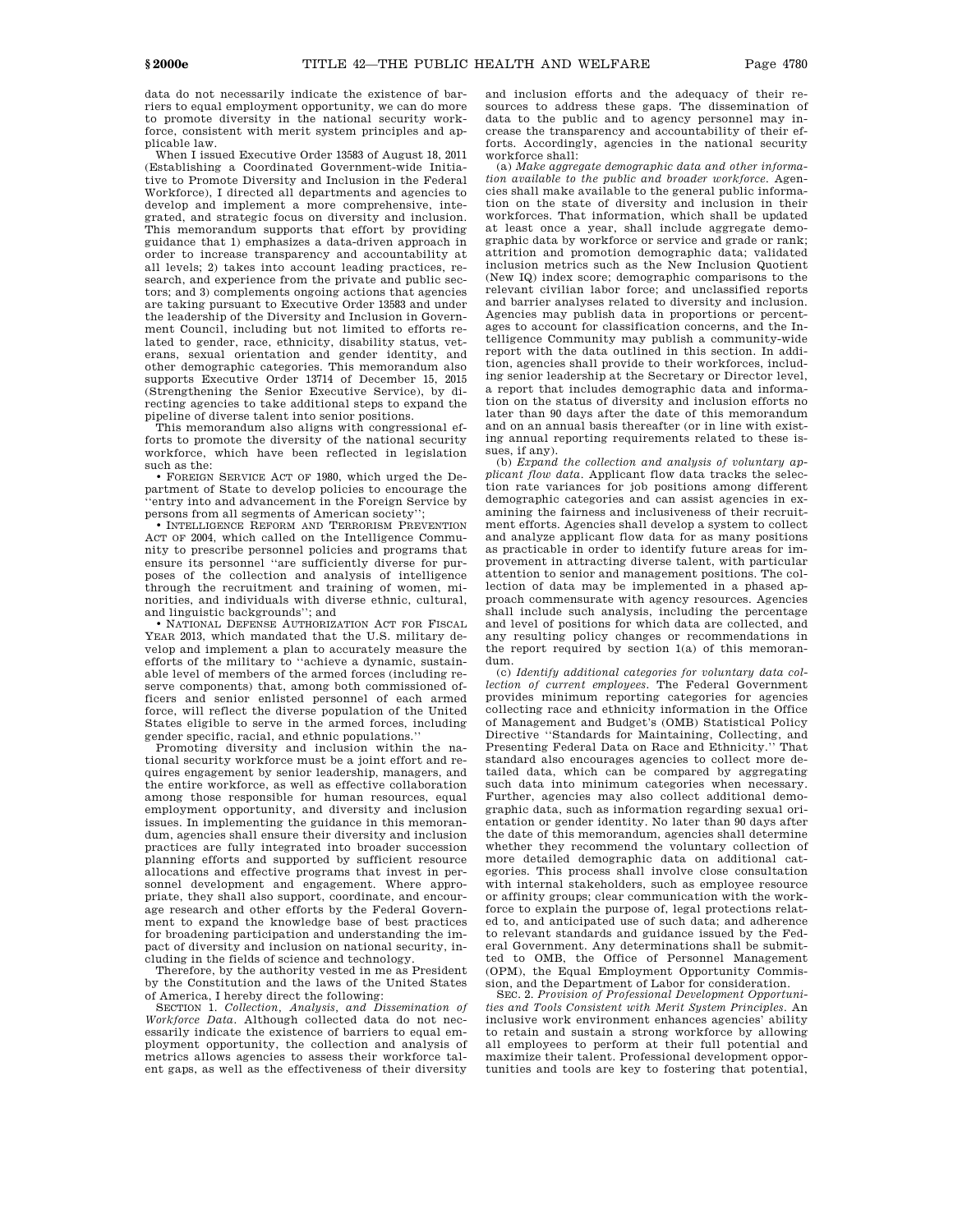and each agency should make it a priority to ensure that all employees have access to them consistent with merit system principles. Agencies in the national security workforce shall therefore:

(a) *Conduct stay and exit interviews or surveys*. Agencies shall conduct periodic interviews with a representative cross-section of personnel to understand their reasons for staying with their organization, as well as to receive feedback on workplace policies, professional development opportunities, and other issues affecting their decision to remain. They shall also provide an opportunity for exit interviews or surveys of all departing personnel to understand better their reasons for leaving. Agencies shall include analysis from the interviews and surveys—including if and how the results of the interviews differ by gender, race and national origin, sexual orientation, gender identity, disability status, and other demographic variables—and any resulting policy changes or recommendations in the report required by section 1(a) of this memorandum.

(b) *Expand provision of professional development and career advancement opportunities*. Agencies shall prioritize resources to expand professional development opportunities that support mission needs, such as academic programs, private-public exchanges, and detail assignments to relevant positions in private or international organizations; State, local, and tribal governments; or other branches of the Federal Government. In addition, agencies in the national security workforce shall offer, or sponsor employees to participate in, an SES Candidate Development Program (CDP) or other programs that train employees to gain the skills required for senior-level agency appointments. In determining which employees are granted professional development or career advancement opportunities, agencies shall ensure their SES CDP comports with the provisions of 5 C.F.R. part 412, subpart C, including merit staffing and assessment requirements. Agencies shall also consider the number of expected senior-level vacancies as a factor in determining the number of candidates to select for such programs. Agencies shall track the demographics of program participants as well as the rate of placement into senior-level positions for participants in such programs, evaluate such data on an annual basis to look for ways to improve outreach and recruitment for these programs consistent with merit system principles, and include such data in the report required by section 1(a) of this memorandum.

(c) *Institute a review process for security and counterintelligence determinations that result in assignment restrictions*. For agencies in the national security workforce that place assignment restrictions on personnel or otherwise prohibit certain geographic assignments due to a security determination, these agencies shall ensure a review process exists consistent with the Adjudicative Guidelines for Determining Eligibility for Access to Classified Information, as well as applicable counterintelligence considerations. Agencies shall ensure that affected personnel are informed of the right to seek review and the process for doing so.

SEC. 3. *Strengthening of Leadership Engagement and Accountability*. Senior leadership and supervisors play an important role in fostering diversity and inclusion in the workforce they lead and in setting an example for cultivating talent consistent with merit system principles. Toward that end, agencies in the national security workforce shall:

(a) *Reward and recognize efforts to promote diversity and inclusion*. Agencies are strongly encouraged to consider implementing performance and advancement requirements that reward and recognize senior leaders' and supervisors' efforts in fostering an inclusive environment and cultivating talent consistent with merit system principles, such as through participation in mentoring programs or sponsorship initiatives, recruitment events, and other opportunities. They are also encouraged to create opportunities for senior leadership and supervisors to participate in outreach events and to discuss issues related to diversity and inclusion with the workforce on a regular basis, including with employee resource groups.

(b) *Collect and disseminate voluntary demographic data of external advisory committees and boards*. For agencies in the national security workforce that have external advisory committees or boards to which their senior leadership appoints members, they are strongly encouraged to collect voluntary demographic data from the members of committee[s] and boards, and to include such data in the information and report required by section 1(a) of this memorandum.

(c) *Expand training on unconscious bias, inclusion, and flexible work policies*. Agencies shall expand their provision of training on implicit or unconscious bias, inclusion, and flexible work policies and make implicit or unconscious bias training mandatory for senior leadership and management positions, as well as for those responsible for outreach, recruitment, hiring, career development, promotion, and security clearance adjudication. The provision of training may be implemented in a phased approach commensurate with agency resources. Agencies shall also make available training for bureaus, directorates, or divisions whose inclusion scores, such as those measured by the New IQ index, consistently rank below the agency-wide average 3 or more years in a row. Agencies should give special attention to ensuring the continuous incorporation of research-based best practices, including those to address the intersectionality between certain demographics and job positions.

SEC. 4. *Reporting on Progress*. No later than 120 days after the date of this memorandum, and on an annual basis thereafter, the Assistant to the President for National Security Affairs, in consultation with the Directors of OMB and OPM, shall report to the President on the progress of the national security workforce in implementing the requirements of this memorandum, based on information provided by relevant departments and agencies.

SEC. 5. *General Provisions*. (a) Nothing in this memorandum shall be construed to impair or otherwise affect:

(i) the authority granted by law to an executive department, agency, or the head thereof, or the status of that department or agency within the Federal Government; or

(ii) the functions of the Director of OMB relating to budgetary, administrative, or legislative proposals.

(b) This memorandum shall be implemented consistent with applicable law, and subject to the availability of appropriations.

(c) This memorandum is not intended to, and does not, create any right or benefit, substantive or procedural, enforceable at law or in equity by any party against the United States, its departments, agencies, or entities, its officers, employees, or agents, or any other person.

(d) The Director of OPM is hereby authorized and directed to publish this memorandum in the Federal Register.

#### BARACK OBAMA.

PROMOTING DIVERSITY AND INCLUSION IN OUR NATIONAL PARKS, NATIONAL FORESTS, AND OTHER PUBLIC LANDS AND WATERS

Memorandum of President of the United States, Jan. 12, 2017, 82 F.R. 6179, provided:

Memorandum for the Heads of Executive Departments and Agencies

Our Federal lands and waters are among our Nation's greatest treasures—from our National Parks and National Forests, to our wild and scenic rivers, recreation areas, and other public lands and waters. These natural and historic sites give us fresh air and clean water, places for recreation and inspiration, and support for our local communities and economies. As a powerful sign of our democratic ideals, these lands belong to all Americans—rich and poor, urban and rural, young and old, from all backgrounds, genders, cultures, religious viewpoints, and walks of life.

Our public lands and waters are treasured in part because they tell the story of our Nation. They preserve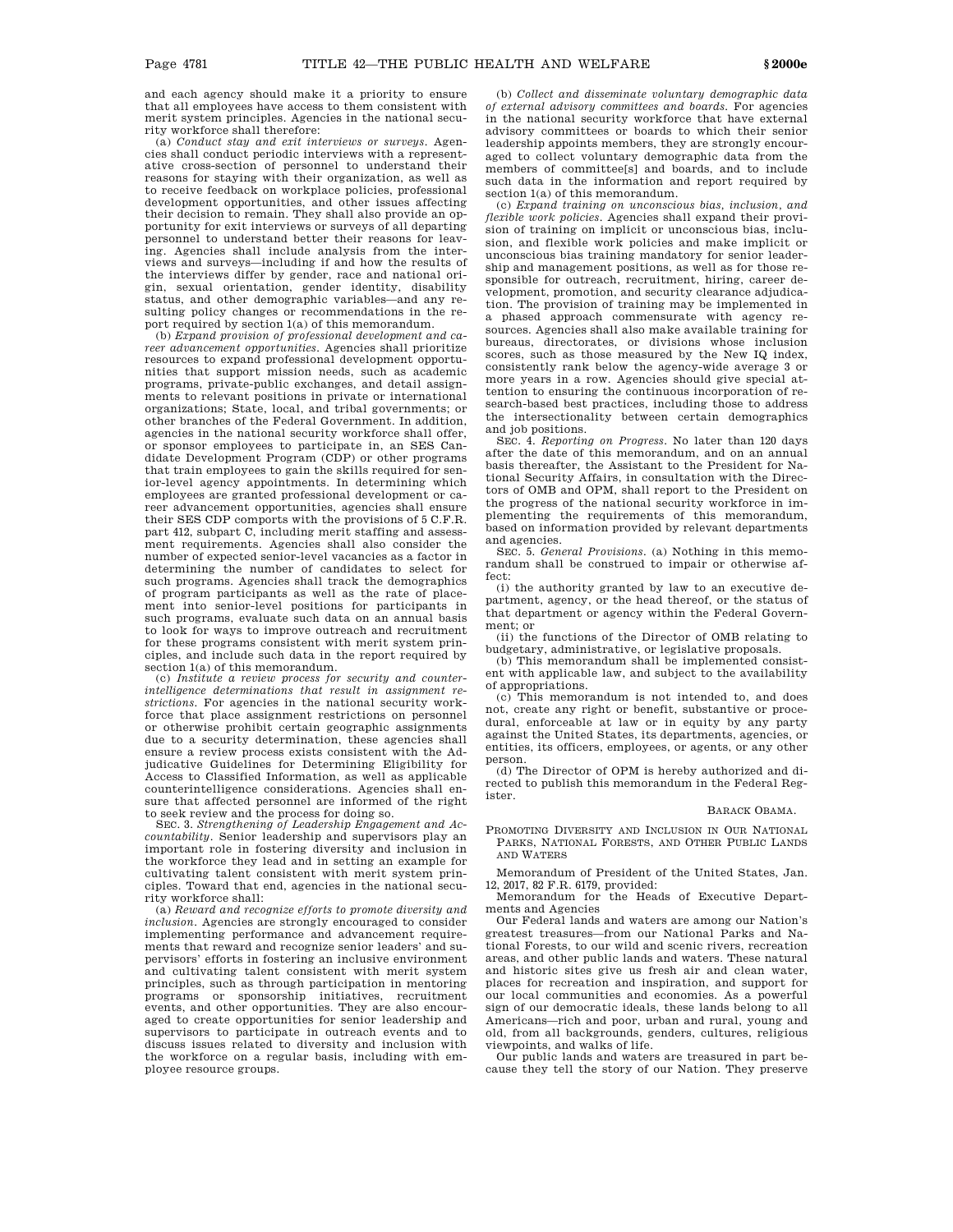the history from our Nation's wars, protect cultural sites considered sacred to countless Americans, and honor the accomplishments of distinctly American leaders ranging from Harriet Tubman to Abraham Lincoln to Cesar Chavez. I am proud that my Administration has greatly expanded the stories that our protected public lands and waters tell about our Nation through designating a diverse collection of cultural and historic sites as new parks and monuments and by restoring the Koyukon Athabascan name of Denali to the tallest mountain in North America. I am proud, too, that my Administration has sought to expand access to our public lands and waters and to make them more welcoming to all Americans, especially those who have not regularly visited our Nation's great outdoors or had the means to do so easily. Initiatives like ''Every Kid in a Park'' complement additional, ongoing efforts by Federal agencies to improve accessibility, but more work must be done to honor the promise and opportunity of the idea that our public lands belong to every American. Over the last 8 years, Federal land and water management agencies have also shown a renewed commitment to promoting equal opportunity for all employees and in creating work environments where everyone is empowered to reach their full potential.

The purpose of this memorandum is to ensure that all Americans have the opportunity to experience and enjoy our public lands and waters, that all segments of the population have the chance to engage in decisions about how our lands and waters are managed, and that our Federal workforce—not just the sites it manages is drawn from the rich range of the diversity in our Nation. In this memorandum, ''diversity'' refers to a range of characteristics including national origin, language, race, color, disability, ethnicity, age, religion, sexual orientation, gender (including gender identity), socioeconomic status, veteran status, and family structure. The term ''inclusion'' refers to a culture that connects each employee to the organization; encourages collaboration, flexibility, and fairness; and promotes diversity throughout the organization so that all individuals have opportunities to participate and contrib-

ute to their full potential. This memorandum is directed at the Department of the Interior, the U.S. Forest Service, the Office of the Assistant Secretary of the Army for Civil Works, and the National Oceanic and Atmospheric Administration (covered agencies).

Promoting diversity and inclusion is not the sole responsibility of one office within a Federal agency but a joint effort that requires engagement by senior leadership and the entire workforce. In implementing the guidance in this memorandum, each covered agency shall ensure its diversity and inclusion practices are fully integrated into broader planning efforts and supported by sufficient resource allocations and effective programs that promote a wide range of investments in personnel development, public engagement, and opportunities for inclusive access.

Therefore, by the authority vested in me as President by the Constitution and the laws of the United States of America, I hereby direct the following:

SECTION 1. *Diversity and Inclusion in the Federal Workforce*. The quality and integrity of our National Parks, National Forests, and other public lands and waters depend on the public servants who steward them for the benefit of current and future generations. To ensure we are managing these resources responsibly, we must have a diverse and inclusive Federal workforce practicing public land management that recognizes the challenges facing communities across the Nation. A more diverse and inclusive Federal workforce also creates a more welcoming experience for all Americans, no matter their background or where they live, and encourages engagement with Federal agencies on the management and future of our public lands and waters. Consistent with existing authorities, each covered agency shall prioritize building a more diverse and inclusive Federal workforce reflective of our Nation and its citizens.

Federal agencies are subject to existing authorities aimed at addressing the leadership role and obligations of the Federal Government as an employer. For example, Executive Order 13583 of August 18, 2011 (Establishing a Coordinated Government-wide Initiative to Promote Diversity and Inclusion in the Federal Workforce), requires Federal agencies to take action to promote equal opportunity, diversity, and inclusion in the Federal workforce. Federal agencies also are required by section 717 of title VII of the Civil Rights Act of 1964 to take proactive steps to ensure equal opportunity for all Federal employees and applicants for Federal employment. This memorandum directs each of the covered agencies to pursue additional actions that create and maintain a diverse and inclusive Federal workforce. Toward that end, each covered agency shall integrate the following activities in its efforts to comply with related statutory mandates, Executive Orders, regulatory requirements, and individual agency policies:

(a) Provide professional development opportunities and tools. A diverse and inclusive work environment enhances the ability of each covered agency to create, retain, and sustain a strong workforce by allowing all employees to perform to their full potential and talent. Professional development opportunities and tools are key to fostering that potential, and ensuring that all employees have access to them should be a priority for all agencies, consistent with merit system principles. Accordingly, each covered agency shall:

(i) Develop a mechanism to conduct periodic interviews with a voluntary representative cross-section of its workforce to gain a more complete understanding of the reasons that employees choose to stay with their organizations, as well as to receive feedback on workplace policies, professional development opportunities, and other issues;

(ii) Provide optional exit interviews or surveys for all departing personnel;

(iii) Collect information as needed to identify methods for attracting applicants to Federal employment and retaining diverse workplace talent through existing workforce programs and initiatives;

(iv) Prioritize resources, as appropriate, to expand professional development opportunities that support mission needs, such as academic and fellowship programs, private-public exchanges, and detail assignments to private or international organizations, State, local and tribal governments, or other branches of the Federal Government;

(v) Offer, or sponsor employees to participate in, a Senior Executive Service Candidate Development Program or other program that trains employees to gain the skills required for senior-level appointments. Each covered agency shall consider the number of expected senior-level vacancies as one factor in determining the number of candidates to select for such programs. In the selection process for these programs, each covered agency shall consider redacting personal information, including applicant names, from all materials provided for review to reduce the potential for unconscious bias. Each covered agency also shall evaluate on a retroactive basis the placement rate of program graduates into senior-level positions, including available demographic data, on an annual basis to look for ways to improve outreach and recruitment for these programs consistent with merit system principles. Each covered agency shall consult with the Office of Personnel Management (OPM) on the development or enhancement of data-collection tools to conduct these evaluations; and

(vi) Seek additional opportunities for the development and implementation of upward mobility programs.

(b) Strengthen leadership engagement and accountability. Senior leadership and supervisors play an important role in fostering diversity and inclusion in the workforce they lead and setting an example for cultivating this and future generations of talent. Toward that end, each covered agency shall:

(i) Reward and recognize efforts to promote diversity and inclusion in the workforce. Consistent with merit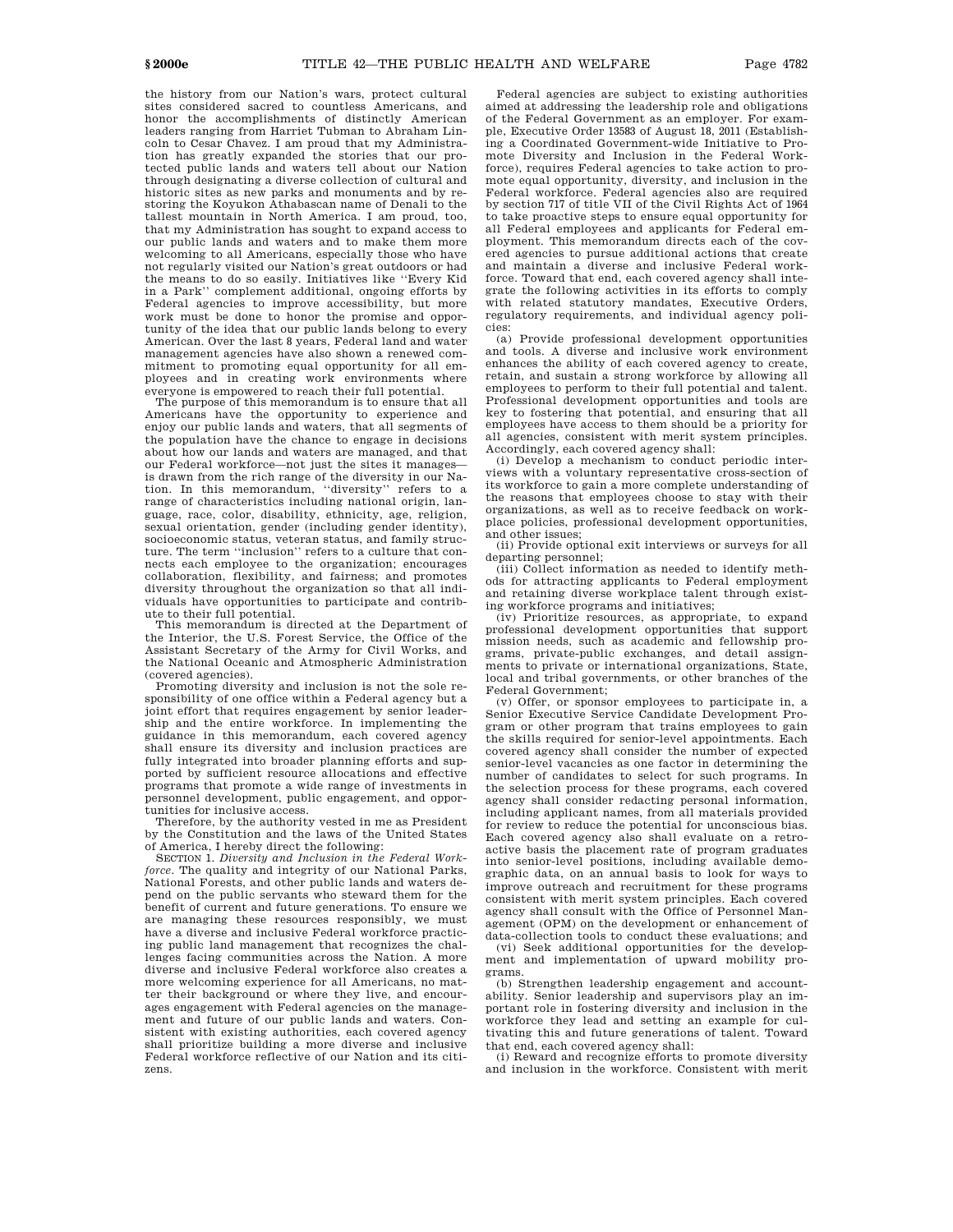system principles, each covered agency is strongly encouraged to consider implementing performance and advancement requirements that reward and recognize senior leaders' and supervisors' success in fostering diverse and inclusive workplace environments and in cultivating talent, such as through participation in mentoring programs or sponsorship initiatives, recruitment events, and other opportunities. Each covered agency also is encouraged to identify opportunities for senior leadership and supervisors to participate in outreach events and discuss issues related to promoting diversity and inclusion in its workforce on a regular basis with support from any existing employee resource group, as appropriate; and

(ii) Expand training on unconscious bias, diversity and inclusion, and flexible work policies. Each covered agency shall expand its provision of training on unconscious bias, diversity and inclusion, and flexible work policies and make unconscious bias training mandatory for senior leadership and management positions, including for employees responsible for outreach, recruitment, hiring, career development, promotion, and law enforcement. The provision of training may be implemented in a phased approach commensurate with agency resources. Each covered agency shall also make available training on a 2-year cycle for bureaus, directorates, or divisions for which inclusion scores, such as those measured by the New IQ index, demonstrate no improvement since the previous training cycle. Special attention should be given to ensure the continuous incorporation of research-based best practices, including those to address the relationship between certain demographics and job positions.

(c) Analyze existing data and identify opportunities for improvement. Each covered agency shall continue to evaluate and eliminate existing barriers to the successful growth of diversity and inclusion in the Federal workplace. The following actions shall be taken to ensure continued progress on this issue:

(i) Each covered agency shall integrate the activities described under subsections (a) and (b) of this section in the priorities and actions outlined in Executive Order 13583 and the periodic agency self-assessments and barrier analyses required by Equal Employment Opportunity Commission Management Directive 715, and shall make such assessments and analyses publicly available;

(ii) Human resources and any appropriate diversity and leadership staff from each of the covered agencies shall meet at least twice each year with agency leadership to discuss actions pursued under sections 1(a) and 1(b) of this memorandum, including working to identify and eliminate barriers to promoting diversity and inclusion in agency workforces and to discuss potential actions to improve hiring programs, recruitment, and workforce training and development. Where data gaps are identified, each covered agency is encouraged to collect additional information as needed in order to identify methods for attracting and retaining talent from diverse populations, with particular attention to senior and management positions. Each covered agency shall consult with OPM on the development or enhancement of data-collection tools to collect this information; and

(iii) OPM shall continue to review covered agencyspecific diversity and inclusion plans and provide recommended modifications for agency consideration, including recommendations on strategies to promote diversity and inclusion in agency workforces and potential improvements to the use of existing agency hiring authorities.

SEC. 2. *Enhancing Opportunities for all Americans to Experience Public Lands and Waters*. (a) Recognizing that our public lands belong to all Americans, it is critical that all Americans can experience Federal lands and waters and the benefits they provide, and that diverse populations are able to provide input to inform the management and stewardship of these important re-sources. In order to achieve this goal, each covered agency shall:

(i) Identify site-specific opportunities. As each covered agency periodically updates or develops new management plans for its lands and waters, it shall evaluate specific barriers and opportunities, as appropriate, to improve visitation, access, and recreational opportunities for diverse populations;

(ii) Update policies to ensure engagement with diverse constituencies. As policy manuals and handbooks are updated, each covered agency shall ensure that these materials reflect the importance of engaging with diverse populations in resource protection, land and water management, and program planning and decisionmaking, as appropriate;

(iii) Establish internal policies for recipients of Federal funding. Each covered agency shall ensure that State, local, tribal, and private sector recipients of Federal funding are taking action to improve visitation, access, and recreational opportunities for diverse populations;

(iv) Identify public liaisons. Within 90 days of the issuance of this memorandum, each covered agency shall identify multiple public liaisons with a diversity of backgrounds and perspectives to be charged with facilitating input from and engaging with diverse populations in land and water management processes;

(v) Identify opportunities on advisory councils and stakeholder committees. Within 120 days of the issuance of this memorandum, each covered agency shall identify opportunities to promote participation by diverse populations in advisory councils and stakeholder committees established to support public land or water management; environmental, public health, or energy development planning; and other relevant decisionmaking; and

(vi) Develop an action plan. Within 1 year of the issuance of this memorandum, each covered agency shall provide a publicly available action plan to the Chair of the White House Council on Environmental Quality identifying specific actions the agency will take to 1) improve access for diverse populations—particularly for minority, low-income, and disabled populations and tribal communities—to experience and enjoy our Federal lands and waters, and 2) address barriers to their participation in the protection and management of important historic, cultural, or natural areas. Each covered agency shall identify in its action plan any critical barriers to achieving both of these goals. This barrier evaluation should draw on internal staff input as well as external perspectives, including interviews, surveys, and engagement with non-governmental entities, as appropriate and as resources allow. Each action plan should include specific steps that the covered agency will take to address identified barriers, including national as well as regional strategies, and, where appropriate, site-specific initiatives. Each covered agency should work through the Federal Recreation Council (FRC) to assist with the development of this action plan and use the FRC to share best practices and recommendations regarding specific programs and initiatives.

(b) In identifying actions to improve opportunities for all Americans to experience our Federal lands and waters, each covered agency should consider a range of actions including the following:

(i) Conducting active outreach to diverse populations—particularly minority, low-income, and disabled populations and tribal communities—to increase awareness about specific programs and opportunities;

(ii) Focusing on the mentoring of new environmental, outdoor recreation, and preservation leaders to increase diverse representation in these areas and on our public lands;

(iii) Forging new partnerships with State, local, tribal, private, and non-profit partners to expand access for diverse populations, particularly those in the immediate vicinity of a protected area;

(iv) Identifying and making improvements to existing programs to increase visitation and access by diverse populations—particularly minority, low-income, and disabled populations and tribal communities;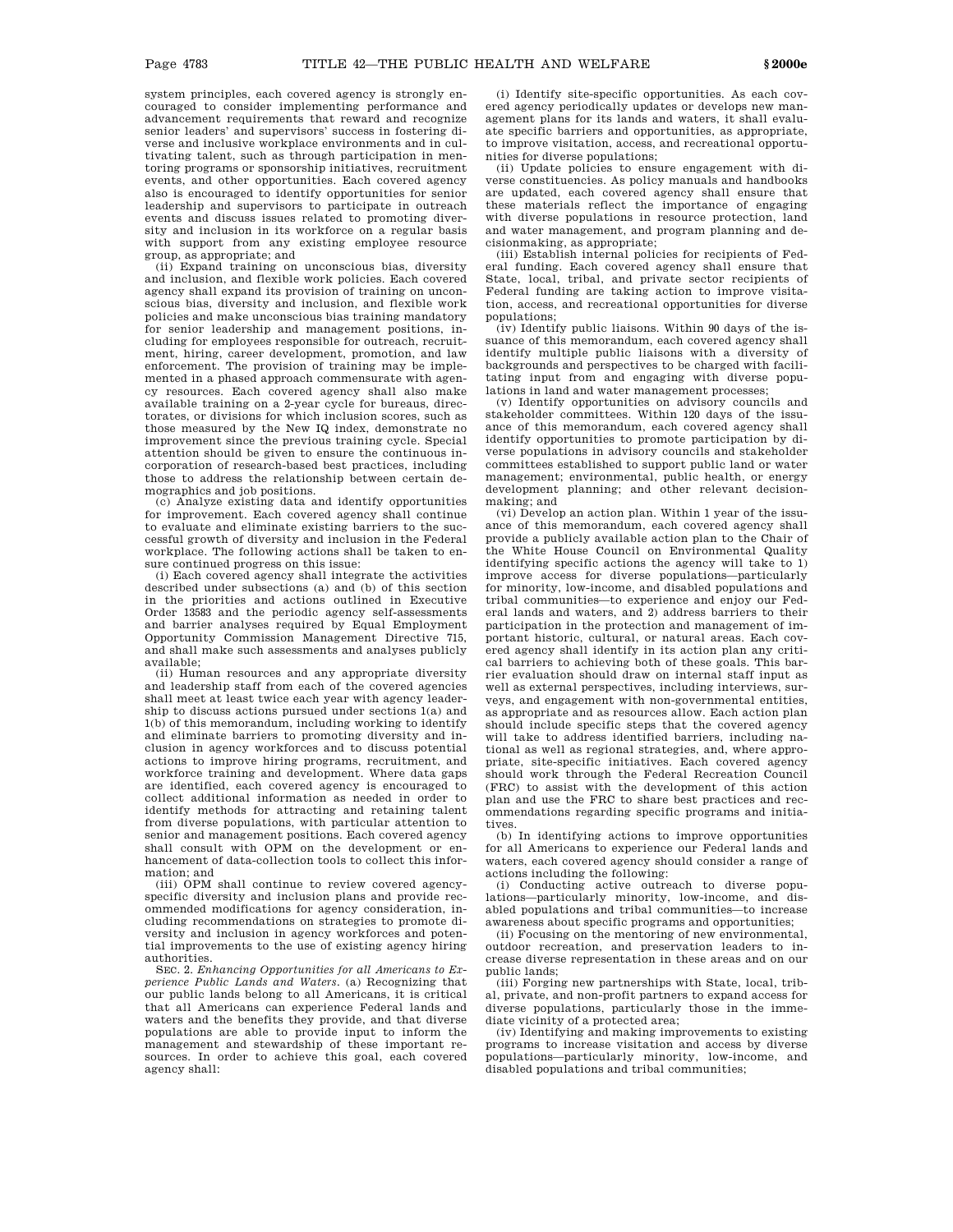(v) Creating new programs, especially those that could address certain gaps that are identified;

(vi) Expanding the use of multilingual and culturally appropriate materials, including American Sign Language, in public communications and educational strategies, including through social media strategies, as appropriate, that target diverse populations;

(vii) Continuing coordinated, interagency efforts to promote youth engagement and empowerment, including fostering new partnerships with diversity- and youth-serving organizations and new partnerships with urban areas and programs; and

(viii) Identifying possible staff liaisons to diverse populations, particularly those in the immediate vicinity of a given protected area.

(c) In identifying actions to improve opportunities for all Americans to participate in the protection and management of important historic, cultural, and natural areas, each covered agency shall consider a range of actions including the following:

(i) Considering recommendations and proposals from diverse populations to protect at-risk historic, cultural, and natural sites;

(ii) Improving the availability and distribution of relevant information about ongoing land and water management planning and policy revisions;

(iii) Identifying agency staff charged with outreach to diverse populations;

(iv) Identifying opportunities to facilitate public participation from interested diverse populations facing financial barriers, including through partnerships, where appropriate, with philanthropic organizations and tribal, State, and local governments; and

(v) Taking other actions to increase opportunities for diverse populations to provide input and recommendations on protecting, improving access to, or otherwise managing important historic, cultural, or natural areas, with an emphasis on stakeholders facing significant barriers to participation.

SEC. 3. *General Provisions*. (a) Nothing in this memorandum shall be construed to impair or otherwise affect:

(i) the authority granted by law to an executive department or agency, or the head thereof, or the status of that department or agency within the Federal Government; or

(ii) the functions of the Director of the Office of Management and Budget relating to budgetary, administrative, or legislative proposals.

(b) This memorandum shall be implemented consistent with applicable law, and subject to the availability of appropriations.

(c) The Secretary of the Interior is hereby authorized and directed to publish this memorandum in the Federal Register.

### BARACK OBAMA.

#### **§ 2000e–1. Exemption**

### **(a) Inapplicability of subchapter to certain aliens and employees of religious entities**

This subchapter shall not apply to an employer with respect to the employment of aliens outside any State, or to a religious corporation, association, educational institution, or society with respect to the employment of individuals of a particular religion to perform work connected with the carrying on by such corporation, association, educational institution, or society of its activities.

### **(b) Compliance with statute as violative of foreign law**

It shall not be unlawful under section 2000e–2 or 2000e–3 of this title for an employer (or a corporation controlled by an employer), labor organization, employment agency, or joint labormanagement committee controlling apprenticeship or other training or retraining (including on-the-job training programs) to take any action otherwise prohibited by such section, with respect to an employee in a workplace in a foreign country if compliance with such section would cause such employer (or such corporation), such organization, such agency, or such committee to violate the law of the foreign country in which such workplace is located.

### **(c) Control of corporation incorporated in foreign country**

(1) If an employer controls a corporation whose place of incorporation is a foreign country, any practice prohibited by section 2000e–2 or 2000e–3 of this title engaged in by such corporation shall be presumed to be engaged in by such employer.

 $(2)$  Sections 2000e–2 and 2000e–3 of this title shall not apply with respect to the foreign operations of an employer that is a foreign person not controlled by an American employer.

(3) For purposes of this subsection, the determination of whether an employer controls a corporation shall be based on—

(A) the interrelation of operations;

(B) the common management;

(C) the centralized control of labor relations; and

(D) the common ownership or financial control,

of the employer and the corporation.

(Pub. L. 88–352, title VII, §702, July 2, 1964, 78 Stat. 255; Pub. L. 92–261, §3, Mar. 24, 1972, 86 Stat. 103; Pub. L. 102–166, title I, §109(b)(1), Nov. 21, 1991, 105 Stat. 1077.)

#### AMENDMENTS

1991—Pub. L. 102–166 designated existing provisions as subsec. (a) and added subsecs. (b) and (c).

1972—Pub. L. 92–261 reenacted section catchline without change and amended text generally. Prior to amendment, text read as follows: ''This subchapter shall not apply to an employer with respect to the employment of aliens outside any State, or to a religious corporation, association, or society with respect to the employment of individuals of a particular religion to perform work connected with the carrying on by such corporation, association, or society of its religious activities or to an educational institution with respect to the employment of individuals to perform work connected with the educational activities of such institution.

#### EFFECTIVE DATE OF 1991 AMENDMENT

Amendment by Pub. L. 102–166 inapplicable to conduct occurring before Nov. 21, 1991, see section 109(c) of Pub. L. 102–166, set out as a note under section 2000e of this title.

### **§ 2000e–2. Unlawful employment practices**

#### **(a) Employer practices**

It shall be an unlawful employment practice for an employer—

(1) to fail or refuse to hire or to discharge any individual, or otherwise to discriminate against any individual with respect to his compensation, terms, conditions, or privileges of employment, because of such individual's race, color, religion, sex, or national origin; or

(2) to limit, segregate, or classify his employees or applicants for employment in any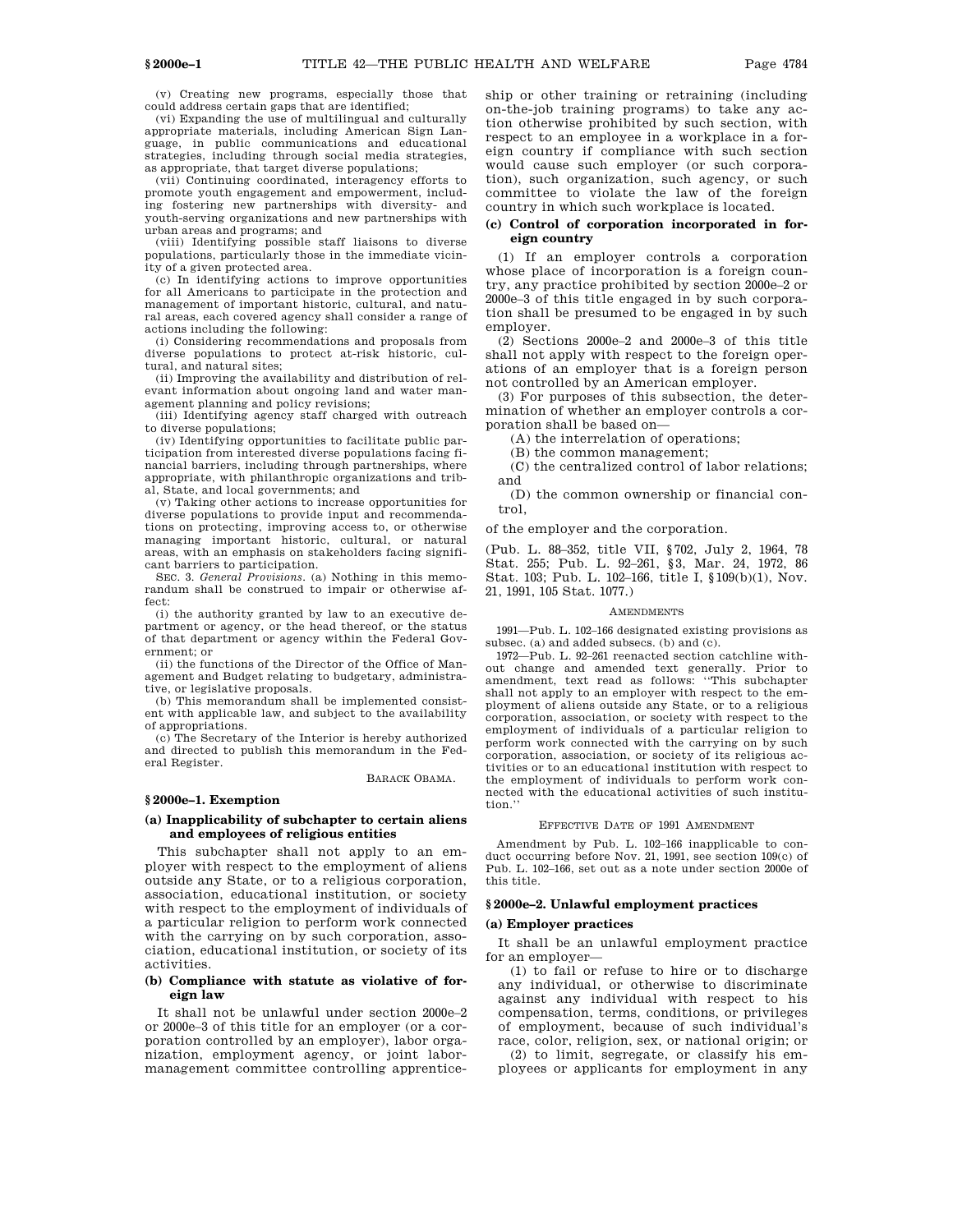way which would deprive or tend to deprive any individual of employment opportunities or otherwise adversely affect his status as an employee, because of such individual's race, color, religion, sex, or national origin.

### **(b) Employment agency practices**

It shall be an unlawful employment practice for an employment agency to fail or refuse to refer for employment, or otherwise to discriminate against, any individual because of his race, color, religion, sex, or national origin, or to classify or refer for employment any individual on the basis of his race, color, religion, sex, or national origin.

### **(c) Labor organization practices**

It shall be an unlawful employment practice for a labor organization—

(1) to exclude or to expel from its membership, or otherwise to discriminate against, any individual because of his race, color, religion, sex, or national origin;

(2) to limit, segregate, or classify its membership or applicants for membership, or to classify or fail or refuse to refer for employment any individual, in any way which would deprive or tend to deprive any individual of employment opportunities, or would limit such employment opportunities or otherwise adversely affect his status as an employee or as an applicant for employment, because of such individual's race, color, religion, sex, or national origin; or

(3) to cause or attempt to cause an employer to discriminate against an individual in violation of this section.

### **(d) Training programs**

It shall be an unlawful employment practice for any employer, labor organization, or joint labor-management committee controlling apprenticeship or other training or retraining, including on-the-job training programs to discriminate against any individual because of his race, color, religion, sex, or national origin in admission to, or employment in, any program established to provide apprenticeship or other training.

### **(e) Businesses or enterprises with personnel qualified on basis of religion, sex, or national origin; educational institutions with personnel of particular religion**

Notwithstanding any other provision of this subchapter, (1) it shall not be an unlawful employment practice for an employer to hire and employ employees, for an employment agency to classify, or refer for employment any individual, for a labor organization to classify its membership or to classify or refer for employment any individual, or for an employer, labor organization, or joint labor-management committee controlling apprenticeship or other training or retraining programs to admit or employ any individual in any such program, on the basis of his religion, sex, or national origin in those certain instances where religion, sex, or national origin is a bona fide occupational qualification reasonably necessary to the normal operation of that particular business or enterprise, and (2) it shall not be an unlawful employment practice for a school, college, university, or other educational institution or institution of learning to hire and employ employees of a particular religion if such school, college, university, or other educational institution or institution of learning is, in whole or in substantial part, owned, supported, controlled, or managed by a particular religion or by a particular religious corporation, association, or society, or if the curriculum of such school, college, university, or other educational institution or institution of learning is directed toward the propagation of a particular religion.

### **(f) Members of Communist Party or Communistaction or Communist-front organizations**

As used in this subchapter, the phrase ''unlawful employment practice'' shall not be deemed to include any action or measure taken by an employer, labor organization, joint labor-management committee, or employment agency with respect to an individual who is a member of the Communist Party of the United States or of any other organization required to register as a Communist-action or Communist-front organization by final order of the Subversive Activities Control Board pursuant to the Subversive Activities Control Act of 1950 [50 U.S.C. 781 et seq.].

### **(g) National security**

Notwithstanding any other provision of this subchapter, it shall not be an unlawful employment practice for an employer to fail or refuse to hire and employ any individual for any position, for an employer to discharge any individual from any position, or for an employment agency to fail or refuse to refer any individual for employment in any position, or for a labor organization to fail or refuse to refer any individual for employment in any position, if—

(1) the occupancy of such position, or access to the premises in or upon which any part of the duties of such position is performed or is to be performed, is subject to any requirement imposed in the interest of the national security of the United States under any security program in effect pursuant to or administered under any statute of the United States or any Executive order of the President; and

(2) such individual has not fulfilled or has ceased to fulfill that requirement.

### **(h) Seniority or merit system; quantity or quality of production; ability tests; compensation based on sex and authorized by minimum wage provisions**

Notwithstanding any other provision of this subchapter, it shall not be an unlawful employment practice for an employer to apply different standards of compensation, or different terms, conditions, or privileges of employment pursuant to a bona fide seniority or merit system, or a system which measures earnings by quantity or quality of production or to employees who work in different locations, provided that such differences are not the result of an intention to discriminate because of race, color, religion, sex, or national origin, nor shall it be an unlawful employment practice for an employer to give and to act upon the results of any professionally developed ability test provided that such test,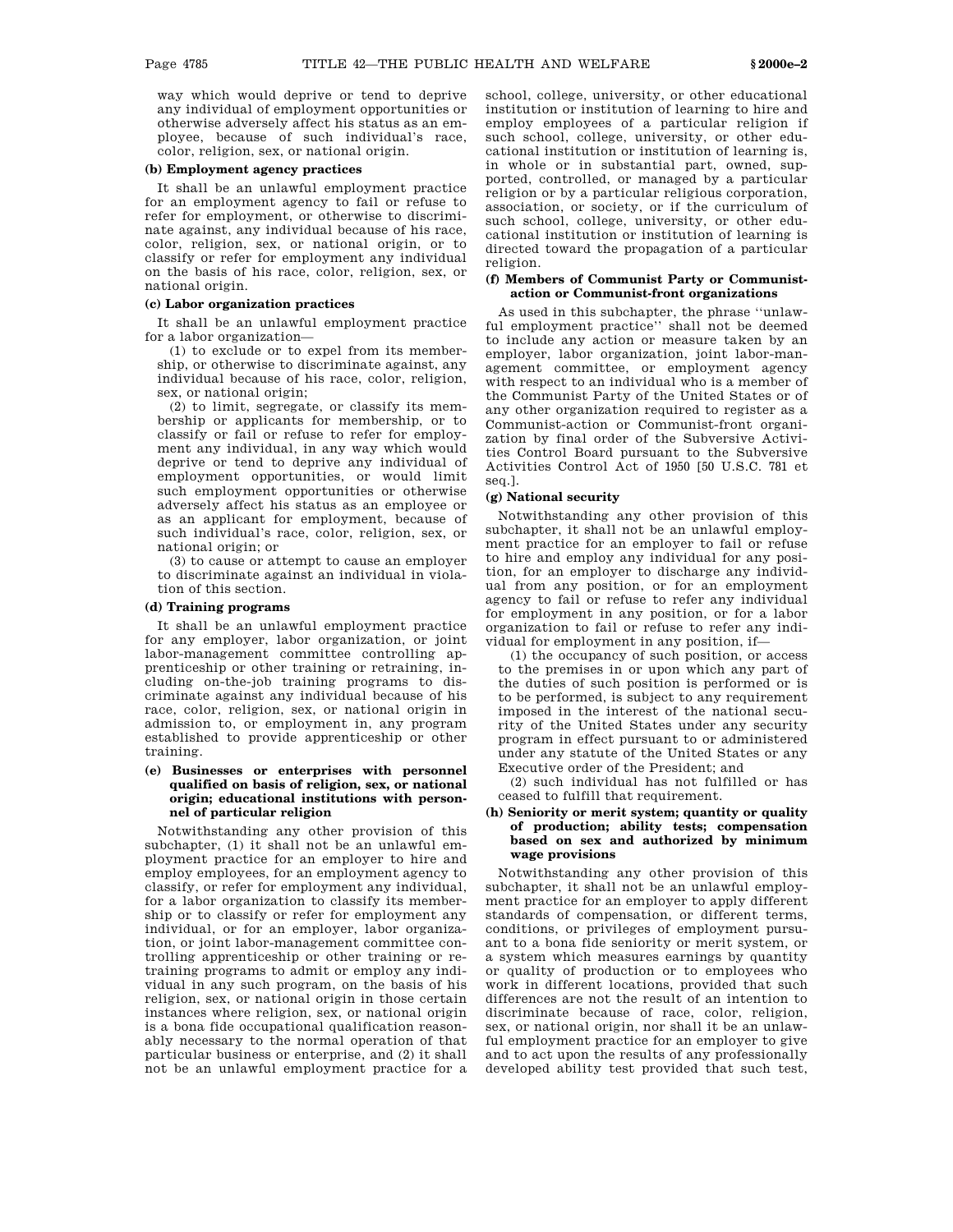its administration or action upon the results is not designed, intended or used to discriminate because of race, color, religion, sex or national origin. It shall not be an unlawful employment practice under this subchapter for any employer to differentiate upon the basis of sex in determining the amount of the wages or compensation paid or to be paid to employees of such employer if such differentiation is authorized by the provisions of section 206(d) of title 29.

### **(i) Businesses or enterprises extending preferential treatment to Indians**

Nothing contained in this subchapter shall apply to any business or enterprise on or near an Indian reservation with respect to any publicly announced employment practice of such business or enterprise under which a preferential treatment is given to any individual because he is an Indian living on or near a reservation.

### **(j) Preferential treatment not to be granted on account of existing number or percentage imbalance**

Nothing contained in this subchapter shall be interpreted to require any employer, employment agency, labor organization, or joint labormanagement committee subject to this subchapter to grant preferential treatment to any individual or to any group because of the race, color, religion, sex, or national origin of such individual or group on account of an imbalance which may exist with respect to the total number or percentage of persons of any race, color, religion, sex, or national origin employed by any employer, referred or classified for employment by any employment agency or labor organization, admitted to membership or classified by any labor organization, or admitted to, or employed in, any apprenticeship or other training program, in comparison with the total number or percentage of persons of such race, color, religion, sex, or national origin in any community, State, section, or other area, or in the available work force in any community, State, section, or other area.

### **(k) Burden of proof in disparate impact cases**

(1)(A) An unlawful employment practice based on disparate impact is established under this subchapter only if—

(i) a complaining party demonstrates that a respondent uses a particular employment practice that causes a disparate impact on the basis of race, color, religion, sex, or national origin and the respondent fails to demonstrate that the challenged practice is job related for the position in question and consistent with business necessity; or

(ii) the complaining party makes the demonstration described in subparagraph (C) with respect to an alternative employment practice and the respondent refuses to adopt such alternative employment practice.

(B)(i) With respect to demonstrating that a particular employment practice causes a disparate impact as described in subparagraph (A)(i), the complaining party shall demonstrate that each particular challenged employment practice causes a disparate impact, except that if the complaining party can demonstrate to the court that the elements of a respondent's decisionmaking process are not capable of separation for analysis, the decisionmaking process may be analyzed as one employment practice.

(ii) If the respondent demonstrates that a specific employment practice does not cause the disparate impact, the respondent shall not be required to demonstrate that such practice is required by business necessity.

(C) The demonstration referred to by subpara $graph (A)(ii) shall be in accordance with the law$ as it existed on June 4, 1989, with respect to the concept of ''alternative employment practice''.

(2) A demonstration that an employment practice is required by business necessity may not be used as a defense against a claim of intentional discrimination under this subchapter.

(3) Notwithstanding any other provision of this subchapter, a rule barring the employment of an individual who currently and knowingly uses or possesses a controlled substance, as defined in schedules I and II of section 102(6) of the Controlled Substances Act (21 U.S.C. 802(6)), other than the use or possession of a drug taken under the supervision of a licensed health care professional, or any other use or possession authorized by the Controlled Substances Act [21 U.S.C. 801 et seq.] or any other provision of Federal law, shall be considered an unlawful employment practice under this subchapter only if such rule is adopted or applied with an intent to discriminate because of race, color, religion, sex, or national origin.

### **(***l***) Prohibition of discriminatory use of test scores**

It shall be an unlawful employment practice for a respondent, in connection with the selection or referral of applicants or candidates for employment or promotion, to adjust the scores of, use different cutoff scores for, or otherwise alter the results of, employment related tests on the basis of race, color, religion, sex, or national origin.

### **(m) Impermissible consideration of race, color, religion, sex, or national origin in employment practices**

Except as otherwise provided in this subchapter, an unlawful employment practice is established when the complaining party demonstrates that race, color, religion, sex, or national origin was a motivating factor for any employment practice, even though other factors also motivated the practice.

### **(n) Resolution of challenges to employment practices implementing litigated or consent judgments or orders**

(1)(A) Notwithstanding any other provision of law, and except as provided in paragraph (2), an employment practice that implements and is within the scope of a litigated or consent judgment or order that resolves a claim of employment discrimination under the Constitution or Federal civil rights laws may not be challenged under the circumstances described in subparagraph (B).

 $(\bar{B})$  A practice described in subparagraph  $(A)$ may not be challenged in a claim under the Constitution or Federal civil rights laws—

(i) by a person who, prior to the entry of the judgment or order described in subparagraph  $(A)$ , had—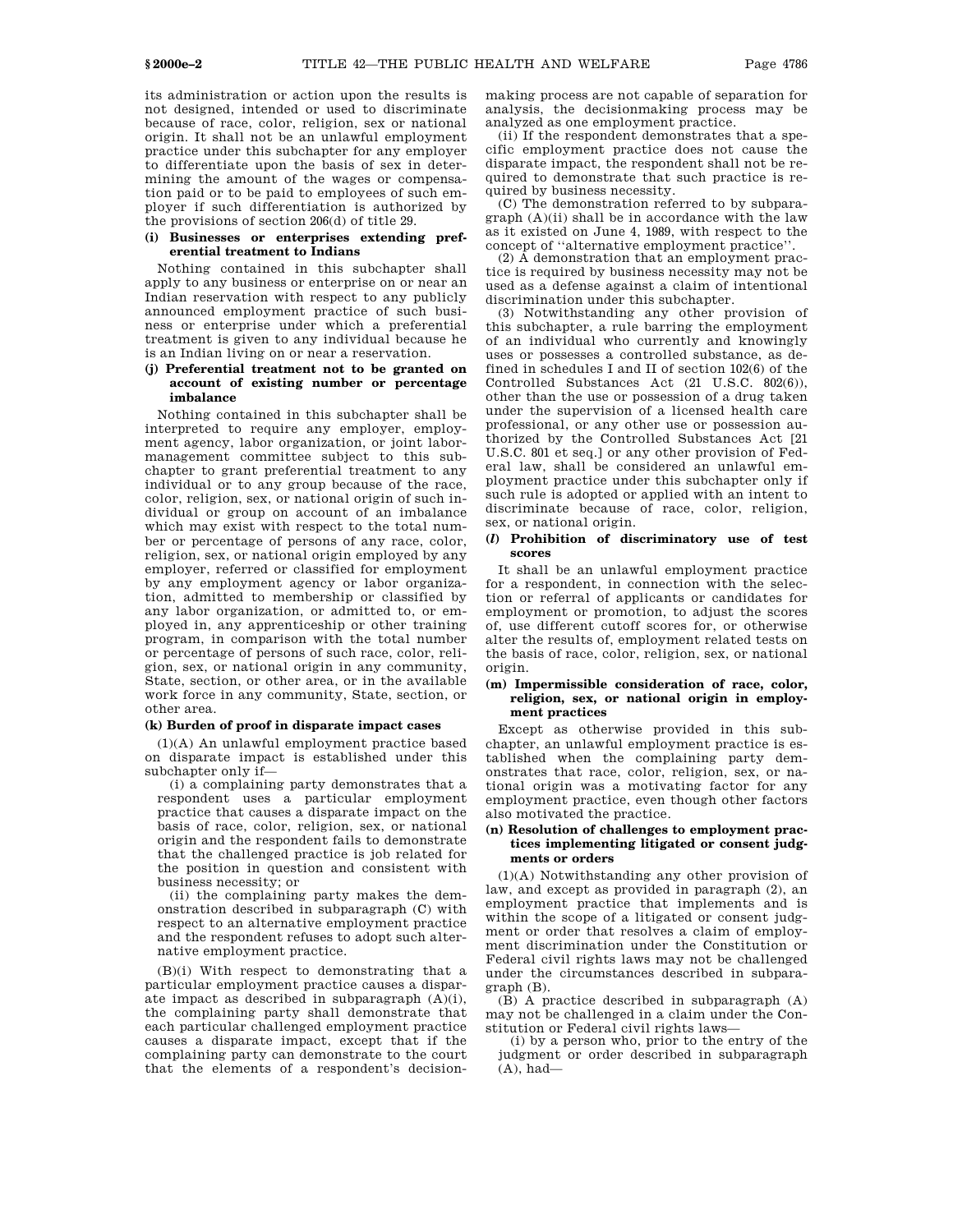(I) actual notice of the proposed judgment or order sufficient to apprise such person that such judgment or order might adversely affect the interests and legal rights of such person and that an opportunity was available to present objections to such judgment or order by a future date certain; and

(II) a reasonable opportunity to present objections to such judgment or order; or

(ii) by a person whose interests were adequately represented by another person who had previously challenged the judgment or order on the same legal grounds and with a similar factual situation, unless there has been an intervening change in law or fact.

(2) Nothing in this subsection shall be construed to—

(A) alter the standards for intervention under rule 24 of the Federal Rules of Civil Procedure or apply to the rights of parties who have successfully intervened pursuant to such rule in the proceeding in which the parties intervened;

(B) apply to the rights of parties to the action in which a litigated or consent judgment or order was entered, or of members of a class represented or sought to be represented in such action, or of members of a group on whose behalf relief was sought in such action by the Federal Government;

(C) prevent challenges to a litigated or consent judgment or order on the ground that such judgment or order was obtained through collusion or fraud, or is transparently invalid or was entered by a court lacking subject matter jurisdiction; or

(D) authorize or permit the denial to any person of the due process of law required by the Constitution.

(3) Any action not precluded under this subsection that challenges an employment consent judgment or order described in paragraph (1) shall be brought in the court, and if possible before the judge, that entered such judgment or order. Nothing in this subsection shall preclude a transfer of such action pursuant to section 1404 of title 28.

(Pub. L. 88–352, title VII, §703, July 2, 1964, 78 Stat. 255; Pub. L. 92–261, §8(a), (b), Mar. 24, 1972, 86 Stat. 109; Pub. L. 102–166, title I, §§105(a), 106, 107(a), 108, Nov. 21, 1991, 105 Stat. 1074–1076.)

#### REFERENCES IN TEXT

The Subversive Activities Control Act of 1950, referred to in subsec. (f), is title I (§§1–32) of act Sept. 23, 1950, ch. 1024, 64 Stat. 987, which is classified principally to subchapter I (§781 et seq.) of chapter 23 of Title 50, War and National Defense. For complete classification of this Act to the Code, see Tables.

The Controlled Substances Act, referred to in subsec. (k)(3), is title II of Pub. L. 91–513, Oct. 27, 1970, 84 Stat. 1242, which is classified principally to subchapter I (§801 et seq.) of chapter 13 of Title 21, Food and Drugs. For complete classification of this Act to the Code, see Short Title note set out under section 801 of Title 21 and Tables.

The Federal Rules of Civil Procedure, referred to in subsec.  $(n)(2)(A)$ , are set out in the Appendix to Title 28, Judiciary and Judicial Procedure.

#### AMENDMENTS

1991—Subsec. (k). Pub. L. 102–166, §105(a), added subsec.  $(k)$ .

Subsec. (*l*). Pub. L. 102–166, §106, added subsec. (*l*). Subsec. (m). Pub. L. 102–166, §107(a), added subsec. (m).

Subsec. (n). Pub. L. 102–166, §108, added subsec. (n). 1972—Subsec. (a)(2). Pub. L. 92–261, §8(a), inserted ''or

applicants for employment'' after "his employees".<br>Subsec.  $(c)(2)$ . Pub. L.  $92-261$ ,  $88(b)$ , inserted "or appli- $\overline{S}$ ubsec. (c)(2). Pub. L. 92–261, §8(b), inserted

cants for membership'' after ''membership''.

### EFFECTIVE DATE OF 1991 AMENDMENT

Amendment by Pub. L. 102–166 effective Nov. 21, 1991, except as otherwise provided, see section 402 of Pub. L. 102–166, set out as a note under section 1981 of this title.

#### SUBVERSIVE ACTIVITIES CONTROL BOARD

Subversive Activities Control Board established by act Sept. 23, 1950, ch. 1024, §12, 64 Stat. 977, and ceased to operate on June 30, 1973.

#### **§ 2000e–3. Other unlawful employment practices**

### **(a) Discrimination for making charges, testifying, assisting, or participating in enforcement proceedings**

It shall be an unlawful employment practice for an employer to discriminate against any of his employees or applicants for employment, for an employment agency, or joint labor-management committee controlling apprenticeship or other training or retraining, including on-thejob training programs, to discriminate against any individual, or for a labor organization to discriminate against any member thereof or applicant for membership, because he has opposed any practice made an unlawful employment practice by this subchapter, or because he has made a charge, testified, assisted, or participated in any manner in an investigation, proceeding, or hearing under this subchapter.

### **(b) Printing or publication of notices or advertisements indicating prohibited preference, limitation, specification, or discrimination; occupational qualification exception**

It shall be an unlawful employment practice for an employer, labor organization, employment agency, or joint labor-management committee controlling apprenticeship or other training or retraining, including on-the-job training programs, to print or publish or cause to be printed or published any notice or advertisement relating to employment by such an employer or membership in or any classification or referral for employment by such a labor organization, or relating to any classification or referral for employment by such an employment agency, or relating to admission to, or employment in, any program established to provide apprenticeship or other training by such a joint labor-management committee, indicating any preference, limitation, specification, or discrimination, based on race, color, religion, sex, or national origin, except that such a notice or advertisement may indicate a preference, limitation, specification, or discrimination based on religion, sex, or national origin when religion, sex, or national origin is a bona fide occupational qualification for employment.

(Pub. L. 88–352, title VII, §704, July 2, 1964, 78 Stat. 257; Pub. L. 92–261, §8(c), Mar. 24, 1972, 86 Stat. 109.)

#### **AMENDMENTS**

1972—Subsec. (a). Pub. L. 92–261, §8(c)(1), inserted provision making it an unlawful employment practice for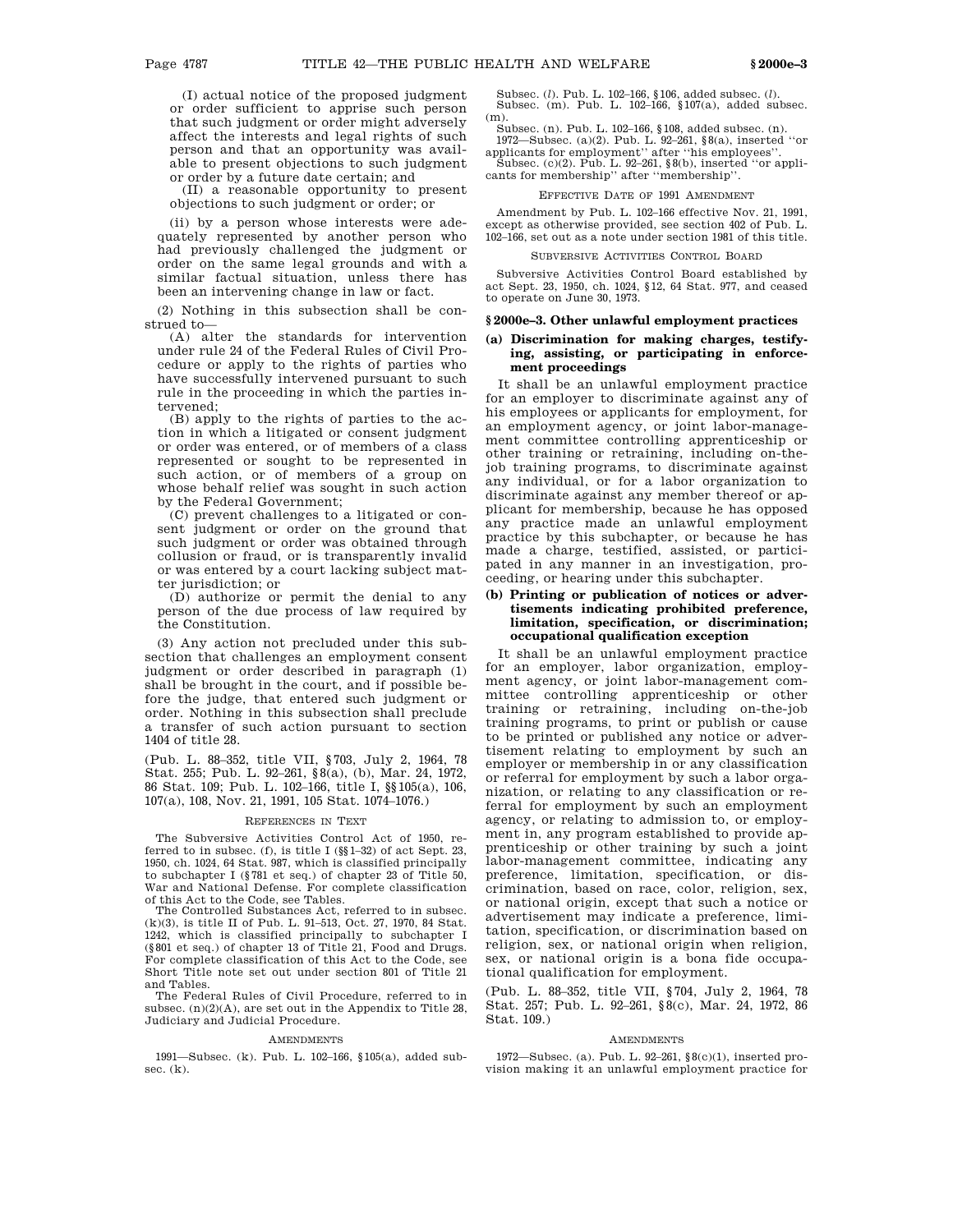a joint labor-management committee controlling apprenticeship or other training or retraining, including on-the-job training programs, to discriminate against the specified individuals.

Subsec. (b). Pub. L. 92–261, §8(c)(2), inserted provisions making prohibitions applicable to joint labormanagement committees controlling apprenticeship or other training or retraining, including on-the-job training programs, and notices or advertisements of such joint labor-management committees relating to admission to, or employment in, any program established to provide apprenticeship or other training.

### **§ 2000e–4. Equal Employment Opportunity Commission**

### **(a) Creation; composition; political representation; appointment; term; vacancies; Chairman and Vice Chairman; duties of Chairman; appointment of personnel; compensation of personnel**

There is hereby created a Commission to be known as the Equal Employment Opportunity Commission, which shall be composed of five members, not more than three of whom shall be members of the same political party. Members of the Commission shall be appointed by the President by and with the advice and consent of the Senate for a term of five years. Any individual chosen to fill a vacancy shall be appointed only for the unexpired term of the member whom he shall succeed, and all members of the Commission shall continue to serve until their successors are appointed and qualified, except that no such member of the Commission shall continue to serve (1) for more than sixty days when the Congress is in session unless a nomination to fill such vacancy shall have been submitted to the Senate, or (2) after the adjournment sine die of the session of the Senate in which such nomination was submitted. The President shall designate one member to serve as Chairman of the Commission, and one member to serve as Vice Chairman. The Chairman shall be responsible on behalf of the Commission for the administrative operations of the Commission, and, except as provided in subsection (b), shall appoint, in accordance with the provisions of title 5 governing appointments in the competitive service, such officers, agents, attorneys, administrative law judges, and employees as he deems necessary to assist it in the performance of its functions and to fix their compensation in accordance with the provisions of chapter 51 and subchapter III of chapter 53 of title 5, relating to classification and General Schedule pay rates: *Provided*, That assignment, removal, and compensation of administrative law judges shall be in accordance with sections 3105, 3344, 5372, and 7521 of title 5.

### **(b) General Counsel; appointment; term; duties; representation by attorneys and Attorney General**

(1) There shall be a General Counsel of the Commission appointed by the President, by and with the advice and consent of the Senate, for a term of four years. The General Counsel shall have responsibility for the conduct of litigation as provided in sections 2000e–5 and 2000e–6 of this title. The General Counsel shall have such other duties as the Commission may prescribe or as may be provided by law and shall concur with

the Chairman of the Commission on the appointment and supervision of regional attorneys. The General Counsel of the Commission on the effective date of this Act shall continue in such position and perform the functions specified in this subsection until a successor is appointed and qualified.

(2) Attorneys appointed under this section may, at the direction of the Commission, appear for and represent the Commission in any case in court, provided that the Attorney General shall conduct all litigation to which the Commission is a party in the Supreme Court pursuant to this subchapter.

### **(c) Exercise of powers during vacancy; quorum**

A vacancy in the Commission shall not impair the right of the remaining members to exercise all the powers of the Commission and three members thereof shall constitute a quorum.

### **(d) Seal; judicial notice**

The Commission shall have an official seal which shall be judicially noticed.

### **(e) Reports to Congress and the President**

The Commission shall at the close of each fiscal year report to the Congress and to the President concerning the action it has taken and the moneys it has disbursed. It shall make such further reports on the cause of and means of eliminating discrimination and such recommendations for further legislation as may appear desirable.

### **(f) Principal and other offices**

The principal office of the Commission shall be in or near the District of Columbia, but it may meet or exercise any or all its powers at any other place. The Commission may establish such regional or State offices as it deems necessary to accomplish the purpose of this subchapter.

### **(g) Powers of Commission**

The Commission shall have power—

(1) to cooperate with and, with their consent, utilize regional, State, local, and other agencies, both public and private, and individuals;

(2) to pay to witnesses whose depositions are taken or who are summoned before the Commission or any of its agents the same witness and mileage fees as are paid to witnesses in the courts of the United States;

(3) to furnish to persons subject to this subchapter such technical assistance as they may request to further their compliance with this subchapter or an order issued thereunder;

(4) upon the request of (i) any employer, whose employees or some of them, or (ii) any labor organization, whose members or some of them, refuse or threaten to refuse to cooperate in effectuating the provisions of this subchapter, to assist in such effectuation by conciliation or such other remedial action as is provided by this subchapter;

(5) to make such technical studies as are appropriate to effectuate the purposes and policies of this subchapter and to make the results of such studies available to the public;

(6) to intervene in a civil action brought under section 2000e–5 of this title by an ag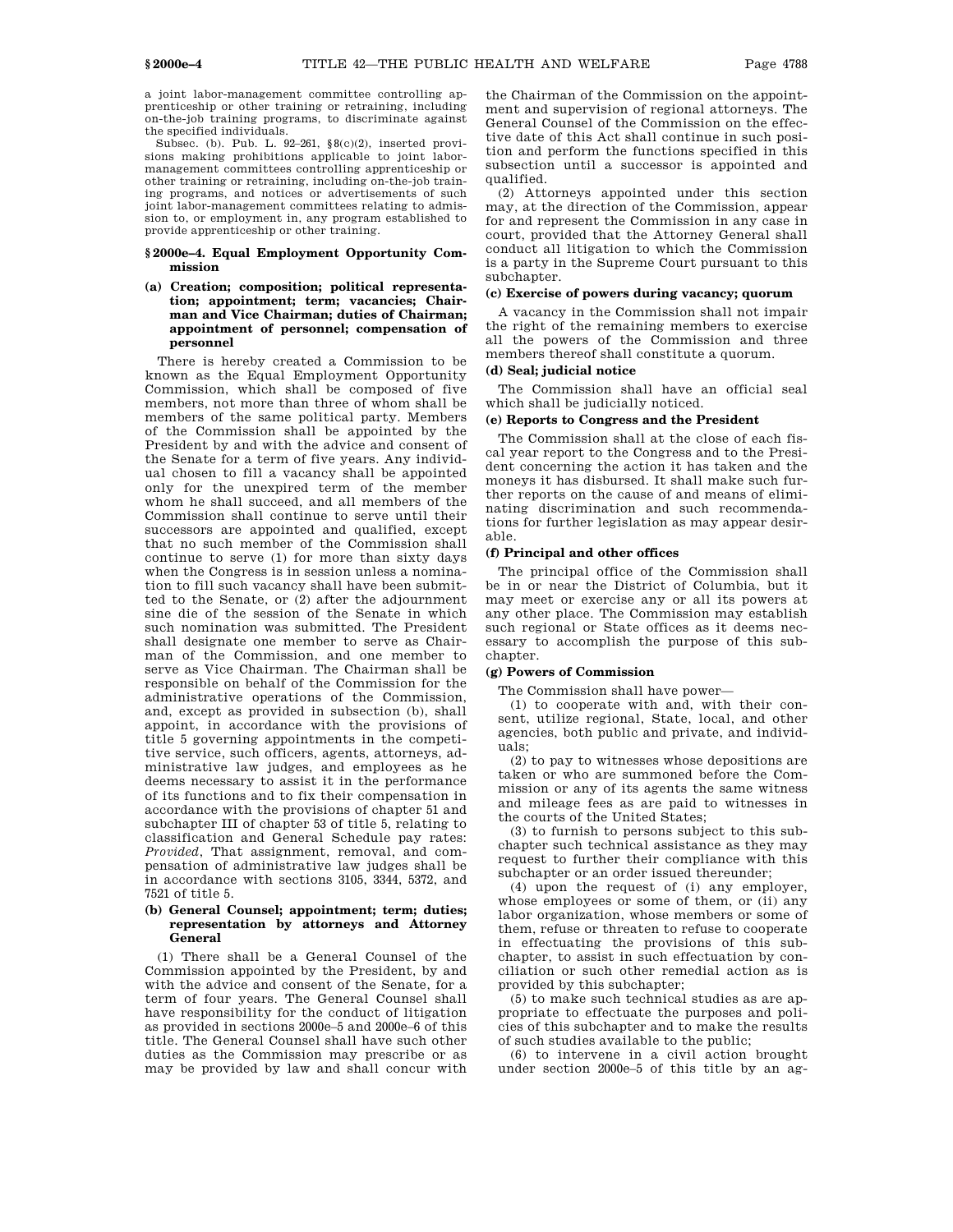grieved party against a respondent other than a government, governmental agency or political subdivision.

### **(h) Cooperation with other departments and agencies in performance of educational or promotional activities; outreach activities**

(1) The Commission shall, in any of its educational or promotional activities, cooperate with other departments and agencies in the performance of such educational and promotional activities.

(2) In exercising its powers under this subchapter, the Commission shall carry out educational and outreach activities (including dissemination of information in languages other than English) targeted to—

(A) individuals who historically have been victims of employment discrimination and have not been equitably served by the Commission; and

(B) individuals on whose behalf the Commission has authority to enforce any other law prohibiting employment discrimination,

concerning rights and obligations under this subchapter or such law, as the case may be.

### **(i) Personnel subject to political activity restrictions**

All officers, agents, attorneys, and employees of the Commission shall be subject to the provisions of section  $7324<sup>1</sup>$  of title 5, notwithstanding any exemption contained in such section.

### **(j) Technical Assistance Training Institute**

(1) The Commission shall establish a Technical Assistance Training Institute, through which the Commission shall provide technical assistance and training regarding the laws and regulations enforced by the Commission.

(2) An employer or other entity covered under this subchapter shall not be excused from compliance with the requirements of this subchapter because of any failure to receive technical assistance under this subsection.

(3) There are authorized to be appropriated to carry out this subsection such sums as may be necessary for fiscal year 1992.

### **(k) EEOC Education, Technical Assistance, and Training Revolving Fund**

(1) There is hereby established in the Treasury of the United States a revolving fund to be known as the ''EEOC Education, Technical Assistance, and Training Revolving Fund'' (hereinafter in this subsection referred to as the ''Fund'') and to pay the cost (including administrative and personnel expenses) of providing education, technical assistance, and training relating to laws administered by the Commission. Monies in the Fund shall be available without fiscal year limitation to the Commission for such purposes.

 $(2)(\overline{A})$  The Commission shall charge fees in accordance with the provisions of this paragraph to offset the costs of education, technical assistance, and training provided with monies in the Fund. Such fees for any education, technical assistance, or training—

(i) shall be imposed on a uniform basis on persons and entities receiving such education, assistance, or training,

(ii) shall not exceed the cost of providing such education, assistance, and training, and

(iii) with respect to each person or entity receiving such education, assistance, or training, shall bear a reasonable relationship to the cost of providing such education, assistance, or training to such person or entity.

(B) Fees received under subparagraph (A) shall be deposited in the Fund by the Commission.

(C) The Commission shall include in each report made under subsection (e) information with respect to the operation of the Fund, including information, presented in the aggregate, relating to—

(i) the number of persons and entities to which the Commission provided education, technical assistance, or training with monies in the Fund, in the fiscal year for which such report is prepared,

(ii) the cost to the Commission to provide such education, technical assistance, or training to such persons and entities, and

(iii) the amount of any fees received by the Commission from such persons and entities for such education, technical assistance, or training.

(3) The Secretary of the Treasury shall invest the portion of the Fund not required to satisfy current expenditures from the Fund, as determined by the Commission, in obligations of the United States or obligations guaranteed as to principal by the United States. Investment proceeds shall be deposited in the Fund.

(4) There is hereby transferred to the Fund \$1,000,000 from the Salaries and Expenses appropriation of the Commission.

(Pub. L. 88–352, title VII, §705, July 2, 1964, 78 Stat. 258; Pub. L. 92–261, §8(d)–(f), Mar. 24, 1972, 86 Stat. 109, 110; Pub. L. 93–608, §3(1), Jan. 2, 1975, 88 Stat. 1972; Pub. L. 95–251, §2(a)(11), Mar. 27, 1978, 92 Stat. 183; Pub. L. 102–166, title I, §§110(a), 111, Nov. 21, 1991, 105 Stat. 1078; Pub. L. 102–411, §2, Oct. 14, 1992, 106 Stat. 2102; Pub. L. 104-66, title II, §2031, Dec. 21, 1995, 109 Stat. 728.)

#### REFERENCES IN TEXT

The General Schedule, referred to in subsec. (a), is set out under section 5332 of Title 5.

The effective date of this Act, referred to in subsec. (b)(1), probably means the date of enactment of Pub. L. 92–261, which was approved Mar. 24, 1972.

Section 7324 of title 5, referred to in subsec. (i), which related to Executive agency employees or District of Columbia government employees influencing elections or taking part in political campaigns, was omitted in the general revision of subchapter III of chapter 73 of Title 5 by Pub. L. 103–94, §2(a), Oct. 6, 1993, 107 Stat. 1003, which enacted a new section 7324, relating to prohibition of political activities while on duty. See section 7323 of Title 5.

#### CODIFICATION

In subsec. (a), reference to section ''5372'' of title 5 substituted for reference to section ''5362'' on authority of Pub. L. 95–454, §801(a)(3)(A)(ii), Oct. 13, 1978, 92 Stat. 1221, which redesignated sections 5361 through 5365 of title 5 as sections 5371 through 5375.

In subsec. (i), ''section 7324 of title 5'' substituted for 'section 9 of the Act of August 2, 1939, as amended (the Hatch Act)'' on authority of Pub. L. 89–554, §7(b), Sept. 6, 1966, 80 Stat. 631, the first section of which enacted Title 5, Government Organization and Employees. Prior

<sup>1</sup>See References in Text note below.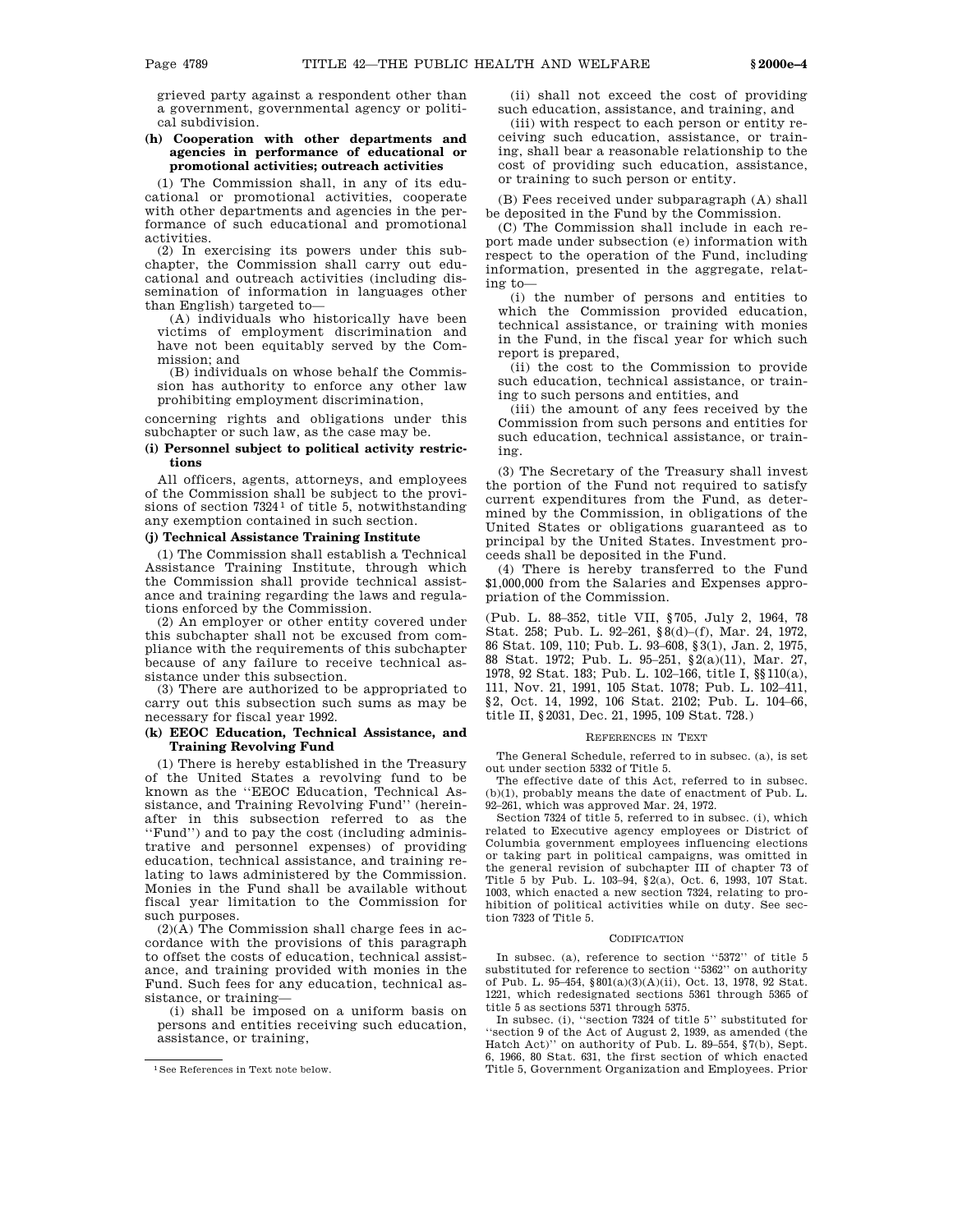to the enactment of Title 5, section 9 of the Act of August 2, 1939, as amended, was classified to section 118i of Title 5.

### **AMENDMENTS**

1995—Subsec. (k)(2)(C). Pub. L. 104–66 substituted ''including information, presented in the aggregate, relating to'' for ''including'' in introductory provisions, ''the number of persons and entities'' for ''the identity of each person or entity'' in cl. (i), ''such persons and entities'' for ''such person or entity'' in cl. (ii), and ''fees'' for ''fee'' and ''such persons and entities'' for ''such person or entity'' in cl. (iii).

1992—Subsec. (k). Pub. L. 102–411 added subsec. (k).

1991—Subsec. (h). Pub. L. 102–166, §111, designated existing provisions as par. (1) and added par. (2).

Subsec. (j). Pub. L. 102–166, §110(a), added subsec. (j). 1978—Subsec. (a). Pub. L. 95–251 substituted ''administrative law judges'' for ''hearing examiners'' wherever appearing.

1975—Subsec. (e). Pub. L. 93–608 struck out reporting requirement of names, salaries, and duties of all individuals in employ of Commission.

1972—Subsec. (a). Pub. L. 92–261, §8(d), struck out provisions setting forth length of terms of original members of Commission and provisions authorizing Vice Chairman to act as Chairman in certain circumstances, inserted provisions relating to continuation in office of all members of Commission, and substituted provisions requiring appointment of officers, etc., in accordance with provisions of title 5, fixing compensation of such officers, etc., in accordance with provisions of chapter 51 and subchapter III of chapter 53 of title 5, relating to classification and General Schedule pay rates, and requiring assignment, removal, and compensation of hearing examiners in accordance with specified sections, for provisions requiring appointment of officers, etc., in accordance with civil service laws, and fixing compensation of such officers, etc., in accordance with the Classification Act of 1949, as amended.

Subsecs. (b) to (e). Pub. L. 92–261, §8(e), added subsec. (b), struck out subsec. (e) which amended sections 2204 and 2205 of former Title 5, Executive Departments and Government Officers and Employees, and redesignated existing subsecs. (b), (c), and (d) as (c), (d), and (e), respectively.

Subsec. (g)(6). Pub. L. 92–261, §8(f), substituted provisions which authorized Commission to intervene in a civil action brought under section 2000e–5 of this title where respondent is other than a government, governmental agency, or political subdivision for provisions which authorized Commission to refer matters to Attorney General with recommendations to intervene or institute civil actions.

Subsecs. (h) to (j). Pub. L. 92–261, §8(e)(2), (3), struck out subsec. (h) which provided for legal representation for Commission, and redesignated subsecs. (i) and (j) as (h) and (i), respectively.

#### EFFECTIVE DATE OF 1991 AMENDMENT

Pub. L. 102–166, title I, §110(b), Nov. 21, 1991, 105 Stat. 1078, provided that: ''The amendment made by this section [amending this section] shall take effect on the date of the enactment of this Act [Nov. 21, 1991].

Amendment by section 111 of Pub. L. 102–166 effective Nov. 21, 1991, except as otherwise provided, see section 402 of Pub. L. 102–166, set out as a note under section 1981 of this title.

### TERMINATION OF REPORTING REQUIREMENTS

For termination, effective May 15, 2000, of provisions of law requiring submittal to Congress of any annual, semiannual, or other regular periodic report listed in House Document No. 103–7 (in which a report required under subsec. (e) of this section is listed in item 20 on page 165), see section 3003 of Pub. L. 104–66, as amended, and section 1(a)(4) [div. A, §1402(1)] of Pub. L. 106–554, set out as notes under section 1113 of Title 31, Money and Finance.

REORGANIZATION PLAN NO. 1 OF 1978 SUPERSEDED BY CIVIL SERVICE REFORM ACT OF 1978

Pub. L. 95–454, title IX, §905, Oct. 13, 1978, 92 Stat. 1224, provided in part that any provision in Reorganization Plan No. 1 of 1978 [set out below] inconsistent with any provision of that Act [see Tables for classification] was superseded thereby.

### **REORGANIZATION PLAN NO. 1 OF 1978**

### 43 F.R. 19807, 92 Stat. 3781

Prepared by the President and transmitted to the Senate and the House of Representatives in Congress assembled, February 23, 1978, pursuant to the provisions of Chapter 9 of Title 5 of the United States Code.

### EQUAL EMPLOYMENT OPPORTUNITY

#### SECTION 1. TRANSFER OF EQUAL PAY ENFORCEMENT **FUNCTIONS**

All functions related to enforcing or administering Section 6(d) of the Fair Labor Standards Act, as amended, (29 U.S.C. 206(d)) are hereby transferred to the Equal Employment Opportunity Commission. Such functions include, but shall not be limited to, the functions relating to equal pay administration and enforcement now vested in the Secretary of Labor, the Administrator of the Wage and Hour Division of the Department of Labor, and the Civil Service Commission pursuant to Sections  $4(d)(1)$ ;  $4(f)$ ; 9;  $11(a)$ , (b), and (c);  $16(b)$ and (c) and 17 of the Fair Labor Standards Act, as amended,  $(29 \text{ U.S.C. } 204(d)(1); 204(f); 209; 211(a), (b), and$ (c);  $216(b)$  and (c) and  $217$ ) and Section  $10(b)(1)$  of the Portal-to-Portal Act of 1947, as amended, (29 U.S.C. 259).

### SEC. 2. TRANSFER OF AGE DISCRIMINATION ENFORCEMENT FUNCTIONS

All functions vested in the Secretary of Labor or in the Civil Service Commission pursuant to Sections 2, 4, 7, 8, 9, 10, 11, 12, 13, 14, and 15 of the Age Discrimination in Employment Act of 1967, as amended, (29 U.S.C. 621, 623, 626, 627, 628, 629, 630, 631, 632, 633, and 633a) are hereby transferred to the Equal Employment Opportunity Commission. All functions related to age discrimination administration and enforcement pursuant to Sections 6 and 16 of the Age Discrimination in Employment Act of 1967, as amended, (29 U.S.C. 625 and 634) are hereby transferred to the Equal Employment Opportunity Commission.

#### SEC. 3. TRANSFER OF EQUAL OPPORTUNITY IN FEDERAL EMPLOYMENT ENFORCEMENT FUNCTIONS

(a) All equal opportunity in Federal employment enforcement and related functions vested in the Civil Service Commission pursuant to Section 717(b) and (c) of the Civil Rights Act of 1964, as amended, (42 U.S.C. 2000e–16(b) and (c)), are hereby transferred to the Equal Employment Opportunity Commission.

(b) The Equal Employment Opportunity Commission may delegate to the Civil Service Commission or its successor the function of making a preliminary determination on the issue of discrimination whenever, as a part of a complaint or appeal before the Civil Service Commission on other grounds, a Federal employee alleges a violation of Section 717 of the Civil Rights Act of 1964, as amended, (42 U.S.C. 2000e–16) provided that the Equal Employment Opportunity Commission retains the function of making the final determination concerning such issue of discrimination.

#### SEC. 4. TRANSFER OF FEDERAL EMPLOYMENT OF HANDICAPPED INDIVIDUALS ENFORCEMENT FUNCTIONS

All Federal employment of handicapped individuals enforcement functions and related functions vested in the Civil Service Commission pursuant to Section 501 of the Rehabilitation Act of 1973 (29 U.S.C. 791) are hereby transferred to the Equal Employment Opportunity Commission. The function of being co-chairman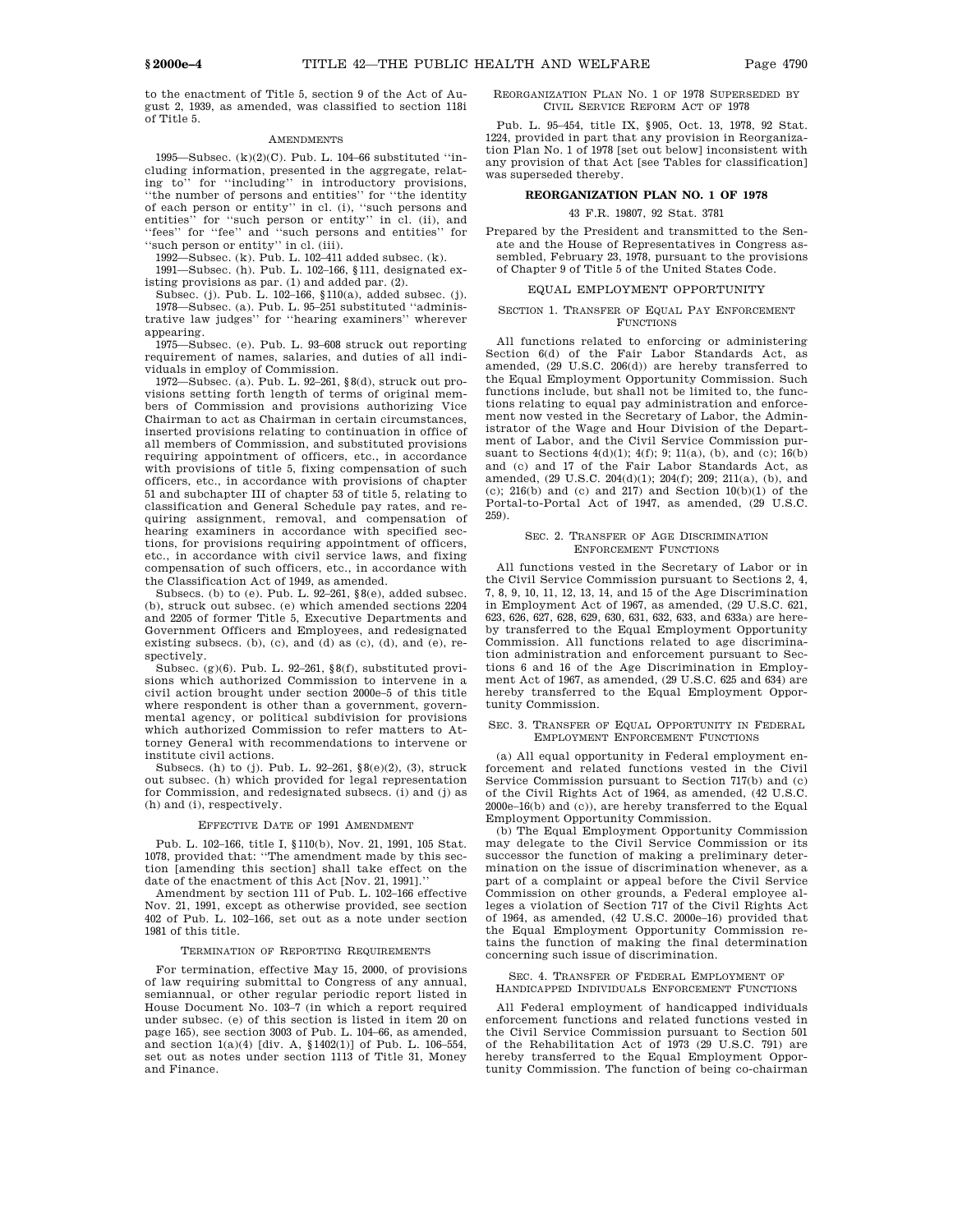of the Interagency Committee on Handicapped Employees now vested in the Chairman of the Civil Service Commission pursuant to Section 501 is hereby transferred to the Chairman of the Equal Employment Opportunity Commission.

### SEC. 5. TRANSFER OF PUBLIC SECTOR 707 FUNCTIONS

Any function of the Equal Employment Opportunity Commission concerning initiation of litigation with respect to State or local government, or political subdivisions under Section 707 of Title VII of the Civil Rights Act of 1964, as amended, (42 U.S.C. 2000e–6) and all necessary functions related thereto, including investigation, findings, notice and an opportunity to resolve the matter without contested litigation, are hereby transferred to the Attorney General, to be exercised by him in accordance with procedures consistent with said Title VII. The Attorney General is authorized to delegate any function under Section 707 of said Title VII to any officer or employee of the Department of Justice.

SEC. 6. TRANSFER OF FUNCTIONS AND ABOLITION OF THE EQUAL EMPLOYMENT OPPORTUNITY COORDINATING **COUNCIL** 

All functions of the Equal Employment Opportunity Coordinating Council, which was established pursuant to Section 715 of the Civil Rights Act of 1964, as amended, (42 U.S.C. 2000e–14), are hereby transferred to the Equal Employment Opportunity Commission. The Equal Employment Opportunity Coordinating Council is hereby abolished.

### SEC. 7. SAVINGS PROVISION

Administrative proceedings including administrative appeals from the acts of an executive agency (as defined by Section 105 of Title 5 of the United States Code) commenced or being conducted by or against such executive agency will not abate by reason of the taking effect of this Plan. Consistent with the provisions of this Plan, all such proceedings shall continue before the Equal Employment Opportunity Commission otherwise unaffected by the transfers provided by this Plan. Consistent with the provisions of this Plan, the Equal Employment Opportunity Commission shall accept appeals from those executive agency actions which occurred prior to the effective date of this Plan in accordance with law and regulations in effect on such effective date. Nothing herein shall affect any right of any person to judicial review under applicable law.

### SEC. 8. INCIDENTAL TRANSFERS

So much of the personnel, property, records and unexpended balances of appropriations, allocations and other funds employed, used, held, available, or to be made available in connection with the functions transferred under this Plan, as the Director of the Office of Management and Budget shall determine, shall be transferred to the appropriate department, agency, or component at such time or times as the Director of the Office of Management and Budget shall provide, except that no such unexpended balances transferred shall be used for purposes other than those for which the appropriation was originally made. The Director of the Office of Management and Budget shall provide for terminating the affairs of the Council abolished herein and for such further measures and dispositions as such Director deems necessary to effectuate the purposes of this Reorganization Plan.

### SEC. 9. EFFECTIVE DATE

This Reorganization Plan shall become effective at such time or times, on or before October 1, 1979, as the President shall specify, but not sooner than the earliest time allowable under Section 906 of Title 5 of the United States Code.

[Pursuant to Ex. Ord. No. 12106, Dec. 26, 1978, 44 F.R. 1053, the transfer to the Equal Employment Opportunity Commission of certain functions of the Civil Service Commission relating to enforcement of equal employment opportunity programs as provided by sections 1 to 4 of this Reorg. Plan is effective Jan. 1, 1979.]

[Pursuant to Ex. Ord. No. 12144, June 22, 1979, 44 F.R. 37193, sections 1 and 2 of this Reorg. Plan are effective July 1, 1979, except for transfer of functions already effective Jan. 1, 1979, under Ex. Ord. No. 12106 above.]

[Pursuant to Ex. Ord. No. 12068, June 30, 1978, 43 F.R. 28971, section 5 of this Reorg. Plan is effective July 1, 1978.]

[Pursuant to Ex. Ord. No. 12067, June 30, 1978, 43 F.R. 28967, section 6 of this Reorg. Plan is effective July 1, 1978.]

#### MESSAGE OF THE PRESIDENT

To the Congress of the United States:

I am submitting to you today Reorganization Plan No. 1 of 1978. This Plan makes the Equal Employment Opportunity Commission the principal Federal agency in fair employment enforcement. Together with actions I shall take by Executive Order, it consolidates Federal equal employment opportunity activities and lays, for the first time, the foundation of a unified, coherent Federal structure to combat job discrimination in all its forms.

In 1940 President Roosevelt issued the first Executive Order forbidding discrimination in employment by the Federal government. Since that time the Congress, the courts and the Executive Branch—spurred by the courage and sacrifice of many people and organizations have taken historic steps to extend equal employment opportunity protection throughout the private as well as public sector. But each new prohibition against discrimination unfortunately has brought with it a further dispersal of Federal equal employment opportunity responsibility. This fragmentation of authority among a number of Federal agencies has meant confusion and ineffective enforcement for employees, regulatory duplication and needless expense for employers.

Fair employment is too vital for haphazard enforcement. My Administration will aggressively enforce our civil rights laws. Although discrimination in any area has severe consequences, limiting economic opportunity affects access to education, housing and health care. I, therefore, ask you to join with me to reorganize administration of the civil rights laws and to begin that effort by reorganizing the enforcement of those laws which ensure an equal opportunity to a job.

Eighteen government units now exercise important responsibilities under statutes, Executive Orders and regulations relating to equal employment opportunity:

*The Equal Employment Opportunity Commission (EEOC)* enforces Title VII of the Civil Rights Act of 1964, [section 2000e et seq. of this title] which bans employment discrimination based on race, national origin, sex or religion. The EEOC acts on individual complaints and also initiates private sector cases involving a ''pattern or practice'' of discrimination.

*The Department of Labor* and 11 other agencies enforce Executive Order 11246 [set out as a note under section 2000e of this title]. This prohibits discrimination in employment on the basis of race, national origin, sex, or religion and requires affirmative action by government contractors. While the Department now coordinates enforcement of this ''contract compliance'' program, it is actually administered by eleven other departments and agencies. The Department also administers those statutes requiring contractors to take affirmative action to employ handicapped people, disabled veterans and Vietnam veterans.

In addition, the Labor Department enforces the Equal Pay Act of 1963 [section 206(d) of Title 29, Labor], which prohibits employers from paying unequal wages based on sex, and the Age Discrimination in Employment Act of 1967 [section 621 et seq. of Title 29], which forbids age discrimination against persons between the ages of 40 and 65.

*The Department of Justice* litigates Title VII cases involving public sector employers—State and local governments. The Department also represents the Federal government in lawsuits against Federal contractors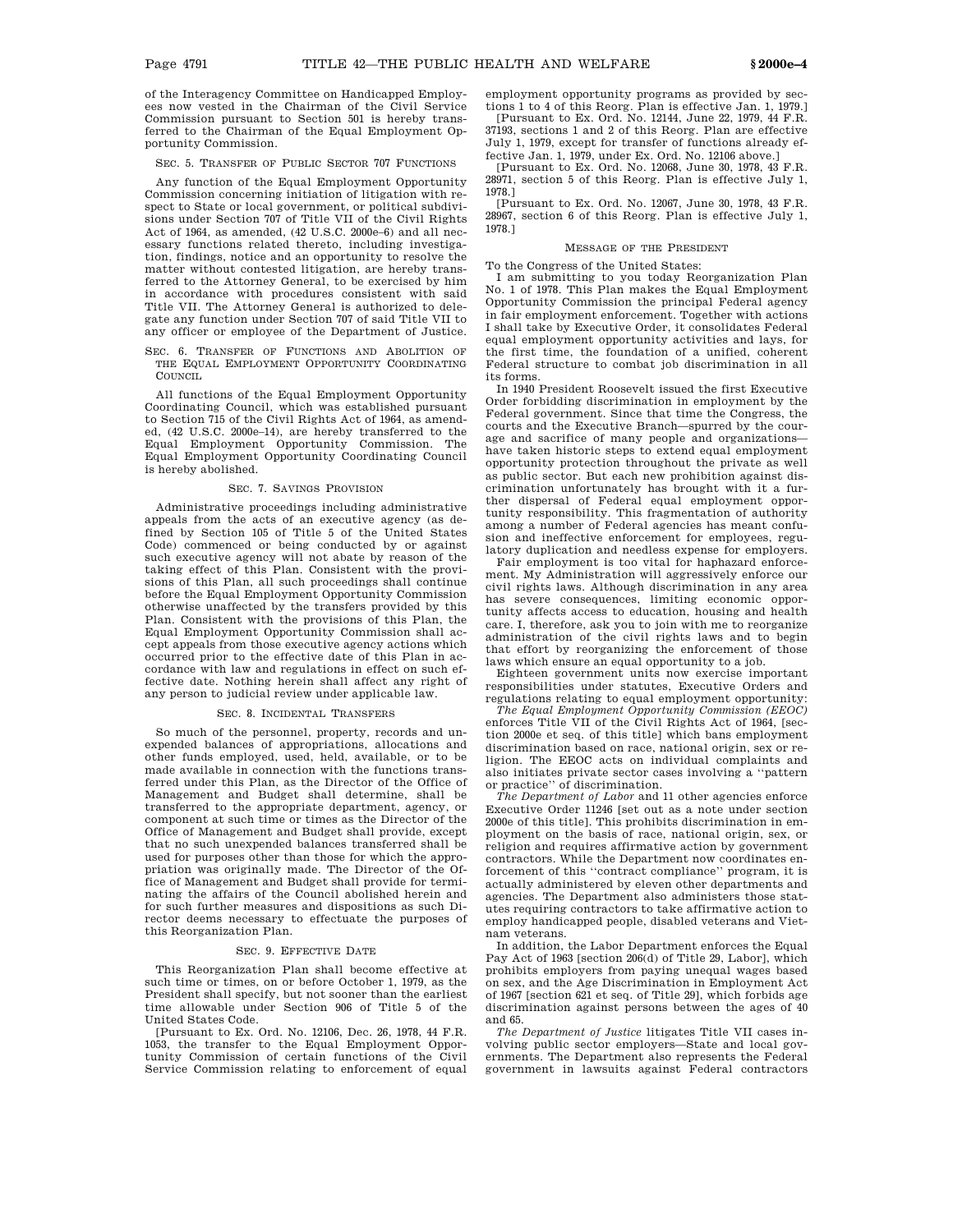and grant recipients who are in violation of Federal nondiscrimination prohibitions.

*The Civil Service Commission (CSC)* enforces Title VII and all other nondiscrimination and affirmative action requirements for Federal employment. The CSC rules on complaints filed by individuals and monitors affirmative action plans submitted annually by other Federal agencies.

*The Equal Employment Opportunity Coordinating Council* includes representatives from EEOC, Labor, Justice, CSC and the Civil Rights Commission. It is charged with coordinating the Federal equal employment opportunity enforcement effort and with eliminating overlap and inconsistent standards.

In addition to these major government units, other agencies enforce various equal employment opportunity requirements which apply to specific grant programs. The Department of the Treasury, for example, administers the anti-discrimination prohibitions applicable to recipients of revenue sharing funds.

These programs have had only limited success. Some of the past deficiencies include:

—inconsistent standards of compliance;

—duplicative, inconsistent paperwork requirements and investigative efforts;

—conflicts within agencies between their program responsibilities and their responsibility to enforce the civil rights laws;

—confusion on the part of workers about how and where to seek redress;

—lack of accountability.

I am proposing today a series of steps to bring coherence to the equal employment enforcement effort. These steps, to be accomplished by the Reorganization Plan and Executive Orders, constitute an important step toward consolidation of equal employment opportunity enforcement. They will be implemented over the next two years, so that the agencies involved may continue their internal reform.

Its experience and broad scope make the EEOC suitable for the role of principal Federal agency in fair employment enforcement. Located in the Executive Branch and responsible to the President, the EEOC has developed considerable expertise in the field of employment discrimination since Congress created it by the Civil Rights Act of 1964 [section 2000e–4 of this title]. The Commission has played a pioneer role in defining both employment discrimination and its appropriate remedies.

While it has had management problems in past administrations, the EEOC's new leadership is making substantial progress in correcting them. In the last seven months the Commission has redesigned its internal structures and adopted proven management techniques. Early experience with these procedures indicates a high degree of success in reducing and expediting new cases. At my direction, the Office of Management and Budget is actively assisting the EEOC to ensure that these reforms continue.

The Reorganization Plan I am submitting will accomplish the following:

On July 1, 1978, abolish the Equal Employment Opportunity Coordinating Council (42 U.S.C. 2000e–14) and transfer its duties to the EEOC (no positions or funds shifted).

On October 1, 1978, shift enforcement of equal employment opportunity for Federal employees from the CSC to the EEOC (100 positions and \$6.5 million shifted).

On July 1, 1979, shift responsibility for enforcing both the Equal Pay Act and the Age Discrimination in Employment Act from the Labor Department to the EEOC (198 positions and \$5.3 million shifted for Equal Pay; 119 positions and \$3.5 million for Age Discrimination).

Clarify the Attorney General's authority to initiate ''pattern or practice'' suits under Title VII in the public sector.

In addition, I will issue an Executive Order on October 1, 1978, to consolidate the contract compliance program—now the responsibility of Labor and eleven ''compliance agencies''—into the Labor Department (1,517 positions and \$33.1 million shifted).

These proposed transfers and consolidations reduce from fifteen to three the number of Federal agencies having important equal employment opportunity responsibilities under Title VII of the Civil Rights Act of 1964 and Federal contract compliance provisions.

Each element of my Plan is important to the success of the entire proposal.

By abolishing the Equal Employment Opportunity Coordinating Council and transferring its responsibilities to the EEOC, this plan places the Commission at the center of equal employment opportunity enforcement. With these new responsibilities, the EEOC can give coherence and direction to the government's efforts by developing strong uniform enforcement standards to apply throughout the government: standardized data collection procedures, joint training programs, programs to ensure the sharing of enforcement related data among agencies, and methods and priorities for complaint and compliance reviews. Such direction has been absent in the Equal Employment Opportunity Coordinating Council.

It should be stressed, however, that affected agencies will be consulted before EEOC takes any action. When the Plan has been approved, I intend to issue an Executive Order which will provide for consultation, as well as a procedure for reviewing major disputed issues within the Executive Office of the President. The Attorney General's responsibility to advise the Executive Branch on legal issues will also be preserved.

Transfer of the Civil Service Commission's equal employment opportunity responsibilities to EEOC is needed to ensure that: (1) Federal employees have the same rights and remedies as those in the private sector and in State and local government; (2) Federal agencies meet the same standards as are required of other employers; and (3) potential conflicts between an agency's equal employment opportunity and personnel management functions are minimized. The Federal government must not fall below the standard of performance it expects of private employers.

The Civil Service Commission has in the past been lethargic in enforcing fair employment requirements within the Federal government. While the Chairman and other Commissioners I have appointed have already demonstrated their personal commitment to expanding equal employment opportunity, responsibility for ensuring fair employment for Federal employees should rest ultimately with the EEOC.

We must ensure that the transfer in no way undermines the important objectives of the comprehensive civil service reorganization which will be submitted to Congress in the near future. When the two plans take effect; I will direct the EEOC and the CSC to coordinate their procedures to prevent any duplication and overlap.

The Equal Pay Act now administered by the Labor Department, prohibits employers from paying unequal wages based on sex. Title VII of the Civil Rights Act, which is enforced by EEOC, contains a broader ban on sex discrimination. The transfer of Equal Pay responsibility from the Labor Department to the EEOC will minimize overlap and centralize enforcement of statutory prohibitions against sex discrimination in employment.

The transfer will strengthen efforts to combat sex discrimination. Such efforts would be enhanced still further by passage of the legislation pending before you, which I support, that would prohibit employers from excluding women disabled by pregnancy from participating in disability programs.

There is now virtually complete overlap in the employers, labor organizations, and employment agencies covered by Title VII and by the Age Discrimination in Employment Act. This overlap is burdensome to employers and confusing to victims of discrimination. The proposed transfer of the age discrimination program from the Labor Department to the EEOC will eliminate the duplication.

The Plan I am proposing will not affect the Attorney General's responsibility to enforce Title VII against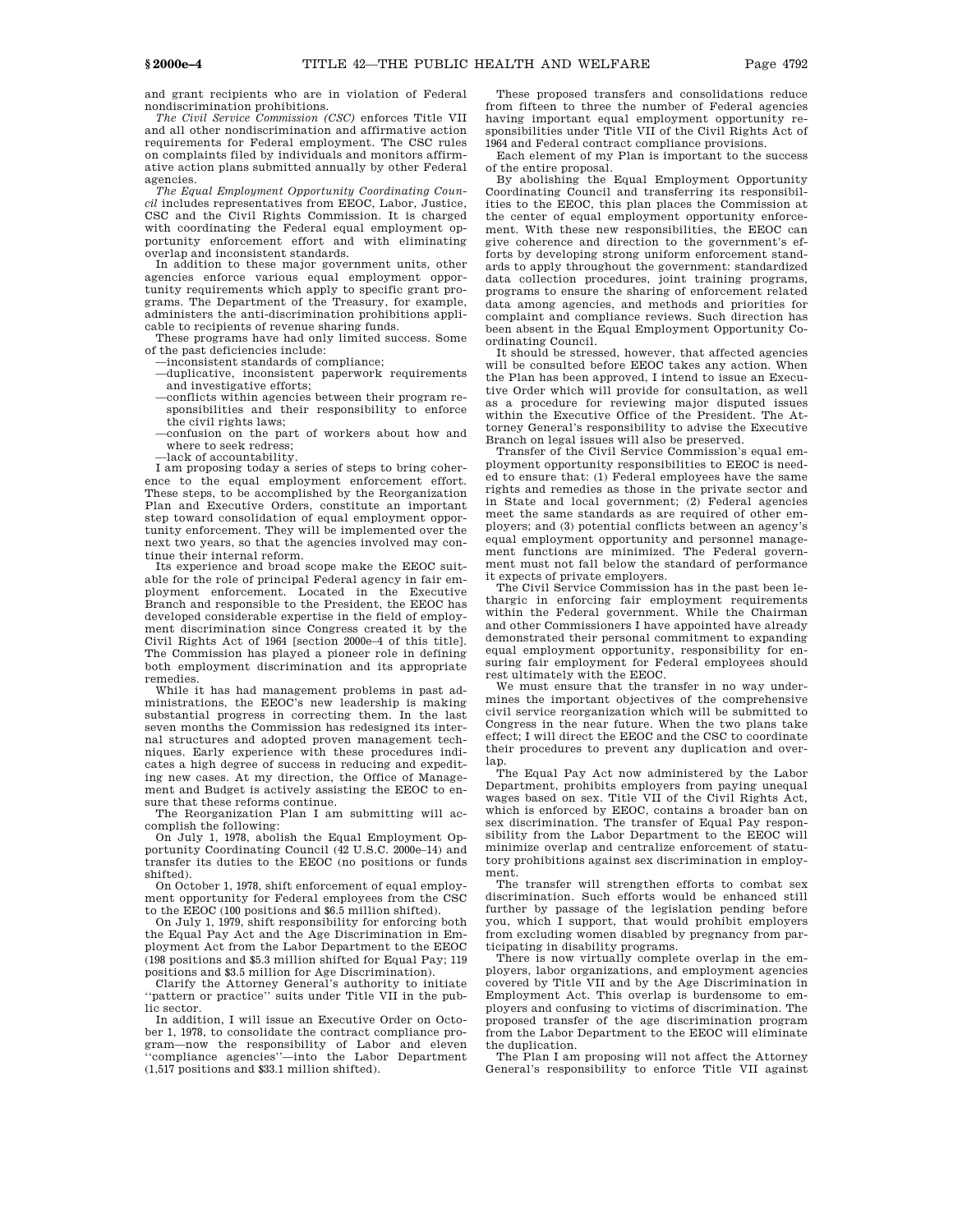State or local governments or to represent the Federal government in suits against Federal contractors and grant recipients. In 1972, the Congress determined that the Attorney General should be involved in suits against State and local governments. This proposal reinforces that judgment and clarifies the Attorney General's authority to initiate litigation against State or local governments engaged in a ''pattern or practice'' of discrimination. This in no way diminishes the EEOC's existing authority to investigate complaints filed against State or local governments and, where appropriate, to refer them to the Attorney General. The Justice Department and the EEOC will cooperate so that the Department sues on valid referrals, as well as on its own ''pattern or practice'' cases.

A critical element of my proposals will be accomplished by Executive Order rather than by the Reorganization Plan. This involves consolidation in the Labor Department of the responsibility to ensure that Federal contractors comply with Executive Order 11246. Consolidation will achieve the following: promote consistent standards, procedures, and reporting requirements; remove contractors from the jurisdiction of multiple agencies; prevent an agency's equal employment objectives from being outweighed by its procurement and construction objectives; and produce more effective law enforcement through unification of planning, training and sanctions. By 1981, after I have had an opportunity to review the manner in which both the EEOC and the Labor Department are exercising their new responsibilities, I will determine whether further action is appropriate.

Finally, the responsibility for enforcing grant-related equal employment provisions will remain with the agencies administering the grant programs. With the EEOC acting as coordinator of Federal equal employment programs, we will be able to bring overlap and duplication to a minimum. We will be able, for example, to see that a university's employment practices are not subject to duplicative investigations under both Title IX of the Education Amendments of 1972 [section 1681 et seq. of Title 20, Education] and the contract compliance program. Because of the similarities between the Executive Order program and those statutes requiring Federal contractors to take affirmative action to employ handicapped individuals and disabled and Vietnam veterans, I have determined that enforcement of these statues should remain in the Labor Department.

Each of the changes set forth in the Reorganization Plan accompanying this message is necessary to accomplish one or more of the purposes set forth in Section 901(a) of Title 5 of the United States Code. I have taken care to determine that all functions abolished by the Plan are done only under the statutory authority provided by Section 903(b) of Title 5 of the United States Code.

I do not anticipate that the reorganizations contained in this Plan will result in any significant change in expenditures. They will result in a more efficient and manageable enforcement program. The Plan I am submitting is moderate and measured.

It gives the Equal Employment Opportunity Commission—an agency dedicated solely to this purpose—the primary Federal responsibility in the area of job discrimination, but it is designed to give this agency sufficient time to absorb its new responsibilities. This reorganization will produce consistent agency standards, as well as increased accountability. Combined with the intense commitment of those charged with these responsibilities, it will become possible for us to accelerate this nation's progress in ensuring equal job opportunities for all our people.

#### JIMMY CARTER. THE WHITE HOUSE, February 23, 1978.

### EX. ORD. NO. 12106. TRANSFER OF CERTAIN EQUAL EMPLOYMENT ENFORCEMENT FUNCTIONS

Ex. Ord. No. 12106, Dec. 26, 1978, 44 F.R. 1053, provided: By the authority vested in me as President of the United States of America by Section 9 of Reorganization Plan No. 1 of 1978 (43 FR 19807) [set out above], in order to effectuate the transfer of certain functions relating to the enforcement of equal employment programs, and in order to make certain technical amendments in other Orders to reflect this transfer of functions, it is hereby ordered as follows:

1–101. The transfer to the Equal Employment Opportunity Commission of certain functions of the Civil Service Commission, relating to enforcement of equal employment opportunity programs as provided by Sections 1, 2, 3 and 4 of Reorganization Plan No. 1 of 1978 (43 FR 19807) shall be effective on January 1, 1979.

1–102. Executive Order No. 11478, as amended [set out as a note under section 2000e of this title], is further amended by deleting the preamble, by substituting "national origin, handicap, or age" for "or national origin'' in the first sentence of Section 1, and revising Sections 3, 4, and 5 to read as follows:

''SEC. 3. The Equal Employment Opportunity Commission shall be responsible for directing and furthering the implementation of the policy of the Government of the United States to provide equal opportunity in Federal employment for all employees or applicants for employment (except with regard to aliens employed outside the limits of the United States) and to prohibit discrimination in employment because of race, color, religion, sex, national origin, handicap, or age.

'SEC. 4. The Equal Employment Opportunity Commission, after consultation with all affected departments and agencies, shall issue such rules, regulations, orders, and instructions and request such information from the affected departments and agencies as it deems necessary and appropriate to carry out this Order.

''SEC. 5. All departments and agencies shall cooperate with and assist the Equal Employment Opportunity Commission in the performance of its functions under this Order and shall furnish the Commission such reports and information as it may request. The head of each department or agency shall comply with rules, regulations, orders and instructions issued by the Equal Employment Opportunity Commission pursuant to Section 4 of this Order.''

1–103. Executive Order No. 11022, as amended [set out as a note under section 3001 of this title], is further amended by revising Section 1(b) to read as follows:

'(b) The Council shall be composed of the Secretary of Health, Education, and Welfare [now Health and Human Services], who shall be Chairman, the Secretary of the Treasury, the Secretary of Agriculture, the Secretary of Commerce, the Secretary of Labor, the Secretary of Housing and Urban Development, the Secretary of Transportation, the Administrator of Veterans Affairs, the Director of the Office of Personnel Management, the Director of the Community Services Administration, and the Chairman of the Equal Employment Opportunity Commission.''

1–104. Executive Order No. 11480 of September 9, 1969 [set out as a note under section 791 of Title 29, Labor], is amended by deleting ''and the Chairman of the United States Civil Service Commission'' in Section 4 and substituting therefor ''Director of the Office of Personnel Management, and the Chairman of the Equal Employment Opportunity Commission''.

1–105. Executive Order No. 11830 of January 9, 1975 [set out as a note under section 791 of Title 29, Labor], is amended by deleting Section 2 and revising Section 1 to read as follows:

''In accord with Section 501 of the Rehabilitation Act of 1973 (29 U.S.C. 791) and Section 4 of Reorganization Plan No. 1 of 1978 (43 FR 19808) the Interagency Committee on Handicapped Employees is enlarged and composed of the following, or their designees whose positions are Executive level IV or higher:

''(1) Secretary of Defense.

''(2) Secretary of Labor.

''(3) Secretary of Health, Education, and Welfare [now Health and Human Services], Co-Chairman.

''(4) Director of the Office of Personnel Management. ''(5) Administrator of Veterans Affairs.

''(6) Administrator of General Services.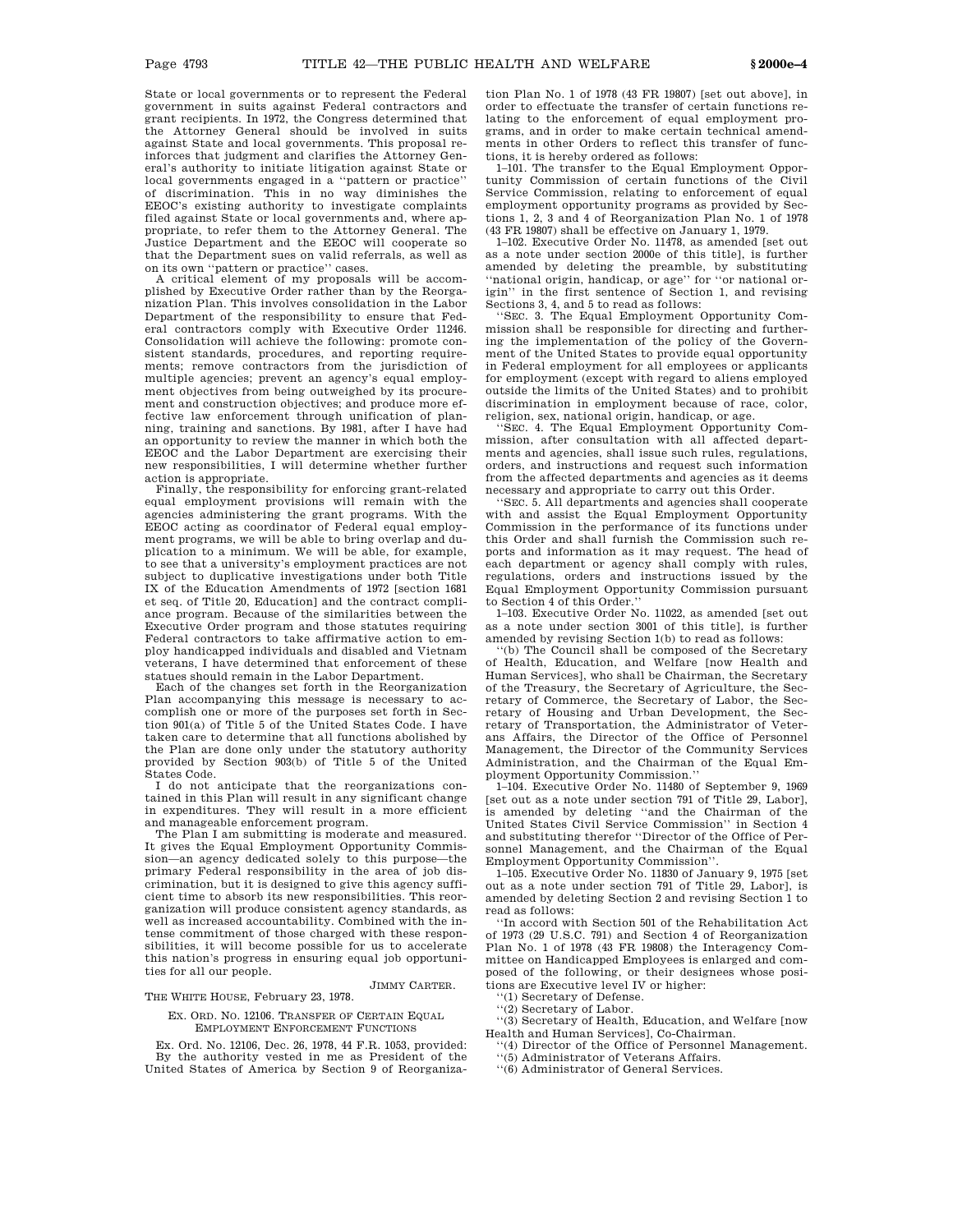''(7) Chairman of the Federal Communications Commission.

''(8) Chairman of the Equal Employment Opportunity Commission, Co-Chairman.

''(9) Such other members as the President may designate.

1–106. This Order shall be effective on January 1, 1979. JIMMY CARTER.

EX. ORD. NO. 12144. TRANSFER OF CERTAIN EQUAL PAY AND AGE DISCRIMINATION IN EMPLOYMENT ENFORCE-MENT FUNCTIONS

Ex. Ord. No. 12144, June 22, 1979, 44 F.R. 37193, provided:

By the authority vested in me as President of the United States of America by the Constitution and laws of the United States, including Section 9 of Reorganization Plan No. 1 of 1978 (43 FR 19807) [set out above], in order to effectuate the transfer of certain functions relating to the enforcement of equal pay and age discrimination in employment programs from the Department of Labor to the Equal Employment Opportunity Commission, it is hereby ordered as follows:

1–101. Sections 1 and 2 of Reorganization Plan No. 1 of 1978 (43 FR 19807) [set out as a note above] shall become effective on July 1, 1979, with the exception of the transfer of functions from the Civil Service Commission, already effective January 1, 1979 (Executive Order No. 12106 [set out above]).

1–102. The records, property, personnel and positions, and unexpended balances of appropriations or funds, available or to be made available, which relate to the functions transferred as provided in this Order are hereby transferred from the Department of Labor to the Equal Employment Opportunity Commission.

1–103. The Director of the Office of Management and Budget shall make such determinations, issue such Orders, and take all actions necessary or appropriate to effectuate the transfers provided in this Order, including the transfer of funds, records, property, and personnel.

1–104. This Order shall be effective July 1, 1979.

JIMMY CARTER.

#### **§ 2000e–5. Enforcement provisions**

### **(a) Power of Commission to prevent unlawful employment practices**

The Commission is empowered, as hereinafter provided, to prevent any person from engaging in any unlawful employment practice as set forth in section 2000e–2 or 2000e–3 of this title.

**(b) Charges by persons aggrieved or member of Commission of unlawful employment practices by employers, etc.; filing; allegations; notice to respondent; contents of notice; investigation by Commission; contents of charges; prohibition on disclosure of charges; determination of reasonable cause; conference, conciliation, and persuasion for elimination of unlawful practices; prohibition on disclosure of informal endeavors to end unlawful practices; use of evidence in subsequent proceedings; penalties for disclosure of information; time for determination of reasonable cause**

Whenever a charge is filed by or on behalf of a person claiming to be aggrieved, or by a member of the Commission, alleging that an employer, employment agency, labor organization, or joint labor-management committee controlling apprenticeship or other training or retraining, including on-the-job training programs, has engaged in an unlawful employment practice, the Commission shall serve a notice of the

charge (including the date, place and circumstances of the alleged unlawful employment practice) on such employer, employment agency, labor organization, or joint labor-management committee (hereinafter referred to as the ''respondent'') within ten days, and shall make an investigation thereof. Charges shall be in writing under oath or affirmation and shall contain such information and be in such form as the Commission requires. Charges shall not be made public by the Commission. If the Commission determines after such investigation that there is not reasonable cause to believe that the charge is true, it shall dismiss the charge and promptly notify the person claiming to be aggrieved and the respondent of its action. In determining whether reasonable cause exists, the Commission shall accord substantial weight to final findings and orders made by State or local authorities in proceedings commenced under State or local law pursuant to the requirements of subsections (c) and (d). If the Commission determines after such investigation that there is reasonable cause to believe that the charge is true, the Commission shall endeavor to eliminate any such alleged unlawful employment practice by informal methods of conference, conciliation, and persuasion. Nothing said or done during and as a part of such informal endeavors may be made public by the Commission, its officers or employees, or used as evidence in a subsequent proceeding without the written consent of the persons concerned. Any person who makes public information in violation of this subsection shall be fined not more than \$1,000 or imprisoned for not more than one year, or both. The Commission shall make its determination on reasonable cause as promptly as possible and, so far as practicable, not later than one hundred and twenty days from the filing of the charge or, where applicable under subsection (c) or (d), from the date upon which the Commission is authorized to take action with respect to the charge.

### **(c) State or local enforcement proceedings; notification of State or local authority; time for filing charges with Commission; commencement of proceedings**

In the case of an alleged unlawful employment practice occurring in a State, or political subdivision of a State, which has a State or local law prohibiting the unlawful employment practice alleged and establishing or authorizing a State or local authority to grant or seek relief from such practice or to institute criminal proceedings with respect thereto upon receiving notice thereof, no charge may be filed under subsection  $(a)^1$  by the person aggrieved before the expiration of sixty days after proceedings have been commenced under the State or local law, unless such proceedings have been earlier terminated, provided that such sixty-day period shall be extended to one hundred and twenty days during the first year after the effective date of such State or local law. If any requirement for the commencement of such proceedings is imposed by a State or local authority other than a requirement of the filing of a written and signed

<sup>1</sup>So in original. Probably should be subsection ''(b)''.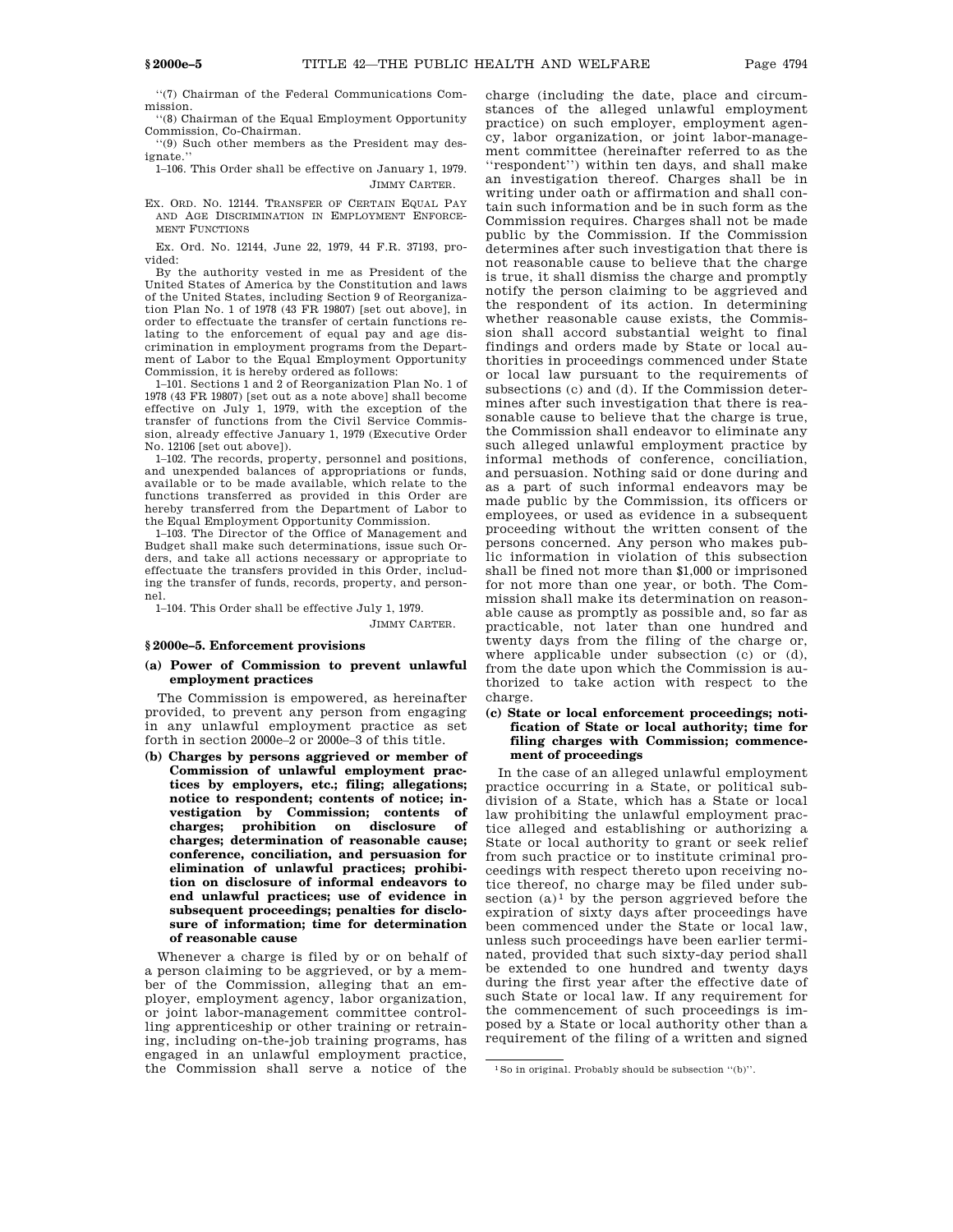statement of the facts upon which the proceeding is based, the proceeding shall be deemed to have been commenced for the purposes of this subsection at the time such statement is sent by registered mail to the appropriate State or local authority.

### **(d) State or local enforcement proceedings; notification of State or local authority; time for action on charges by Commission**

In the case of any charge filed by a member of the Commission alleging an unlawful employment practice occurring in a State or political subdivision of a State which has a State or local law prohibiting the practice alleged and establishing or authorizing a State or local authority to grant or seek relief from such practice or to institute criminal proceedings with respect thereto upon receiving notice thereof, the Commission shall, before taking any action with respect to such charge, notify the appropriate State or local officials and, upon request, afford them a reasonable time, but not less than sixty days (provided that such sixty-day period shall be extended to one hundred and twenty days during the first year after the effective day of such State or local law), unless a shorter period is requested, to act under such State or local law to remedy the practice alleged.

### **(e) Time for filing charges; time for service of notice of charge on respondent; filing of charge by Commission with State or local agency; seniority system**

(1) A charge under this section shall be filed within one hundred and eighty days after the alleged unlawful employment practice occurred and notice of the charge (including the date, place and circumstances of the alleged unlawful employment practice) shall be served upon the person against whom such charge is made within ten days thereafter, except that in a case of an unlawful employment practice with respect to which the person aggrieved has initially instituted proceedings with a State or local agency with authority to grant or seek relief from such practice or to institute criminal proceedings with respect thereto upon receiving notice thereof, such charge shall be filed by or on behalf of the person aggrieved within three hundred days after the alleged unlawful employment practice occurred, or within thirty days after receiving notice that the State or local agency has terminated the proceedings under the State or local law, whichever is earlier, and a copy of such charge shall be filed by the Commission with the State or local agency.

(2) For purposes of this section, an unlawful employment practice occurs, with respect to a seniority system that has been adopted for an intentionally discriminatory purpose in violation of this subchapter (whether or not that discriminatory purpose is apparent on the face of the seniority provision), when the seniority system is adopted, when an individual becomes subject to the seniority system, or when a person aggrieved is injured by the application of the seniority system or provision of the system.

(3)(A) For purposes of this section, an unlawful employment practice occurs, with respect to discrimination in compensation in violation of this subchapter, when a discriminatory compensation decision or other practice is adopted, when an individual becomes subject to a discriminatory compensation decision or other practice, or when an individual is affected by application of a discriminatory compensation decision or other practice, including each time wages, benefits, or other compensation is paid, resulting in whole or in part from such a decision or other practice.

(B) In addition to any relief authorized by section 1981a of this title, liability may accrue and an aggrieved person may obtain relief as provided in subsection  $(g)(1)$ , including recovery of back pay for up to two years preceding the filing of the charge, where the unlawful employment practices that have occurred during the charge filing period are similar or related to unlawful employment practices with regard to discrimination in compensation that occurred outside the time for filing a charge.

**(f) Civil action by Commission, Attorney General, or person aggrieved; preconditions; procedure; appointment of attorney; payment of fees, costs, or security; intervention; stay of Federal proceedings; action for appropriate temporary or preliminary relief pending final disposition of charge; jurisdiction and venue of United States courts; designation of judge to hear and determine case; assignment of case for hearing; expedition of case; appointment of master**

(1) If within thirty days after a charge is filed with the Commission or within thirty days after expiration of any period of reference under subsection (c) or (d), the Commission has been unable to secure from the respondent a conciliation agreement acceptable to the Commission, the Commission may bring a civil action against any respondent not a government, governmental agency, or political subdivision named in the charge. In the case of a respondent which is a government, governmental agency, or political subdivision, if the Commission has been unable to secure from the respondent a conciliation agreement acceptable to the Commission, the Commission shall take no further action and shall refer the case to the Attorney General who may bring a civil action against such respondent in the appropriate United States district court. The person or persons aggrieved shall have the right to intervene in a civil action brought by the Commission or the Attorney General in a case involving a government, governmental agency, or political subdivision. If a charge filed with the Commission pursuant to subsection (b), is dismissed by the Commission, or if within one hundred and eighty days from the filing of such charge or the expiration of any period of reference under subsection (c) or (d), whichever is later, the Commission has not filed a civil action under this section or the Attorney General has not filed a civil action in a case involving a government, governmental agency, or political subdivision, or the Commission has not entered into a conciliation agreement to which the person aggrieved is a party, the Commission, or the Attorney General in a case involving a government, governmental agency, or political subdivision, shall so notify the person aggrieved and within ninety days after the giving of such notice a civil action may be brought against the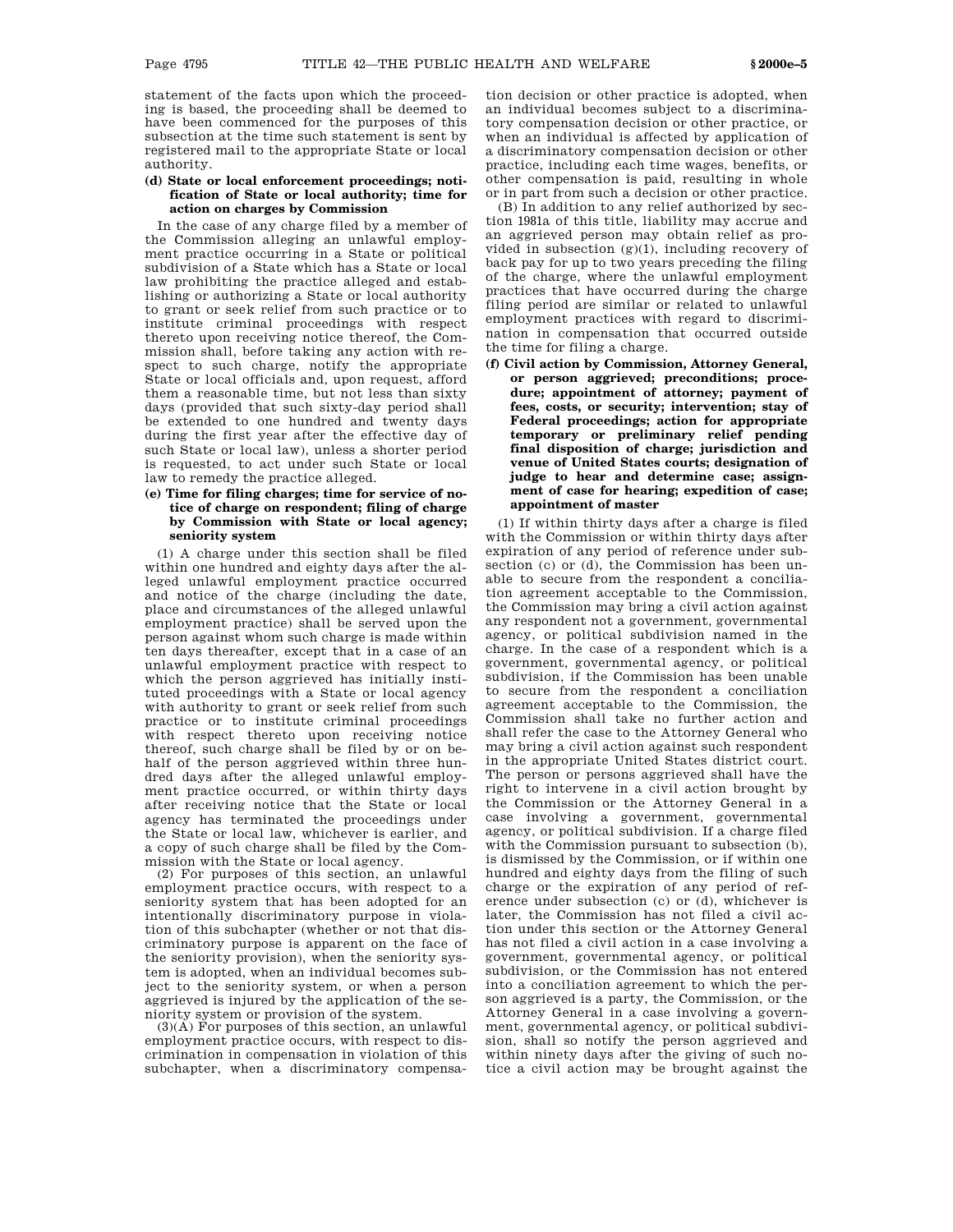respondent named in the charge (A) by the person claiming to be aggrieved or (B) if such charge was filed by a member of the Commission, by any person whom the charge alleges was aggrieved by the alleged unlawful employment practice. Upon application by the complainant and in such circumstances as the court may deem just, the court may appoint an attorney for such complainant and may authorize the commencement of the action without the payment of fees, costs, or security. Upon timely application, the court may, in its discretion, permit the Commission, or the Attorney General in a case involving a government, governmental agency, or political subdivision, to intervene in such civil action upon certification that the case is of general public importance. Upon request, the court may, in its discretion, stay further proceedings for not more than sixty days pending the termination of State or local proceedings described in subsection (c) or (d) of this section or further efforts of the Commission to obtain voluntary compliance.

(2) Whenever a charge is filed with the Commission and the Commission concludes on the basis of a preliminary investigation that prompt judicial action is necessary to carry out the purposes of this Act, the Commission, or the Attorney General in a case involving a government, governmental agency, or political subdivision, may bring an action for appropriate temporary or preliminary relief pending final disposition of such charge. Any temporary restraining order or other order granting preliminary or temporary relief shall be issued in accordance with rule 65 of the Federal Rules of Civil Procedure. It shall be the duty of a court having jurisdiction over proceedings under this section to assign cases for hearing at the earliest practicable date and to cause such cases to be in every way expedited.

(3) Each United States district court and each United States court of a place subject to the jurisdiction of the United States shall have jurisdiction of actions brought under this subchapter. Such an action may be brought in any judicial district in the State in which the unlawful employment practice is alleged to have been committed, in the judicial district in which the employment records relevant to such practice are maintained and administered, or in the judicial district in which the aggrieved person would have worked but for the alleged unlawful employment practice, but if the respondent is not found within any such district, such an action may be brought within the judicial district in which the respondent has his principal office. For purposes of sections 1404 and 1406 of title 28, the judicial district in which the respondent has his principal office shall in all cases be considered a district in which the action might have been brought.

(4) It shall be the duty of the chief judge of the district (or in his absence, the acting chief judge) in which the case is pending immediately to designate a judge in such district to hear and determine the case. In the event that no judge in the district is available to hear and determine the case, the chief judge of the district, or the acting chief judge, as the case may be, shall certify this fact to the chief judge of the circuit (or in his absence, the acting chief judge) who shall then designate a district or circuit judge of the circuit to hear and determine the case.

(5) It shall be the duty of the judge designated pursuant to this subsection to assign the case for hearing at the earliest practicable date and to cause the case to be in every way expedited. If such judge has not scheduled the case for trial within one hundred and twenty days after issue has been joined, that judge may appoint a master pursuant to rule 53 of the Federal Rules of Civil Procedure.

### **(g) Injunctions; appropriate affirmative action; equitable relief; accrual of back pay; reduction of back pay; limitations on judicial orders**

(1) If the court finds that the respondent has intentionally engaged in or is intentionally engaging in an unlawful employment practice charged in the complaint, the court may enjoin the respondent from engaging in such unlawful employment practice, and order such affirmative action as may be appropriate, which may include, but is not limited to, reinstatement or hiring of employees, with or without back pay (payable by the employer, employment agency, or labor organization, as the case may be, responsible for the unlawful employment practice), or any other equitable relief as the court deems appropriate. Back pay liability shall not accrue from a date more than two years prior to the filing of a charge with the Commission. Interim earnings or amounts earnable with reasonable diligence by the person or persons discriminated against shall operate to reduce the back pay otherwise allowable.

(2)(A) No order of the court shall require the admission or reinstatement of an individual as a member of a union, or the hiring, reinstatement, or promotion of an individual as an employee, or the payment to him of any back pay, if such individual was refused admission, suspended, or expelled, or was refused employment or advancement or was suspended or discharged for any reason other than discrimination on account of race, color, religion, sex, or national origin or in violation of section 2000e–3(a) of this title.

(B) On a claim in which an individual proves a violation under section 2000e–2(m) of this title and a respondent demonstrates that the respondent would have taken the same action in the absence of the impermissible motivating factor, the court—

(i) may grant declaratory relief, injunctive relief (except as provided in clause (ii)), and attorney's fees and costs demonstrated to be directly attributable only to the pursuit of a claim under section 2000e–2(m) of this title; and

(ii) shall not award damages or issue an order requiring any admission, reinstatement, hiring, promotion, or payment, described in subparagraph (A).

### **(h) Provisions of chapter 6 of title 29 not applicable to civil actions for prevention of unlawful practices**

The provisions of chapter 6 of title 29 shall not apply with respect to civil actions brought under this section.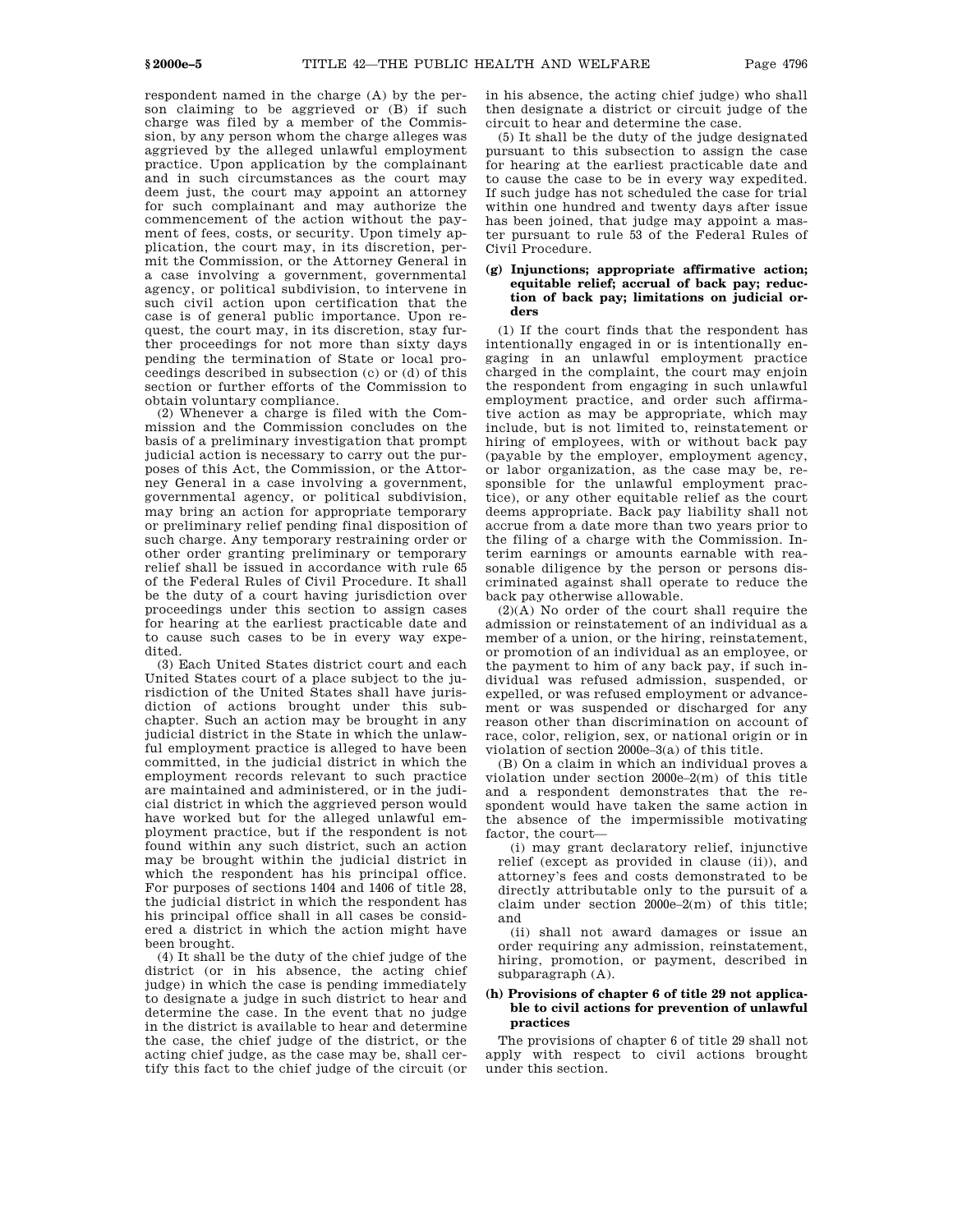### **(i) Proceedings by Commission to compel compliance with judicial orders**

In any case in which an employer, employment agency, or labor organization fails to comply with an order of a court issued in a civil action brought under this section, the Commission may commence proceedings to compel compliance with such order.

### **(j) Appeals**

Any civil action brought under this section and any proceedings brought under subsection (i) shall be subject to appeal as provided in sections 1291 and 1292, title 28.

### **(k) Attorney's fee; liability of Commission and United States for costs**

In any action or proceeding under this subchapter the court, in its discretion, may allow the prevailing party, other than the Commission or the United States, a reasonable attorney's fee (including expert fees) as part of the costs, and the Commission and the United States shall be liable for costs the same as a private person.

(Pub. L. 88–352, title VII, §706, July 2, 1964, 78 Stat. 259; Pub. L. 92–261, §4, Mar. 24, 1972, 86 Stat. 104; Pub. L. 102–166, title I, §§107(b), 112, 113(b), Nov. 21, 1991, 105 Stat. 1075, 1078, 1079; Pub. L. 111–2, §3, Jan. 29, 2009, 123 Stat. 5.)

### REFERENCES IN TEXT

This Act, referred to in subsec. (f)(2), means Pub. L. 88–352, July 2, 1964, 78 Stat. 241, known as the Civil Rights Act of 1964, which is classified principally to subchapters II to IX of this chapter (§2000a et seq.). For complete classification of this Act to the Code, see Short Title note set out under section 2000a of this title and Tables.

Rules 65 and 53 of the Federal Rules of Civil Procedure, referred to in subsec.  $(f)(2)$ ,  $(5)$ , are set out in the Appendix to Title 28, Judiciary and Judicial Procedure.

Chapter 6 (§101 et seq.) of title 29, referred to in subsec. (h), is a reference to act Mar. 23, 1932, ch. 90, 47 Stat. 70, popularly known as the Norris-LaGuardia Act. For complete classification of this Act to the Code, see Tables.

### AMENDMENTS

2009—Subsec. (e)(3). Pub. L. 111–2 added par. (3).

1991—Subsec. (e). Pub. L. 102–166, §112, designated existing provisions as par. (1) and added par. (2).

Subsec. (g). Pub. L. 102–166, §107(b), designated existing provisions as pars. (1) and (2)(A) and added par.  $(2)(B).$ 

Subsec. (k). Pub. L. 102–166, §113(b), inserted ''(including expert fees)'' after ''attorney's fee''.

1972—Subsec. (a). Pub. L. 92–261, §4(a), added subsec. (a). Former subsec. (a) redesignated (b) and amended generally.

Subsec. (b). Pub. L. 92–261, §4(a), redesignated former subsec. (a) as (b), modified the procedure for the filing and consideration of charges by the Commission, subjected to coverage unlawful employment practices of joint labor-management committees controlling apprenticeship or other training or retraining, including on-the-job training programs, required the Commission to accord substantial weight to final findings and orders made by State or local authorities in proceedings commenced under State or local law in its determination of reasonable cause, and inserted provision setting forth the time period, after charges have been filed, allowed to the Commission to determine reasonable cause. Former subsec. (b) redesignated (c).

Subsecs. (c), (d). Pub. L. 92–261, §4(a), redesignated former subsecs. (b) and (c) as (c) and (d), respectively. Former subsec. (d) redesignated (e).

Subsec. (e). Pub. L. 92–261, §4(a), redesignated former subsec. (d) as (e), extended from ninety to one hundred and eighty days after the occurrence of the alleged unlawful employment practice the time for filing charges under this section and from two hundred and ten to three hundred days the time for filing such charges where the person aggrieved initially instituted proceedings with a State or local agency, and inserted requirement that notice of the charge be served on the respondent within ten days after filing. Former subsec.  $(e)$  redesignated  $(f)(1)$ .

Subsec. (f). Pub. L. 92–261, §4(a), redesignated former subsec. (e) as par. (1), substituted provisions setting forth the procedure for civil actions where the Commission was unable to secure from the respondents a conciliation agreement to prevent further unlawful employment practices for provisions setting forth the procedure for civil actions where the Commission was unable to obtain voluntary compliance with this subchapter and inserted provisions setting forth the procedure for civil action where the respondent is a government, governmental agency, or political subdivision and the Commission could not secure a conciliation agreement, added par. (2), redesignated former subsec. (f) as par. (3), substituted ''aggrieved person'' for ''plaintiff'', and added pars. (4) and (5).

Subsec. (g). Pub. L. 92–261,  $\S$ 4(a), inserted provisions which authorized the court to order affirmative action not limited solely to the enumerated affirmative acts and such other equitable relief as deemed appropriate, and provisions which set forth the accrual date for back pay.

Subsecs. (i), (j). Pub. L. 92–261, §4(b)(1), (2), substituted ''this section'' for ''subsection (e) of this section''.

#### EFFECTIVE DATE OF 2009 AMENDMENT

Pub. L. 111–2, §6, Jan. 29, 2009, 123 Stat. 7, provided that: ''This Act [amending this section and section 2000e–16 of this title and sections 626, 633a, and 794a of Title 29, Labor, and enacting provisions set out as notes under this section and section 2000a of this title], and the amendments made by this Act, take effect as if enacted on May 28, 2007 and apply to all claims of discrimination in compensation under title VII of the Civil Rights Act of 1964 (42 U.S.C. 2000e et seq.), the Age Discrimination in Employment Act of 1967 (29 U.S.C. 621 et seq.), title I and section 503 of the Americans with Disabilities Act of 1990 [42 U.S.C. 12111 et seq., 12203], and sections 501 and 504 of the Rehabilitation Act of 1973 [29 U.S.C. 791, 794], that are pending on or after that date.''

#### EFFECTIVE DATE OF 1991 AMENDMENT

Amendment by Pub. L. 102–166 effective Nov. 21, 1991, except as otherwise provided, see section 402 of Pub. L. 102–166, set out as a note under section 1981 of this title.

### EFFECTIVE DATE OF 1972 AMENDMENT

Pub. L. 92–261, §14, Mar. 24, 1972, 86 Stat. 113, provided that: ''The amendments made by this Act to section 706 of the Civil Rights Act of 1964 [this section] shall be applicable with respect to charges pending with the Commission on the date of enactment of this Act [Mar. 24, 1972] and all charges filed thereafter.''

#### FINDINGS

Pub. L. 111–2, §2, Jan. 29, 2009, 123 Stat. 5, provided

that: ''Congress finds the following: ''(1) The Supreme Court in Ledbetter v. Goodyear Tire & Rubber Co., 550 U.S. 618 (2007), significantly impairs statutory protections against discrimination in compensation that Congress established and that have been bedrock principles of American law for decades. The Ledbetter decision undermines those statutory protections by unduly restricting the time period in which victims of discrimination can challenge and recover for discriminatory compensation decisions or other practices, contrary to the intent of Congress.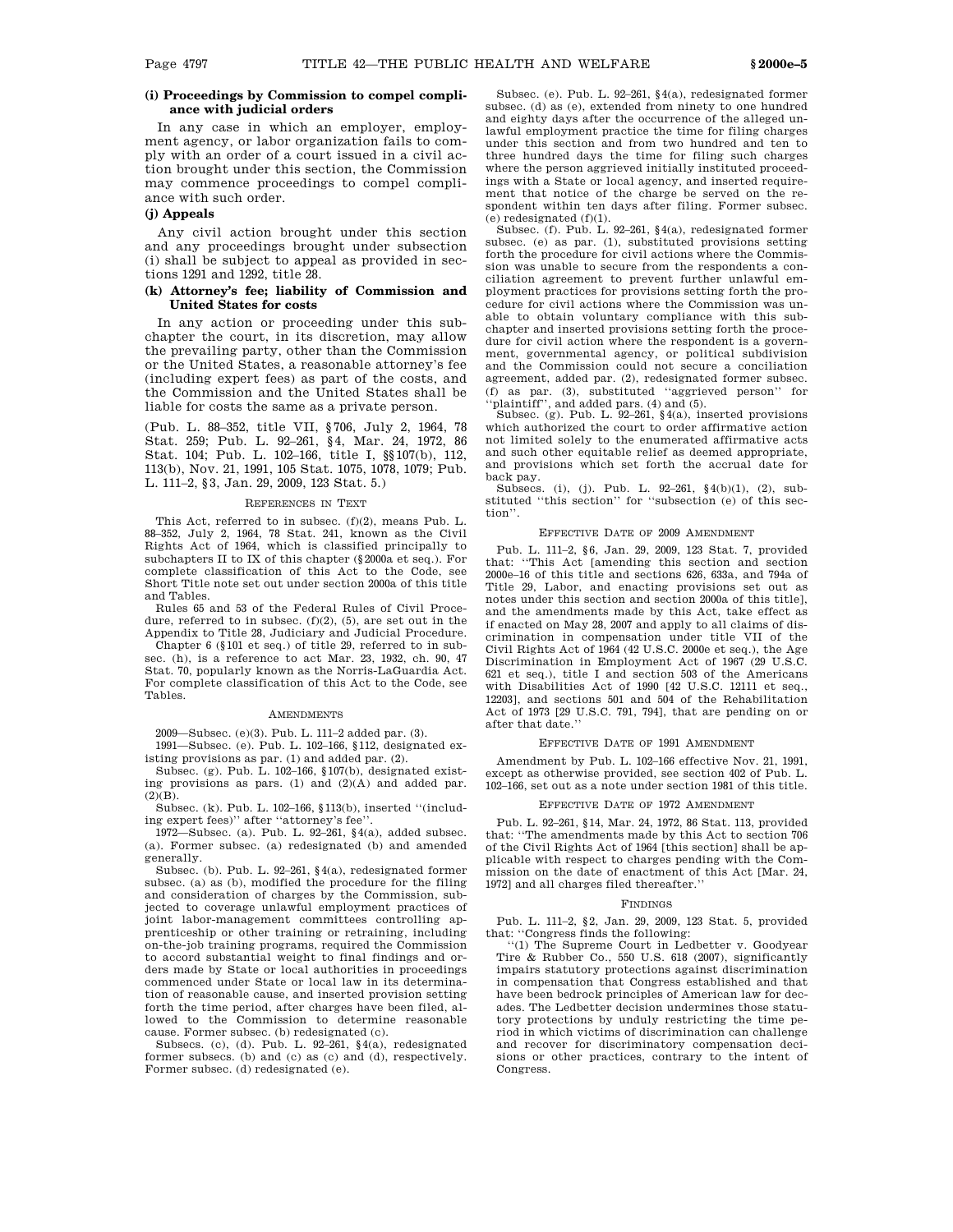''(2) The limitation imposed by the Court on the filing of discriminatory compensation claims ignores the reality of wage discrimination and is at odds with the robust application of the civil rights laws that Congress intended.

''(3) With regard to any charge of discrimination under any law, nothing in this Act [amending this section and section 2000e–16 of this title and sections 626, 633a, and 794a of Title 29, Labor, and enacting provisions set out as notes under this section and section 2000a of this title] is intended to preclude or limit an aggrieved person's right to introduce evidence of an unlawful employment practice that has occurred outside the time for filing a charge of discrimination.

''(4) Nothing in this Act is intended to change current law treatment of when pension distributions are considered paid.''

#### APPLICATION TO OTHER LAWS

Pub. L. 111–2, §5(a), (b), Jan. 29, 2009, 123 Stat. 6, provided that:

'(a) AMERICANS WITH DISABILITIES ACT OF 1990.-The amendments made by section 3 [amending this section] shall apply to claims of discrimination in compensation brought under title I and section 503 of the Americans with Disabilities Act of 1990 (42 U.S.C. 12111 et seq., 12203), pursuant to section 107(a) of such Act (42 U.S.C. 12117(a)), which adopts the powers, remedies, and procedures set forth in section 706 of the Civil Rights Act of 1964 (42 U.S.C. 2000e–5).

''(b) REHABILITATION ACT OF 1973.—The amendments made by section 3 shall apply to claims of discrimination in compensation brought under sections 501 and 504 of the Rehabilitation Act of 1973 (29 U.S.C. 791, 794), pursuant to—

 $(1)$  sections 501(g) and 504(d) of such Act (29 U.S.C. 791(g) [now 29 U.S.C. 791(f)], 794(d)), respectively, which adopt the standards applied under title I of the Americans with Disabilities Act of 1990 [42 U.S.C. 12111 et seq.] for determining whether a violation has occurred in a complaint alleging employment discrimination; and

 $(2)$  paragraphs (1) and (2) of section 505(a) of such Act (29 U.S.C. 794a(a)) (as amended by subsection  $(c)$ ).'

# **§ 2000e–6. Civil actions by the Attorney General**

### **(a) Complaint**

Whenever the Attorney General has reasonable cause to believe that any person or group of persons is engaged in a pattern or practice of resistance to the full enjoyment of any of the rights secured by this subchapter, and that the pattern or practice is of such a nature and is intended to deny the full exercise of the rights herein described, the Attorney General may bring a civil action in the appropriate district court of the United States by filing with it a complaint (1) signed by him (or in his absence the Acting Attorney General), (2) setting forth facts pertaining to such pattern or practice, and (3) requesting such relief, including an application for a permanent or temporary injunction, restraining order or other order against the person or persons responsible for such pattern or practice, as he deems necessary to insure the full enjoyment of the rights herein described.

### **(b) Jurisdiction; three-judge district court for cases of general public importance: hearing, determination, expedition of action, review by Supreme Court; single judge district court: hearing, determination, expedition of action**

The district courts of the United States shall have and shall exercise jurisdiction of proceedings instituted pursuant to this section, and in any such proceeding the Attorney General may file with the clerk of such court a request that a court of three judges be convened to hear and determine the case. Such request by the Attorney General shall be accompanied by a certificate that, in his opinion, the case is of general public importance. A copy of the certificate and request for a three-judge court shall be immediately furnished by such clerk to the chief judge of the circuit (or in his absence, the presiding circuit judge of the circuit) in which the case is pending. Upon receipt of such request it shall be the duty of the chief judge of the circuit or the presiding circuit judge, as the case may be, to designate immediately three judges in such circuit, of whom at least one shall be a circuit judge and another of whom shall be a district judge of the court in which the proceeding was instituted, to hear and determine such case, and it shall be the duty of the judges so designated to assign the case for hearing at the earliest practicable date, to participate in the hearing and determination thereof, and to cause the case to be in every way expedited. An appeal from the final judgment of such court will lie to the Supreme Court.

In the event the Attorney General fails to file such a request in any such proceeding, it shall be the duty of the chief judge of the district (or in his absence, the acting chief judge) in which the case is pending immediately to designate a judge in such district to hear and determine the case. In the event that no judge in the district is available to hear and determine the case, the chief judge of the district, or the acting chief judge, as the case may be, shall certify this fact to the chief judge of the circuit (or in his absence, the acting chief judge) who shall then designate a district or circuit judge of the circuit to hear and determine the case.

It shall be the duty of the judge designated pursuant to this section to assign the case for hearing at the earliest practicable date and to cause the case to be in every way expedited.

### **(c) Transfer of functions, etc., to Commission; effective date; prerequisite to transfer; execution of functions by Commission**

Effective two years after March 24, 1972, the functions of the Attorney General under this section shall be transferred to the Commission, together with such personnel, property, records, and unexpended balances of appropriations, allocations, and other funds employed, used, held, available, or to be made available in connection with such functions unless the President submits, and neither House of Congress vetoes, a reorganization plan pursuant to chapter 9 of title 5, inconsistent with the provisions of this subsection. The Commission shall carry out such functions in accordance with subsections (d) and (e) of this section.

### **(d) Transfer of functions, etc., not to affect suits commenced pursuant to this section prior to date of transfer**

Upon the transfer of functions provided for in subsection (c) of this section, in all suits commenced pursuant to this section prior to the date of such transfer, proceedings shall continue without abatement, all court orders and decrees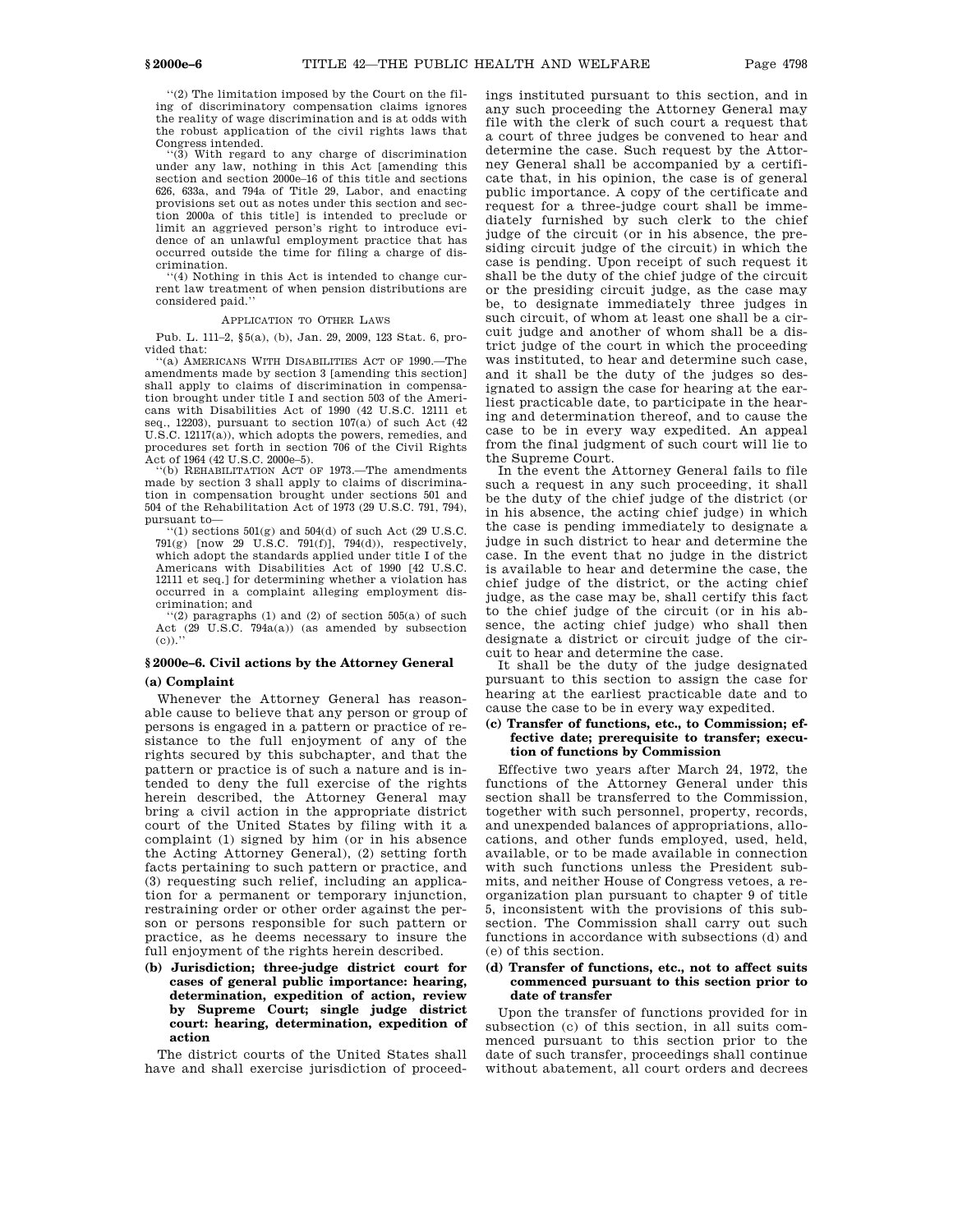shall remain in effect, and the Commission shall be substituted as a party for the United States of America, the Attorney General, or the Acting Attorney General, as appropriate.

### **(e) Investigation and action by Commission pursuant to filing of charge of discrimination; procedure**

Subsequent to March 24, 1972, the Commission shall have authority to investigate and act on a charge of a pattern or practice of discrimination, whether filed by or on behalf of a person claiming to be aggrieved or by a member of the Commission. All such actions shall be conducted in accordance with the procedures set forth in section 2000e–5 of this title.

(Pub. L. 88–352, title VII, §707, July 2, 1964, 78 Stat. 261; Pub. L. 92–261, §5, Mar. 24, 1972, 86 Stat. 107.)

#### **AMENDMENTS**

1972—Subsecs. (c) to (e). Pub. L. 92–261 added subsecs. (c) to (e).

#### TRANSFER OF FUNCTIONS

Any function of the Equal Employment Opportunity Commission concerning initiation of litigation with respect to State or local government, or political subdivisions under this section, and all necessary functions related thereto, including investigation, findings, notice and an opportunity to resolve the matter without contested litigation, were transferred to the Attorney General, to be exercised by him in accordance with procedures consistent with this subchapter, and with the Attorney General authorized to delegate any function under this section to any officer or employee of the Department of Justice, by Reorg. Plan No. 1 of 1978, §5, 43 F.R. 19807, 92 Stat. 3781, set out as a note under section 2000e–4 of this title.

#### EX. ORD. NO. 12068. TRANSFER OF CERTAIN FUNCTIONS TO ATTORNEY GENERAL

Ex. Ord. No. 12068, June 30, 1978, 43 F.R. 28971, provided:

By virtue of the authority vested in me as President of the United States by the Constitution and laws of the United States, including Section 9 of Reorganization Plan Number 1 of 1978 (43 FR 19807) [set out as a note under section 2000e–4 of this title], in order to clarify the Attorney General's authority to initiate public sector litigation under Section 707 of Title VII of the Civil Rights Act of 1964, as amended (42 U.S.C. 2000e–6), it is ordered as follows:

### 1–1. SECTION 707 FUNCTIONS OF THE ATTORNEY GENERAL

1–101. Section 5 of Reorganization Plan Number 1 of 1978 (43 FR 19807) [set out as a note under section 2000e–4 of this title] shall become effective on July 1, 1978.

1–102. The functions transferred to the Attorney General by Section 5 of Reorganization Plan Number 1 of 1978 [set out as a note under section 2000e–4 of this title] shall, consistent with Section 707 of Title VII of the Civil Rights Act of 1964, as amended [this section], be performed in accordance with Department of Justice procedures heretofore followed under Section 707.

JIMMY CARTER.

### **§ 2000e–7. Effect on State laws**

Nothing in this subchapter shall be deemed to exempt or relieve any person from any liability, duty, penalty, or punishment provided by any present or future law of any State or political subdivision of a State, other than any such law which purports to require or permit the doing of any act which would be an unlawful employment practice under this subchapter.

(Pub. L. 88–352, title VII, §708, July 2, 1964, 78 Stat. 262.)

### **§ 2000e–8. Investigations**

### **(a) Examination and copying of evidence related to unlawful employment practices**

In connection with any investigation of a charge filed under section 2000e–5 of this title, the Commission or its designated representative shall at all reasonable times have access to, for the purposes of examination, and the right to copy any evidence of any person being investigated or proceeded against that relates to unlawful employment practices covered by this subchapter and is relevant to the charge under investigation.

### **(b) Cooperation with State and local agencies administering State fair employment practices laws; participation in and contribution to research and other projects; utilization of services; payment in advance or reimbursement; agreements and rescission of agreements**

The Commission may cooperate with State and local agencies charged with the administration of State fair employment practices laws and, with the consent of such agencies, may, for the purpose of carrying out its functions and duties under this subchapter and within the limitation of funds appropriated specifically for such purpose, engage in and contribute to the cost of research and other projects of mutual interest undertaken by such agencies, and utilize the services of such agencies and their employees, and, notwithstanding any other provision of law, pay by advance or reimbursement such agencies and their employees for services rendered to assist the Commission in carrying out this subchapter. In furtherance of such cooperative efforts, the Commission may enter into written agreements with such State or local agencies and such agreements may include provisions under which the Commission shall refrain from processing a charge in any cases or class of cases specified in such agreements or under which the Commission shall relieve any person or class of persons in such State or locality from requirements imposed under this section. The Commission shall rescind any such agreement whenever it determines that the agreement no longer serves the interest of effective enforcement of this subchapter.

**(c) Execution, retention, and preservation of records; reports to Commission; training program records; appropriate relief from regulation or order for undue hardship; procedure for exemption; judicial action to compel compliance**

Every employer, employment agency, and labor organization subject to this subchapter shall (1) make and keep such records relevant to the determinations of whether unlawful employment practices have been or are being committed, (2) preserve such records for such periods, and (3) make such reports therefrom as the Commission shall prescribe by regulation or order, after public hearing, as reasonable, necessary, or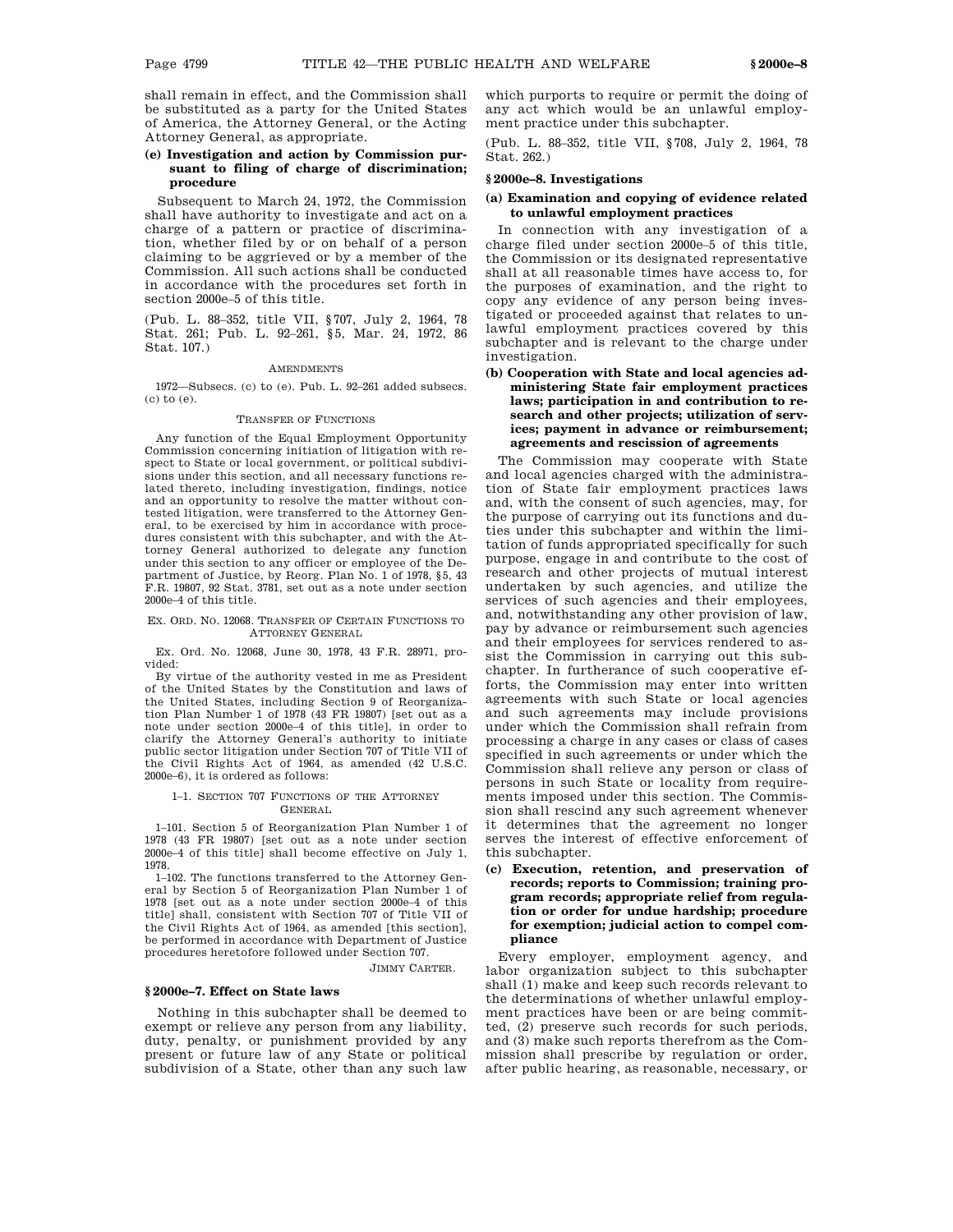appropriate for the enforcement of this subchapter or the regulations or orders thereunder. The Commission shall, by regulation, require each employer, labor organization, and joint labor-management committee subject to this subchapter which controls an apprenticeship or other training program to maintain such records as are reasonably necessary to carry out the purposes of this subchapter, including, but not limited to, a list of applicants who wish to participate in such program, including the chronological order in which applications were received, and to furnish to the Commission upon request, a detailed description of the manner in which persons are selected to participate in the apprenticeship or other training program. Any employer, employment agency, labor organization, or joint labor-management committee which believes that the application to it of any regulation or order issued under this section would result in undue hardship may apply to the Commission for an exemption from the application of such regulation or order, and, if such application for an exemption is denied, bring a civil action in the United States district court for the district where such records are kept. If the Commission or the court, as the case may be, finds that the application of the regulation or order to the employer, employment agency, or labor organization in question would impose an undue hardship, the Commission or the court, as the case may be, may grant appropriate relief. If any person required to comply with the provisions of this subsection fails or refuses to do so, the United States district court for the district in which such person is found, resides, or transacts business, shall, upon application of the Commission, or the Attorney General in a case involving a government, governmental agency or political subdivision, have jurisdiction to issue to such person an order requiring him to comply.

### **(d) Consultation and coordination between Commission and interested State and Federal agencies in prescribing recordkeeping and reporting requirements; availability of information furnished pursuant to recordkeeping and reporting requirements; conditions on availability**

In prescribing requirements pursuant to subsection (c) of this section, the Commission shall consult with other interested State and Federal agencies and shall endeavor to coordinate its requirements with those adopted by such agencies. The Commission shall furnish upon request and without cost to any State or local agency charged with the administration of a fair employment practice law information obtained pursuant to subsection (c) of this section from any employer, employment agency, labor organization, or joint labor-management committee subject to the jurisdiction of such agency. Such information shall be furnished on condition that it not be made public by the recipient agency prior to the institution of a proceeding under State or local law involving such information. If this condition is violated by a recipient agency, the Commission may decline to honor subsequent requests pursuant to this subsection.

### **(e) Prohibited disclosures; penalties**

It shall be unlawful for any officer or employee of the Commission to make public in any manner whatever any information obtained by the Commission pursuant to its authority under this section prior to the institution of any proceeding under this subchapter involving such information. Any officer or employee of the Commission who shall make public in any manner whatever any information in violation of this subsection shall be guilty, of a misdemeanor and upon conviction thereof, shall be fined not more than \$1,000, or imprisoned not more than one year.

(Pub. L. 88–352, title VII, §709, July 2, 1964, 78 Stat. 262; Pub. L. 92–261, §6, Mar. 24, 1972, 86 Stat. 107.)

#### **AMENDMENTS**

1972—Subsec. (b). Pub. L. 92–261 inserted provisions authorizing the Commission to engage in and contribute to the cost of research and other projects undertaken by State and local agencies and provisions authorizing the Commission to make advance payments to State and local agencies and their employees for services rendered to the Commission, and struck out provisions relating to agreements between the Commission and State and local agencies prohibiting private civil actions under section 2000e–5 of this title in specified cases.

Subsec. (c). Pub. L. 92–261 struck out ''Except as provided in subsection (d) of this section,'' before ''every employer, employment agency, and labor organization subject to this subchapter shall (1)'', required the party seeking an exemption to bring an action in the district court only after the Commission denied the application for the exemption, and inserted provision which authorized the Commission, or the Attorney General in a case involving a government, etc., to apply for a court order compelling compliance with the recordkeeping and reporting obligations set out in this subsection.

Subsec. (d). Pub. L. 92–261 substituted provisions requiring consultation and coordination between Federal and State agencies in prescribing recordkeeping and reporting requirements pursuant to subsec. (c) of this section, and authorizing the Commission to furnish information obtained pursuant to subsec. (c) of this section to interested State and local agencies, for provisions exempting from recordkeeping and reporting requirements employers, etc., required to keep records and make reports under State or local fair employment practice laws, except for the maintenance of notations by such employers, etc., which reflect the differences in coverage or enforcement between State or local laws and the provisions of this subchapter, and dispensing with recordkeeping and reporting requirements where the employer reports under some Executive Order prescribing fair employment practices for Government contractors or subcontractors.

### **§ 2000e–9. Conduct of hearings and investigations pursuant to section 161 of title 29**

For the purpose of all hearings and investigations conducted by the Commission or its duly authorized agents or agencies, section 161 of title 29 shall apply.

(Pub. L. 88–352, title VII, §710, July 2, 1964, 78 Stat. 264; Pub. L. 92–261, §7, Mar. 24, 1972, 86 Stat. 109.)

#### **AMENDMENTS**

1972—Pub. L. 92–261 substituted provisions making applicable section 161 of title 29 to all hearings and investigations conducted by the Commission or its author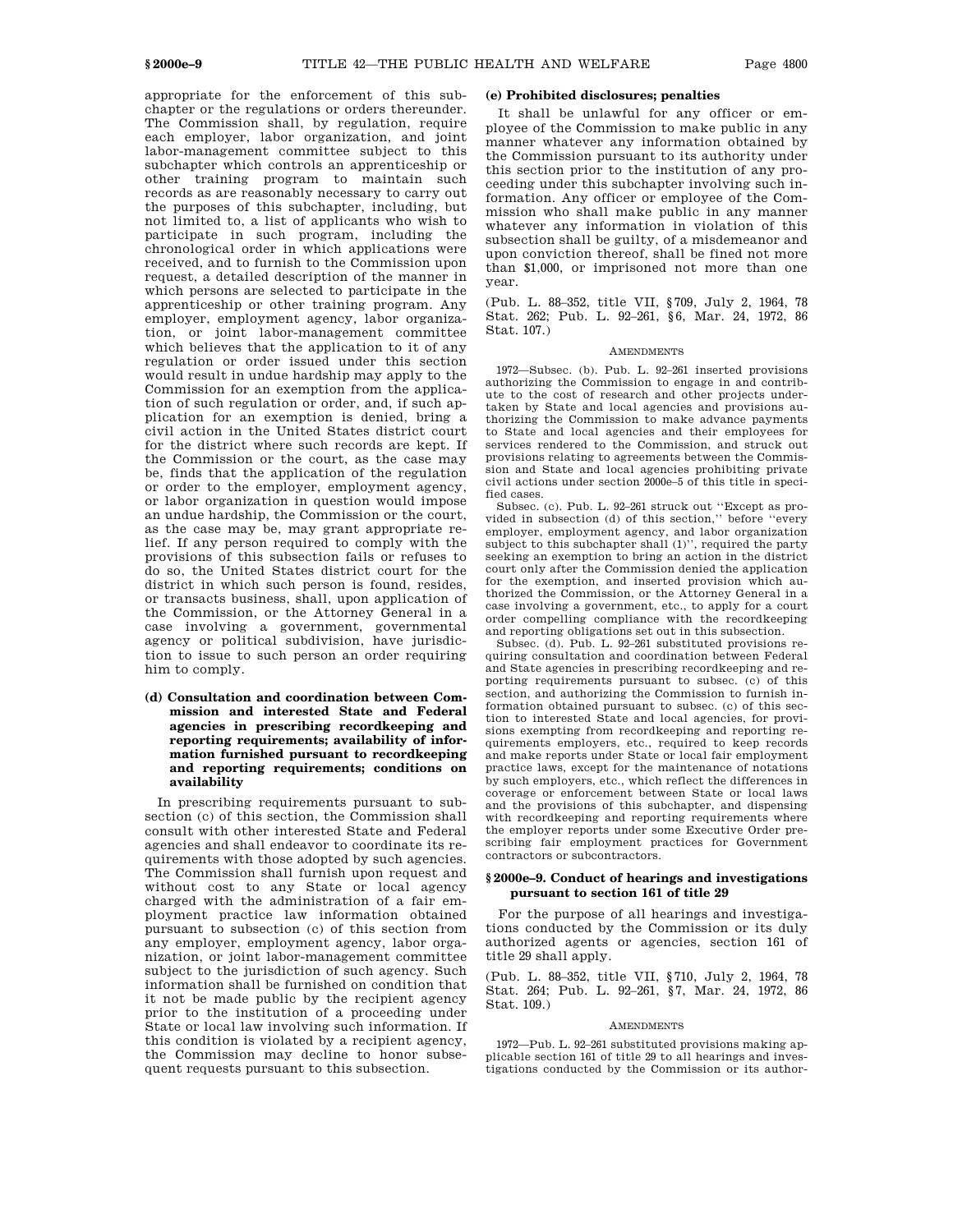ized agents or agencies, for provisions enumerating the investigatory powers of the Commission and the procedure for their enforcement.

### **§ 2000e–10. Posting of notices; penalties**

(a) Every employer, employment agency, and labor organization, as the case may be, shall post and keep posted in conspicuous places upon its premises where notices to employees, applicants for employment, and members are customarily posted a notice to be prepared or approved by the Commission setting forth excerpts, from or, summaries of, the pertinent provisions of this subchapter and information pertinent to the filing of a complaint.

(b) A willful violation of this section shall be punishable by a fine of not more than \$100 for each separate offense.

(Pub. L. 88–352, title VII, §711, July 2, 1964, 78 Stat. 265.)

### **§ 2000e–11. Veterans' special rights or preference**

Nothing contained in this subchapter shall be construed to repeal or modify any Federal, State, territorial, or local law creating special rights or preference for veterans.

(Pub. L. 88–352, title VII, §712, July 2, 1964, 78 Stat. 265.)

### **§ 2000e–12. Regulations; conformity of regulations with administrative procedure provisions; reliance on interpretations and instructions of Commission**

(a) The Commission shall have authority from time to time to issue, amend, or rescind suitable procedural regulations to carry out the provisions of this subchapter. Regulations issued under this section shall be in conformity with the standards and limitations of subchapter II of chapter 5 of title 5.

(b) In any action or proceeding based on any alleged unlawful employment practice, no person shall be subject to any liability or punishment for or on account of (1) the commission by such person of an unlawful employment practice if he pleads and proves that the act or omission complained of was in good faith, in conformity with, and in reliance on any written interpretation or opinion of the Commission, or (2) the failure of such person to publish and file any information required by any provision of this subchapter if he pleads and proves that he failed to publish and file such information in good faith, in conformity with the instructions of the Commission issued under this subchapter regarding the filing of such information. Such a defense, if established, shall be a bar to the action or proceeding, notwithstanding that (A) after such act or omission, such interpretation or opinion is modified or rescinded or is determined by judicial authority to be invalid or of no legal effect, or (B) after publishing or filing the description and annual reports, such publication or filing is determined by judicial authority not to be in conformity with the requirements of this subchapter.

(Pub. L. 88–352, title VII, §713, July 2, 1964, 78 Stat. 265.)

#### CODIFICATION

In subsec. (a), ''subchapter II of chapter 5 of title 5'' substituted for ''the Administrative Procedure Act'' on authority of Pub. L. 89–554, §7(b), Sept. 6, 1966, 80 Stat. 631, the first section of which enacted Title 5, Government Organization and Employees.

### EQUAL EMPLOYMENT OPPORTUNITY COMMISSION GUIDELINES ON RELIGIOUS HARASSMENT

Pub. L. 112–55, div. B, title V, §506, Nov. 18, 2011, 125 Stat. 631, provided that: ''During the current fiscal year and in each fiscal year thereafter, none of the funds made available in this or any other Act may be used to implement, administer, or enforce any guidelines of the Equal Employment Opportunity Commission covering harassment based on religion, when it is made known to the Federal entity or official to which such funds are made available that such guidelines do not differ in any respect from the proposed guidelines published by the Commission on October 1, 1993 (58 Fed. Reg. 51266).

Similar provisions were contained in the following prior appropriation acts:

Pub. L. 111–117, div. B, title V, §506, Dec. 16, 2009, 123 Stat. 3150.

Pub. L. 111–8, div. B, title V, §506, Mar. 11, 2009, 123 Stat. 595.

Pub. L. 103–317, title VI, §610, Aug. 26, 1994, 108 Stat. 1774, provided that:

''(a) FINDINGS.—The Congress finds that—

''(1) the liberties protected by our Constitution include religious liberty protected by the first amendment;

''(2) citizens of the United States profess the beliefs of almost every conceivable religion;

''(3) Congress has historically protected religious expression even from governmental action not intended to be hostile to religion;

''(4) the Supreme Court has written that 'the free exercise of religion means, first and foremost, the right to believe and profess whatever religious doctrine one desires';

''(5) the Supreme Court has firmly settled that under our Constitution the public expression of ideas may not be prohibited merely because the content of the ideas is offensive to some;

'(6) Congress enacted the Religious Freedom Restoration Act of 1993 [42 U.S.C. 2000bb et seq.] to restate and make clear again our intent and position that religious liberty is and should forever be granted protection from unwarranted and unjustified government intrusions and burdens;

''(7) the Equal Employment Opportunity Commission has written proposed guidelines to title VII of the Civil Rights Act of 1964 [42 U.S.C. 2000e et seq.], published in the Federal Register on October 1, 1993, that expand the definition of religious harassment beyond established legal standards set forth by the Supreme Court, and that may result in the infringement of religious liberty;

''(8) such guidelines do not appropriately resolve issues related to religious liberty and religious expression in the workplace;

''(9) properly drawn guidelines for the determination of religious harassment should provide appropriate guidance to employers and employees and assist in the continued preservation of religious liberty as guaranteed by the first amendment;

 $(10)$  the Commission states in its proposed guidelines that it retains wholly separate guidelines for the determination of sexual harassment because the Commission believes that sexual harassment raises issues about human interaction that are to some extent unique; and

''(11) the subject of religious harassment also raises issues about human interaction that are to some extent unique in comparison to other harassment.

''(b) CATEGORY OF RELIGIOUS HARASSMENT IN PRO-POSED GUIDELINES.—For purposes of issuing final regulations under title VII of the Civil Rights Act of 1964 [42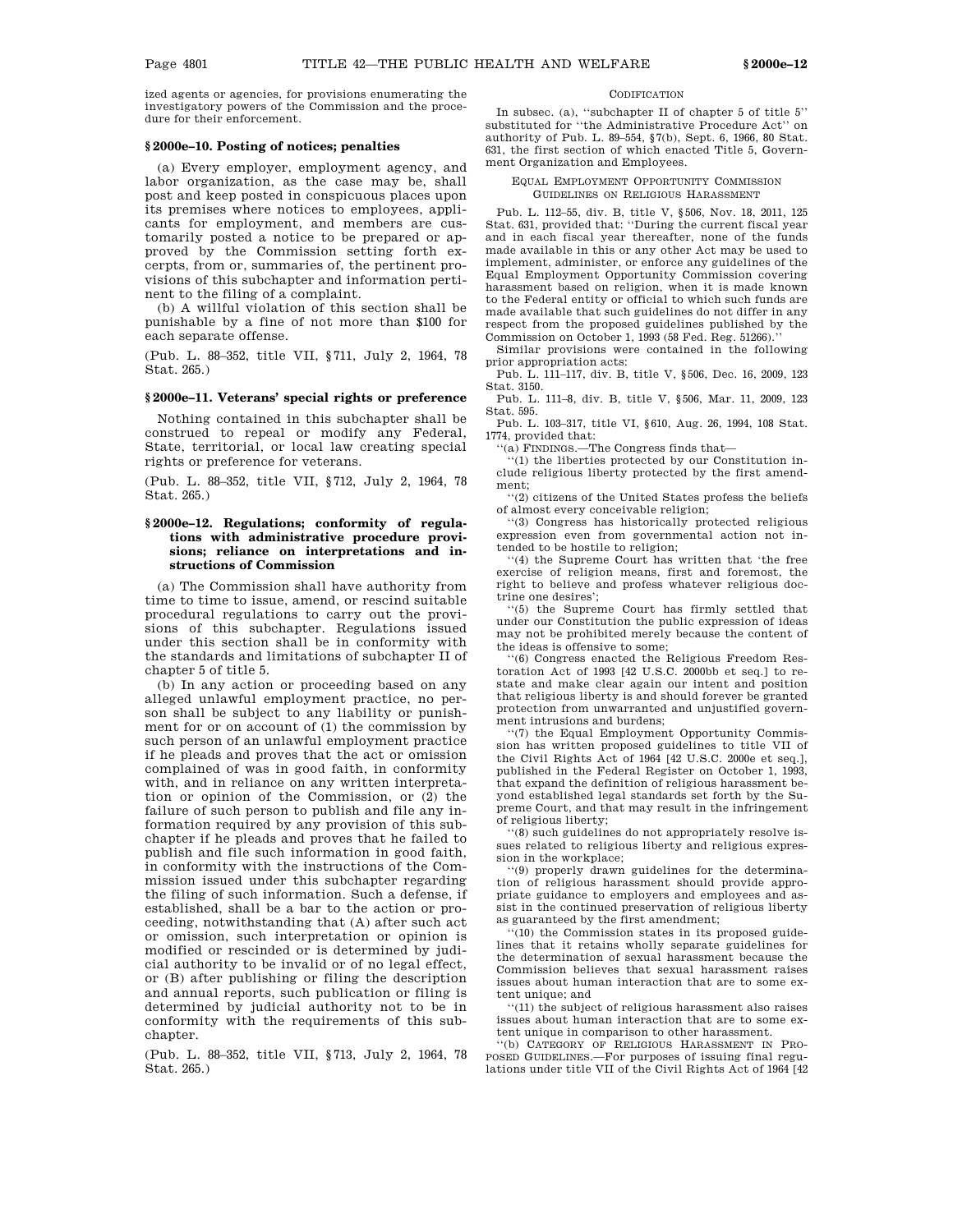U.S.C. 2000e et seq.] in connection with the proposed guidelines published by the Equal Employment Opportunity Commission on October 1, 1993 (58 Fed. Reg. 51266), the Chairperson of the Equal Employment Opportunity Commission shall ensure that—

''(1) the category of religion shall be withdrawn from the proposed guidelines at this time;

''(2) any new guidelines for the determination of religious harassment shall be drafted so as to make explicitly clear that symbols or expressions of religious belief consistent with the first amendment and the Religious Freedom Restoration Act of 1993 [42 U.S.C. 2000bb et seq.] are not to be restricted and do not constitute proof of harassment;

''(3) the Commission shall hold public hearings on such new proposed guidelines; and

''(4) the Commission shall receive additional public comment before issuing similar new regulations.''

### **§ 2000e–13. Application to personnel of Commission of sections 111 and 1114 of title 18; punishment for violation of section 1114 of title 18**

The provisions of sections 111 and 1114, title 18, shall apply to officers, agents, and employees of the Commission in the performance of their official duties. Notwithstanding the provisions of sections 111 and 1114 of title 18, whoever in violation of the provisions of section 1114 of such title kills a person while engaged in or on account of the performance of his official functions under this Act shall be punished by imprisonment for any term of years or for life.

(Pub. L. 88–352, title VII, §714, July 2, 1964, 78 Stat. 265; Pub. L. 92–261, §8(g), Mar. 24, 1972, 86 Stat. 110.)

### REFERENCES IN TEXT

This Act, referred to in text, means Pub. L. 88–352, July 2, 1964, 78 Stat. 241, as amended, known as the Civil Rights Act of 1964, which is classified principally to subchapters II to IX of this chapter (§2000a et seq.). For complete classification of this Act to the Code, see Short Title note set out under section 2000a of this title and Tables.

#### AMENDMENTS

1972—Pub. L. 92–261 inserted provisions which made section 1114 of title 18 applicable to officers, etc., of the Commission and set forth punishment for violation of such section 1114.

### **§ 2000e–14. Equal Employment Opportunity Coordinating Council; establishment; composition; duties; report to President and Congress**

The Equal Employment Opportunity Commission shall have the responsibility for developing and implementing agreements, policies and practices designed to maximize effort, promote efficiency, and eliminate conflict, competition, duplication and inconsistency among the operations, functions and jurisdictions of the various departments, agencies and branches of the Federal Government responsible for the implementation and enforcement of equal employment opportunity legislation, orders, and policies. On or before October 1 of each year, the Equal Employment Opportunity Commission shall transmit to the President and to the Congress a report of its activities, together with such recommendations for legislative or administrative changes as it concludes are desirable to further promote the purposes of this section.

(Pub. L. 88–352, title VII, §715, July 2, 1964, 78 Stat. 265; Pub. L. 92–261, §10, Mar. 24, 1972, 86 Stat. 111; Pub. L. 94–273, §3(24), Apr. 21, 1976, 90 Stat. 377; 1978 Reorg. Plan No. 1, §6, eff. July 1, 1978, 43 F.R. 19807, 92 Stat. 3781.)

#### CODIFICATION

The first sentence of this section, which read ''There shall be established an Equal Employment Opportunity Coordinating Council (hereinafter referred to in this section as the Council) composed of the Secretary of Labor, the Chairman of the Equal Employment Opportunity Commission, the Attorney General, the Chairman of the United States Civil Service Commission, and the Chairman of the United States Civil Rights Commission, or their respective delegates'' was omitted pursuant to Reorg. Plan No. 1 of 1978, §6, 43 F.R. 19807, 92 Stat. 3781, set out as a note under section 2000e–4 of this title, which abolished the Equal Employment Opportunity Coordinating Council, effective July 1, 1978, as provided by section 1–101 of Ex. Ord. No. 12067, June 30, 1978, 43 F.R. 28967, set out as a note under section 2000e of this title. See Transfer of Functions note below.

#### AMENDMENTS

1976—Pub. L. 94–273 substituted ''October'' for ''July''. 1972—Pub. L. 92–261 substituted provisions which established the Equal Employment Opportunity Coordinating Council and set forth the composition, powers, and duties of the Council for provisions which directed the Secretary of Labor to make a report to the Congress not later than June 30, 1965 concerning discrimination in employment because of age.

### TERMINATION OF REPORTING REQUIREMENTS

For termination, effective May 15, 2000, of provisions in this section relating to transmittal of a report and recommendations to Congress, see section 3003 of Pub. L. 104–66, as amended, set out as a note under section 1113 of Title 31, Money and Finance, and item 19 on page 165 of House Document No. 103–7.

### TRANSFER OF FUNCTIONS

''Equal Employment Opportunity Commission'' substituted in text for ''Council'', meaning Equal Employment Opportunity Coordinating Council, pursuant to Reorg. Plan. No. 1 of 1978, §6, 43 F.R. 19807, 92 Stat. 3781, set out as a note under section 2000e–4 of this title, which abolished Equal Employment Opportunity Coordinating Council and transferred its functions to Equal Employment Opportunity Commission, effective July 1, 1978, as provided by section 1–101 of Ex. Ord. No. 12067, June 30, 1978, 43 F.R. 28967, set out as a note under section 2000e of this title.

SUBMISSION OF SPECIFIC LEGISLATIVE RECOMMENDA-TIONS TO CONGRESS BY JANUARY 1, 1967, TO IMPLE-MENT REPORT ON AGE DISCRIMINATION

Pub. L. 89–601, title VI, §606, Sept. 23, 1966, 80 Stat. 845, directed the Secretary of Labor to submit to the Congress not later than Jan. 1, 1967 his specific legislative recommendations for implementing the conclusions and recommendations contained in his report on age discrimination in employment made pursuant to provisions of this section prior to its amendment in 1972.

### **§ 2000e–15. Presidential conferences; acquaintance of leadership with provisions for employment rights and obligations; plans for fair administration; membership**

The President shall, as soon as feasible after July 2, 1964, convene one or more conferences for the purpose of enabling the leaders of groups whose members will be affected by this sub-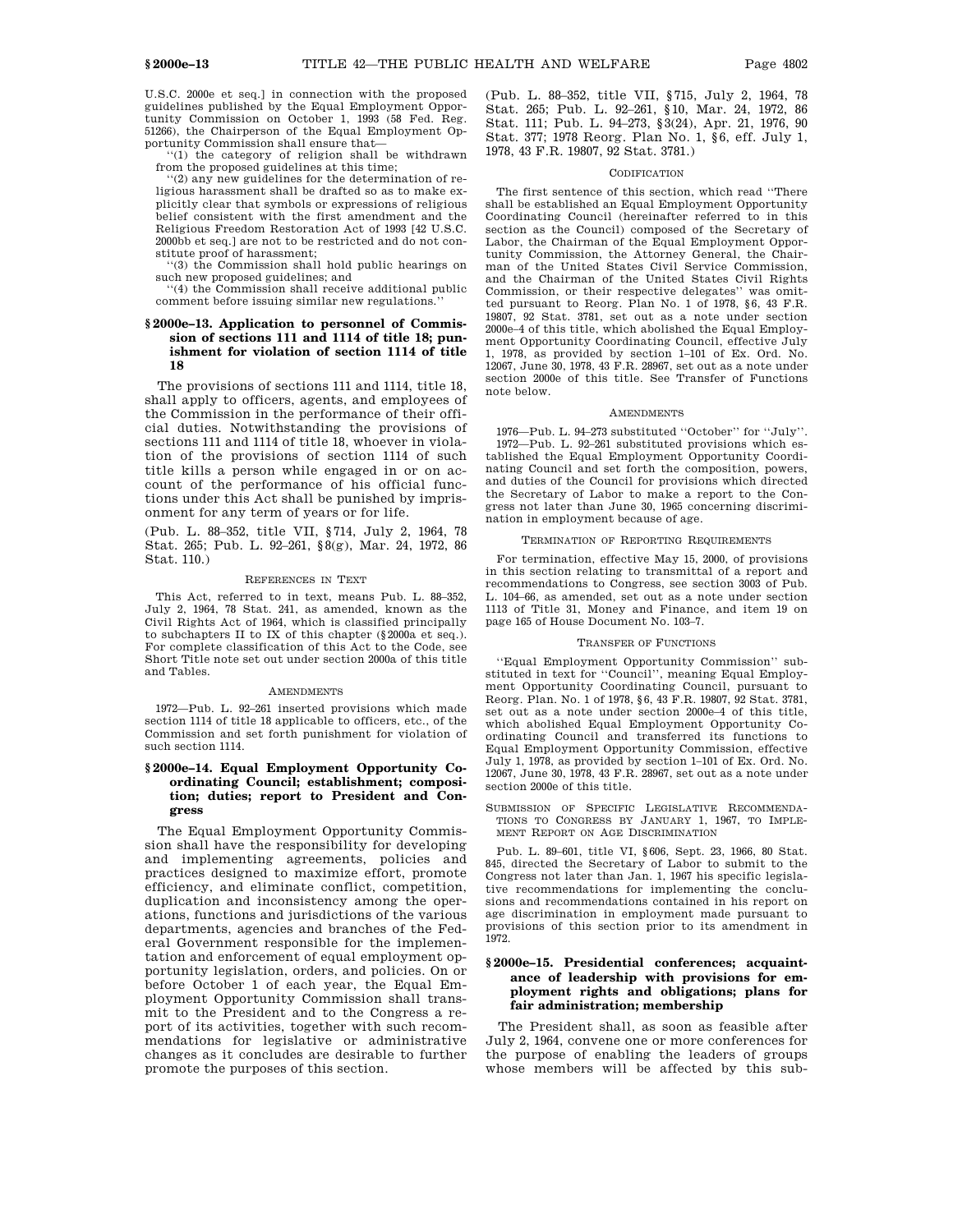chapter to become familiar with the rights afforded and obligations imposed by its provisions, and for the purpose of making plans which will result in the fair and effective administration of this subchapter when all of its provisions become effective. The President shall invite the participation in such conference or conferences of (1) the members of the President's Committee on Equal Employment Opportunity, (2) the members of the Commission on Civil Rights, (3) representatives of State and local agencies engaged in furthering equal employment opportunity, (4) representatives of private agencies engaged in furthering equal employment opportunity, and (5) representatives of employers, labor organizations, and employment agencies who will be subject to this subchapter.

(Pub. L. 88–352, title VII, §716(c), July 2, 1964, 78 Stat. 266.)

#### EXECUTIVE ORDER NO. 11197

Ex. Ord. No. 11197, eff. Feb. 5, 1965, 30 F.R. 1721, which established the President's Council on Equal Opportunity, was revoked by Ex. Ord. No. 11247, eff. Sept. 24, 1965, 30 F.R. 12327, formerly set out as a note under section 2000d–1 of this title.

### **§ 2000e–16. Employment by Federal Government**

### **(a) Discriminatory practices prohibited; employees or applicants for employment subject to coverage**

All personnel actions affecting employees or applicants for employment (except with regard to aliens employed outside the limits of the United States) in military departments as defined in section 102 of title 5, in executive agencies as defined in section 105 of title 5 (including employees and applicants for employment who are paid from nonappropriated funds), in the United States Postal Service and the Postal Regulatory Commission, in those units of the Government of the District of Columbia having positions in the competitive service, and in those units of the judicial branch of the Federal Government having positions in the competitive service, in the Smithsonian Institution, and in the Government Publishing Office, the Government Accountability Office, and the Library of Congress shall be made free from any discrimination based on race, color, religion, sex, or national origin.

**(b) Equal Employment Opportunity Commission; enforcement powers; issuance of rules, regulations, etc.; annual review and approval of national and regional equal employment opportunity plans; review and evaluation of equal employment opportunity programs and publication of progress reports; consultations with interested parties; compliance with rules, regulations, etc.; contents of national and regional equal employment opportunity plans; authority of Librarian of Congress**

Except as otherwise provided in this subsection, the Equal Employment Opportunity Commission shall have authority to enforce the provisions of subsection (a) through appropriate remedies, including reinstatement or hiring of employees with or without back pay, as will effectuate the policies of this section, and shall

issue such rules, regulations, orders and instructions as it deems necessary and appropriate to carry out its responsibilities under this section. The Equal Employment Opportunity Commission shall—

(1) be responsible for the annual review and approval of a national and regional equal employment opportunity plan which each department and agency and each appropriate unit referred to in subsection (a) of this section shall submit in order to maintain an affirmative program of equal employment opportunity for all such employees and applicants for employment;

(2) be responsible for the review and evaluation of the operation of all agency equal employment opportunity programs, periodically obtaining and publishing (on at least a semiannual basis) progress reports from each such department, agency, or unit; and

(3) consult with and solicit the recommendations of interested individuals, groups, and organizations relating to equal employment opportunity.

The head of each such department, agency, or unit shall comply with such rules, regulations, orders, and instructions which shall include a provision that an employee or applicant for employment shall be notified of any final action taken on any complaint of discrimination filed by him thereunder. The plan submitted by each department, agency, and unit shall include, but not be limited to—

(1) provision for the establishment of training and education programs designed to provide a maximum opportunity for employees to advance so as to perform at their highest potential; and

(2) a description of the qualifications in terms of training and experience relating to equal employment opportunity for the principal and operating officials of each such department, agency, or unit responsible for carrying out the equal employment opportunity program and of the allocation of personnel and resources proposed by such department, agency, or unit to carry out its equal employment opportunity program.

With respect to employment in the Library of Congress, authorities granted in this subsection to the Equal Employment Opportunity Commission shall be exercised by the Librarian of Congress.

### **(c) Civil action by employee or applicant for employment for redress of grievances; time for bringing of action; head of department, agency, or unit as defendant**

Within 90 days of receipt of notice of final action taken by a department, agency, or unit referred to in subsection (a), or by the Equal Employment Opportunity Commission upon an appeal from a decision or order of such department, agency, or unit on a complaint of discrimination based on race, color, religion, sex or national origin, brought pursuant to subsection (a) of this section, Executive Order 11478 or any succeeding Executive orders, or after one hundred and eighty days from the filing of the initial charge with the department, agency, or unit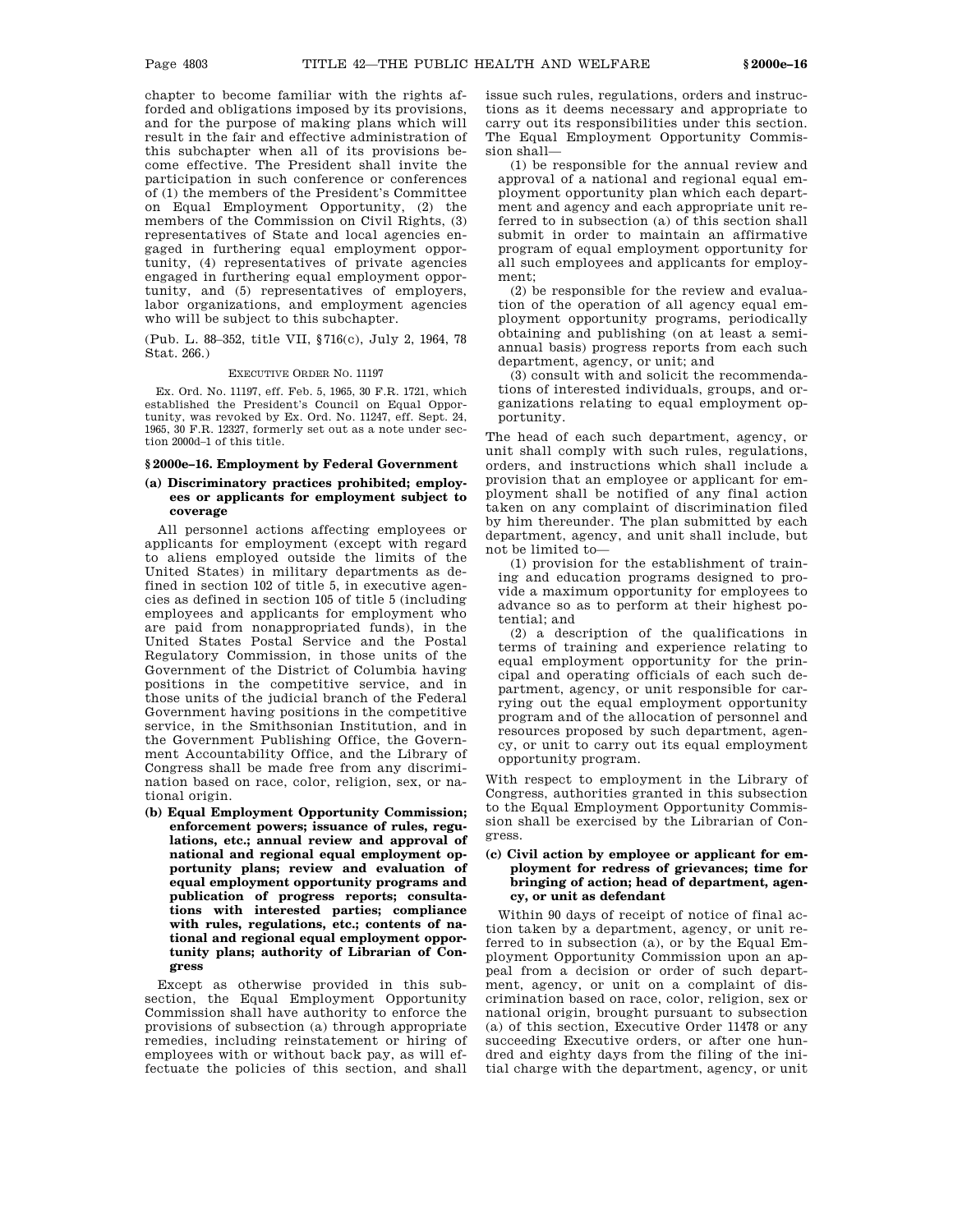or with the Equal Employment Opportunity Commission on appeal from a decision or order of such department, agency, or unit until such time as final action may be taken by a department, agency, or unit, an employee or applicant for employment, if aggrieved by the final disposition of his complaint, or by the failure to take final action on his complaint, may file a civil action as provided in section 2000e–5 of this title, in which civil action the head of the department, agency, or unit, as appropriate, shall be the defendant.

### **(d) Section 2000e–5(f) through (k) of this title applicable to civil actions**

The provisions of section 2000e–5(f) through (k) of this title, as applicable, shall govern civil actions brought hereunder, and the same interest to compensate for delay in payment shall be available as in cases involving nonpublic parties..<sup>1</sup>

### **(e) Government agency or official not relieved of responsibility to assure nondiscrimination in employment or equal employment opportunity**

Nothing contained in this Act shall relieve any Government agency or official of its or his primary responsibility to assure nondiscrimination in employment as required by the Constitution and statutes or of its or his responsibilities under Executive Order 11478 relating to equal employment opportunity in the Federal Government.

### **(f) Section 2000e–5(e)(3) of this title applicable to compensation discrimination**

Section 2000e–5(e)(3) of this title shall apply to complaints of discrimination in compensation under this section.

(Pub. L. 88–352, title VII, §717, as added Pub. L. 92–261, §11, Mar. 24, 1972, 86 Stat. 111; amended 1978 Reorg. Plan No. 1, §3, eff. Jan. 1, 1979, 43 F.R. 19807, 92 Stat. 3781; Pub. L. 96–191, §8(g), Feb. 15, 1980, 94 Stat. 34; Pub. L. 102–166, title I, §114, Nov. 21, 1991, 105 Stat. 1079; Pub. L. 104–1, title II, §201(c)(1), Jan. 23, 1995, 109 Stat. 8; Pub. L. 105–220, title III, §341(a), Aug. 7, 1998, 112 Stat. 1092; Pub. L. 108–271, §8(b), July 7, 2004, 118 Stat. 814; Pub. L. 109–435, title VI, §604(f), Dec. 20, 2006, 120 Stat. 3242; Pub. L. 111–2, §5(c)(2), Jan. 29, 2009, 123 Stat. 7; Pub. L. 113–235, div. H, title I, §1301(b), Dec. 16, 2014, 128 Stat. 2537.)

#### REFERENCES IN TEXT

This Act, referred to in subsec. (e), means Pub. L. 88–352, July 2, 1964, 78 Stat. 241, known as the Civil Rights Act of 1964, which is classified principally to subchapters II to IX of this chapter (§2000a et seq.). For complete classification of this Act to the Code, see Short Title note set out under section 2000a of this title and Tables.

Executive Order 11478, as amended, referred to in subsecs. (c) and (e), is set out as a note under section 2000e of this title.

#### AMENDMENTS

2009—Subsec. (f). Pub. L. 111–2 added subsec. (f).

2006—Subsec. (a). Pub. L. 109–435 substituted ''Postal Regulatory Commission'' for ''Postal Rate Commission''.

2004—Subsec. (a). Pub. L. 108–271 substituted ''Government Accountability Office'' for ''General Accounting Office''.

1998—Subsec. (a). Pub. L. 105–220 inserted ''in the Smithsonian Institution,'' before ''and in the Government Printing Office,

1995—Subsec. (a). Pub. L. 104–1 substituted ''units of the judicial branch'' for ''units of the legislative and judicial branches'' and inserted ''Government Printing Office, the General Accounting Office, and the'' before ''Library of Congress''.

1991—Subsec. (c). Pub. L. 102–166, §114(1), substituted ''90 days'' for ''thirty days''.

Subsec. (d). Pub. L. 102–166, §114(2), inserted before the period '', and the same interest to compensate for delay in payment shall be available as in cases involving nonpublic parties.''

1980—Subsec. (a). Pub. L. 96–191 struck out ''(other than the General Accounting Office)'' after ''in executive agencies''.

#### CHANGE OF NAME

''Government Publishing Office'' substituted for ''Government Printing Office'' in subsec. (a) on authority of section 1301(b) of Pub. L. 113–235, set out as a note preceding section 301 of Title 44, Public Printing and Documents.

#### EFFECTIVE DATE OF 2009 AMENDMENT

Amendment by Pub. L. 111–2 effective as if enacted May 28, 2007, and applicable to certain claims of discrimination in compensation pending on or after that date, see section 6 of Pub. L. 111–2, set out as a note under section 2000e–5 of this title.

#### EFFECTIVE DATE OF 1998 AMENDMENT

Amendment by Pub. L. 105–220 effective Aug. 7, 1998, and applicable to and may be raised in any administrative or judicial claim or action brought before Aug. 7, 1998, but pending on such date, and any administrative or judicial claim or action brought after such date regardless of whether the claim or action arose prior to such date, if the claim or action was brought within the applicable statute of limitations, see section 341(d) of Pub. L. 105–220, formerly set out as a note under section 633a of Title 29, Labor.

#### EFFECTIVE DATE OF 1995 AMENDMENT

Amendment by Pub. L. 104–1 effective 1 year after Jan. 23, 1995, see section 1311(d) of Title 2, The Congress.

#### EFFECTIVE DATE OF 1991 AMENDMENT

Amendment by Pub. L. 102–166 effective Nov. 21, 1991, except as otherwise provided, see section 402 of Pub. L. 102–166, set out as a note under section 1981 of this title.

#### EFFECTIVE DATE OF 1980 AMENDMENT

Amendment by Pub. L. 96–191 effective Oct. 1, 1980, see section 10(a) of Pub. L. 96–191.

### TRANSFER OF FUNCTIONS

''Equal Employment Opportunity Commission'' substituted for ''Civil Service Commission'' in subsecs. (b) and (c) pursuant to Reorg. Plan No. 1 of 1978, §3, 43 F.R. 19807, 92 Stat. 3781, set out as a note under section 2000e–4 of this title, which transferred all equal opportunity in Federal employment enforcement and related functions vested in Civil Service Commission by subsecs. (b) and (c) of this section to Equal Employment Opportunity Commission, with certain authority delegable to Director of Office of Personnel Management, effective Jan. 1, 1979, as provided by section 1–101 of Ex. Ord. No. 12106, Dec. 28, 1978, 44 F.R. 1053, set out as a note under section 2000e–4 of this title.

EX. ORD. NO. 13145. TO PROHIBIT DISCRIMINATION IN FEDERAL EMPLOYMENT BASED ON GENETIC INFORMATION

Ex. Ord. No. 13145, Feb. 8, 2000, 65 F.R. 6877, provided:

<sup>1</sup>So in original.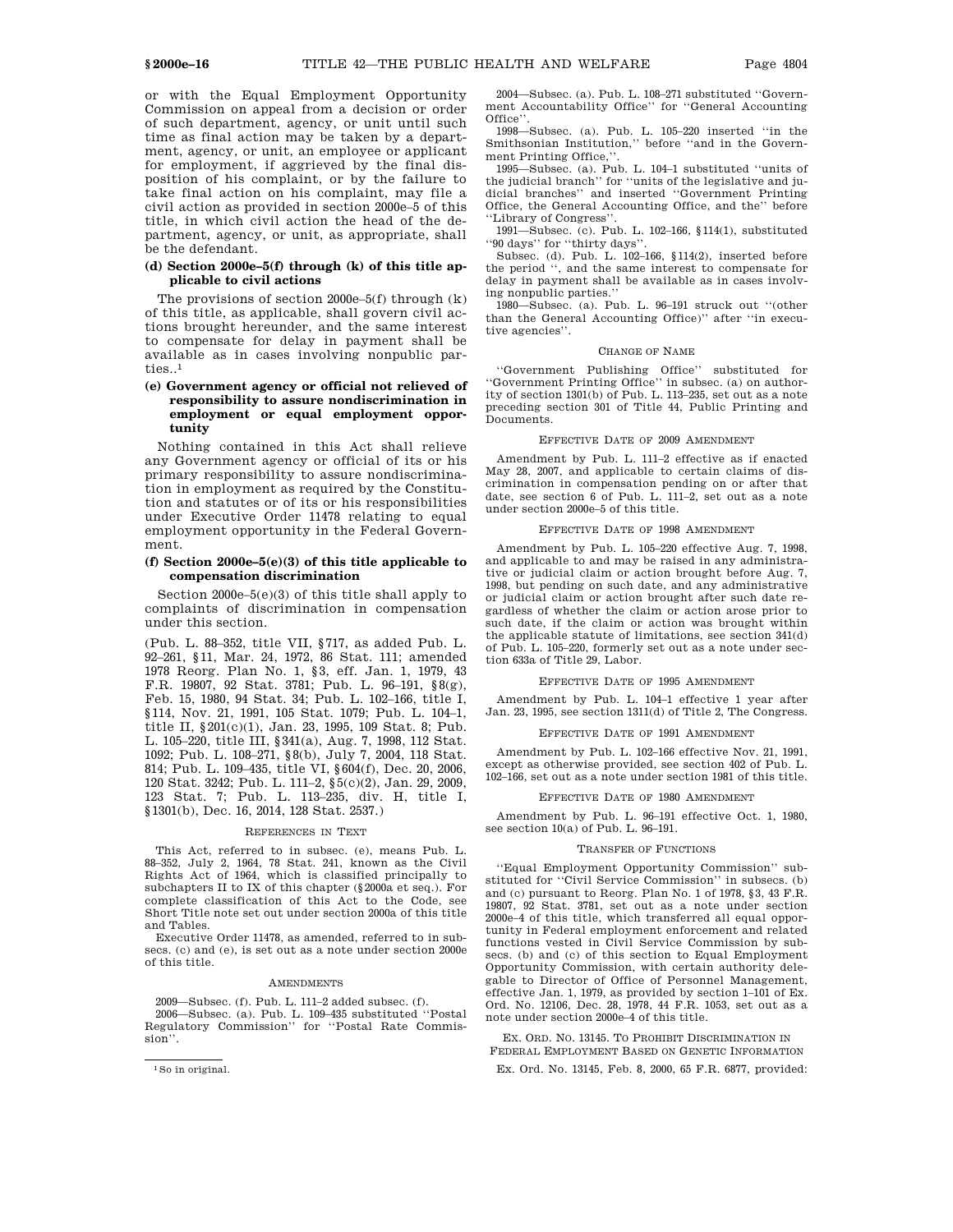By the authority vested in me as President of the United States by the Constitution and the laws of the United States of America, it is ordered as follows:

SECTION 1. *Nondiscrimination in Federal Employment on the Basis of Protected Genetic Information.*

1–101. It is the policy of the Government of the United States to provide equal employment opportunity in Federal employment for all qualified persons and to prohibit discrimination against employees based on protected genetic information, or information about a request for or the receipt of genetic services. This policy of equal opportunity applies to every aspect of Fed-

eral employment. 1–102. The head of each Executive department and agency shall extend the policy set forth in section 1101 to all its employees covered by section 717 of Title VII of the Civil Rights Act of 1964, as amended (42 U.S.C. 2000e–16).

1–103. Executive departments and agencies shall carry out the provisions of this order to the extent permitted by law and consistent with their statutory and regulatory authorities, and their enforcement mechanisms. The Equal Employment Opportunity Commission shall be responsible for coordinating the policy of the Government of the United States to prohibit discrimination against employees in Federal employment based on protected genetic information, or information about

a request for or the receipt of genetic services. SEC. 2. *Requirements Applicable to Employing Departments and Agencies.*

1–201. Definitions.

(a) The term ''employee'' shall include an employee, applicant for employment, or former employee covered by section 717 of the Civil Rights Act of 1964, as amended (42 U.S.C. 2000e–16).

(b) Genetic monitoring means the periodic examination of employees to evaluate acquired modifications to their genetic material, such as chromosomal damage or evidence of increased occurrence of mutations, that may have developed in the course of employment due to exposure to toxic substances in the workplace, in order to identify, evaluate, respond to the effects of, or control adverse environmental exposures in the workplace.

(c) Genetic services means health services, including genetic tests, provided to obtain, assess, or interpret genetic information for diagnostic or therapeutic purposes, or for genetic education or counseling.

(d) Genetic test means the analysis of human DNA, RNA, chromosomes, proteins, or certain metabolites in order to detect disease-related genotypes or mutations. Tests for metabolites fall within the definition of ''genetic tests'' when an excess or deficiency of the metabolites indicates the presence of a mutation or mutations. The conducting of metabolic tests by a department or agency that are not intended to reveal the presence of a mutation shall not be considered a violation of this order, regardless of the results of the tests. Test results revealing a mutation shall, however, be subject to the provisions of this order.

(e) Protected genetic information.

(1) In general, protected genetic information means:

(A) information about an individual's genetic tests;

(B) information about the genetic tests of an individual's family members; or

(C) information about the occurrence of a disease, or medical condition or disorder in family members of the individual.

(2) Information about an individual's current health status (including information about sex, age, physical exams, and chemical, blood, or urine analyses) is not protected genetic information unless it is described in subparagraph (1).

1–202. In discharging their responsibilities under this order, departments and agencies shall implement the following nondiscrimination requirements.

(a) The employing department or agency shall not discharge, fail or refuse to hire, or otherwise discriminate against any employee with respect to the compensation, terms, conditions, or privileges of employment of that employee, because of protected genetic information with respect to the employee, or because of information about a request for or the receipt of genetic services by such employee.

(b) The employing department or agency shall not limit, segregate, or classify employees in any way that would deprive or tend to deprive any employee of employment opportunities or otherwise adversely affect that employee's status, because of protected genetic information with respect to the employee or because of information about a request for or the receipt of genetic services by such employee.

(c) The employing department or agency shall not request, require, collect, or purchase protected genetic information with respect to an employee, or information about a request for or the receipt of genetic services by such employee.

(d) The employing department or agency shall not disclose protected genetic information with respect to an employee, or information about a request for or the receipt of genetic services by an employee except:

(1) to the employee who is the subject of the information, at his or her request;

(2) to an occupational or other health researcher, if the research conducted complies with the regulations and protections provided for under part 46 of title 45, of the Code of Federal Regulations;

(3) if required by a Federal statute, congressional subpoena, or an order issued by a court of competent jurisdiction, except that if the subpoena or court order was secured without the knowledge of the individual to whom the information refers, the employer shall provide the individual with adequate notice to challenge the subpoena or court order, unless the subpoena or court order also imposes confidentiality requirements; or

(4) to executive branch officials investigating compliance with this order, if the information is relevant to the investigation.

(e) The employing department or agency shall not maintain protected genetic information or information about a request for or the receipt of genetic services in general personnel files; such information shall be treated as confidential medical records and kept separate from personnel files.

SEC. 3. *Exceptions.*

1–301. The following exceptions shall apply to the nondiscrimination requirements set forth in section 1202.

(a) The employing department or agency may request or require information defined in section  $1-201(e)(1)(C)$  with respect to an applicant who has been given a conditional offer of employment or to an employee if:

(1) the request or requirement is consistent with the Rehabilitation Act [of 1973, 29 U.S.C. 701 et seq.] and other applicable law;

(2) the information obtained is to be used exclusively to assess whether further medical evaluation is needed to diagnose a current disease, or medical condition or disorder, or under the terms of section 1–301(b) of this order;

(3) such current disease, or medical condition or disorder could prevent the applicant or employee from performing the essential functions of the position held or desired; and

(4) the information defined in section  $1-201(e)(1)(C)$  of this order will not be disclosed to persons other than medical personnel involved in or responsible for assessing whether further medical evaluation is needed to diagnose a current disease, or medical condition or disorder, or under the terms of section 1–301(b) of this order.

(b) The employing department or agency may request, collect, or purchase protected genetic information with respect to an employee, or any information about a request for or receipt of genetic services by such employee if: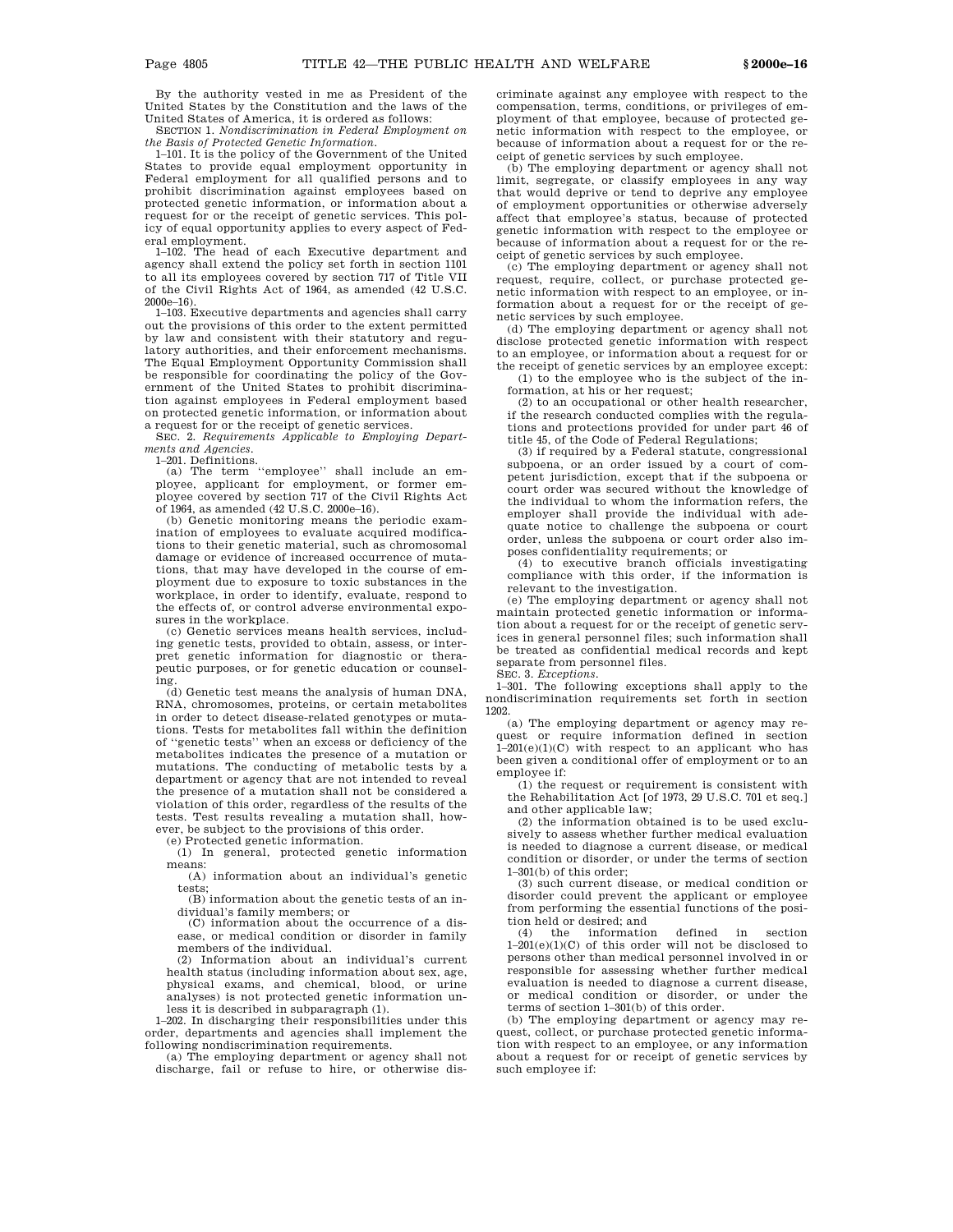(1) the employee uses genetic or health care services provided by the employer (other than use pursuant to section 1–301(a) of this order);

(2) the employee who uses the genetic or health care services has provided prior knowing, voluntary, and written authorization to the employer to collect protected genetic information;

(3) the person who performs the genetic or health care services does not disclose protected genetic information to anyone except to the employee who uses the services for treatment of the individual; pursuant to section 1–202(d) of this order; for program evaluation or assessment; for compiling and analyzing information in anticipation of or for use in a civil or criminal legal proceeding; or, for payment or accounting purposes, to verify that the service was performed (but in such cases the genetic information itself cannot be disclosed);

(4) such information is not used in violation of sections 1–202(a) or 1–202(b) of this order.

(c) The employing department or agency may collect protected genetic information with respect to an employee if the requirements of part 46 of title 45 of the Code of Federal Regulations are met.

(d) Genetic monitoring of biological effects of toxic substances in the workplace shall be permitted if all of the following conditions are met:

(1) the employee has provided prior, knowing, voluntary, and written authorization;

(2) the employee is notified when the results of the monitoring are available and, at that time, the employer makes any protected genetic information that may have been acquired during the monitoring available to the employee and informs the employee how to obtain such information;

(3) the monitoring conforms to any genetic monitoring regulations that may be promulgated by the Secretary of Labor; and

(4) the employer, excluding any licensed health care professionals that are involved in the genetic monitoring program, receives results of the monitoring only in aggregate terms that do not disclose the identity of specific employees.

(e) This order does not limit the statutory authority of a Federal department or agency to:

(1) promulgate or enforce workplace safety and health laws and regulations;

(2) conduct or sponsor occupational or other health research that is conducted in compliance with regulations at part 46 of title 45, of the Code of Federal Regulations; or

(3) collect protected genetic information as a part of a lawful program, the primary purpose of which

is to carry out identification purposes. SEC. 4. *Miscellaneous.*

1–401. The head of each department and agency shall take appropriate action to disseminate this policy and, to this end, shall designate a high level official responsible for carrying out its responsibilities under this order.

1–402. Nothing in this order shall be construed to:

(a) limit the rights or protections of an individual under the Rehabilitation Act of 1973 (29 U.S.C. 701, et seq.), the Privacy Act of 1974 (5 U.S.C. 552a), or other applicable law; or

(b) require specific benefits for an employee or dependent under the Federal Employees Health Benefits Program or similar program.

1–403. This order clarifies and makes uniform Administration policy and does not create any right or benefit, substantive or procedural, enforceable at law by a party against the United States, its officers or employees, or any other person.

WILLIAM J. CLINTON.

### **§ 2000e–16a. Short title; purpose; definition**

### **(a) Short title**

Sections 2000e–16a to 2000e–16c of this title may be cited as the ''Government Employee Rights Act of 1991''.

### **(b) Purpose**

The purpose of sections 2000e–16a to 2000e–16c of this title is to provide procedures to protect the rights of certain government employees, with respect to their public employment, to be free of discrimination on the basis of race, color, religion, sex, national origin, age, or disability. **(c) ''Violation'' defined**

For purposes of sections 2000e–16a to 2000e–16c of this title, the term ''violation'' means a practice that violates section 2000e–16b(a) of this title.

(Pub. L. 102–166, title III, §301, Nov. 21, 1991, 105 Stat. 1088; Pub. L. 103–283, title III, §312(f)(1), July 22, 1994, 108 Stat. 1446; Pub. L. 104–1, title V, §504(a)(1), Jan. 23, 1995, 109 Stat. 40.)

#### REFERENCES IN TEXT

Sections 2000e–16a to 2000e–16c of this title, referred to in text, was in the original ''this title'', meaning title III of Pub. L. 102–166, which is classified generally to sections 2000e–16a to 2000e–16c of this title. For complete classification of title III to the Code, see Tables.

#### **CODIFICATION**

Section was formerly classified to section 1201 of Title 2, The Congress.

#### **AMENDMENTS**

1995—Pub. L. 104–1 amended section generally, substituting ''rights of certain government employees'' for ''right of Senate and other government employees'' in subsec. (b) and striking out definitions of ''Senate employee'' and ''head of employing office'' in subsec. (c).

1994—Subsec. (c)(1)(B) to (D). Pub. L. 103–283, which directed the amendment of subsec. (c) by striking out subpar. (B), redesignating subpars. (C) and (D) as (B) and (C), respectively, and striking out ''or (B)'' after ''described in subparagraph (A)'' in subpars. (B) and (C), was executed by making the amendment to subsec. (c)(1) to reflect the probable intent of Congress. Prior to amendment, subpar. (B) read as follows: ''any employee of the Architect of the Capitol who is assigned to the Senate Restaurants or to the Superintendent of the Senate Office Buildings;''.

#### EFFECTIVE DATE

Section effective Nov. 21, 1991, except as otherwise provided, see section 402 of Pub. L. 102–166, set out as an Effective Date of 1991 Amendment note under section 1981 of this title.

### **§ 2000e–16b. Discriminatory practices prohibited**

#### **(a) Practices**

All personnel actions affecting the Presidential appointees described in section 1219<sup>1</sup> of title 2 or the State employees described in section 2000e–16c of this title shall be made free from any discrimination based on—

(1) race, color, religion, sex, or national origin, within the meaning of section 2000e–16 of this title;

(2) age, within the meaning of section 633a of title 29; or

(3) disability, within the meaning of section 791 of title 29 and sections 12112 to 12114 of this title.

### **(b) Remedies**

The remedies referred to in sections  $1219(a)(1)^1$ of title 2 and 2000e–16c(a) of this title—

<sup>1</sup>See References in Text note below.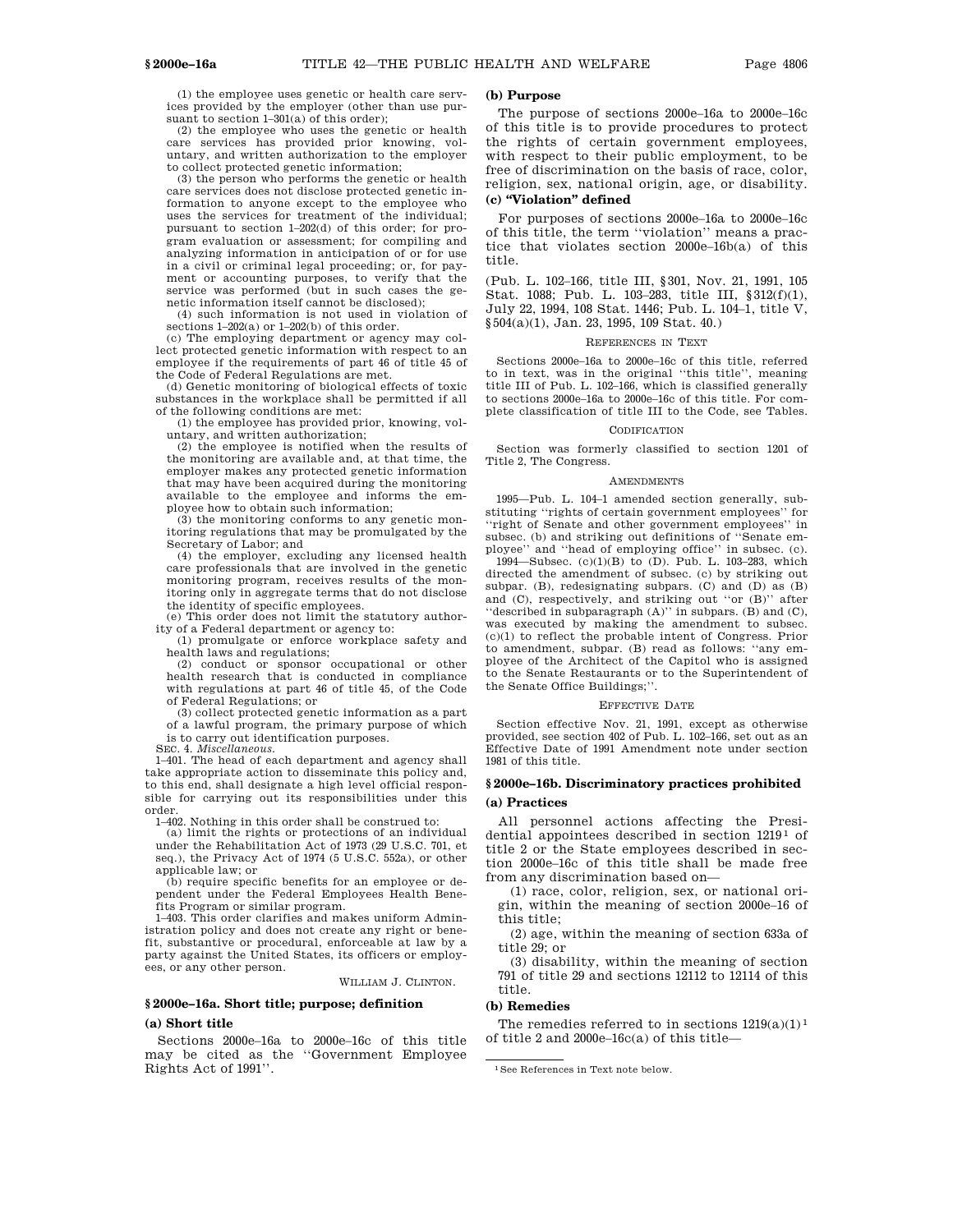(1) may include, in the case of a determination that a violation of subsection (a)(1) or (a)(3) has occurred, such remedies as would be appropriate if awarded under sections 2000e–5(g), 2000e–5(k), and 2000e–16(d) of this title, and such compensatory damages as would be appropriate if awarded under section 1981 or sections  $1981a(a)$  and  $1981a(b)(2)$  of this title;

(2) may include, in the case of a determination that a violation of subsection (a)(2) has occurred, such remedies as would be appropriate if awarded under section 633a(c) of title 29; and

(3) may not include punitive damages.

(Pub. L. 102–166, title III, §302, Nov. 21, 1991, 105 Stat. 1088; Pub. L. 104–1, title V, §504(a)(1), Jan. 23, 1995, 109 Stat. 40.)

#### REFERENCES IN TEXT

Section 1219 of title 2, referred to in text, was repealed by Pub. L. 104–331, §5(a), Oct. 26, 1996, 110 Stat. 4072.

#### **CODIFICATION**

Section was formerly classified to section 1202 of Title 2, The Congress.

#### AMENDMENTS

1994—Pub. L. 104–1 amended section generally. Prior to amendment, text read as follows: ''All personnel actions affecting employees of the Senate shall be made free from any discrimination based on—

''(1) race, color, religion, sex, or national origin, within the meaning of section 2000e–16 of this title;

''(2) age, within the meaning of section 633a of title 29; or

''(3) handicap or disability, within the meaning of section 791 of title 29 and sections 12112 to 12114 of this title.''

#### EFFECTIVE DATE

Section effective Nov. 21, 1991, except as otherwise provided, see section 402 of Pub. L. 102–166, set out as an Effective Date of 1991 Amendment note under section 1981 of this title.

### **§ 2000e–16c. Coverage of previously exempt State employees**

### **(a) Application**

The rights, protections, and remedies provided pursuant to section 2000e–16b of this title shall apply with respect to employment of any individual chosen or appointed, by a person elected to public office in any State or political subdivision of any State by the qualified voters there $of$ 

(1) to be a member of the elected official's personal staff;

(2) to serve the elected official on the policymaking level; or

(3) to serve the elected official as an immediate advisor with respect to the exercise of the constitutional or legal powers of the office.

### **(b) Enforcement by administrative action**

### **(1) In general**

Any individual referred to in subsection (a) may file a complaint alleging a violation, not later than 180 days after the occurrence of the alleged violation, with the Equal Employment Opportunity Commission, which, in accordance with the principles and procedures set forth in sections 554 through 557 of title 5, shall determine whether a violation has occurred and shall set forth its determination in a final order. If the Equal Employment Opportunity Commission determines that a violation has occurred, the final order shall also provide for appropriate relief.

# **(2) Referral to State and local authorities**

### **(A) Application**

Section 2000e–5(d) of this title shall apply with respect to any proceeding under this section.

#### **(B) Definition**

For purposes of the application described in subparagraph (A), the term ''any charge filed by a member of the Commission alleging an unlawful employment practice'' means a complaint filed under this section.

## **(c) Judicial review**

Any party aggrieved by a final order under subsection (b) may obtain a review of such order under chapter 158 of title 28. For the purpose of this review, the Equal Employment Opportunity Commission shall be an ''agency'' as that term is used in chapter 158 of title 28.

### **(d) Standard of review**

To the extent necessary to decision and when presented, the reviewing court shall decide all relevant questions of law and interpret constitutional and statutory provisions. The court shall set aside a final order under subsection (b) if it is determined that the order was—

(1) arbitrary, capricious, an abuse of discre-

tion, or otherwise not consistent with law; (2) not made consistent with required proce-

dures; or

(3) unsupported by substantial evidence.

In making the foregoing determinations, the court shall review the whole record or those parts of it cited by a party, and due account shall be taken of the rule of prejudicial error.

#### **(e) Attorney's fees**

If the individual referred to in subsection (a) is the prevailing party in a proceeding under this subsection,<sup>1</sup> attorney's fees may be allowed by the court in accordance with the standards prescribed under section 2000e–5(k) of this title.

(Pub. L. 102–166, title III, §304, formerly §321, Nov. 21, 1991, 105 Stat. 1097; renumbered §304 and amended Pub. L. 104–1, title V, §504(a)(3), (4), Jan. 23, 1995, 109 Stat. 41.)

#### CODIFICATION

Section was formerly classified to section 1220 of Title 2, The Congress.

#### PRIOR PROVISIONS

A prior section 304 of Pub. L. 102–166 was classified to section 1204 of Title 2, The Congress, prior to repeal by Pub. L. 104–1.

#### **AMENDMENTS**

1995—Subsec. (a). Pub. L. 104–1, §504(a)(4), struck out "and 1207(h) of title 2" before "shall apply" in introductory provisions.

<sup>1</sup>So in original.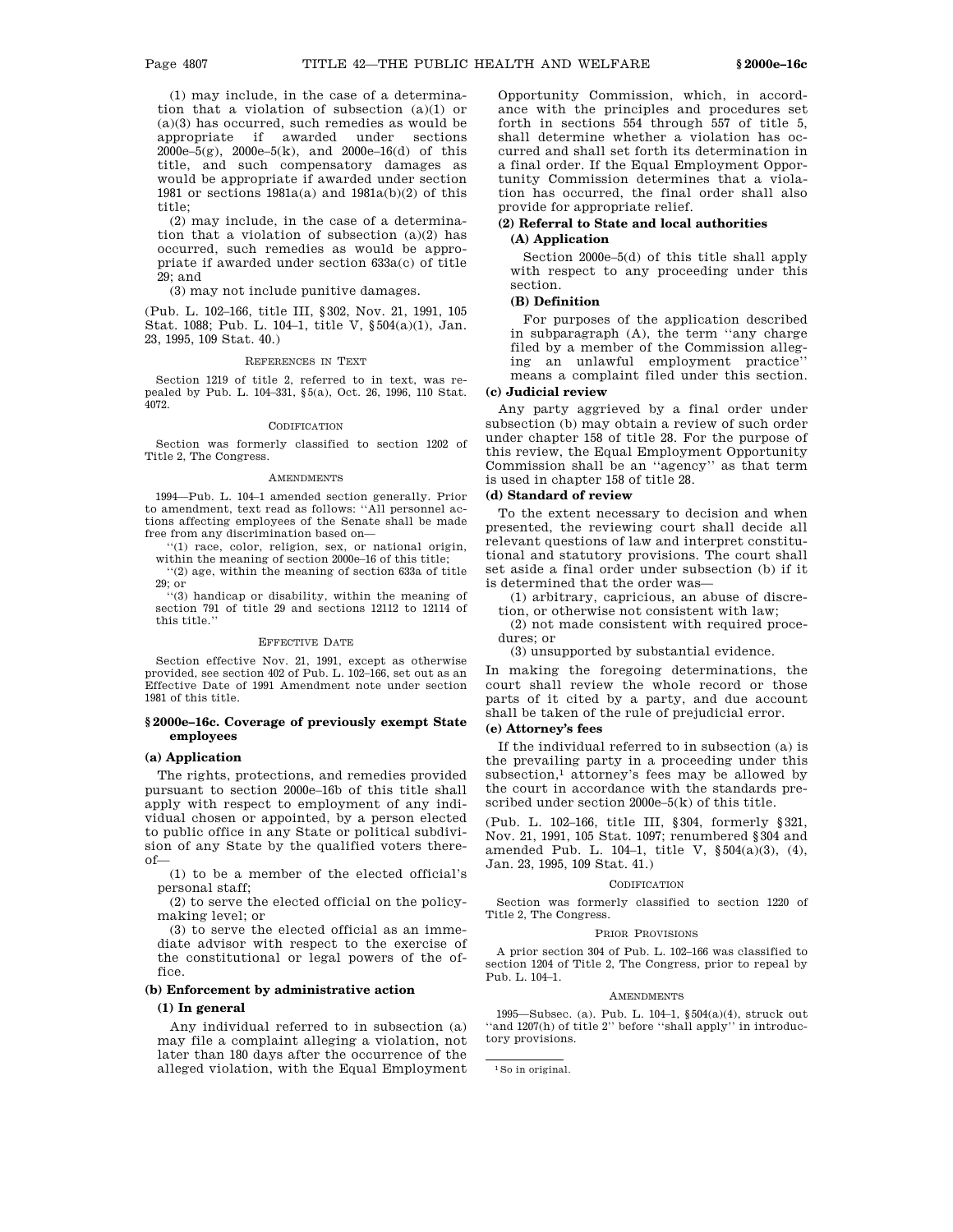### EFFECTIVE DATE

Section effective Nov. 21, 1991, except as otherwise provided, see section 402 of Pub. L. 102–166, set out as an Effective Date of 1991 Amendment note under section 1981 of this title.

## **§ 2000e–17. Procedure for denial, withholding, termination, or suspension of Government contract subsequent to acceptance by Government of affirmative action plan of employer; time of acceptance of plan**

No Government contract, or portion thereof, with any employer, shall be denied, withheld, terminated, or suspended, by any agency or officer of the United States under any equal employment opportunity law or order, where such employer has an affirmative action plan which has previously been accepted by the Government for the same facility within the past twelve months without first according such employer full hearing and adjudication under the provisions of section 554 of title 5, and the following pertinent sections: *Provided*, That if such employer has deviated substantially from such previously agreed to affirmative action plan, this section shall not apply: *Provided further*, That for the purposes of this section an affirmative action plan shall be deemed to have been accepted by the Government at the time the appropriate compliance agency has accepted such plan unless within forty-five days thereafter the Office of Federal Contract Compliance has disapproved such plan.

(Pub. L. 88–352, title VII, §718, as added Pub. L. 92–261, §13, Mar. 24, 1972, 86 Stat. 113.)

## SUBCHAPTER VII—REGISTRATION AND VOTING STATISTICS

# **§ 2000f. Survey for compilation of registration and voting statistics; geographical areas; scope; application of census provisions; voluntary disclosure; advising of right not to furnish information**

The Secretary of Commerce shall promptly conduct a survey to compile registration and voting statistics in such geographic areas as may be recommended by the Commission on Civil Rights. Such a survey and compilation shall, to the extent recommended by the Commission on Civil Rights, only include a count of persons of voting age by race, color, and national origin, and determination of the extent to which such persons are registered to vote, and have voted in any statewide primary or general election in which the Members of the United States House of Representatives are nominated or elected, since January 1, 1960. Such information shall also be collected and compiled in connection with the Nineteenth Decennial Census, and at such other times as the Congress may prescribe. The provisions of section 9 and chapter 7 of title 13 shall apply to any survey, collection, or compilation of registration and voting statistics carried out under this subchapter: *Provided, however*, That no person shall be compelled to disclose his race, color, national origin, or questioned about his political party affiliation, how he voted, or the reasons therefore, nor shall any penalty be imposed for his failure

or refusal to make such disclosure. Every person interrogated orally, by written survey or questionnaire or by any other means with respect to such information shall be fully advised with respect to his right to fail or refuse to furnish such information.

(Pub. L. 88–352, title VIII, §801, July 2, 1964, 78 Stat. 266.)

# SUBCHAPTER VIII—COMMUNITY RELATIONS SERVICE

## **§ 2000g. Establishment of Service; Director of Service: appointment, term; personnel**

There is hereby established in and as a part of the Department of Commerce a Community Relations Service (hereinafter referred to as the ''Service''), which shall be headed by a Director who shall be appointed by the President with the advice and consent of the Senate for a term of four years. The Director is authorized to appoint, subject to the civil service laws and regulations, such other personnel as may be necessary to enable the Service to carry out its functions and duties, and to fix their compensation in accordance with chapter 51 and subchapter III of chapter 53 of title 5.

(Pub. L. 88–352, title X, §1001(a), July 2, 1964, 78 Stat. 267; Pub. L. 95–624, §5, Nov. 9, 1978, 92 Stat. 3462.)

### **CODIFICATION**

References to ''chapter 51 and subchapter III of chapter 53 of title 5'' and ''section 3109 of title 5'' substituted in text for ''the Classification Act of 1949, as amended'' and ''section 15 of the Act of August 2, 1946 (60 Stat. 810; 5 U.S.C. 55a)'', respectively, on authority of Pub. L. 89–554, §7(b), Sept. 6, 1966, 80 Stat. 631, the first section of which enacted Title 5, Government Organization and Employees.

### **AMENDMENTS**

1978—Pub. L. 95–624 struck out provision authorizing the Director to procure the services of experts and consultants at rates for individuals not in excess of \$75 per diem.

## **REORGANIZATION PLAN NO. 1 OF 1966**

Eff. Apr. 22, 1966, 31 F.R. 6187, 80 Stat. 1607

Prepared by the President and transmitted to the Senate and the House of Representatives in Congress assembled, February 10, 1966, pursuant to the provisions of the Reorganization Act of 1949, 63 Stat. 203, as amended [see 5 U.S.C. 901 et seq.].

## COMMUNITY RELATIONS SERVICE

### SECTION 1. TRANSFER OF SERVICE

Subject to the provisions of this reorganization plan, the Community Relations Service now existing in the Department of Commerce under the Civil Rights Act of 1964 (Pub. L. No. 88–352, July 2, 1964) [see Short Title note under 42 U.S.C. 2000a], including the office of Director there of, is hereby transferred to the Department of Justice.

#### SEC. 2. TRANSFER OF FUNCTIONS

All functions of the Community Relations Service, and all functions of the Director of the Community Relations Service, together with all functions of the Secretary of Commerce and the Department of Commerce with respect thereto, are hereby transferred to the Attorney General.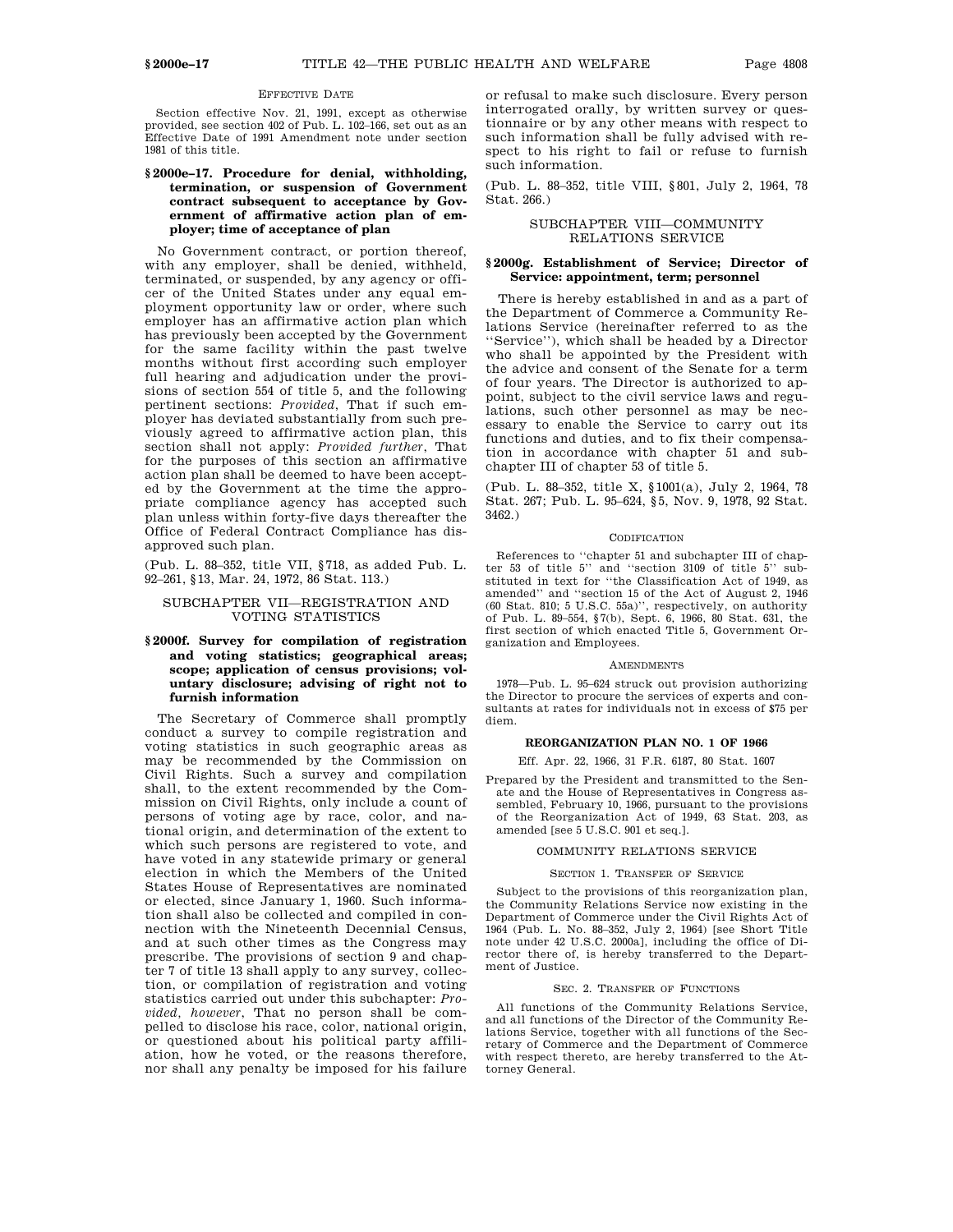## SEC. 3. INCIDENTAL TRANSFERS

(a) Section 1 hereof shall be deemed to transfer to the Department of Justice the personnel, property, and records of the Community Relations Service and the unexpended balances of appropriations, allocations, and other funds available or to be made available to the Service.

(b) Such further measures and dispositions as the Director of the Bureau of the Budget shall deem to be necessary in order to effectuate the transfers referred to in subsection (a) of this section shall be carried out in such manner as he shall direct and by such agencies as he shall designate.

### MESSAGE OF THE PRESIDENT

To the Congress of the United States:

I transmit herewith Reorganization Plan No. 1 of 1966, prepared in accordance with the Reorganization Act of 1949, as amended, and providing for reorganization of community relations functions in the area of civil rights.

After a careful review of the activities of the Federal agencies involved in the field of civil rights, it became clear that the elimination of duplication and undesirable overlap required the consolidation of certain functions.

As a first step, I issued Executive Orders 11246 and 11247 on September 24, 1965.

Executive Order 11246 simplified and clarified executive branch assignments of responsibility for enforcing civil rights policies and placed responsibility for the Government-wide coordination of the enforcement activities of executive agencies in the Secretary of Labor with respect to employment by Federal contractors and in the Civil Service Commission with respect to employment by Federal agencies.

Executive Order 11247 directed the Attorney General to assist Federal agencies in coordinating their enforcement activities with respect to title VI of the Civil Rights Act of 1964, which prohibits discrimination in federally assisted programs.

As a further step for strengthening the operation and coordination of our civil rights programs, I now recommend transfer of the functions of the Community Relations Service, established in the Department of Commerce under title X of the Civil Rights Act of 1964, to the Attorney General and transfer of the Service, including the Office of Director, to the Department of Justice.

The Community Relations Service was located in the Department of Commerce by the Congress on the assumption that a primary need would be the conciliation of disputes arising out of the public accommodations title of the act. That decision was appropriate on the basis of information available at that time. The need for conciliation in this area has not been as great as anticipated because of the voluntary progress that has been made by businessmen and business organizations.

To be effective, assistance to communities in the identification and conciliation of disputes should be closely and tightly coordinated. Thus, in any particular situation that arises within a community, representatives of Federal agencies whose programs are involved should coordinate their efforts through a single agency. In recent years, the Civil Rights Division of the Justice Department has played such a coordinating role in many situations, and has done so with great effectiveness.

Placing the Community Relations Service within the Justice Department will enhance the ability of the Justice Department to mediate and conciliate and will insure that the Federal Government speaks with a unified voice in those tense situations where the good offices of the Federal Government are called upon to assist.

In this, as in other areas of Federal operations, we will move more surely and rapidly toward our objectives if we improve Federal organization and the arrangements for interagency coordination. The accompanying reorganization plan has that purpose.

The present distribution of Federal civil rights responsibilities clearly indicates that the activities of the Community Relations Service will fit most appropriately in the Department of Justice.

The Department of Justice has primary program responsibilities in civil rights matters and deep and broad experience in the conciliation of civil rights disputes. Congress has assigned it a major role in the implementation of the Civil Rights Act of 1957, 1960, and 1964, and the Voting Rights Act of 1965. The Department of Justice performs related functions under other acts of Congress. Most of these responsibilities require not only litigation, but also efforts at persuasion, negotiation, and explanation, especially with local governments and law enforcement authorities. In addition, under the Law Enforcement Assistance Act the Department will be supporting local programs in the area of police-community relations.

The test of the effectiveness of an enforcement agency is not how many legal actions are initiated and won, but whether there is compliance with the law. Thus, every such agency necessarily engages in extensive efforts to obtain compliance with the law and the avoidance of disputes. In fact, title VI of the Civil Rights Act of 1964 requires each agency concerned to attempt to obtain compliance by voluntary means before taking further action.

Among the heads of Cabinet departments the President looks principally to the Attorney General for advice and judgment on civil rights issues. The latter is expected to be familiar with civil rights problems in all parts of the Nation and to make recommendations for executive and legislative action.

The Attorney General already has responsibility with respect to a major portion of Federal conciliation efforts in the civil rights field. Under Executive Order 11247, he coordinates the Government-wide enforcement of title VI of the Civil Rights Act of 1964, which relies heavily on the achievement of compliance through persuasion and negotiation.

In the light of these facts, the accompanying reorganization plan would transfer the functions of the Community Relations Service and of its Director to the Attorney General. In so providing, the plan, of course, follows the established pattern of Federal organization by vesting all the transferred powers in the head of the department. The Attorney General will provide for the organization of the Community Relations Service as a separate unit within the Department of Justice.

The functions transferred by the reorganization plan would be carried out with full regard for the provisions of section 1003 of title X of the Civil Rights Act of 1964 relating to (1) cooperation with appropriate State or local, public, or private agencies; (2) the confidentiality of information acquired with the understanding that it would be so held; and (3) the limitation on the performance of investigative or prosecutive functions by personnel of the Service.

This transfer will benefit both the Department of Justice and the Community Relations Service in the fulfillment of their existing functions.

The Attorney General will benefit in his role as the President's adviser by obtaining an opportunity to anticipate and meet problems before the need for legal action arises.

The Community Relations Service, brought into closer relationship with the Attorney General and the Civil Rights Division of the Department of Justice, will gain by becoming a primary resource in a coordinated effort in civil rights under the leadership of the Attorney General. The Community Relations Service will have direct access to the extensive information, experience, staff, and facilities within the Department and in other Federal agencies.

Finally, the responsibility for coordinating major Government activities under the Civil Rights Act aimed at voluntary and peaceful resolution of discriminatory practices will be centered in one department.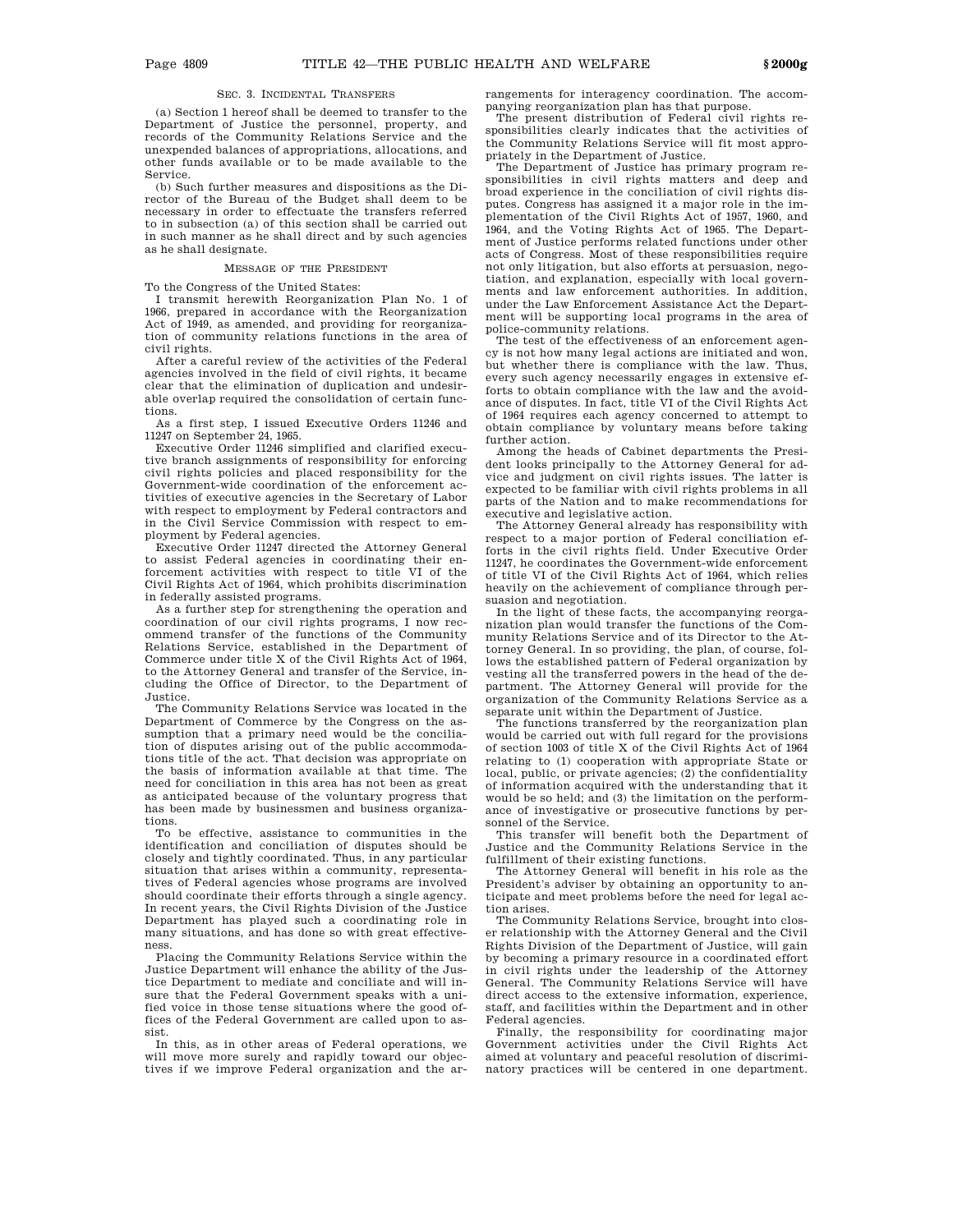Thus, the reorganization will permit the most efficient and effective utilization of resources in this field. Together the Service and the Department will have a larger capacity for accomplishment than they do apart.

Although the reorganizations provided for in the reorganization plan will not of themselves result in immediate savings, the improvement achieved in administration will permit a fuller and more effective utilization of manpower and will in the future allow the performance of the affected functions at lower costs than would otherwise be possible.

After investigation I have found and hereby declare that each organization included in Reorganization Plan No. 1 of 1966 is necessary to accomplish one or more of the purposes set forth in section 2(a) of the Reorganization Act of 1949, as amended.

I recommend that the Congress allow the reorganization plan to become effective.

LYNDON B. JOHNSON.

THE WHITE HOUSE, February 10, 1966.

### **§ 2000g–1. Functions of Service**

It shall be the function of the Service to provide assistance to communities and persons therein in resolving disputes, disagreements, or difficulties relating to discriminatory practices based on race, color, or national origin which impair the rights of persons in such communities under the Constitution or laws of the United States or which affect or may affect interstate commerce. The Service may offer its services in cases of such disputes, disagreements, or difficulties whenever, in its judgment, peaceful relations among the citizens of the community involved are threatened thereby, and it may offer its services either upon its own motion or upon the request of an appropriate State or local official or other interested person.

(Pub. L. 88–352, title X, §1002, July 2, 1964, 78 Stat. 267.)

# **§ 2000g–2. Cooperation with other agencies; conciliation assistance in confidence and without publicity; information as confidential; restriction on performance of investigative or prosecuting functions; violations and penalties**

(a) The Service shall, whenever possible, in performing its functions, seek and utilize the cooperation of appropriate State or local, public, or private agencies.

(b) The activities of all officers and employees of the Service in providing conciliation assistance shall be conducted in confidence and without publicity, and the Service shall hold confidential any information acquired in the regular performance of its duties upon the understanding that it would be so held. No officer or employee of the Service shall engage in the performance of investigative or prosecuting functions of any department or agency in any litigation arising out of a dispute in which he acted on behalf of the Service. Any officer or other employee of the Service, who shall make public in any manner whatever any information in violation of this subsection, shall be deemed guilty of a misdemeanor and, upon conviction thereof, shall be fined not more than \$1,000 or imprisoned not more than one year.

(Pub. L. 88–352, title X, §1003, July 2, 1964, 78 Stat. 267.)

# **§ 2000g–3. Reports to Congress**

Subject to the provisions of sections 2000a–4 and 2000g–2(b) of this title, the Director shall, on or before January 31 of each year, submit to the Congress a report of the activities of the Service during the preceding fiscal year.

(Pub. L. 88–352, title X, §1004, July 2, 1964, 78 Stat. 267.)

# SUBCHAPTER IX—MISCELLANEOUS PROVISIONS

# **§ 2000h. Criminal contempt proceedings: trial by jury, criminal practice, penalties, exceptions, intent; civil contempt proceedings**

In any proceeding for criminal contempt arising under title II, III, IV, V, VI, or VII of this Act, the accused, upon demand therefor, shall be entitled to a trial by jury, which shall conform as near as may be to the practice in criminal cases. Upon conviction, the accused shall not be fined more than \$1,000 or imprisoned for more than six months.

This section shall not apply to contempts committed in the presence of the court, or so near thereto as to obstruct the administration of justice, nor to the misbehavior, misconduct, or disobedience of any officer of the court in respect to writs, orders, or process of the court. No person shall be convicted of criminal contempt hereunder unless the act or omission constituting such contempt shall have been intentional, as required in other cases of criminal contempt.

Nor shall anything herein be construed to deprive courts of their power, by civil contempt proceedings, without a jury, to secure compliance with or to prevent obstruction of, as distinguished from punishment for violations of, any lawful writ, process, order, rule, decree, or command of the court in accordance with the prevailing usages of law and equity, including the power of detention.

(Pub. L. 88–352, title XI, §1101, July 2, 1964, 78 Stat. 268.)

#### REFERENCES IN TEXT

Title II, III, IV, V, VI, or VII of this Act, referred to in text, mean title II, III, IV, V, VI, or VII of Pub. L. 88–352, July 2, 1964, 78 Stat. 243, as amended. Titles II, III, and IV are classified generally to subchapters II (§2000a et seq.), III (§2000b et seq.), and IV (§2000c et seq.) of this chapter. Title V amended sections 1975a to 1975d of this title. Title VI enacted sections 2000d to 2000d–4 of this title. Title VII enacted sections 2000e to 2000e–15 of this title, amended sections 2204 and 2205 of former Title 5, Executive Departments and Government Officers and Employees, and enacted provisions set out as a note under section 2000e of this title. For complete classification of this Act to the Code, see Short Title note set out under section 2000a of this title and Tables.

# **§ 2000h–1. Double jeopardy; specific crimes and criminal contempts**

No person should be put twice in jeopardy under the laws of the United States for the same act or omission. For this reason, an acquittal or conviction in a prosecution for a specific crime under the laws of the United States shall bar a proceeding for criminal contempt, which is based upon the same act or omission and which